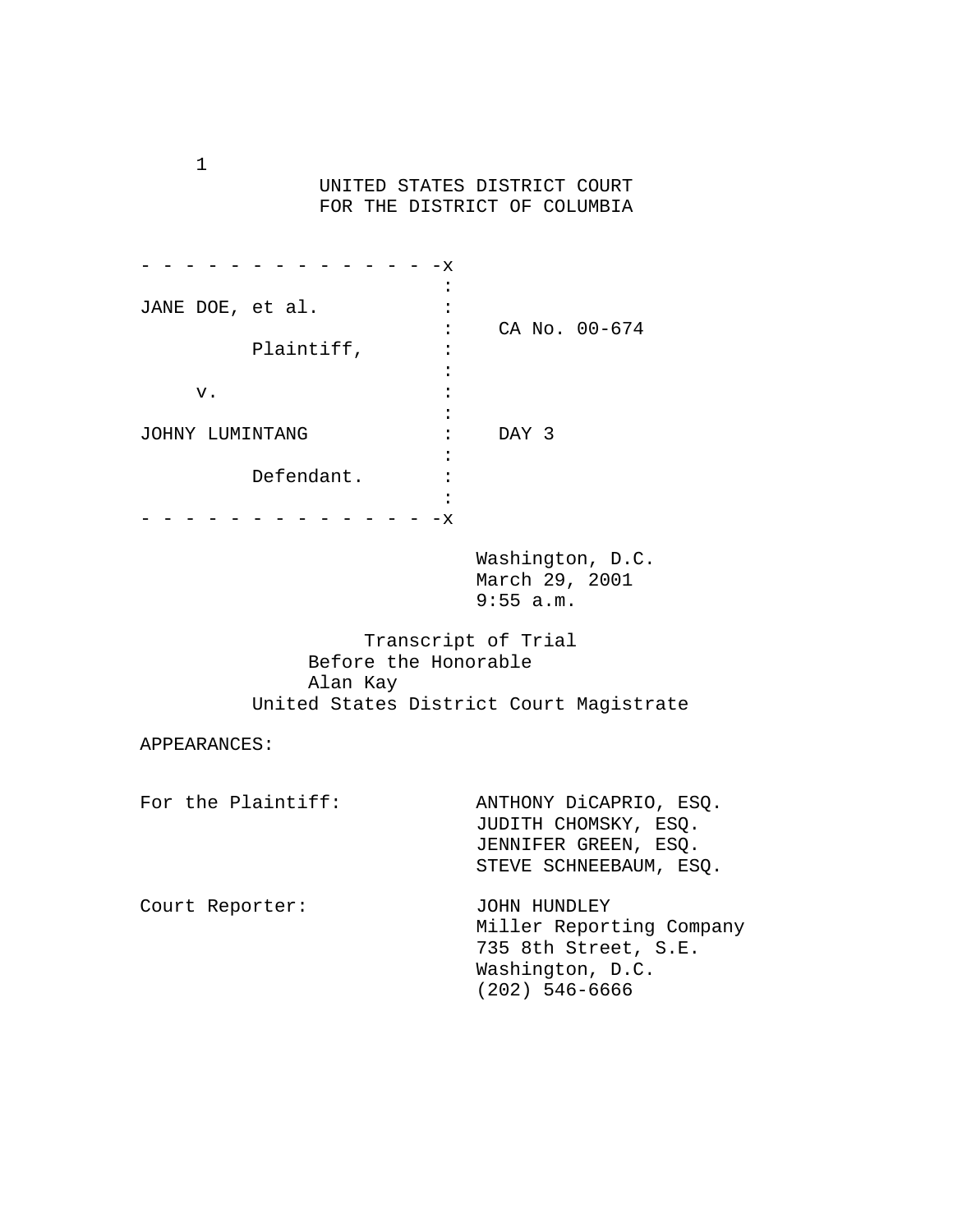|                   |                       | TNDEX |                        |  |
|-------------------|-----------------------|-------|------------------------|--|
|                   | DIRECT                |       | CROSS REDIRECT RECROSS |  |
| WITNESSES FOR THE |                       |       |                        |  |
| PLAINTIFF         |                       |       |                        |  |
|                   |                       |       |                        |  |
| Arnold Kohen      | 3                     |       |                        |  |
| Ian Thomas        | 2.0                   |       |                        |  |
|                   |                       |       |                        |  |
| Estella Abosch    | 28 <sub>1</sub><br>66 |       |                        |  |

WITNESSES FOR THE

## DEFENDANT

None.

| EXHIBITS:                                     | Marked | Received |
|-----------------------------------------------|--------|----------|
| Plaintiffs' 33                                |        | 6        |
| Plaintiffs' 34                                |        | 19       |
| Plaintiffs' 35-43                             | ——     | 28       |
| Plaintiffs' 30                                |        | 33       |
| Plaintiffs' 4                                 | $- -$  | 99       |
| Plaintiffs' 8                                 |        | 100      |
| Plaintiffs' 7A&B                              |        | 101      |
| Plaintiffs' 17                                |        | 102      |
| Plaintiffs' 18                                |        | 102      |
| Plaintiffs' 31                                |        | 103      |
| Plaintiffs' 44                                |        | 106      |
| Plaintiffs' 45                                |        | 107      |
| Plaintiffs' 46<br>Argument: Mr. Schneebaum 69 |        | 107      |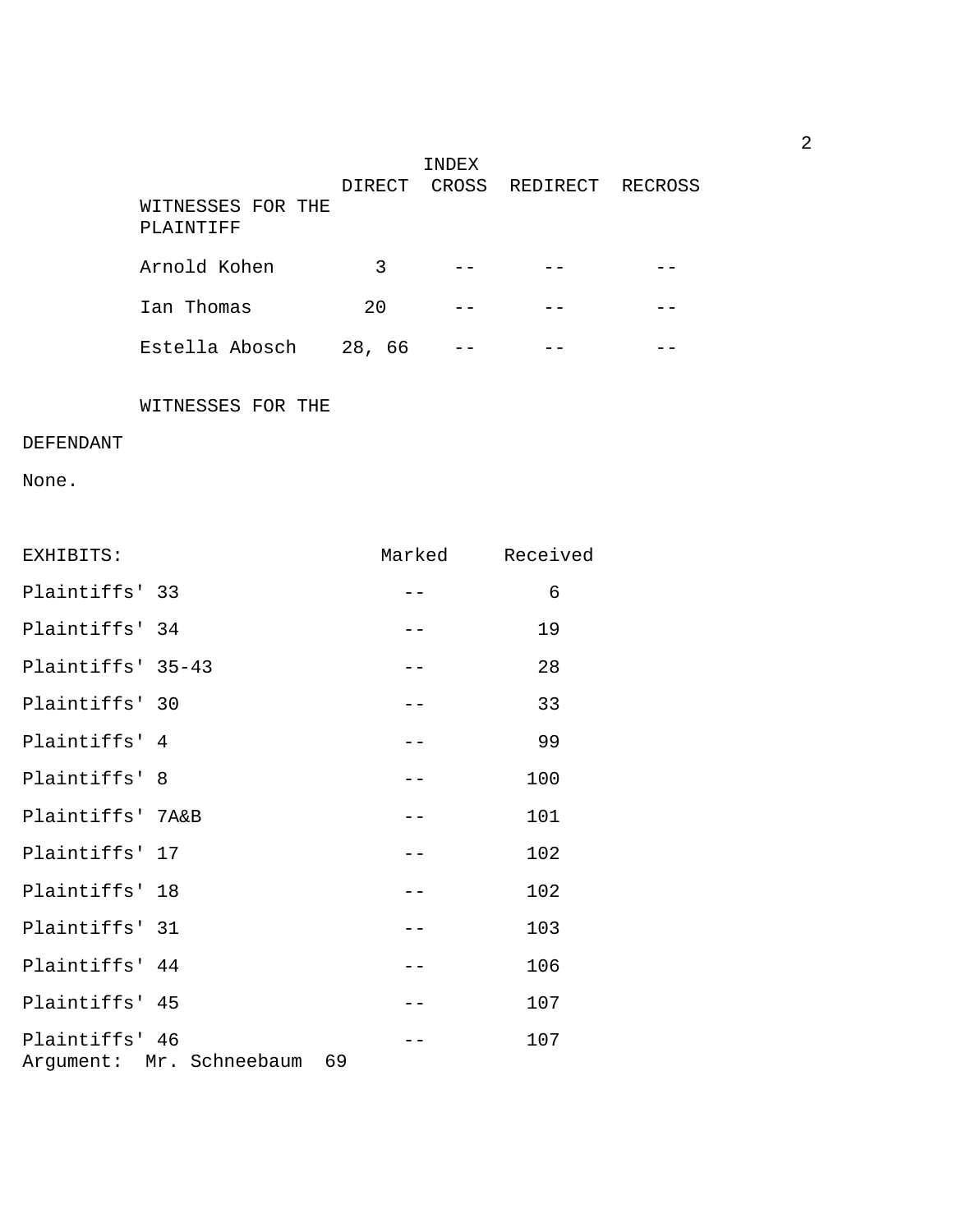```
1 P R O C E E D I N G S 
2 THE CLERK: All rise. This Honorable
 3 Court is now in session. Please be seated and come 
 4 to order. 
 5 Civil Action 2000-674, Jane Doe et al. v. 
 6 Johny Lumintang. Anthony DiCaprio, Judith Chomsky, 
 7 Jennifer Green, Steve Schneebaum representing the 
 8 plaintiffs. The defendant is not present and there 
 9 is no representation by counsel. 
10 THE COURT: Good morning.
11 Mr. DiCaprio. 
12 MR. DiCAPRIO: Yes, Your Honor. 
13 When we broke last evening, there was a 
14 question of whether or not John 2 would continue 
15 testifying, and he will not be testifying. So Ms. 
16 Chomsky will be calling our next witness. 
17 THE COURT: Very well. Thank you.
18 MS. CHOMSKY: I call Arnold Kohen. 
19 ARNOLD KOHEN, PLAINTIFFS' WITNESS, SWORN 
20 THE CLERK: Thank you. You may be seated.
21 DIRECT EXAMINATION
22 BY MS. CHOMSKY: 
23 Q Mr. Kohen, would you give your name and 
24 address for the record? 
25 A Yes. Arnold Kohen, 7324 Baltimore Avenue,
```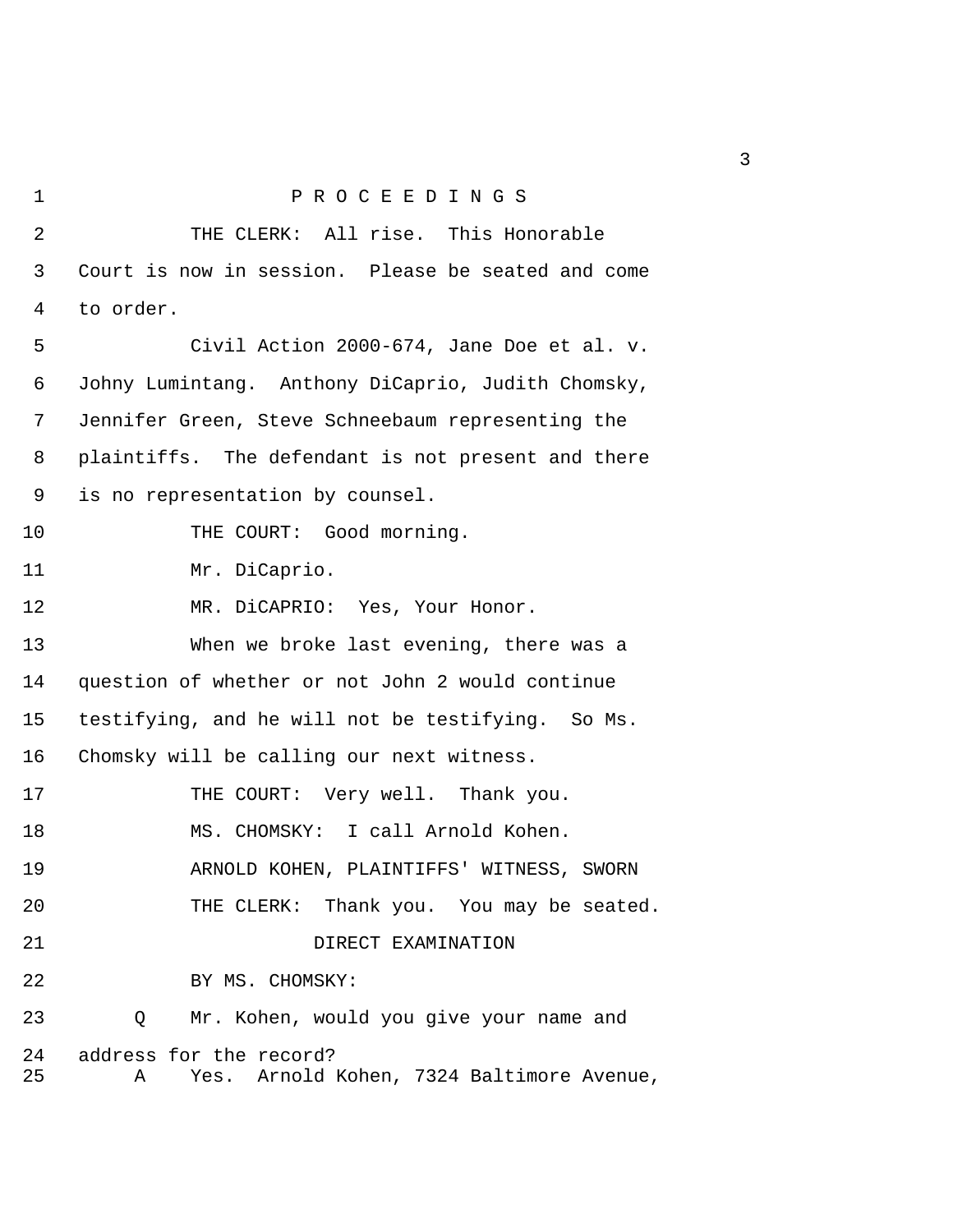1 Takoma Park, Maryland.

 2 Q Mr. Kohen, I am showing you what has been 3 marked for identification as Exhibit 33. Would you 4 identify this, please? 5 A Yes. That's a copy of--a small copy of my 6 curriculum vitae. 7 Q What is your profession? 8 A I am an author and I also work as a 9 consultant for a non-profit organization called the 10 Humanitarian Project, which conducts human rights 11 and humanitarian efforts on East Timor and other 12 international issues. 13 Q Have you written on the issue of East 14 Timor? 15 A I have over the past more than 20 years. 16 Q Would you identify specifically the books 17 that you've written that deal with the issue of 18 East Timor? 19 A Yes. I co-authored a book in 1979 called 20 An Act of Genocide which was on East Timor, and 21 then in 1999 I published a book called From the 22 Place of the Dead: The Biography of Bishop Belo of 23 East Timor. A new edition, revised edition, is 24 coming out momentarily. 25 Q And would you state briefly who Bishop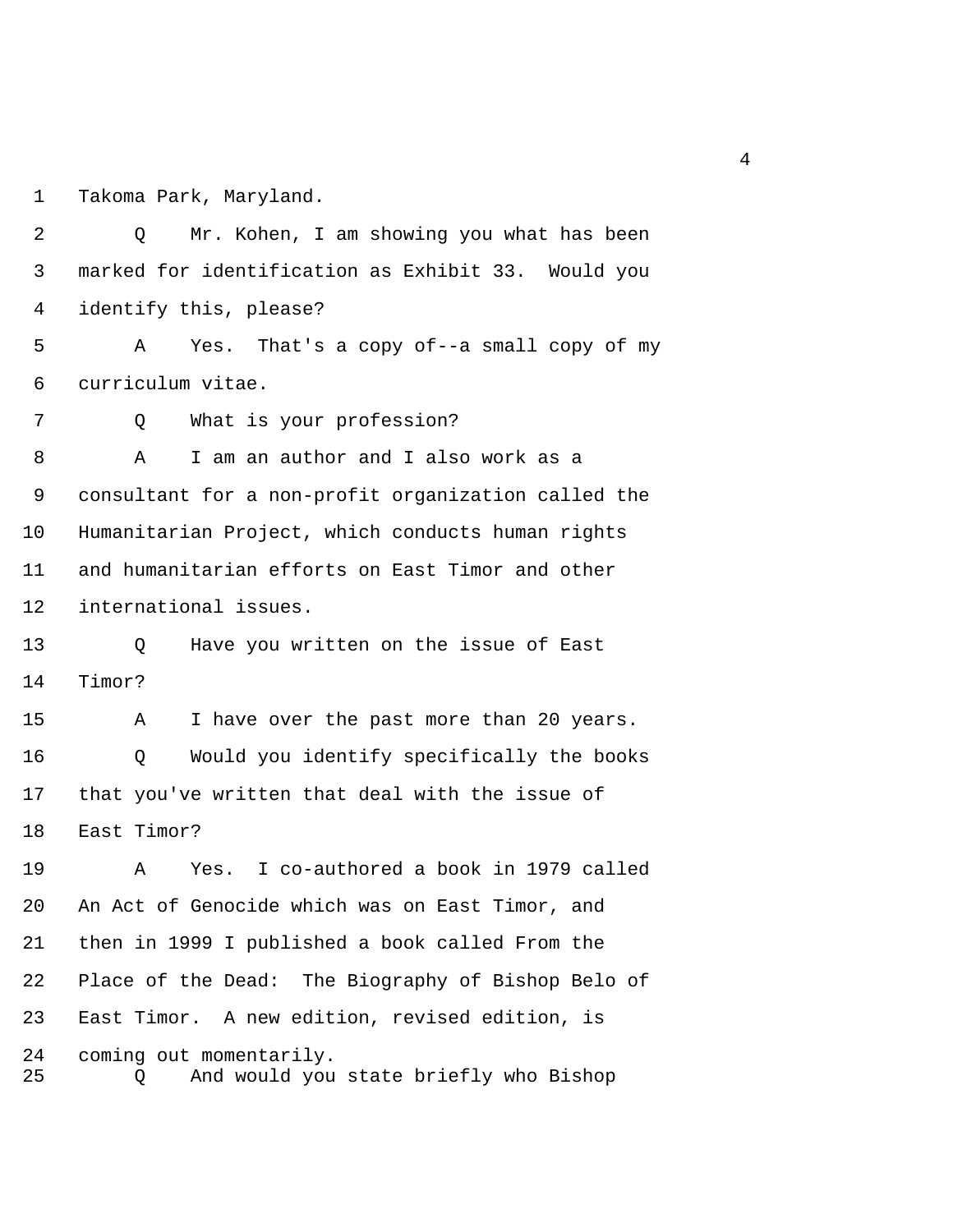1 Belo is?

 2 A Bishop Belo is the bishop of the Catholic 3 Diocese of Dili, the capital of East Timor, and he 4 received the Nobel Peace Prize--co-received the 5 Nobel Peace Prize in 1996.

 6 Q Have you travelled to East Timor on any 7 occasion?

8 A I have on five separate occasions. 9 Q What were the purpose of these visits? 10 A The purpose of the visits were to gather 11 current information from witnesses on human rights 12 and humanitarian conditions in East Timor. 13 Q And were these the basis for your 14 publications? 15 A Yes, they were. I gathered--in several of 16 the visits, I gathered information that went into 17 this biography. I also travelled most recently to 18 East Timor last week with a group from Yale 19 University to which I was an expert advisor. 20 MS. CHOMSKY: Your Honor, I would like to 21 move Exhibit 33 into evidence. 22 THE COURT: Very well. 23 MS. CHOMSKY: And I ask-- 24 THE COURT: Go ahead. 25 MS. CHOMSKY: --ask that you qualify Mr.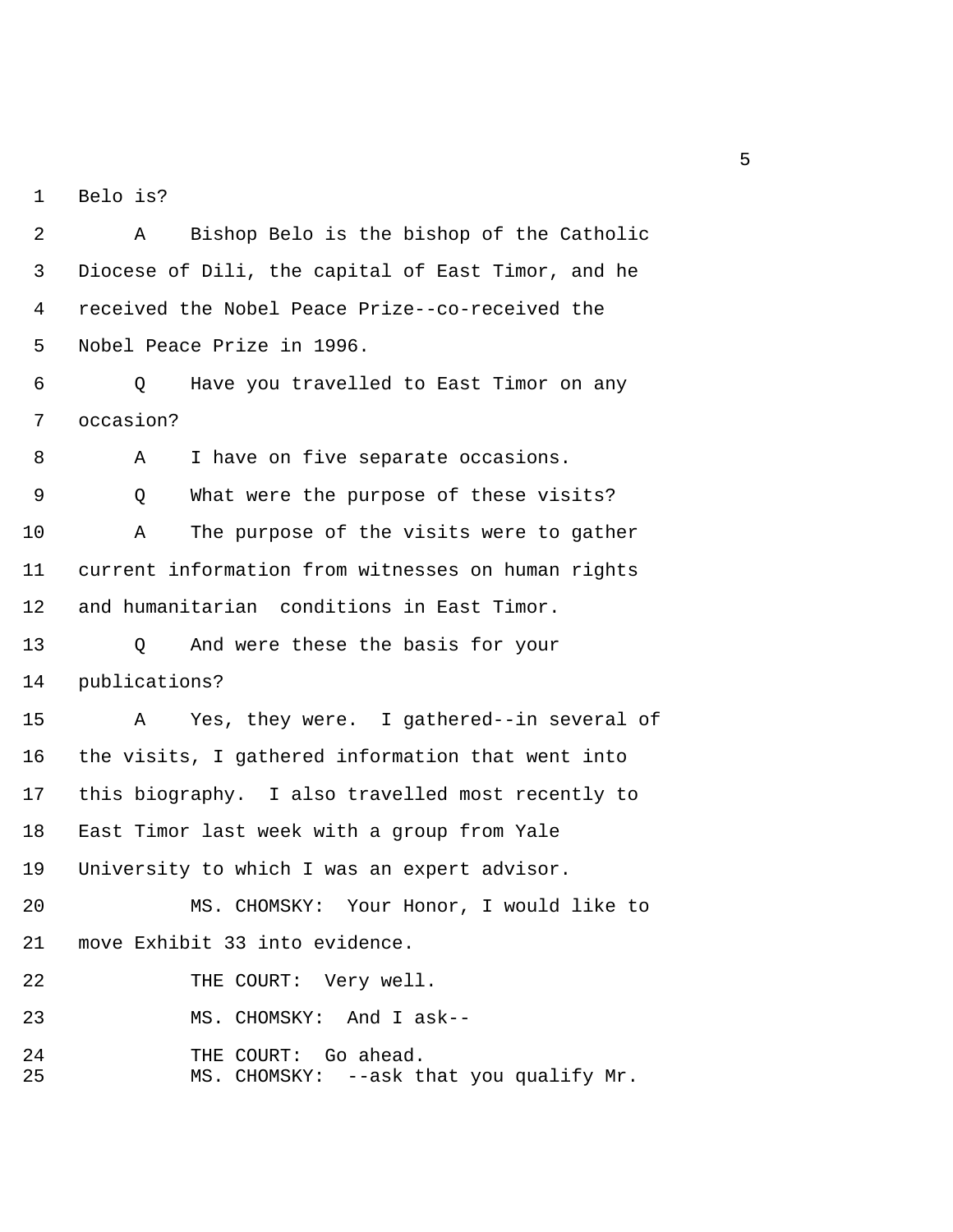1 Kohen as an expert witness.

2 THE COURT: On what, Ms. Chomsky? 3 MS. CHOMSKY: On human rights violations 4 in East Timor.

 5 THE COURT: I am not sure as to qualifying 6 Mr. Kohen as an expert on human rights. I 7 certainly have before me evidence of his visits to 8 East Timor and his awareness of the conditions in 9 East Timor. I will certainly qualify him as 10 someone who is perhaps knowledgeable with respect 11 to the conditions or human rights conditions or 12 lack of conditions in East Timor. I'm sort of 13 hesitant to qualify him as an expert. I don't know 14 how one defines an expert on human rights in East 15 Timor. But I will accept his testimony as someone 16 who has visited there, traveled extensively, and is 17 knowledgeable of the human rights. 18 I will admit Exhibit 33, Plaintiff's

19 Exhibit 33 for identification into evidence. 20 [Plaintiffs' Exhibit No. 21 33 was received in 22 evidence.] 23 MS. CHOMSKY: Thank you, Your Honor. 24 THE COURT: Now, after I have heard his 25 testimony, I may revisit that issue.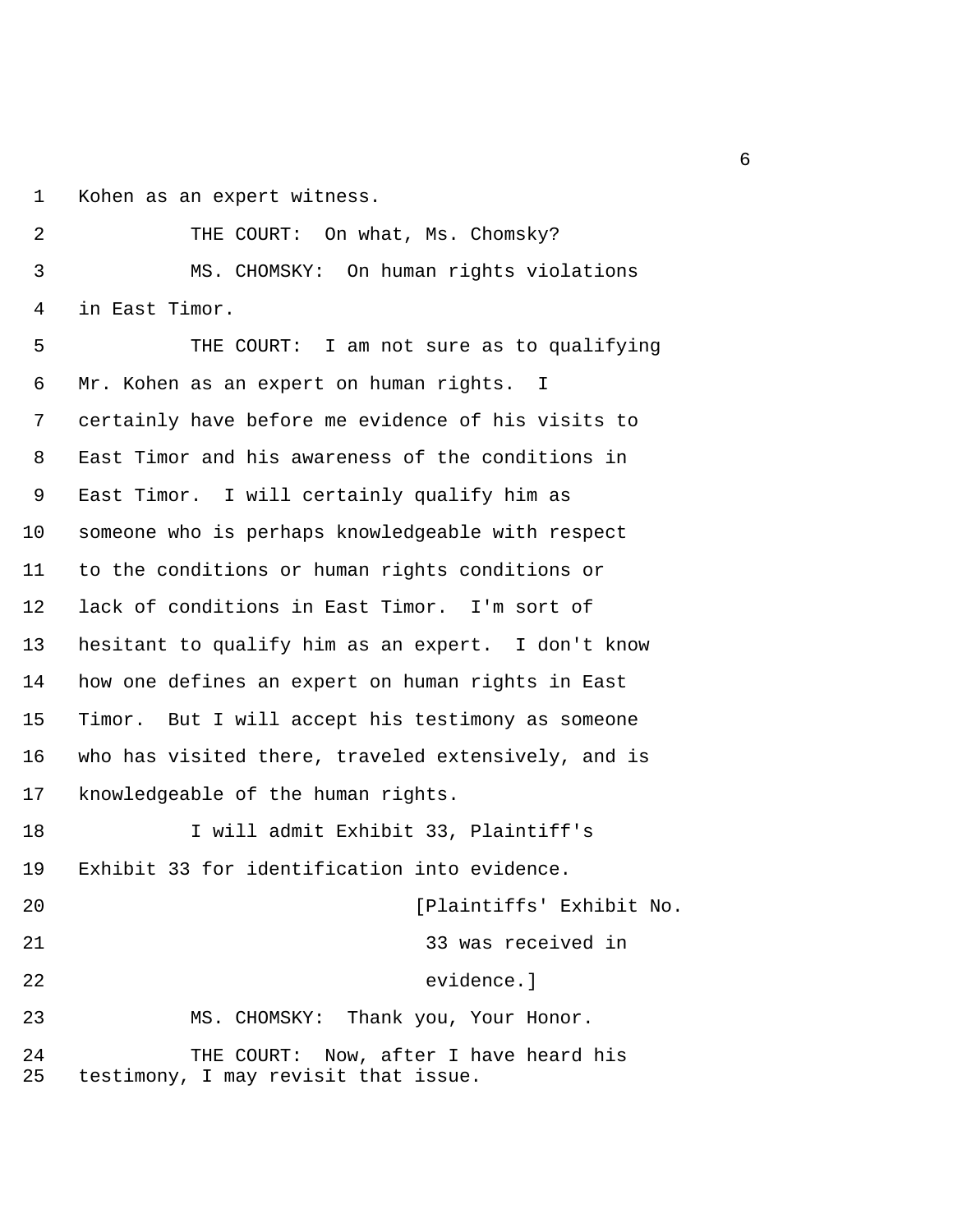1 MS. CHOMSKY: Thank you, Your Honor.

2 BY MS. CHOMSKY:

 3 Q I would like to bring your attention to a 4 trip that you made in 1999, in March, I believe; is 5 that correct?

6 A Yes.

 7 Q What was the purpose of your trip in March 8 of 1999?

 9 A Well, specifically in March of 1999, there 10 had been extensive reports in the outside world of 11 military-orchestrated violence, and I wanted to 12 travel extensively in East Timor and find out to 13 what extent this was true.

14 Q Did you conduct interviews?

15 A I conducted interviews throughout the 16 territory, about 100 interviews with clergy, with 17 legal groups, and with ordinary people.

18 Q And in what language did you conduct these 19 interviews?

20 A Well, they were conducted in various 21 languages. I speak Portuguese. I was with 22 somebody else who speaks Portuguese. I travelled 23 throughout the territory with Bishop Belo, who 24 translated from the Tetum dialect into English, and 25 some interviews were done in Bahasa, Indonesia, by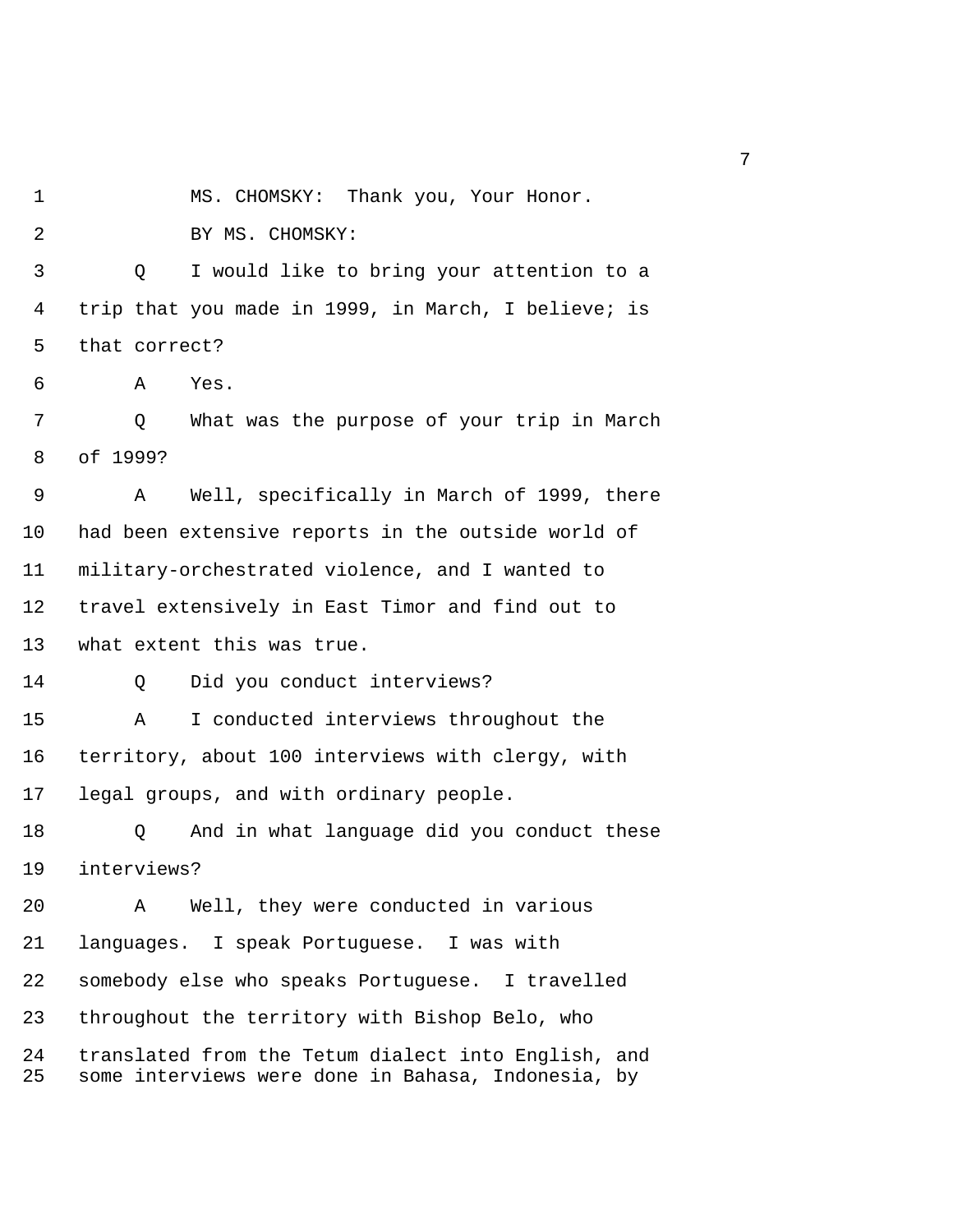1 Bishop Belo translated into English, and some 2 interviews indeed were held in English by people 3 who speak that language. 4 Q Would you describe generally the results 5 of what you learned from those interviews? 6 A Well, the general results of those 7 interviews is that there was indeed a 8 military-orchestrated campaign of violence and 9 intimidation of people throughout East Timor. We 10 travelled from the eastern part through the western 11 part and were with a variety of witnesses of 12 different persuasions, and the conclusion was 13 inescapable at the end of that visit that such a 14 campaign of violence and intimidation was being 15 orchestrated by the Indonesian military. 16 Q Can you give examples of specific 17 interviews that led you to that conclusion? 18 A There was a stop at a town called 19 Manatuto, which is about 30 miles from the capital

20 of Dili, which Bishop Belo and myself stopped at a 21 Catholic mission and spoke to a nun named Sister 22 Erminia.

23 Sister Erminia was asked by the Bishop, 24 "Well, what is going on here?" 25 And Sister Erminia said, "Well, my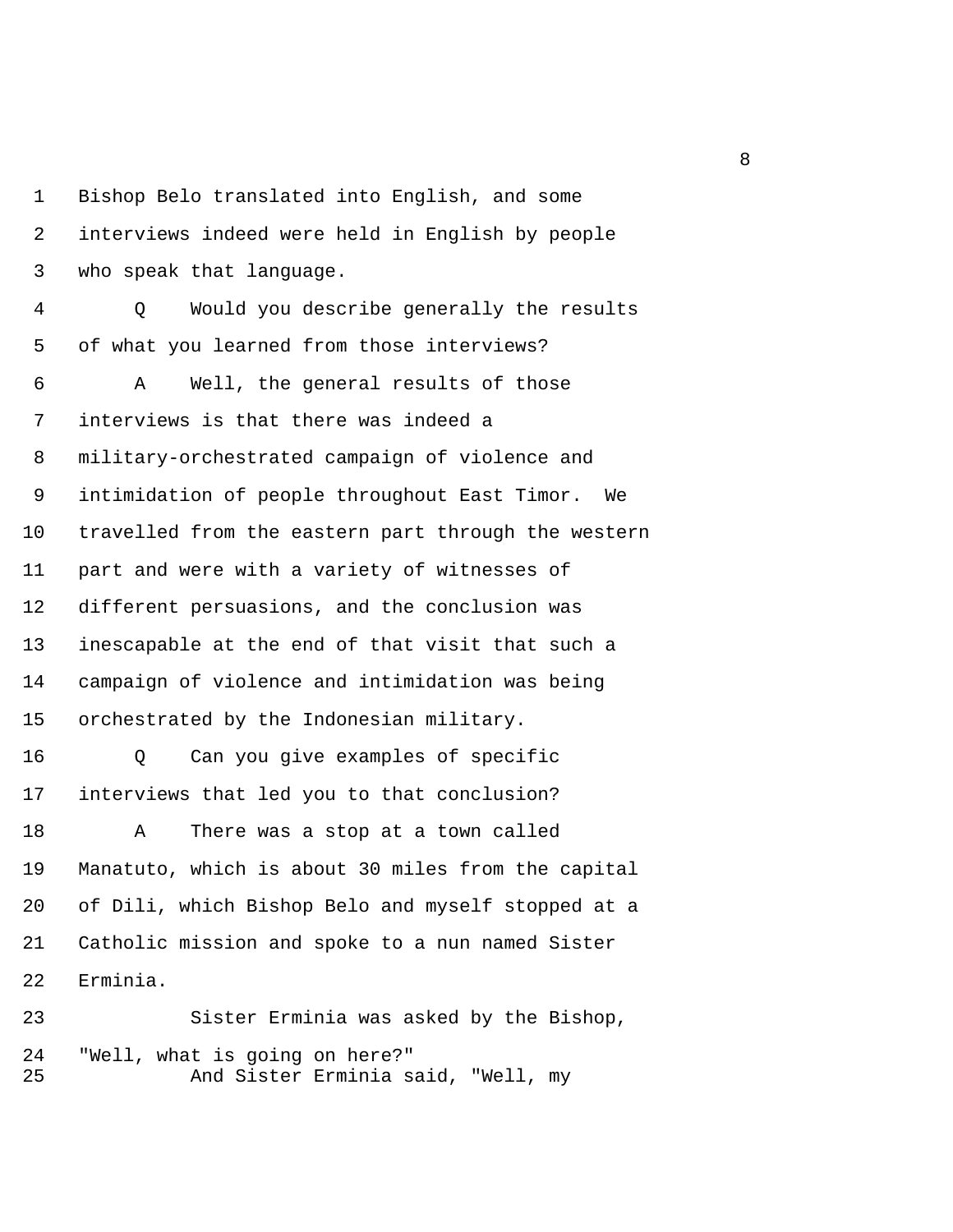1 religious order forbids me normally to be involved 2 in politics." The way that she put it was "Santa 3 Mandalena says that I shouldn't be involved in 4 politics; however, what I could say is that there 5 has been terrible intimidation here and violence by 6 the military at night, and it's a very worrying 7 situation."

 8 I might add that Sister Erminia was killed 9 in September of 1999 in a case that is currently 10 being adjudicated in East Timor. But that 11 particular experience was the beginning of this. 12 This was a Catholic nun who is very much 13 apolitical, not involved with any parties, indeed 14 somebody who really kept her distance, and the only 15 reason she was speaking so frankly is because she 16 was in the presence of her bishop, who she also 17 knew since he was a young man.

18 Q Were there any other specific interviews 19 that you would like to recount?

20 A Yes. In the town of Aileu, there's a 21 group of American Catholic--

22 THE COURT: Unfortunately, the reporter-- 23 THE WITNESS: Sorry.

24 THE COURT: --is not familiar with all the 25 names of the--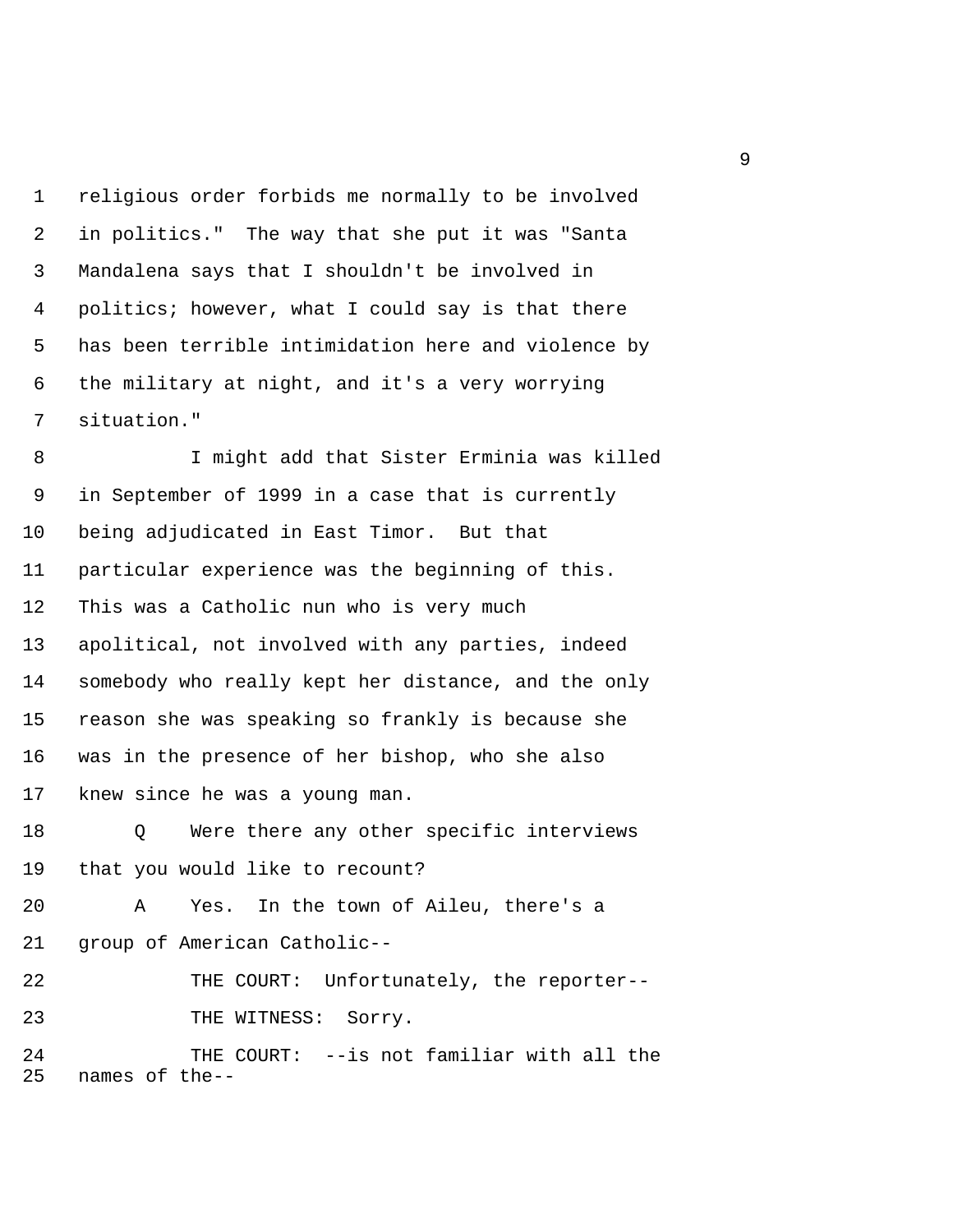1 THE WITNESS: Right.

2 THE COURT: --towns and villages.

3 THE WITNESS: I could spell these out.

 4 THE COURT: If you would be good enough to 5 spell them out.

 6 THE WITNESS: Right. Manatuto is spelled 7 M-a-n-a-t-u-t-o, I believe. If there's a slight 8 correction, I'll do that for the record.

 9 The town of Aileu where the American 10 Catholic sisters are is spelled A-i-l-e-u, which is 11 a town a couple of hours outside the capital.

12 These Catholic sisters from New York, I 13 might add, New York and Chicago, had been in East 14 Timor then for about nine years speaking local 15 languages, and the interviews with them were 16 particular illuminating. They felt that--I mean, 17 the question that they asked at the end was, "Are 18 we facing a bloodbath?" This is, again, March 19 1999. They said that there had been so much 20 intimidation, so many threats by the Indonesian 21 military, and their fear was that if these threats 22 were made good, that there would indeed be a 23 bloodbath.

24 BY MS. CHOMSKY: 25 Q I would like to bring your attention to an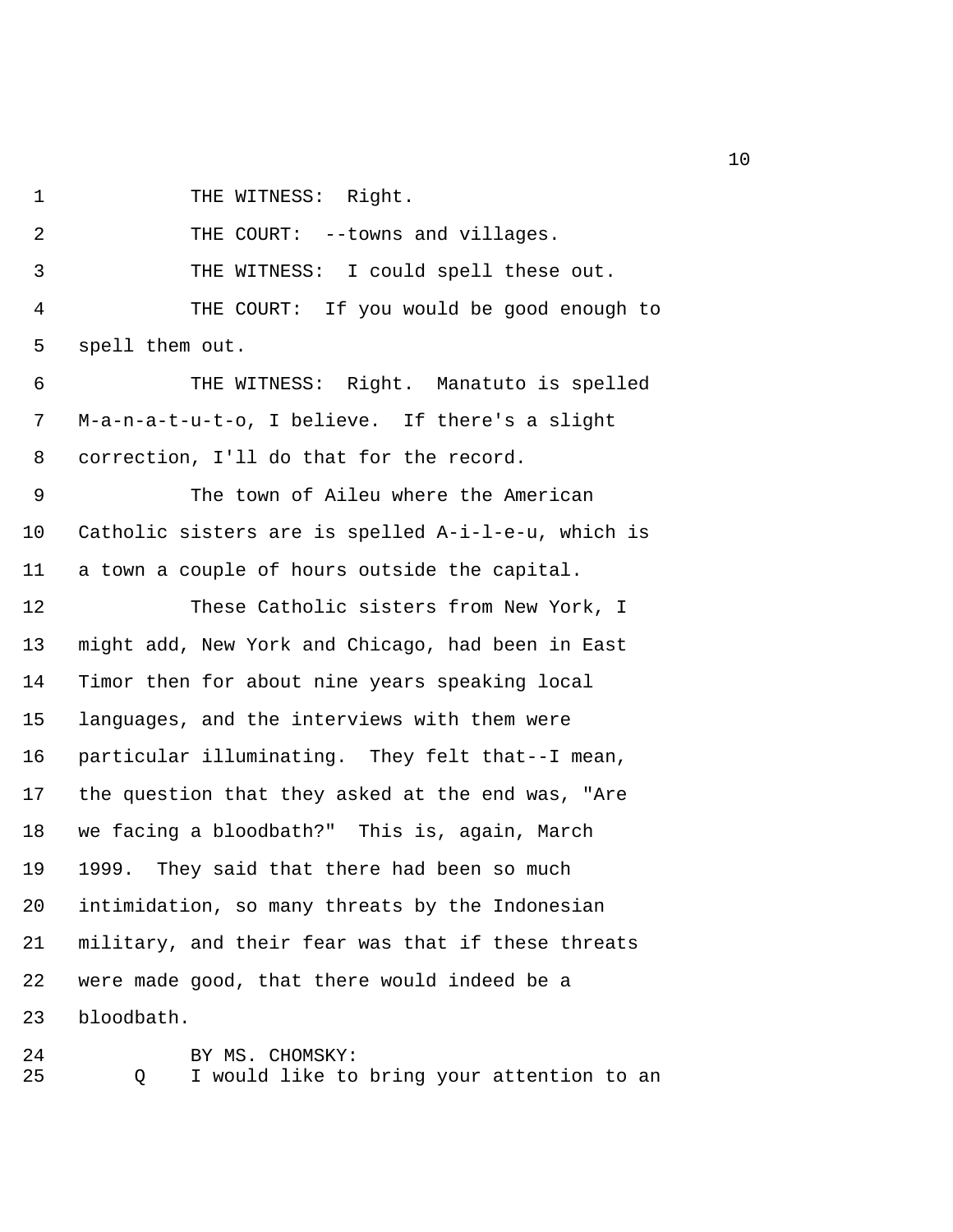1 incident involving the Irish Foreign Minister-- 2 A That's right. 3 Q --that was recounted to you. 4 A Yes. The-- 5 THE COURT: Before we move on to that, Ms. 6 Chomsky, would it be possible to elicit from Mr. 7 Kohen the nature of the threats that led the 8 sisters to believe there was going to be a 9 bloodbath? I mean, having him say that they felt 10 there were threats that would lead to a bloodbath, 11 it sort of-- 12 MS. CHOMSKY: Certainly. 13 THE WITNESS: Yes. 14 THE COURT: You jump to the last page of 15 the story. 16 THE WITNESS: Yes. 17 BY MS. CHOMSKY: 18 0 Would you elaborate, please? 19 A Certainly. What the sisters said 20 specifically was that local men were being pressed 21 into service of the Indonesian military to act as 22 militias, and they were being pressed into service 23 to commit violence against their fellow citizens, 24 and--basically on pain of death. And I think that 25 the feeling of the sisters was that if this type of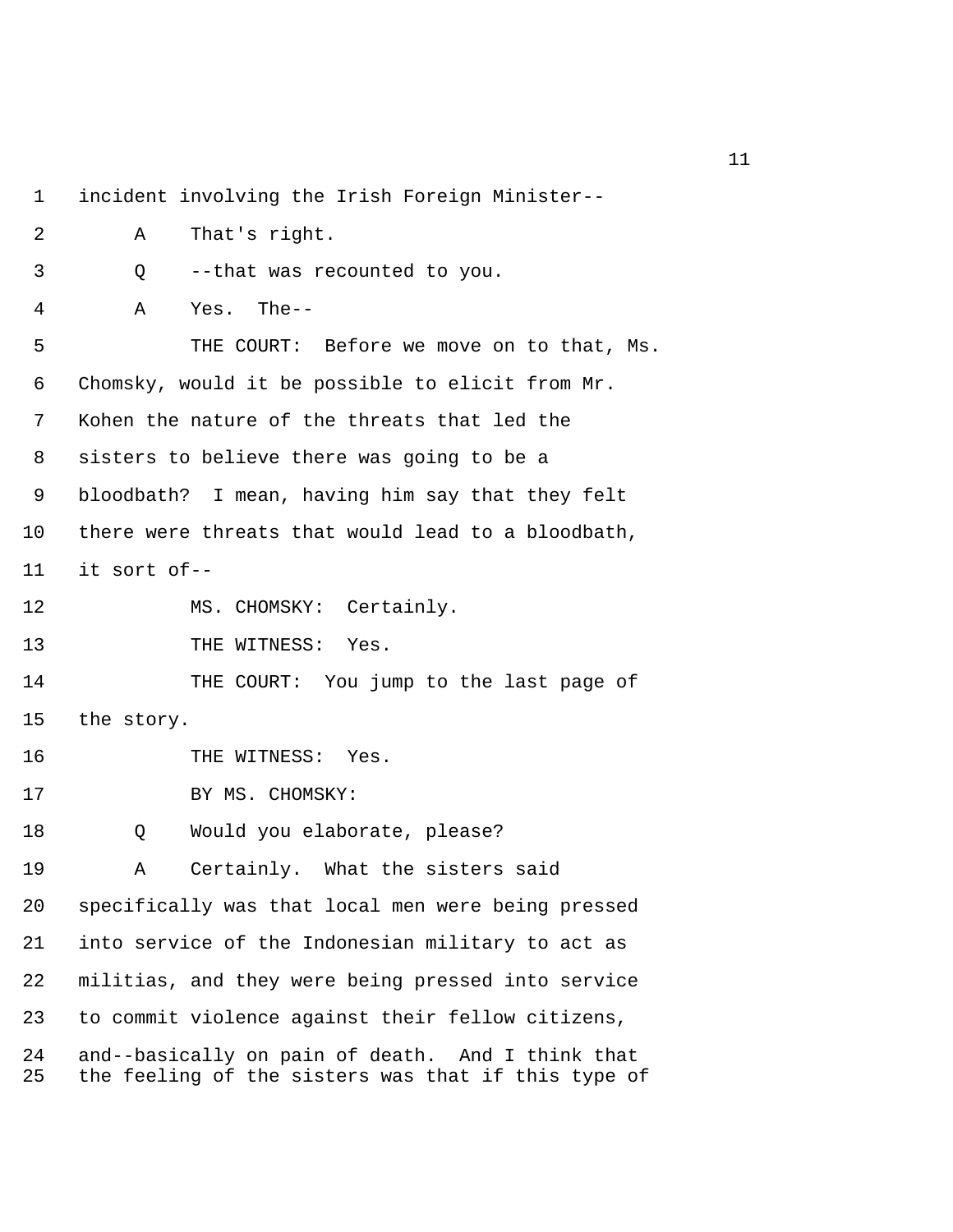1 activity continued through a referendum, that it 2 would lead to a general conflagration.

 3 If you need more specific information, I 4 could go further.

 5 Q Would you tell us about the specific 6 incident with the Irish Minister?

 7 A Yes. In the middle of April, the foreign 8 minister of Ireland at the time, David Andrews, was 9 visiting the capital of East Timor, Dili. That 10 very day, he--there was an attack by the Indonesian 11 military on the house of East Timor's most 12 prominent family, the Carrascalao family. I will 13 spell that. That's C-a-r-r-a-s-c-a-l-a-o. This 14 family consisted of the former Indonesian appointed 15 governor of East Timor, Mario; his older brother, 16 Manual, who was a local legislator and businessman.

17 And this family had supported the 18 Indonesian presence in East Timor until a short 19 time before 1999, and then when it was indicated 20 that there might be the possibility of a 21 referendum, the family openly said that the people 22 should be given the right to choose.

23 I visited the home of this family in March 24 of 1999 and was taken around by the stepson of 25 Manuel, who was an 18-year-old boy.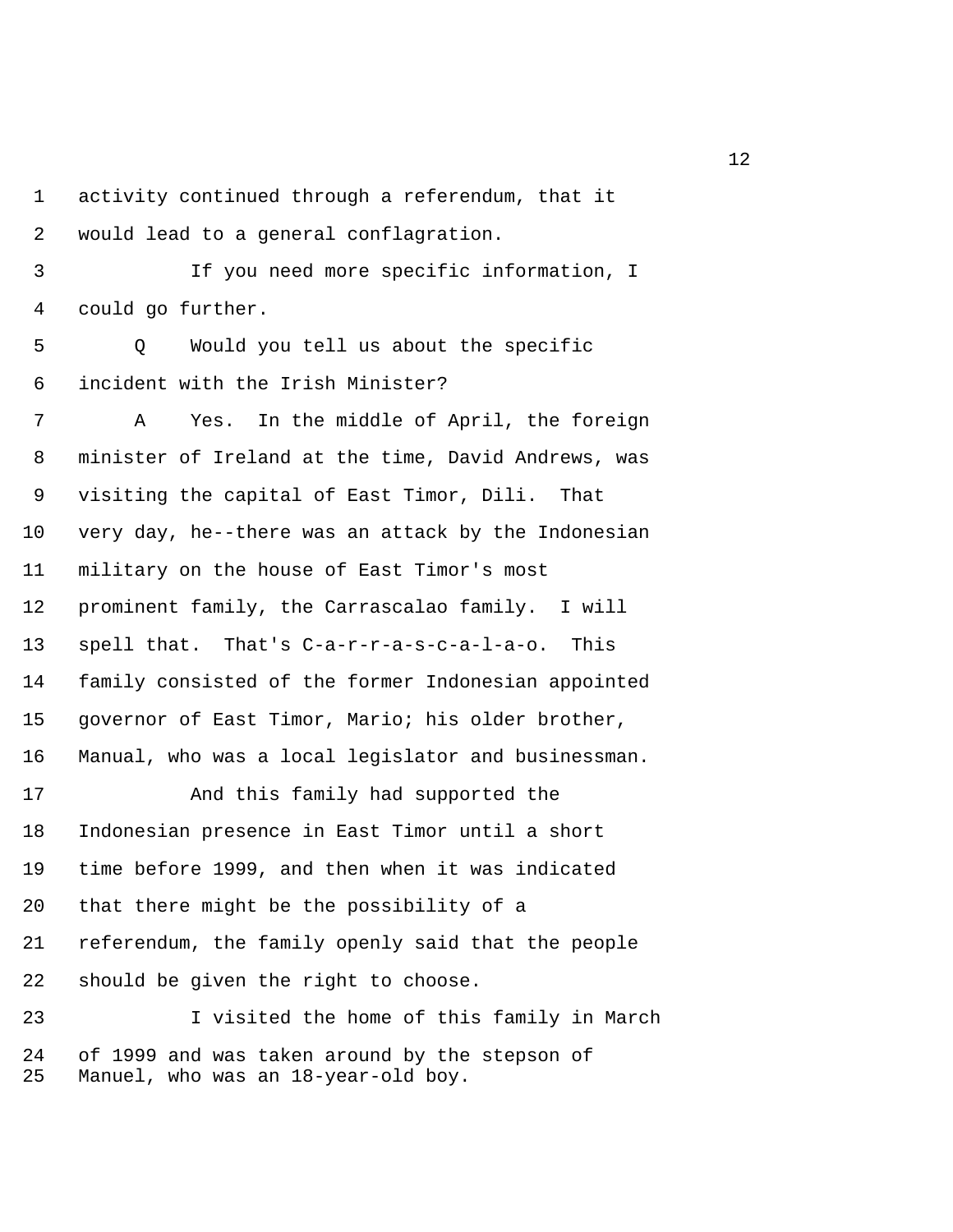1 What happened is we came--and this has 2 direct relevance to what happened with the Irish 3 Foreign Minister--we were taken into the house and 4 the boy, whose name is Manoelito, 5 M-a-n-o-e-l-i-t-o, Manoelito was extremely nervous 6 when he let us into the iron gate of the house. 7 The father of the house, Manuel, was extremely 8 nervous as he served coffee. He was almost 9 shaking, saying that they had been repeatedly 10 threatened.

11 There were about 100 to 125 refugees from 12 outlying areas that were living on the property. 13 They had a huge backyard. Again, this is the most 14 prominent family and they had a lot of room within 15 their house.

16 At the time, there was no way to know 17 specifically whether they were--they were being 18 paranoid or whatever. These were the first days 19 that we were in East Timor.

20 Now, skip ahead to the middle of April, 21 which was really less than--more or less three 22 weeks after we visited the house. There was an 23 orchestrated effort in the center of Dili by 24 military people observed by people--Irish people 25 travelling with Foreign Minister Andrews. They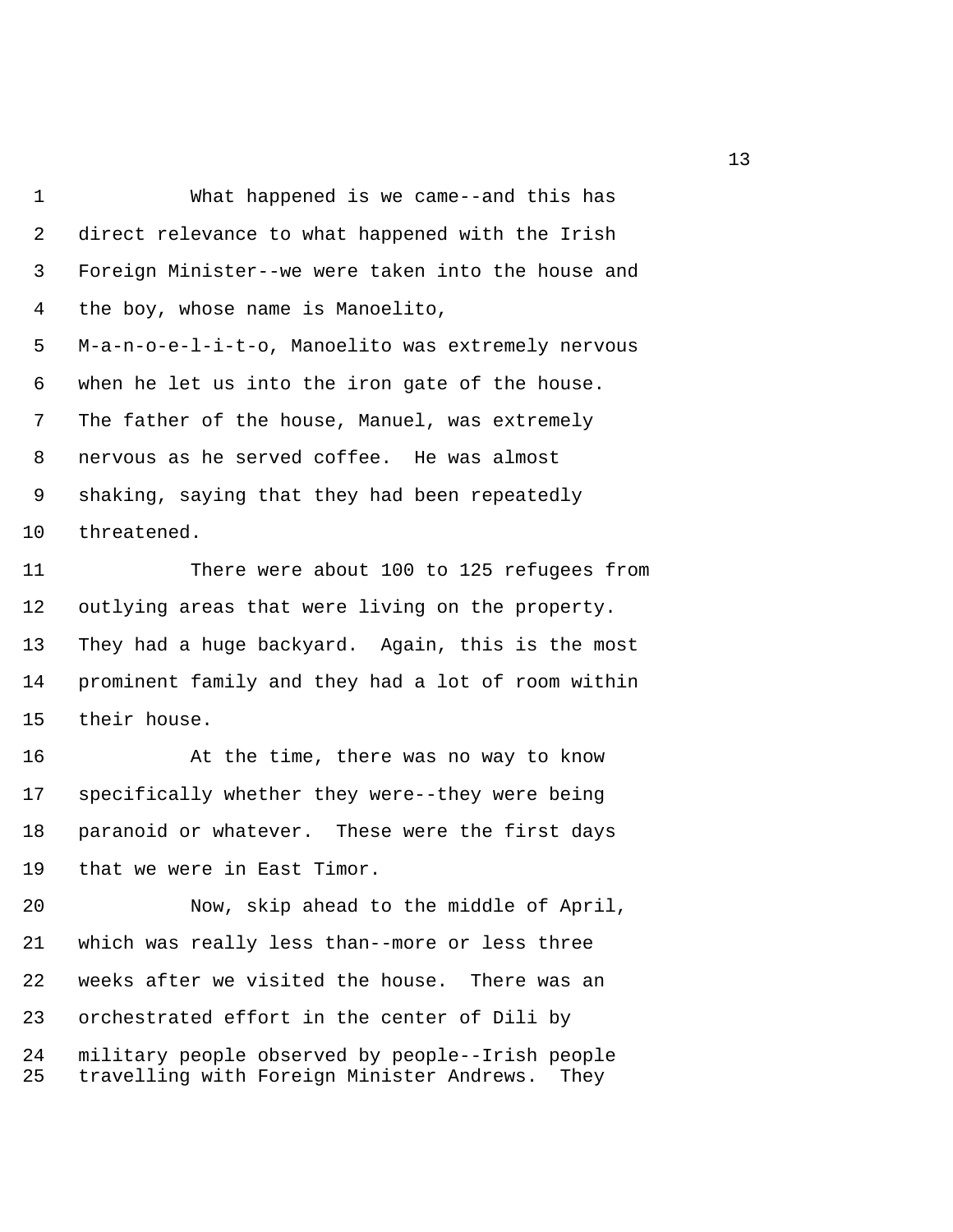```
1 were actually on the block of the Carrascalao house 
 2 as a military attack began. 
 3 Foreign Minister Andrews was elsewhere in 
 4 Dili; he was meeting with the military commander at 
 5 the time, who I believe was Tono Suratman. If you 
 6 need that name spelled out, I can do that. 
 7 Q Would you spell it, please? 
 8 A Yes. Tono is T-o-n-o, and the last name 
 9 is S-u-r-a-t-m-a-n. 
10 Q Did you-- 
11 A Sorry. 
12 Q Did you interview members of the Irish 
13 delegation? 
14 A I did extensively interview members of the 
15 Irish delegation, both at that time--not only did I 
16 interview them, I was in contact with them by cell 
17 phone while they were in Dili with Foreign Minister 
18 Andrews, and I reiterated these interviews 
19 recently. 
20 Q Would you tell us what they reported 
21 observing at that time? 
22 A One of the people, whose name is Shawn 
23 Steele, S-t-e-e-l-e, was outside the Carrascalao 
24 house as this attack was taking place. He saw, he 
25 said, military people going inside in a very
```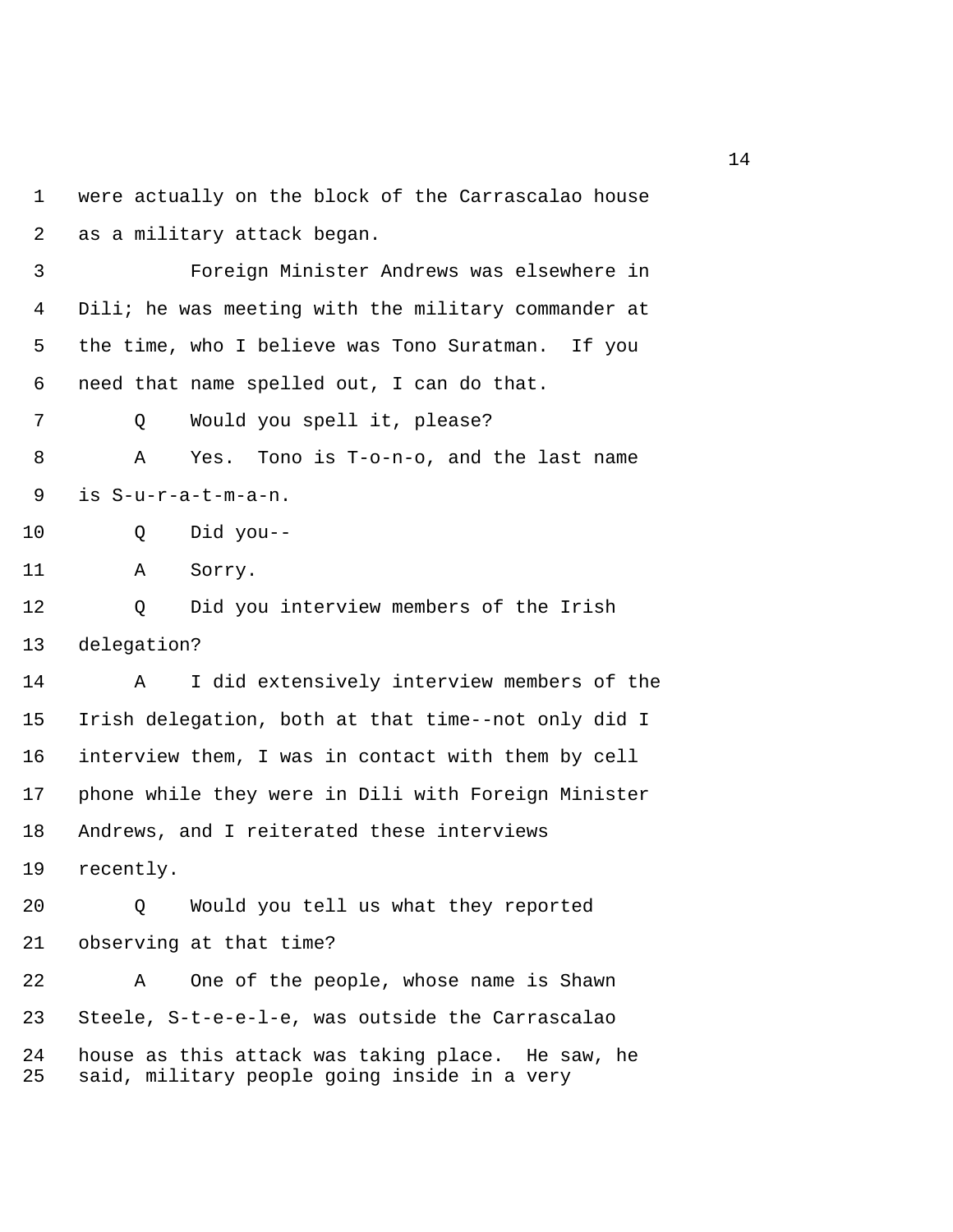1 disciplined way, breaking into the house, shooting 2 taking place. The young boy, Manoelito was, 3 according to doctors there, ripped apart. About 4 twelve refugees who were there were killed. Mr. 5 Shawn Steele stayed on the scene until he was 6 finally told by people that he said were military 7 in plainclothes to get out of there or he would be 8 killed, but he said that he was right there on the 9 scene, saw military people in cars doing nothing to 10 stop this event.

11 Foreign Minister Andrews was with, as I 12 mentioned, Commander Suratman at the time. The 13 father of the house, Manuel, when he saw that an 14 attack might be beginning--that is, before the 15 house was attacked--went over to the military 16 headquarters and, according to the people with 17 Foreign Minister Andrews, begged the military 18 commander to do something to help them. The 19 military commander said he could do nothing.

20 Q Do you have any other examples of the 21 basis for your conclusion that there was an 22 orchestrated and systematic intimidation going on? 23 A Well, I named a few examples. There were

24 others. There's another bishop in East Timor in 25 the town of Baucau, which is spelled B-a-u-c-a-u.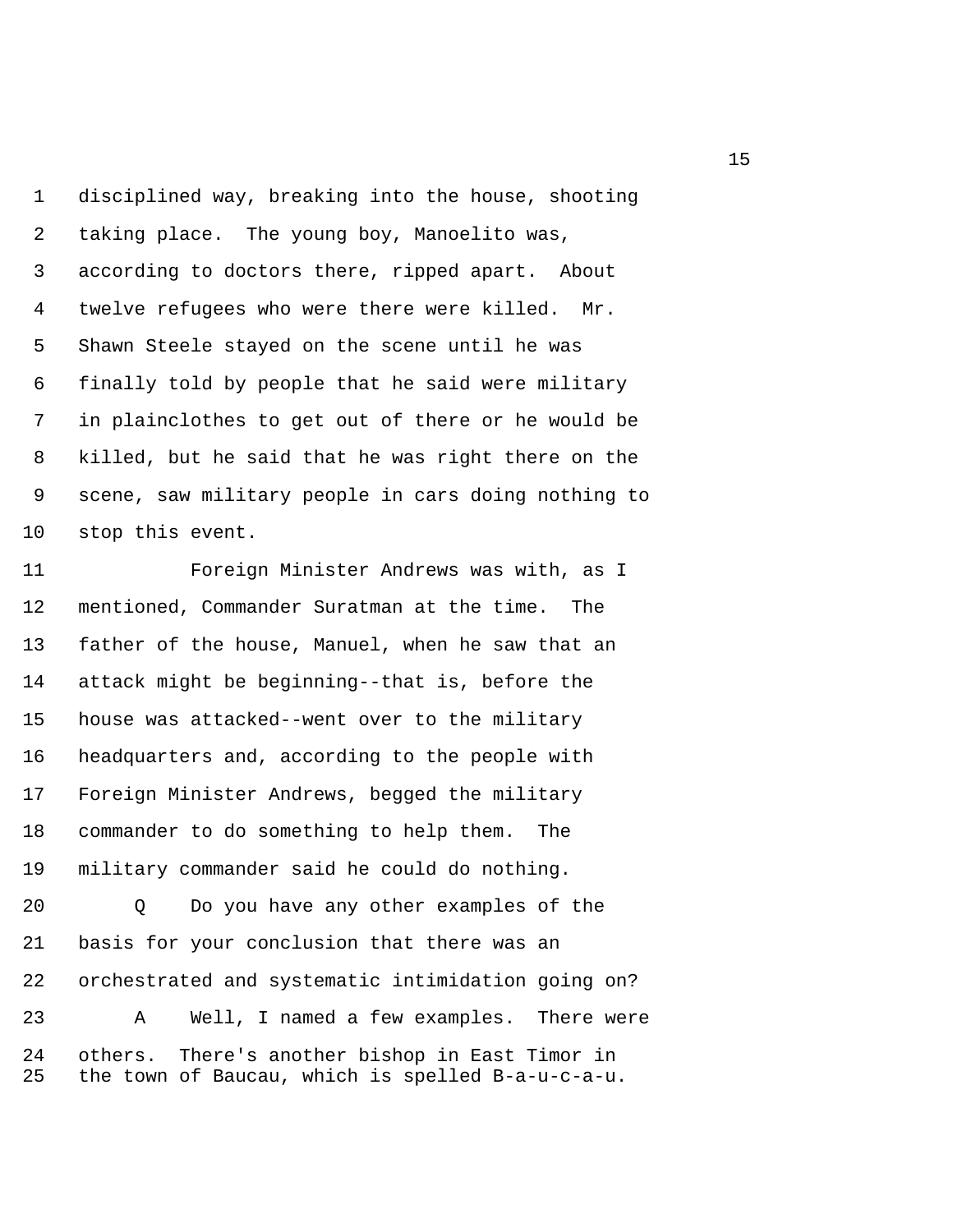1 His name is Basilio, B-a-s-i-l-i-o, then in between 2 small d-o, then his last name is spelled 3 N-a-s-c-i-m-e-n-t-o. 4 We visited with him as well, he's a 5 separate person, and he said that in his area, 6 there was a terrible campaign, orchestrated 7 campaign of intimidation and violence. 8 We also went to a Catholic mission school 9 near there called Fatunaca, spelled 10 F-a-t-u-n-a-c-a, that is funded largely by USAID. 11 It's a training school of Bishop Belo's religious 12 order. At that place, several priests told us that 13 there was an orchestrated campaign of violence 14 going on throughout the area. 15 There were numerous other instances during 16 this period of time, but one in particular is worth 17 recounting. Jesuit priests in the capital of Dili, 18 two of whom at the time were prison chaplains--I 19 mean, this was their job for many years; they have 20 lived in East Timor--they were foreign missionaries 21 and they had lived in East Timor for between 25 and 22 30 years. We went to the house of one of them who 23 visited prisons almost on a daily basis, and he 24 said that there were murders taking place, he 25 showed us photographs of murders that were taking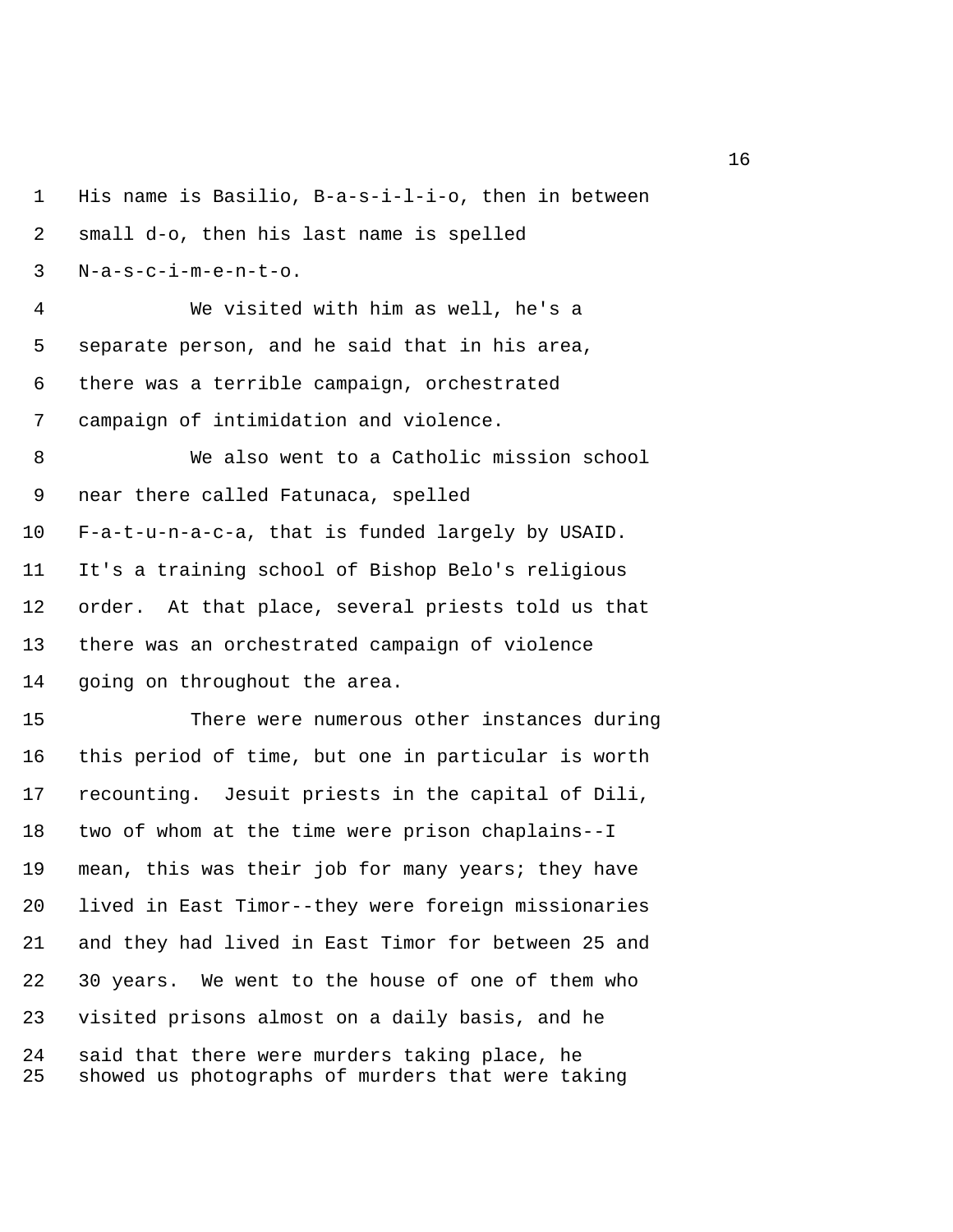1 place during that time.

| 2        | Inside the prison?<br>Q                                                                             |
|----------|-----------------------------------------------------------------------------------------------------|
| 3        | No, not inside the prison; in the region<br>Α                                                       |
| 4        | where he lived in Dili, which was called LaHanae,                                                   |
| 5        | which is spelled L-a-H-a-n-a-e. And again, his                                                      |
| 6        | information was extremely detailed, sober, and it                                                   |
| 7        | accorded with other accounts that we were receiving                                                 |
| 8        | in other parts of the territory.                                                                    |
| 9        | THE COURT: These murders, Mr. Kohen, were                                                           |
| 10       | carried out by whom? Did he say?                                                                    |
| 11       | THE WITNESS: According to the priests                                                               |
| 12       | that we spoke with, these murders were being                                                        |
| 13       | carried out by the Indonesian military.                                                             |
| 14       | THE COURT: The Indonesian military--                                                                |
| 15       | THE WITNESS: The Indonesian military.                                                               |
| 16       | THE COURT: --as opposed to the East                                                                 |
| 17       | Timorean                                                                                            |
| 18       | THE WITNESS: By the Indonesian military.                                                            |
| 19       | THE COURT: All right.                                                                               |
| 20       | The Marinal sisters--this is<br>THE WITNESS:                                                        |
| 21       | an order based in New York, in Ossining, New                                                        |
| 22       | York--what they said, and very, very emphatically,                                                  |
| 23       | was that there was really no such thing, so to                                                      |
| 24<br>25 | speak, as big militias, that the military was<br>behind them every single step of the way. And this |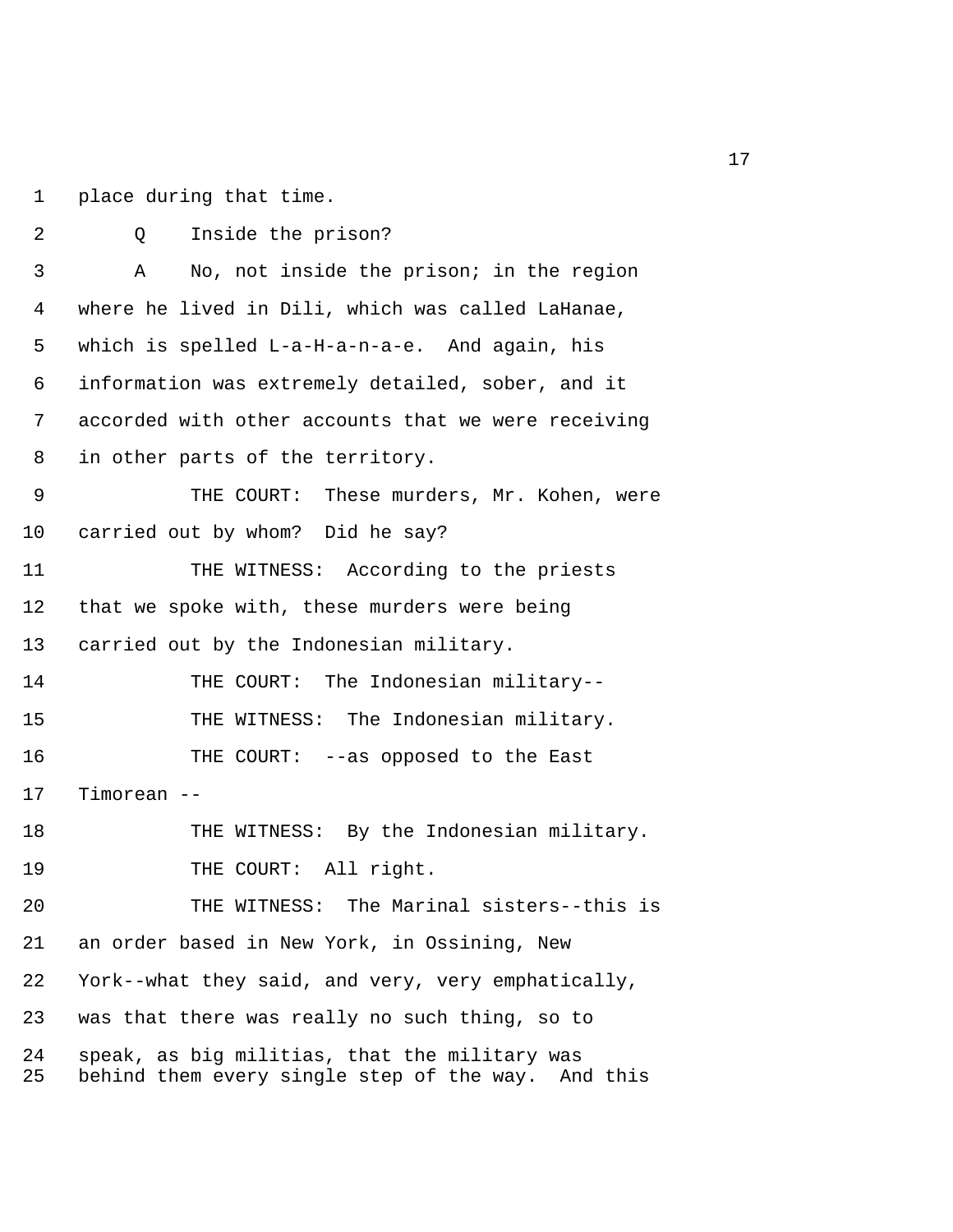1 is something that Bishop Belo emphasized again and 2 again.

 3 Q In April of 1999, did you have occasion to 4 write about what you had observed in East Timor?

5 A I did.

 6 Q I am showing you what has been marked for 7 identification as Exhibit 34. I would ask you to 8 read into the record on the right-hand column of 9 the first page the first full paragraph.

10 A Yes. "In late January this year, the new 11 Indonesian president, B.J. Habibie, announced that 12 the people of East Timor would have a free choice 13 on their future with the options of autonomy or 14 full independence. But elements of the Indonesian 15 army took steps to oppose the new policy. 16 Recruitment for paramilitary forces, an amalgam of 17 the small minority of Timor Timoreans favoring 18 Indonesian rule, criminal elements, and other 19 hirings, some of them forced to enlist against 20 their will, increased, with monthly salaries and 21 rice allotments serving as powerful incentives in a 22 country where survival under military rule is a 23 harsh challenge. In some places, too, Indonesian 24 irregulars and plainclothes soldiers play an 25 important role in the paramilitaries. So despite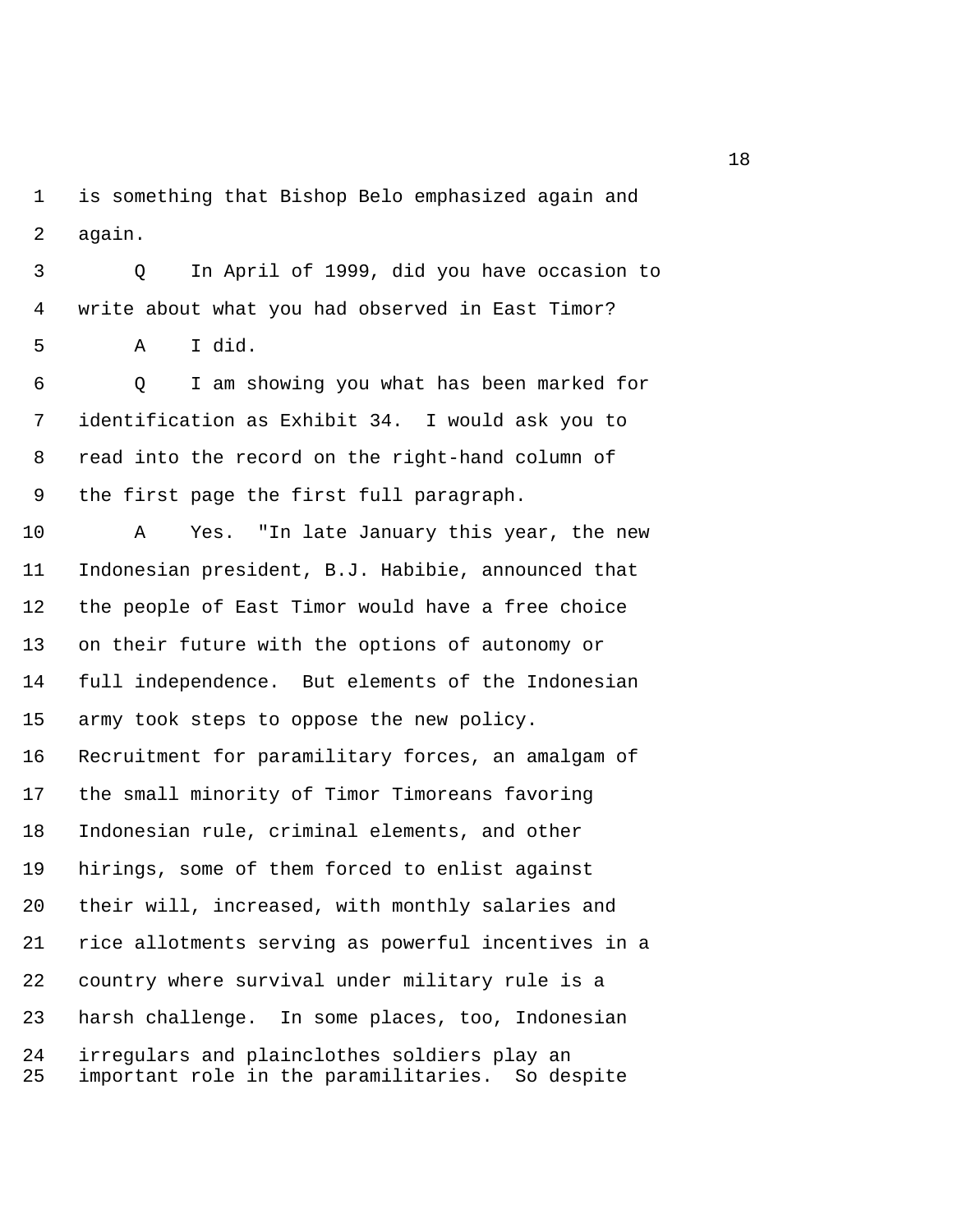1 the newfound hope brought about by the prospect of 2 independence, the situation grew still more tense 3 as the Indonesian military mounted a 4 well-orchestrated campaign to create conditions in 5 which it would be impossible for the promised vote 6 to be held." 7 MS. CHOMSKY: I have no further questions. 8 THE COURT: All right. 9 However, the vote was indeed held, was it 10 not, Mr. Kohen? 11 THE WITNESS: The vote was indeed held. 12 MS. CHOMSKY: You may step down. 13 THE WITNESS: Thank you. 14 [Witness excused.] 15 MS. CHOMSKY: I would like to call Ian 16 Thomas. 17 THE COURT: Would you like to admit this 18 article into evidence, Ms. Chomsky? 19 MS. CHOMSKY: I would like to move this 20 into evidence. 21 THE COURT: Very well. The Court will 22 accept into evidence Plaintiff's Exhibit 34. 23 [Plaintiffs' Exhibit No. 24 34 was received in 25 evidence.]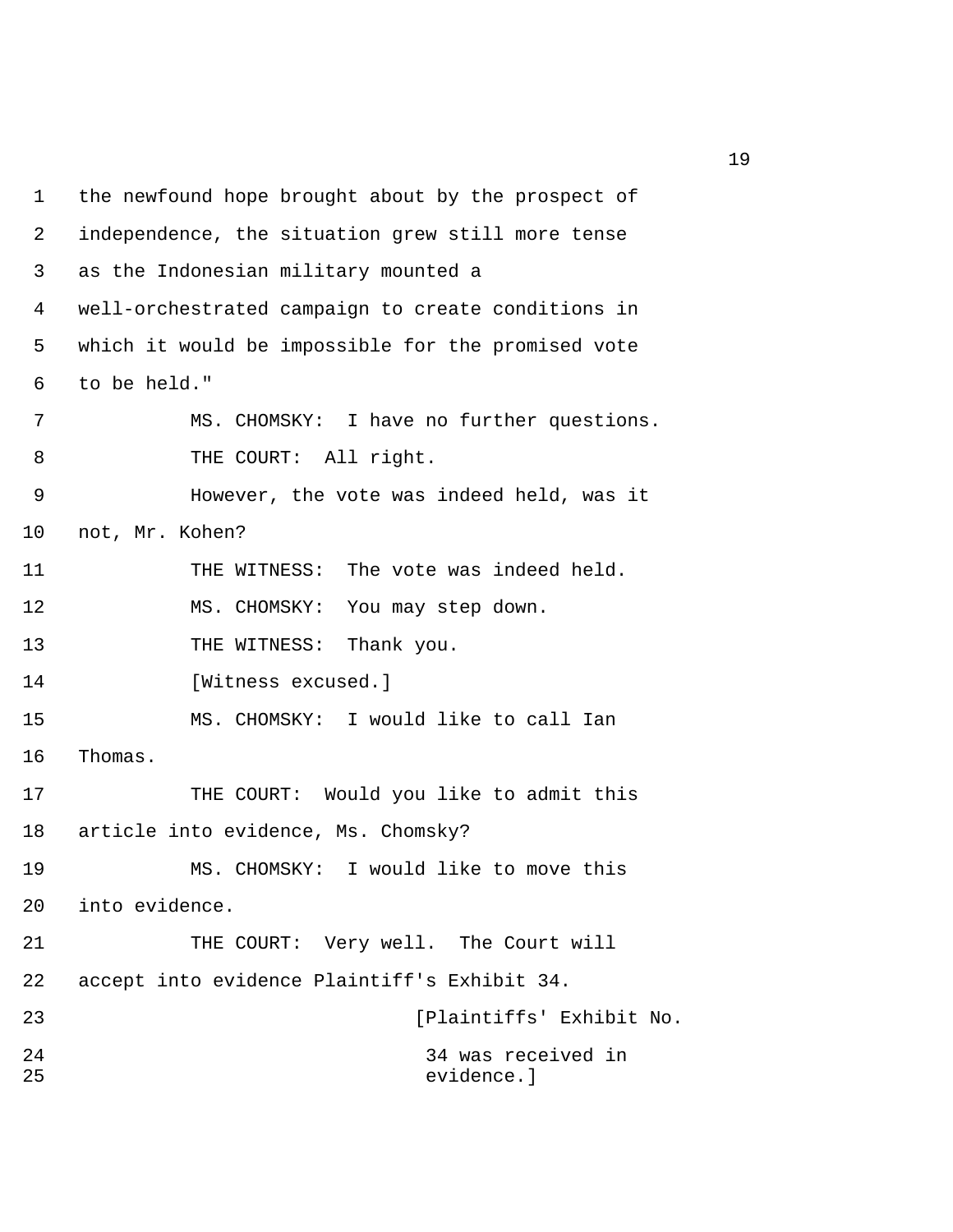1 IAN THOMAS, PLAINTIFFS' WITNESS, SWORN 2 **DIRECT EXAMINATION**  3 BY MS. CHOMSKY: 4 Q Mr. Thomas, would you repeat your name and 5 give your address for the record? 6 A My name is Ian Thomas, and I live at 3168 7 17th Street, Northwest, Washington, D.C. 8 Q Would you please tell us your profession. 9 A I am a cartographer and a remote-sensing 10 specialist. I have wide experience with different 11 satellite images. I worked at the United States 12 Geological Survey for the Biological Resources 13 Division, and I am currently working as a 14 cartographer and remote-sensing specialist at the 15 World Wildlife Fund. 16 Q Would you explain what a remote-sensing 17 specialist is? 18 A I use a variety of satellite images to 19 look at the planet and to study different changes 20 in the environment and to monitor different events, 21 such as floods and fires, and different things like 22 that. 23 MS. CHOMSKY: Your Honor, I would like to 24 offer Mr. Thomas' testimony to interpret a series 25 of images of East Timor in September of 1999.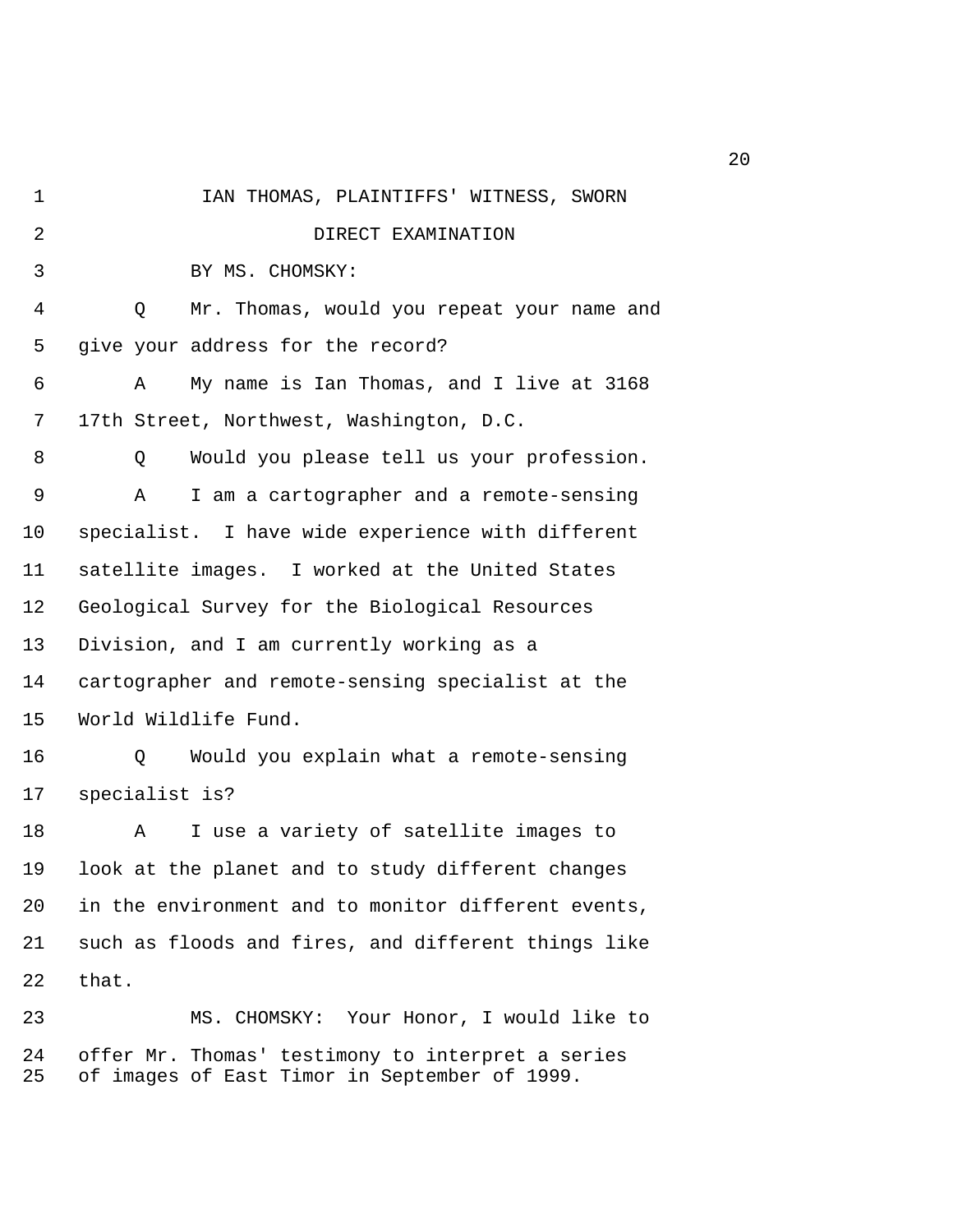1 THE COURT: The Court will accept Mr. 2 Thomas as an expert in cartography and remote 3 sensing of satellite images. 4 BY MS. CHOMSKY: 5 Q I am going to show you a group of exhibits 6 from Exhibit 35 to 43, and I will be asking you to 7 go through them with me. 8 MS. CHOMSKY: Your Honor, if I may, I 9 would like to stand next to the witness because I 10 have only two copies. 11 THE COURT: All right. 12 MS. CHOMSKY: Thank you. 13 BY MS. CHOMSKY: 14 Q Mr. Thomas, looking first at Exhibit 35, 15 can you explain to the Court what each of these 16 images on the three pages are. 17 A On Exhibit 35, the first image is a 18 picture of Dili that was taken I believe on 19 September 9th, and it shows large areas of Dili on 20 fire with black smoke plumes coming out of the city 21 blocks that are on fire, and you can see the 22 different--the street layout of Dili there. It's a 23 picture of the whole city.

24 The image underneath is a zoom outwards 25 showing a wider area surrounding Dili. The center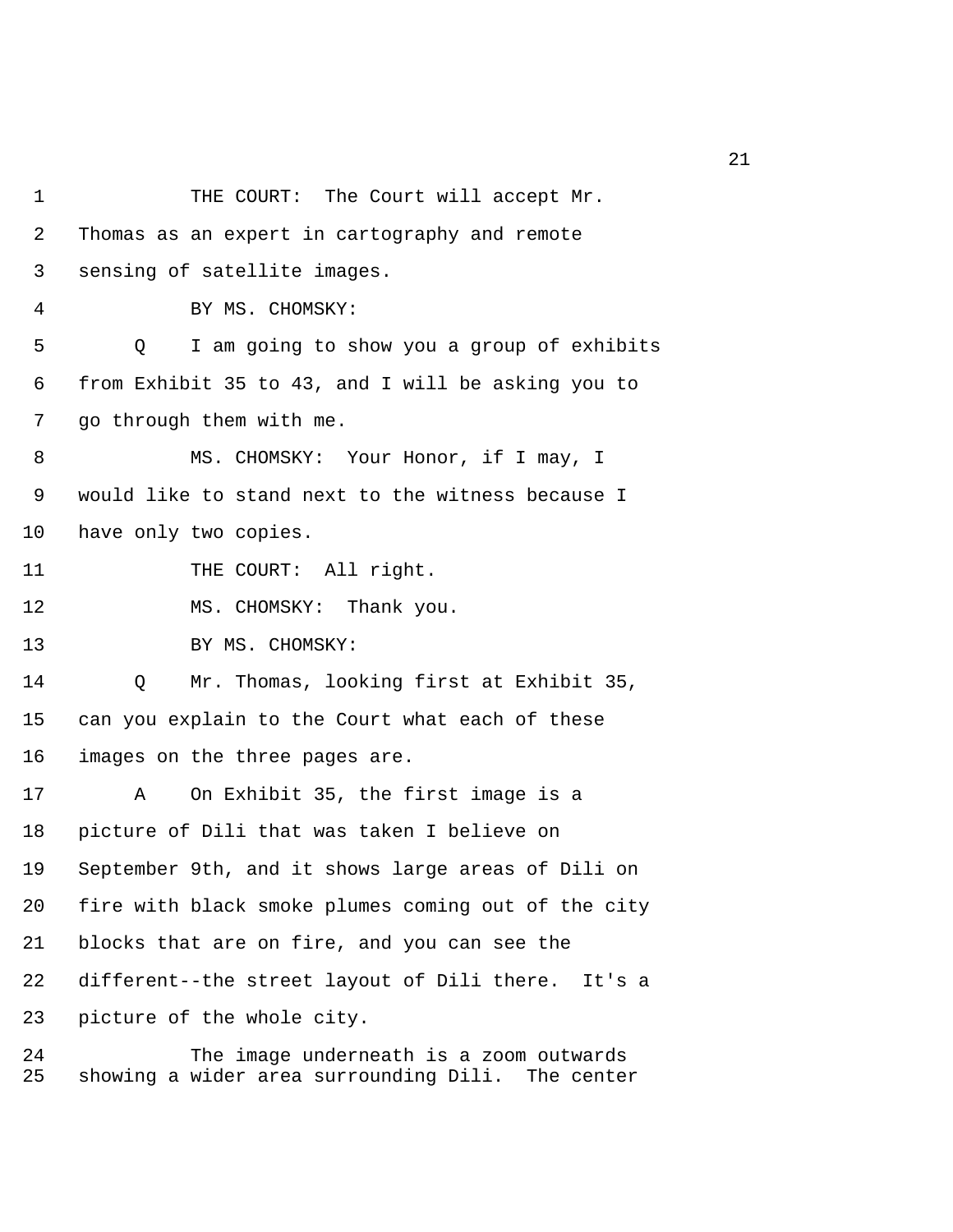1 of the picture has Dili in the center and you can 2 see a very small smoke plume still. 3 Should I go-- 4 Q Yes. 5 A Okay. And then on the next page is 6 another page of the same scene. 7 Should I just keep on going? 8 Q Yes. 9 A Okay. And the last picture-- 10 THE COURT: What are you looking at now, 11 Mr. Thomas? Number 3 or-- 12 MS. CHOMSKY: It would be page 3 of 13 Exhibit 35. 14 THE COURT: Well, there are two images on 15 page 1, is there not? Then there's a third image 16 on the second page. 17 MS. CHOMSKY: Yes. 18 THE WITNESS: Yes. 19 THE COURT: And Mr. Thomas is looking at 20 which one? 21 THE WITNESS: These are all similar 22 pictures. The first Exhibit 35 is--it's all taken 23 from an image which I obtained from 24 American--Austrian Center for Remote Sensing. I 25 obtained this image and I provided it to the State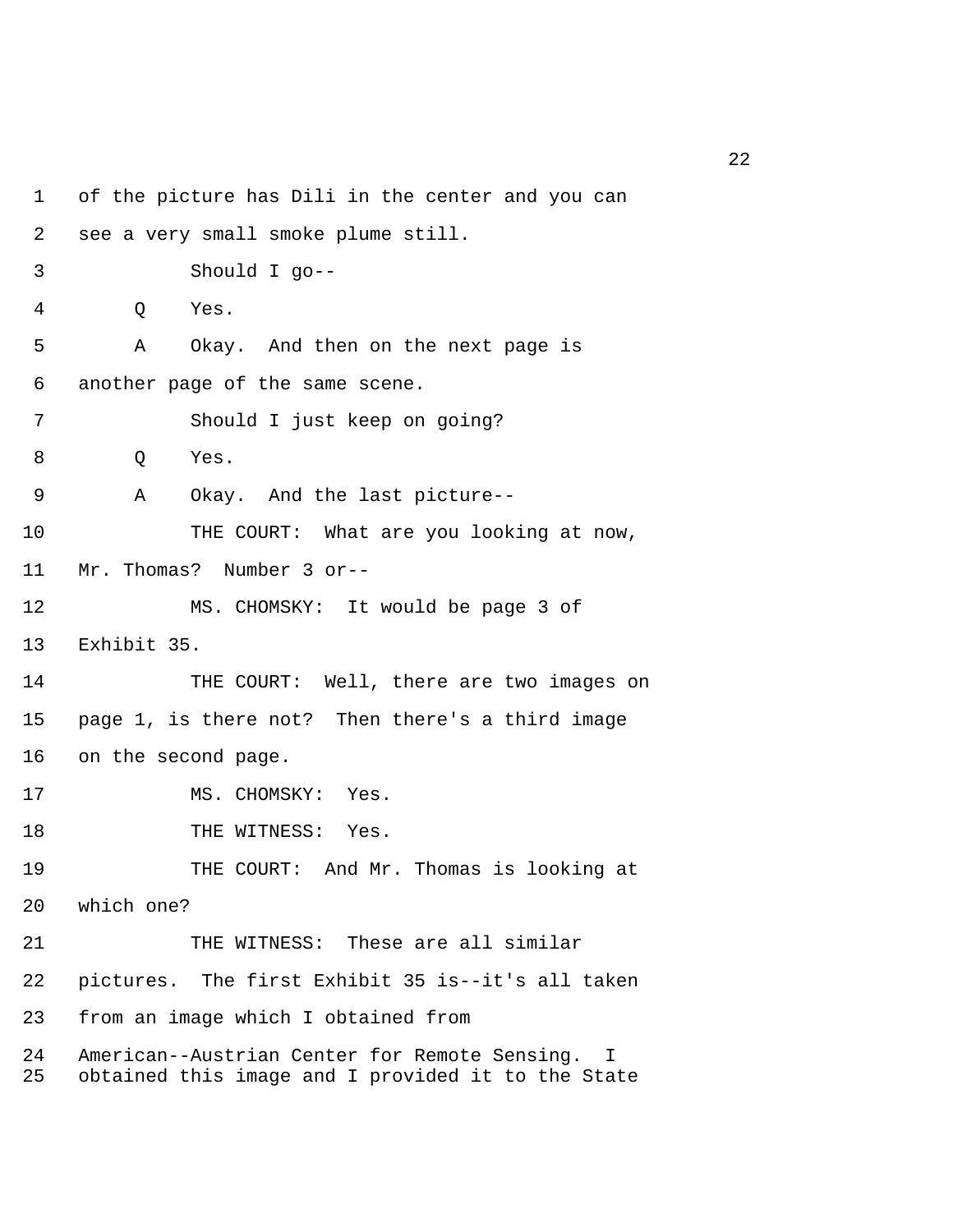1 Department for information that they were 2 collecting on what was happening. 3 THE COURT: So I can have the image that 4 Mr. Thomas is talking about, the first page where 5 the exhibit number is on is page 2 of 3; is that 6 correct? 7 THE WITNESS: Yes, that's correct. 8 THE COURT: All right. That's where there 9 are two images. 10 THE WITNESS: Yes, that's correct. 11 THE COURT: Page 1 of 3 is one image. 12 THE WITNESS: Yes. 13 THE COURT: All right. And that--is that 14 Dili again? 15 THE WITNESS: All three of those images 16 are actually the same photograph taken at the same 17 time. The first image on--I guess it's labelled 18 page 2 is the highest zoom magnification, so you 19 can see more clearly the town of Dili and the fires 20 and the smoke coming out of them. 21 THE COURT: I see. So number--the image 22 on page 1 is the same as the top image on page-- 23 THE WITNESS: Yes. 24 THE COURT: --2? 25 THE WITNESS: Yes. They're all the same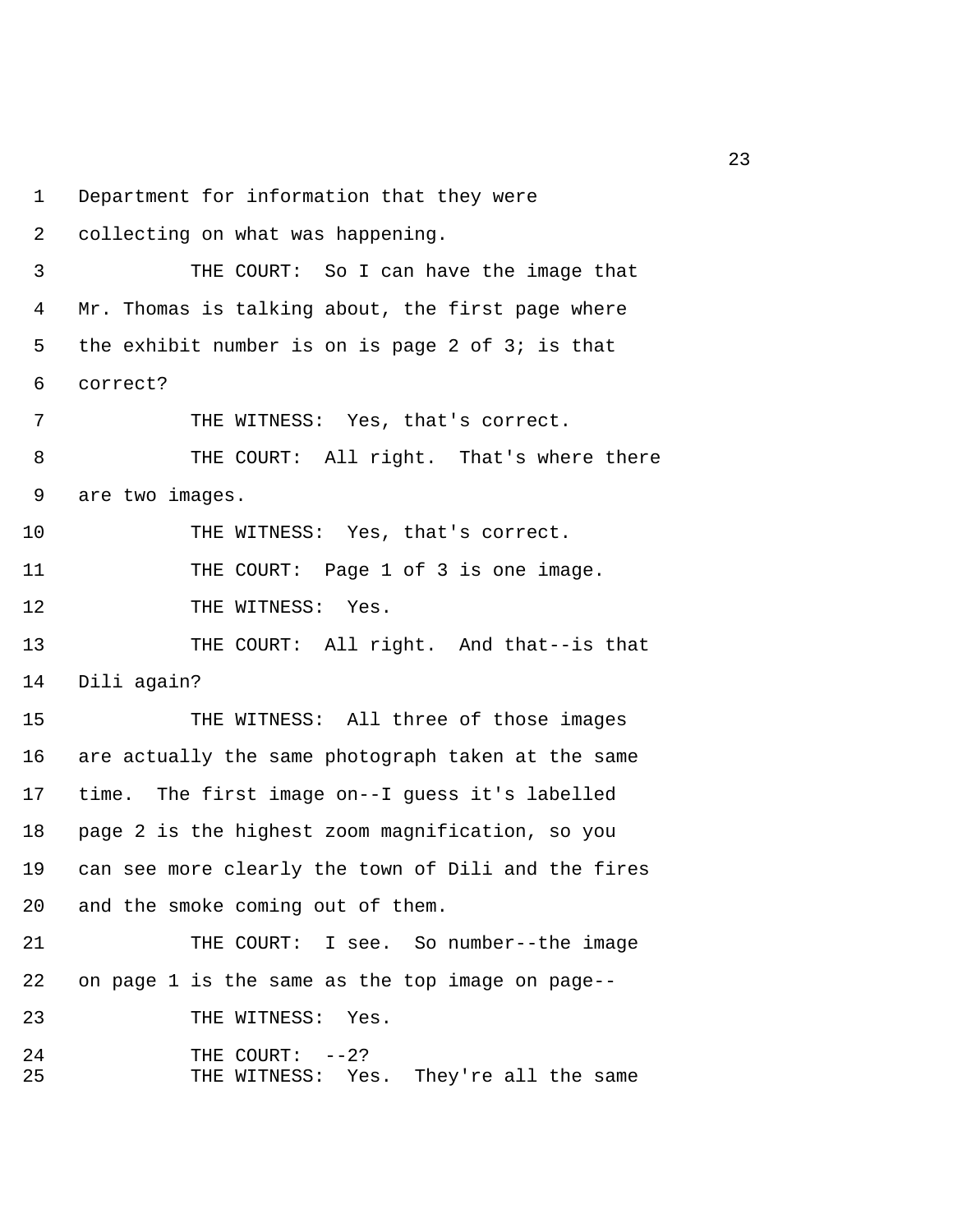1 image.

2 BY MS. CHOMSKY:

 3 Q Is it correct that all of the pictures on 4 page 35 are the same image; it's just different 5 magnification--

6 A That is correct.

7 Q --of the same image?

 8 A Yes, that's correct. It shows the extent 9 of the fires across the whole town of Dili.

10 Q Now, bringing your attention to Exhibit 11 36, could you explain what Exhibit 36 is?

12 A When--the first indication from satellite 13 that there was something happening in East Timor 14 was actually noticed by the Austrian Weather 15 Service, an Austrian research establishment called 16 CSIRO, which I'm not sure what the acronym is, and 17 they noticed in a weather satellite that was--the 18 satellite had a sensor on board which was tuned to 19 look at forest fires and monitor forest fires, and 20 all of a sudden, on September the 6th, they started 21 noticing abnormal fires appear in East Timor, 22 which--and since then, they've done a lot more work 23 on the satellite data that they collected and this 24 is the result of the work where they prepared a 25 time sequence of maps showing how the fires--where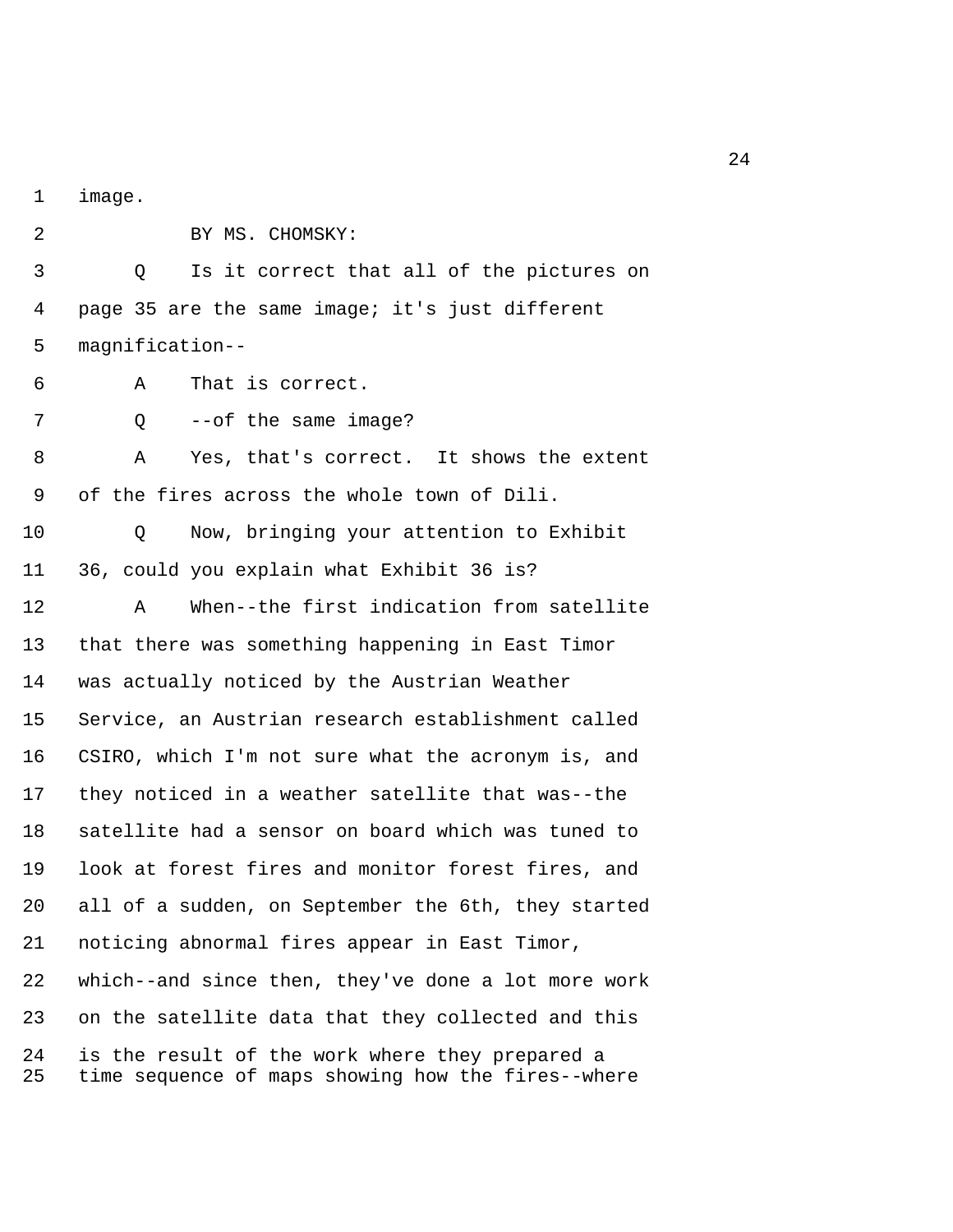1 the fires were and how intense they were and what 2 kind of area was covered by each fire.

 3 The satellite was a European satellite 4 called ERS1, it had a thermal sensor on board, and 5 it's very good at picking up and monitoring fires. 6 So the images, when--when you look at the sequences 7 of images, you can see that the fires occur in 8 groups and clusters, and there's a sequence of 9 dates which goes from September 6th, September 9th, 10 September 12th, 15th, 25th and 28th of September.

11 Exhibit 37 are the magnified versions of 12 the small maps shown on Exhibit 36.

13 O That would be Exhibits 37 to 42 are 14 magnifications--are enlargements of the time 15 sequence that's on Exhibit 36?

16 A Correct. And when you see these small 17 dots on the map, you can--by going back to the 18 other satellite imagery that's available, the 19 higher resolution LANSAT imagery which is shown in 20 Exhibit 35, the small dot on Dili in Exhibit 37 21 that was taken between September the 6th and 22 September the 9th--in reality, when you looked at 23 it from space using a better satellite, it looked 24 like what you can see in Exhibit 35. And the same 25 goes for most of the other dots on the map.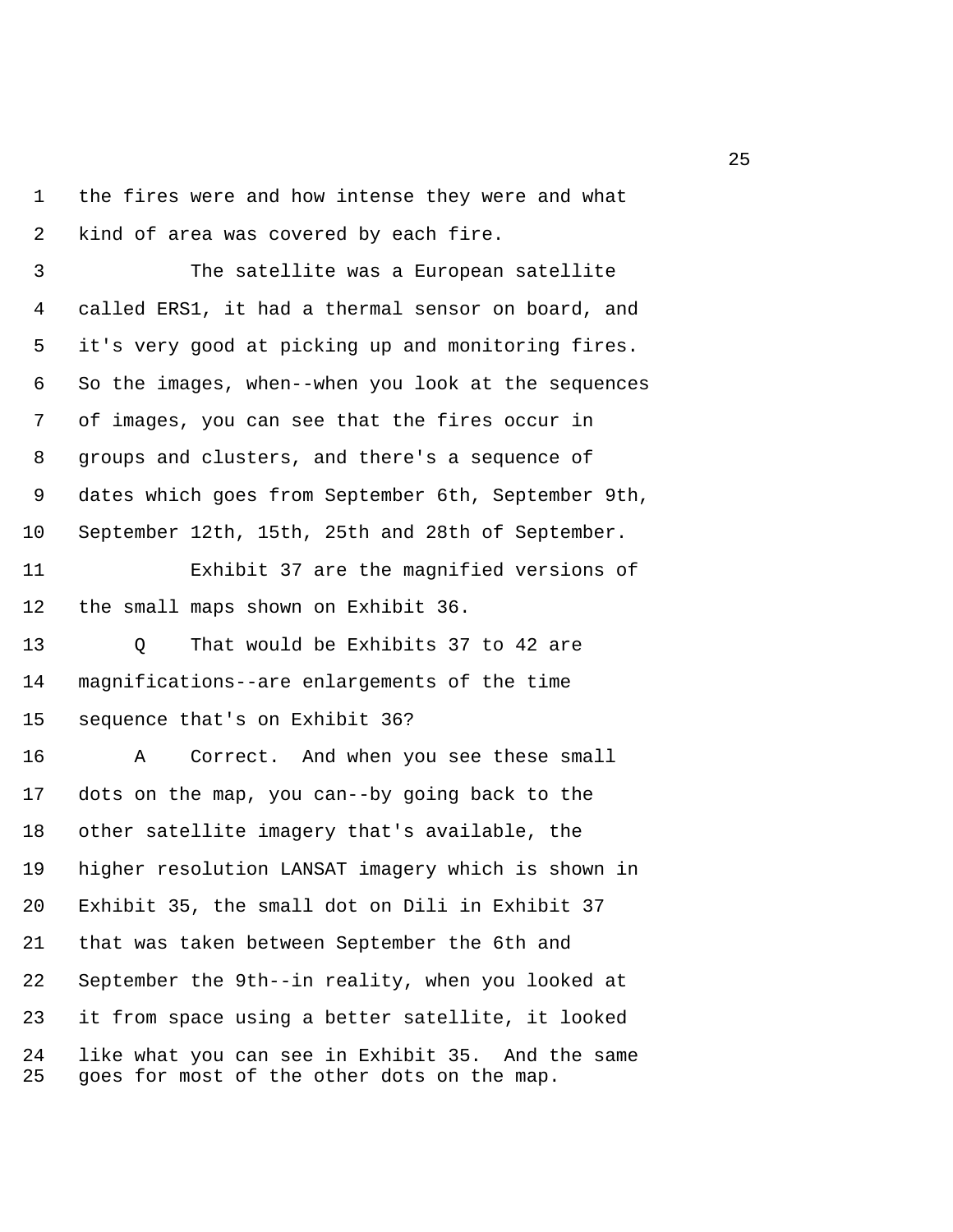1 The actual size of the fire is shown on 2 the map, the area in hectares, which is the 3 equivalent area if it was a forest fire. They have 4 a computer model that can tell how big a forest 5 fire is from the intensity of the flame. 6 When you look at where the fires are 7 located, they are located--they match exactly the 8 locations of towns and villages and settlements in 9 Timor. 10 Q And when you say dots, you're referring to 11 the red dots? 12 A Yes, that's correct. 13 Q And there are a group of numbers down on 14 the right-hand side of each of the maps from 37 to 15 42. 16 A Yes. The satellite, because it is very 17 sensitive to fire and heat, can measure the 18 temperature of the fire, and from that mathematical 19 modelling, they can get the area or equivalent area 20 of a forest fire from a satellite. 21 Q And just for the record, I would like you 22 to make clear what year it is that these maps were 23 taken. 24 A These are all in 1999, and they're from 25 September the 6th to September the 28th.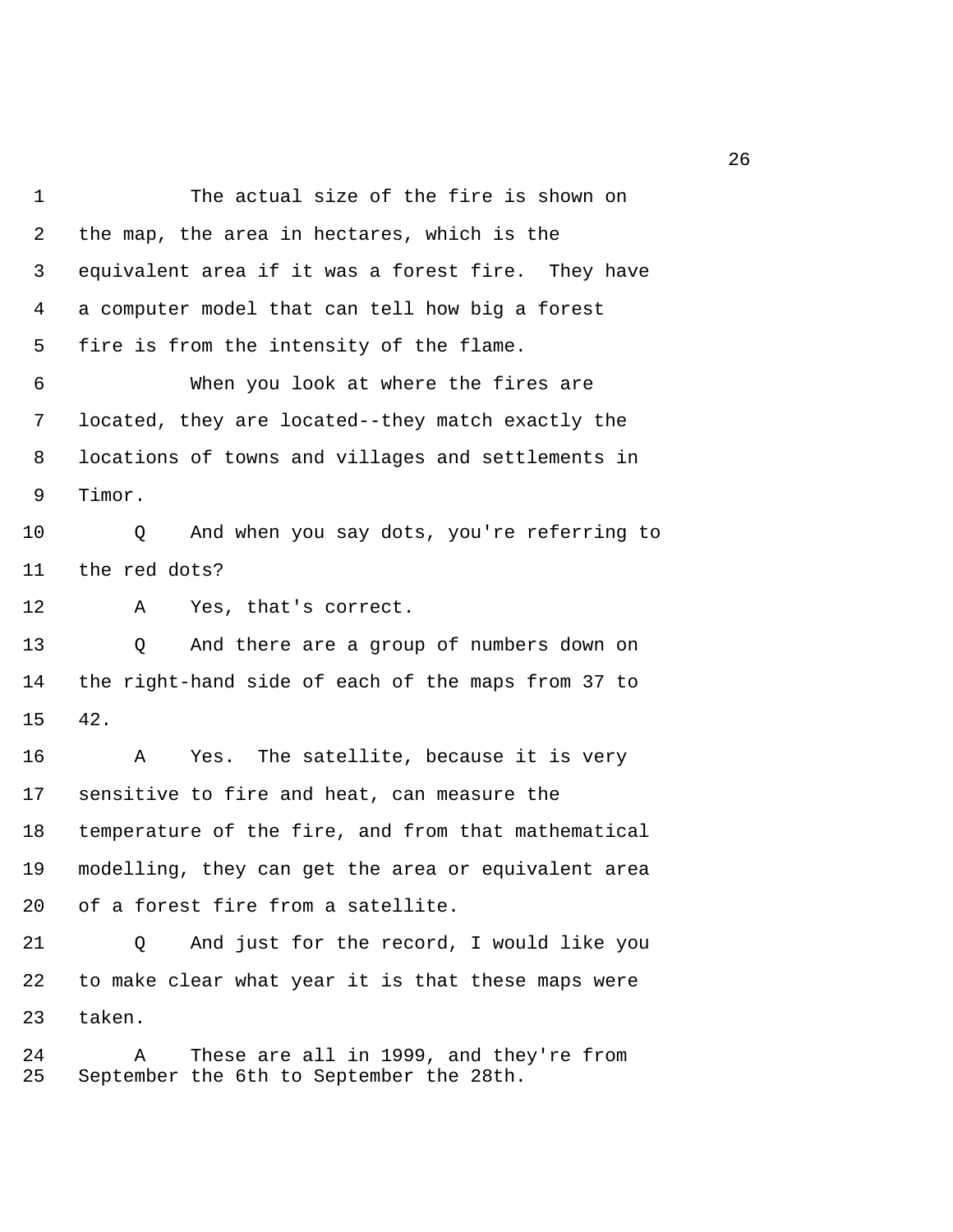1 0 Are these consistent with natural fires? 2 A These are not natural fires. The 3 satellite would also pick up natural fires, but 4 these are not natural fires, these are--because of 5 the way they are clustered in towns and because of 6 their size and their temperature, these are not 7 natural fires. 8 Q And just for the sake of completeness, I 9 would like you to explain what Exhibit 43 is. 10 A This is the image that the Australian 11 Weather Service first noticed that there was 12 something very unusual going on in East Timor and 13 with extensive fires occurring that weren't 14 natural, and it's a--then they began to look much 15 more closely at the satellite imagery. 16 Q And that is how they gathered the exhibits 17 from 35 to 42? 18 A Correct. 19 MS. CHOMSKY: I have no further questions. 20 THE COURT: All right. 21 MS. CHOMSKY: Thank you. You may step 22 down. 23 [Witness excused.] 24 MS. CHOMSKY: I would like to offer into 25 evidence Exhibits 35 to 42.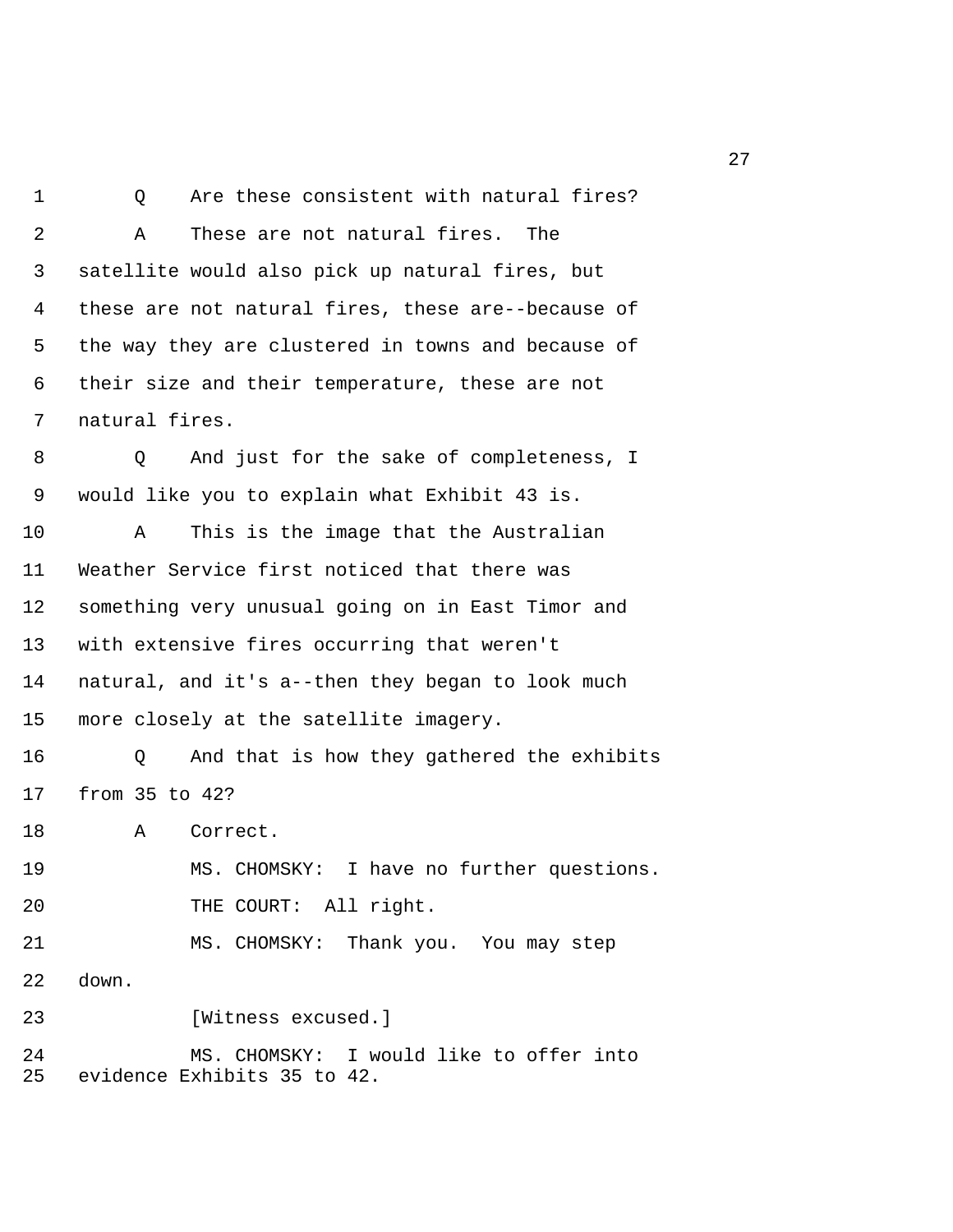1 THE COURT: Thirty-five through 42? 2 MS. CHOMSKY: Yes. 3 THE COURT: You are not introducing 43? 4 MS. CHOMSKY: I'm sorry, Your Honor. 5 Forty-three. 6 THE COURT: All right. Exhibits 35 7 through 43 will be admitted into evidence. 8 [Plaintiffs' Exhibits No. 9 35 through 43 were 10 received in evidence.] 11 MS. CHOMSKY: Thank you, Your Honor. 12 MR. SCHNEEBAUM: Good morning, Your Honor. 13 THE COURT: Good morning, Mr. Schneebaum. 14 Does that conclude the evidence or 15 testimony? 16 MR. SCHNEEBAUM: No. There is one more 17 witness. 18 THE COURT: Oh. Very well. 19 MR. SCHNEEBAUM: And we call to the stand 20 Estella Abosch. 21 ESTELLA ABOSCH, PLAINTIFFS' WITNESS, SWORN 22 DIRECT EXAMINATION 23 BY MR. SCHNEEBAUM: 24 Q Good morning, Ms. Abosch. 25 A Good morning.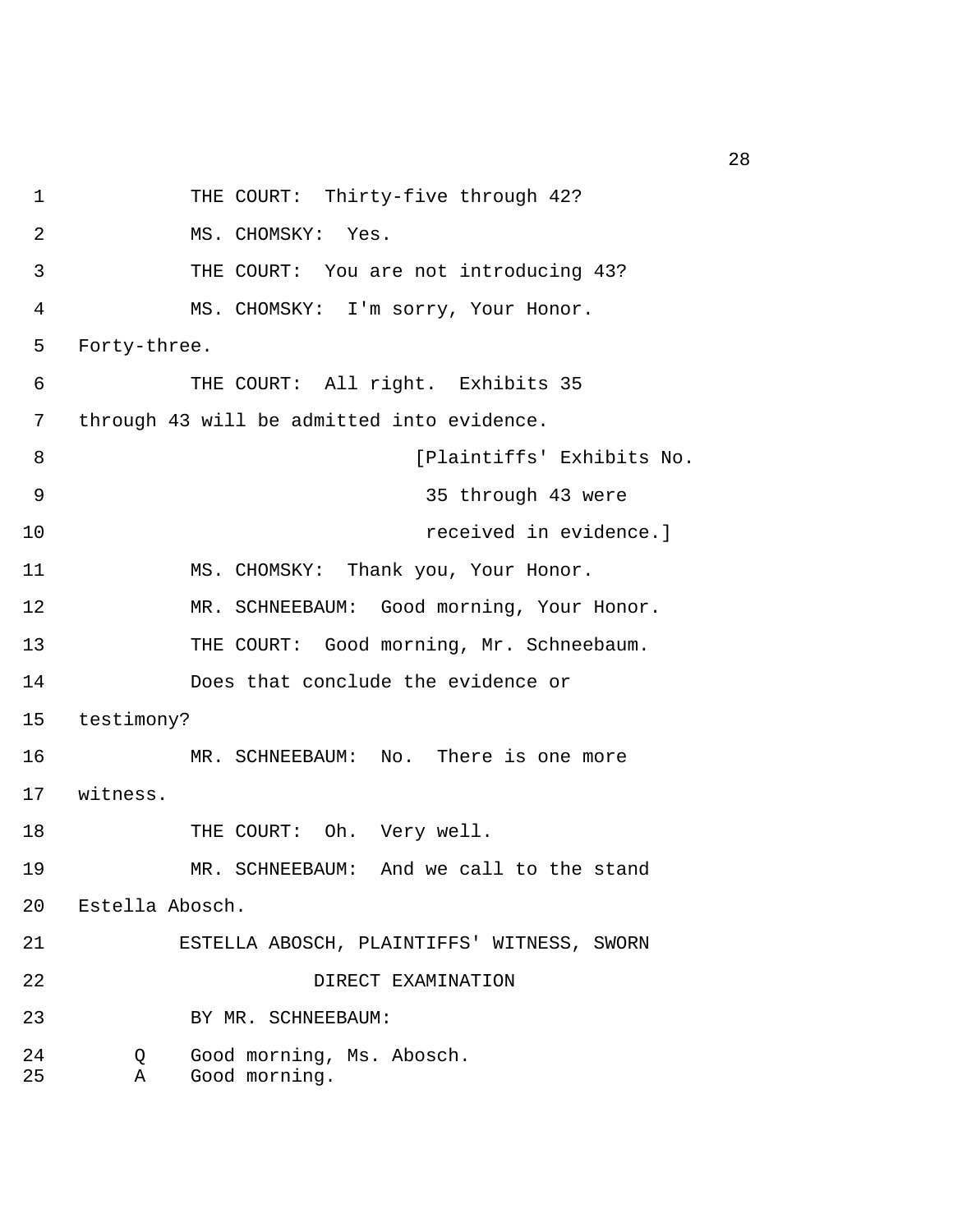| 1        | Would you state your name and business<br>Q         |
|----------|-----------------------------------------------------|
| 2        | address for the record, please?                     |
| 3        | Estella Abosch, 3405 Janellen Drive,<br>Α           |
| 4        | Baltimore, Maryland.                                |
| 5        | THE COURT: Would you be kind enough to              |
| 6        | spell your last name, Ms. Abosch?                   |
| 7        | THE WITNESS: Yes. A-b-o-s-c-h.                      |
| 8        | THE COURT: 0-s-c-h?                                 |
| 9        | THE WITNESS: Uh-huh.                                |
| 10       | THE COURT: All right. Thank you.                    |
| 11       | BY MR. SCHNEEBAUM:                                  |
| 12       | What is your profession?<br>Q                       |
| 13       | I am a social worker.<br>Α                          |
| 14       | Can you describe, please, briefly, your<br>Q        |
| 15       | education.                                          |
| 16       | I have a degree in--equivalent of a<br>Α            |
| 17       | master's in psychology from the University of       |
| 18       | Buenos Aires, Argentina, from the year 1963. I      |
| 19       | also have a professorship in psychology and I have  |
| 20       | a master's in social work from University of        |
| 21       | Maryland from 1986.                                 |
| 22       | Are you in private practice?<br>Q                   |
| 23       | Yes, I am.<br>Α                                     |
| 24<br>25 | How long have you been in private<br>0<br>practice? |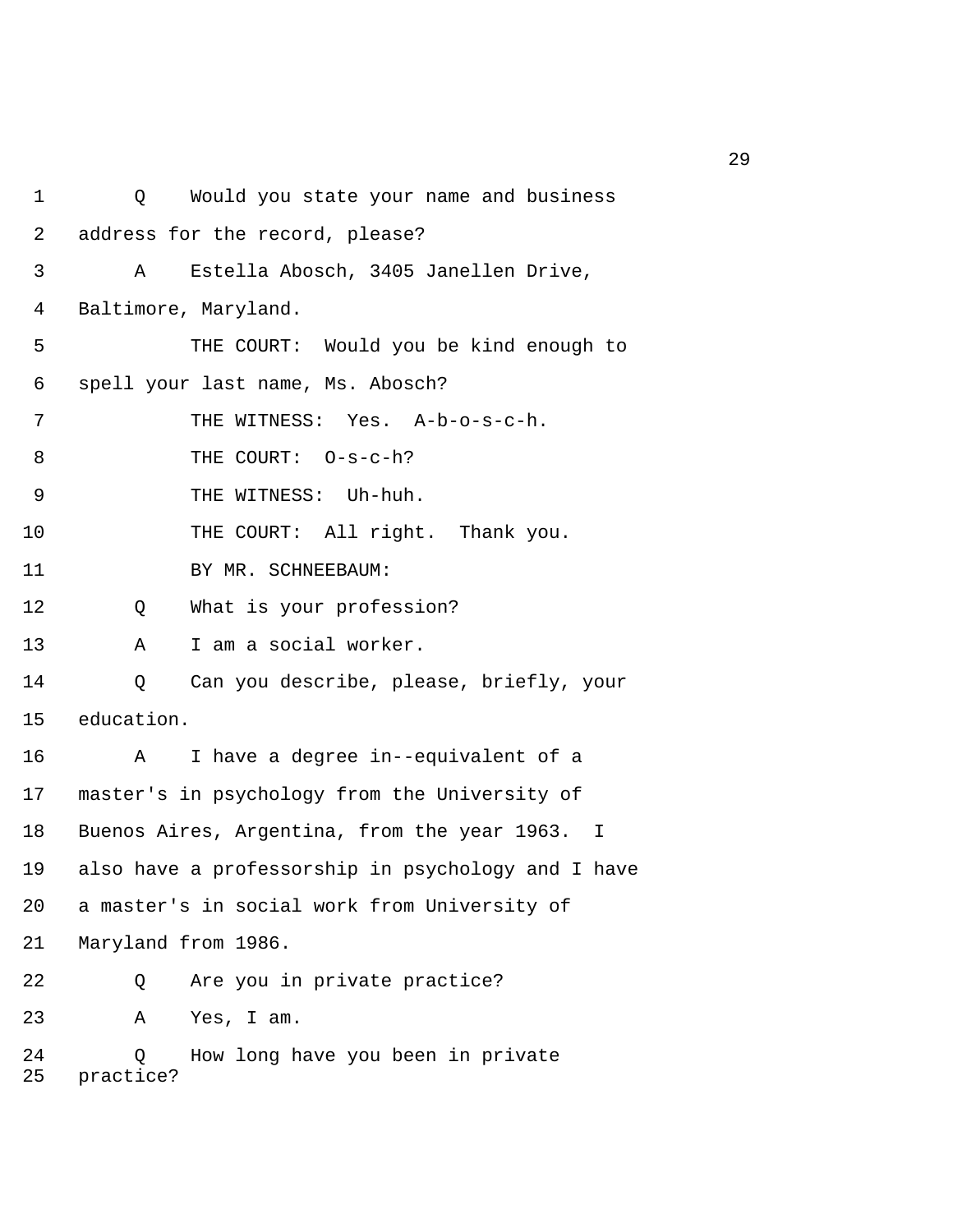1 A Since 1963, initially for ten years in 2 Buenos Aires, Argentina. I came to the United 3 States in 1973. I was in the practice of 4 psychotherapy in a mental health center until 1971 5 when I started a part-time private practice. And 6 after I graduated from social work school in 1986, 7 I became fully private practice.

 8 Q Do you have any particular fields of 9 concentration within the area of social work and 10 psychology?

11 A In my office, in general, I have a general 12 practice of psychotherapy where I work with adults, 13 adolescents, and couples. I have through time 14 worked with people who had been subjects of trauma, 15 not necessarily from the point of view of torture, 16 but also from individual trauma. My expertise is 17 in long-term psychotherapy, and I have through the 18 years seen many of these cases.

19 I also have worked for two-and-a-half 20 years at the Shepard Pratt Hospital, and I was part 21 of the associative disorder units where we 22 evaluated and treated patients with major 23 disassociative disorders and multiple 24 personalities. 25 Q Have you had any experience in particular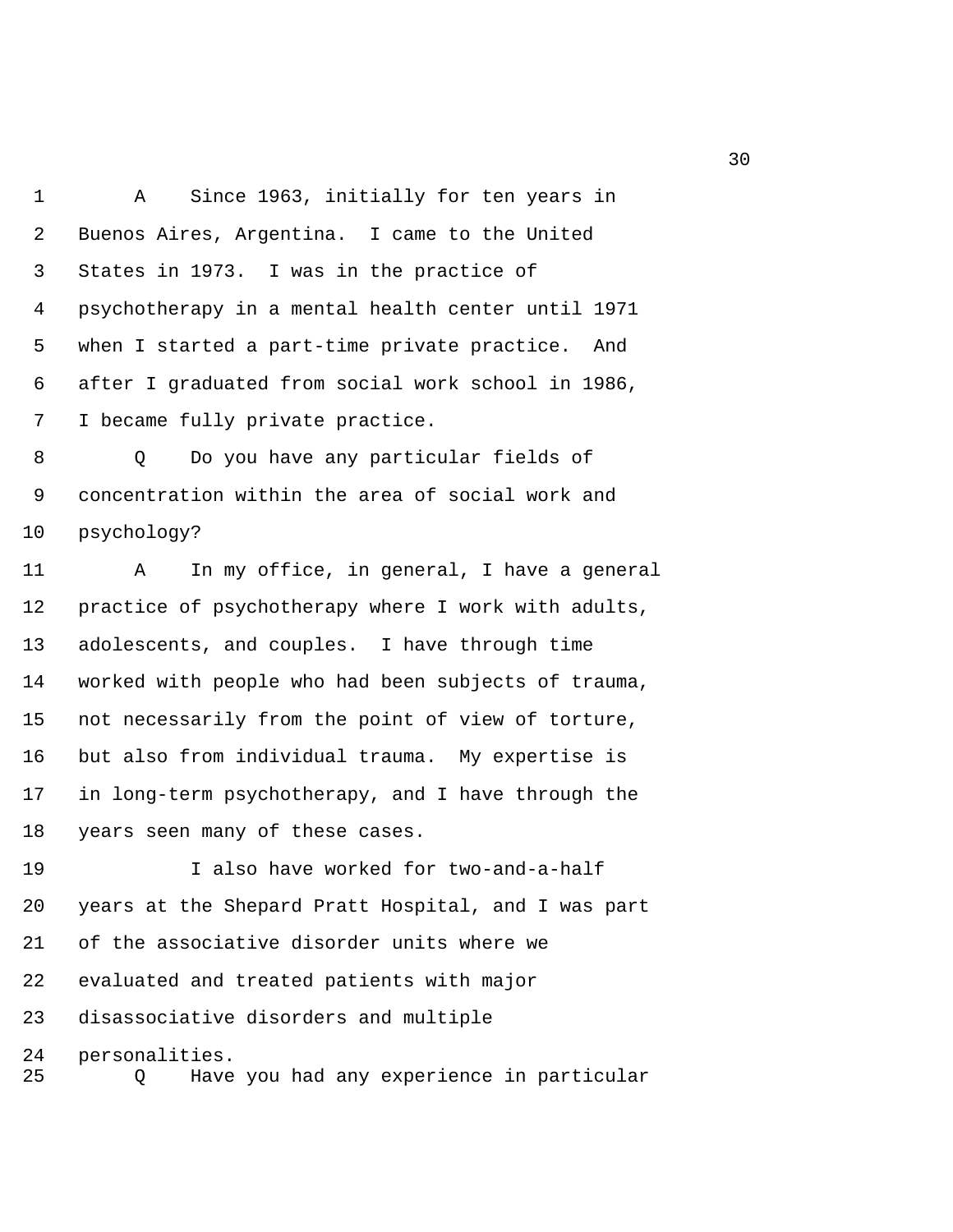1 in the area of providing psychotherapy to people 2 who were victims of torture?

 3 A Only lately. I joined in January of the 4 year 2000 an agency in Baltimore, I joined as a 5 volunteer. It's called Advocates for Survival of 6 Torture and Trauma, and we provide evaluations for 7 people who have been subjected to torture in their 8 home countries and we provide psychotherapy as 9 needed.

10 Q Have you yourself provided expert 11 testimony in the field of the psychological effects 12 of torture?

13 A Because of this new position, I have done 14 that only once, and it's a case that has met 15 already twice in immigration court in Baltimore, 16 and it's still--the final decision is pending. I 17 have three more cases coming up in April.

18 Q Ms. Abosch, have you had an opportunity to 19 spend some time with the three plaintiffs who are 20 here in the courtroom, Jane Doe, John Doe 2 and 21 John Doe 3?

22 A Yes, I have.

23 Q And have you made--have you gone through 24 the process of establishing an evaluation of them? 25 A Yes, I did.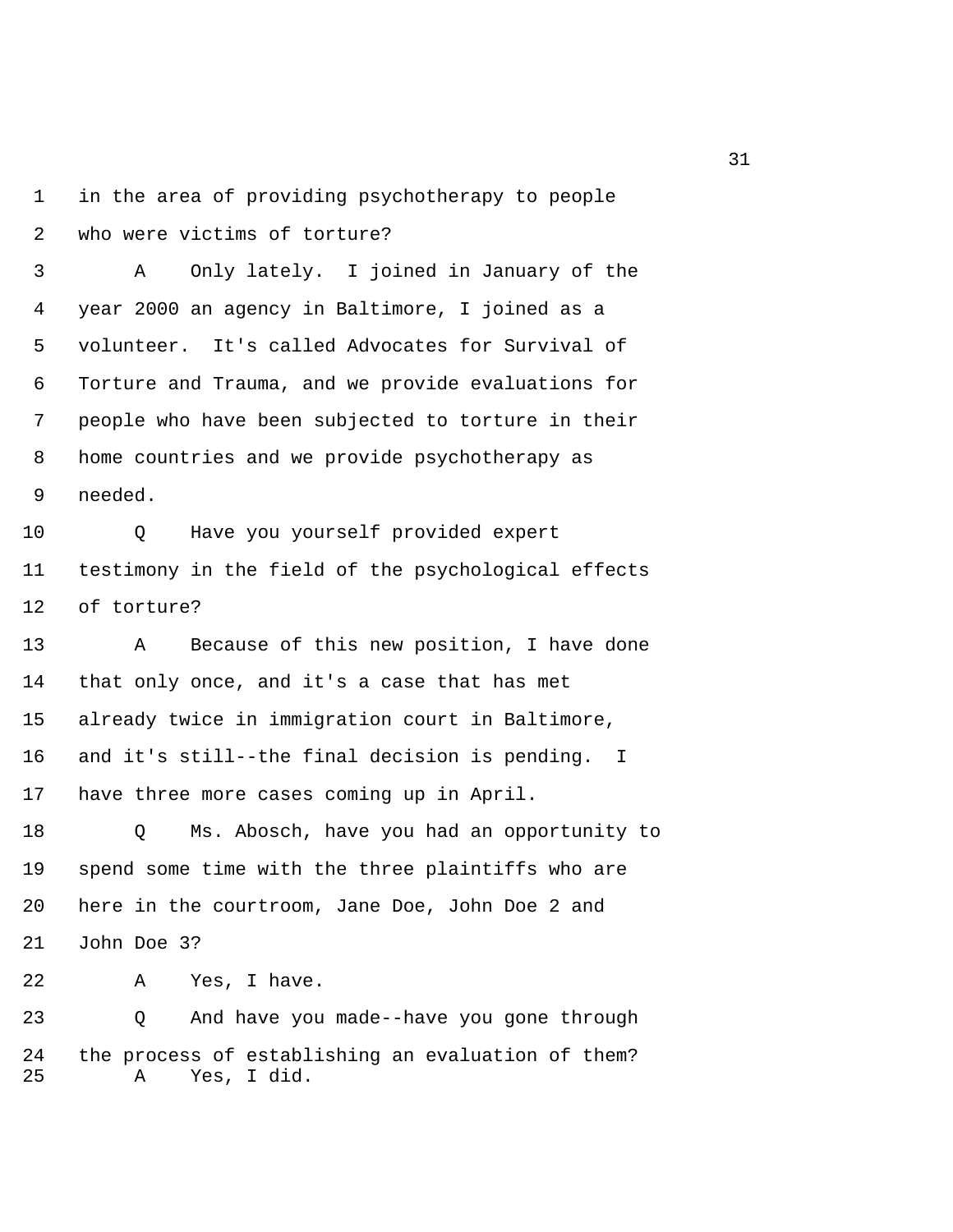1 Q Okay. Before I ask you about that, let me 2 ask you, if I may, to identify your curriculum 3 vitae. 4 MR. SCHNEEBAUM: May I approach the 5 witness, Your Honor? 6 THE COURT: Yes, you may. 7 THE WITNESS: Thank you. 8 I would like to add also that I am an 9 active member of Amnesty International, and as 10 such, I am currently the coordinator of the Torture 11 Campaign that Amnesty is having worldwide. 12 THE COURT: And Ms. Abosch spoke with, 13 what, Jane Doe 1? 14 MR. SCHNEEBAUM: Jane Doe 1, John Doe 2, 15 and John Doe 3, the three plaintiffs who are here 16 in the courtroom. 17 THE COURT: I see. 18 THE WITNESS: This is my curriculum. 19 BY MR. SCHNEEBAUM: 20 Q The document in front of you that has-- 21 A Uh-huh. 22 Q --been marked for identification as 23 Exhibit 30? 24 A Yes, sir. 25 Q And is that your current resume?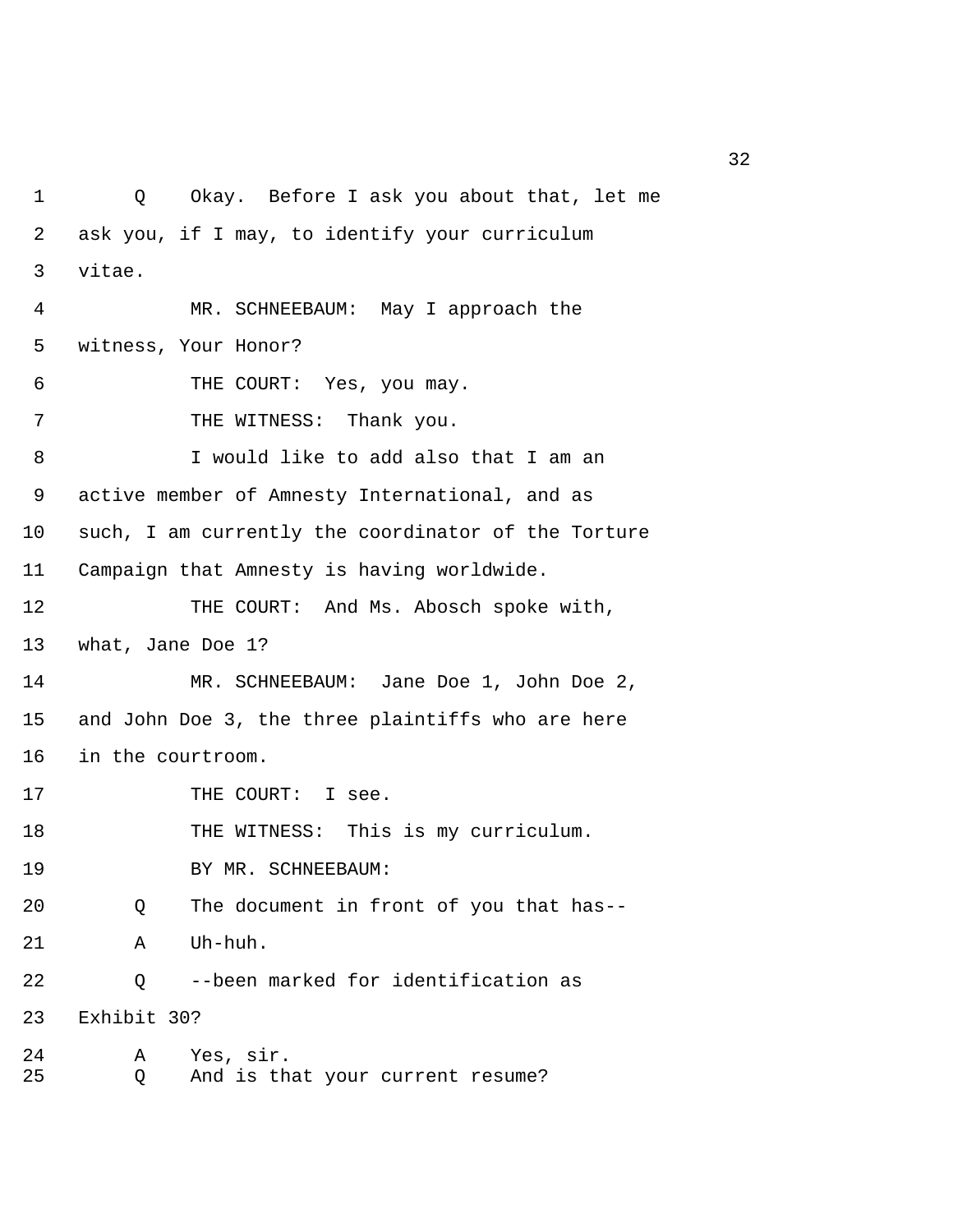1 A Yes. 2 0 Is it accurate? 3 A Uh-huh. 4 Q Yes? 5 A Yes. 6 Q Okay. 7 MR. SCHNEEBAUM: Your Honor, I would move 8 the admission into evidence of the document marked 9 Exhibit 30 for identification. 10 THE COURT: Very well. The Court will 11 accept into evidence Plaintiffs' Exhibit 30 for 12 identification. 13 **13 Exhibit No.** [Plaintiffs' Exhibit No. 14 30 was received in 15 evidence.] 16 MR. SCHNEEBAUM: And I would further 17 proffer Ms. Abosch's testimony as that of an expert 18 in the area of the psychological effects of torture 19 and other forms of abuse. 20 THE COURT: The Court will accept Ms. 21 Abosch as an expert in the field of psychotherapy 22 and trauma, including torture. 23 MR. SCHNEEBAUM: Thank you, Your Honor. 24 BY MR. SCHNEEBAUM: 25 Q Now, Ms. Abosch, the way I propose to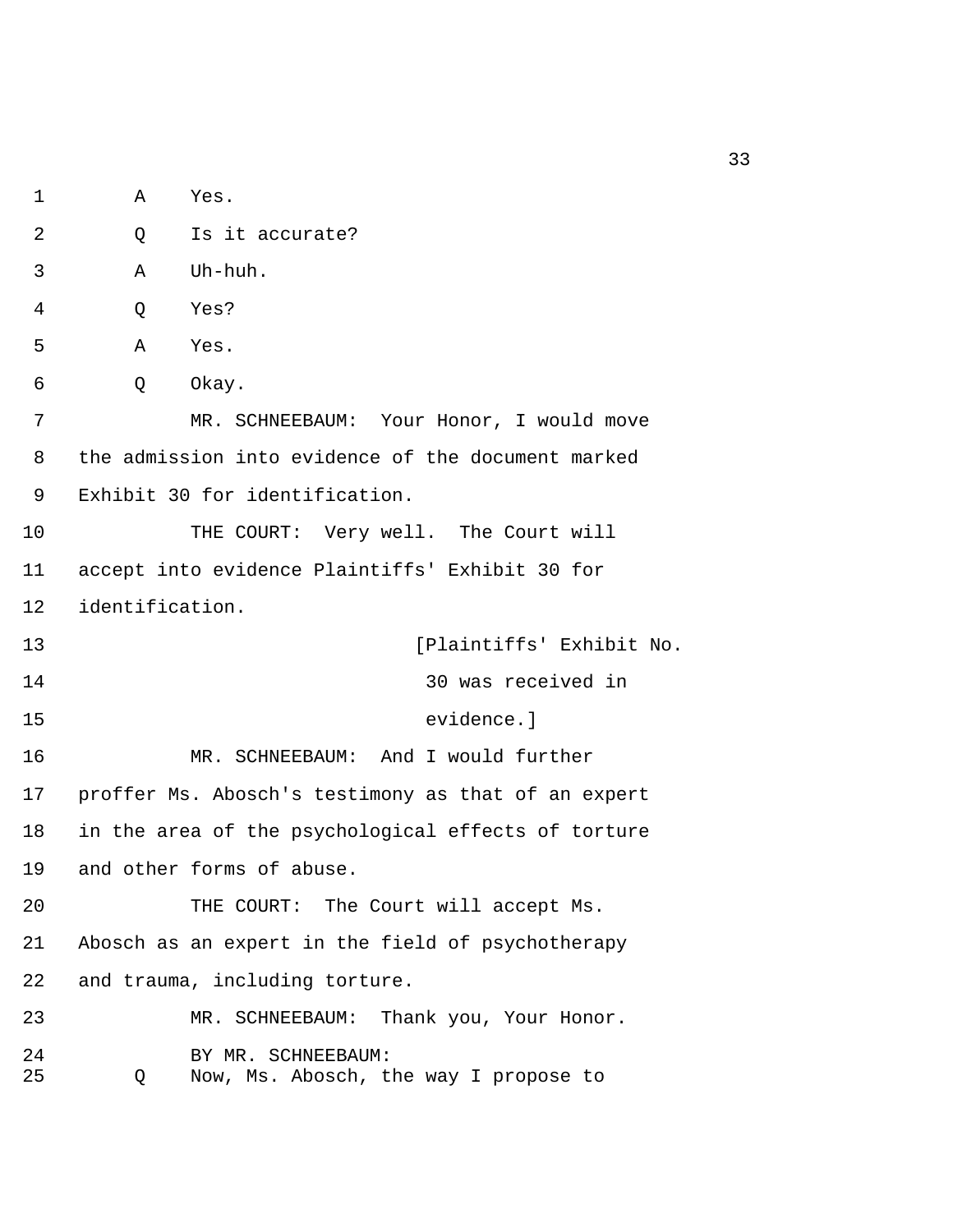1 proceed is I'm going to ask you questions about 2 each of the three plaintiffs whom you evaluated, 3 and with each of them, I am going to finish by 4 asking three questions, and I want to flag these 5 now so that you're aware of them and the Court is 6 aware of them.

 7 I am going to ask you as to each of these 8 people whether the experiences that they have 9 reported to you are consistent with the 10 psychological profile that you were able to 11 determine; I will ask you to tell us what, in your 12 opinion, is the effect or has been the effect of 13 the abuse that they suffered on them; and then 14 finally, I will ask with respect to each of them 15 for your prognosis or what does the future hold for 16 them.

17 Q Let's start, if we may, with Jane Doe 1. 18 When did you meet with Jane Doe 1?

19 A You want the precise date? I met two days 20 after their arrival to the United States, which was 21 about two weeks ago. They arrived on a Saturday 22 and I met on a Monday.

23 Q How much time did you spend with Jane Doe? 24 A I met with her three times for a total of 25 about five hours and a half.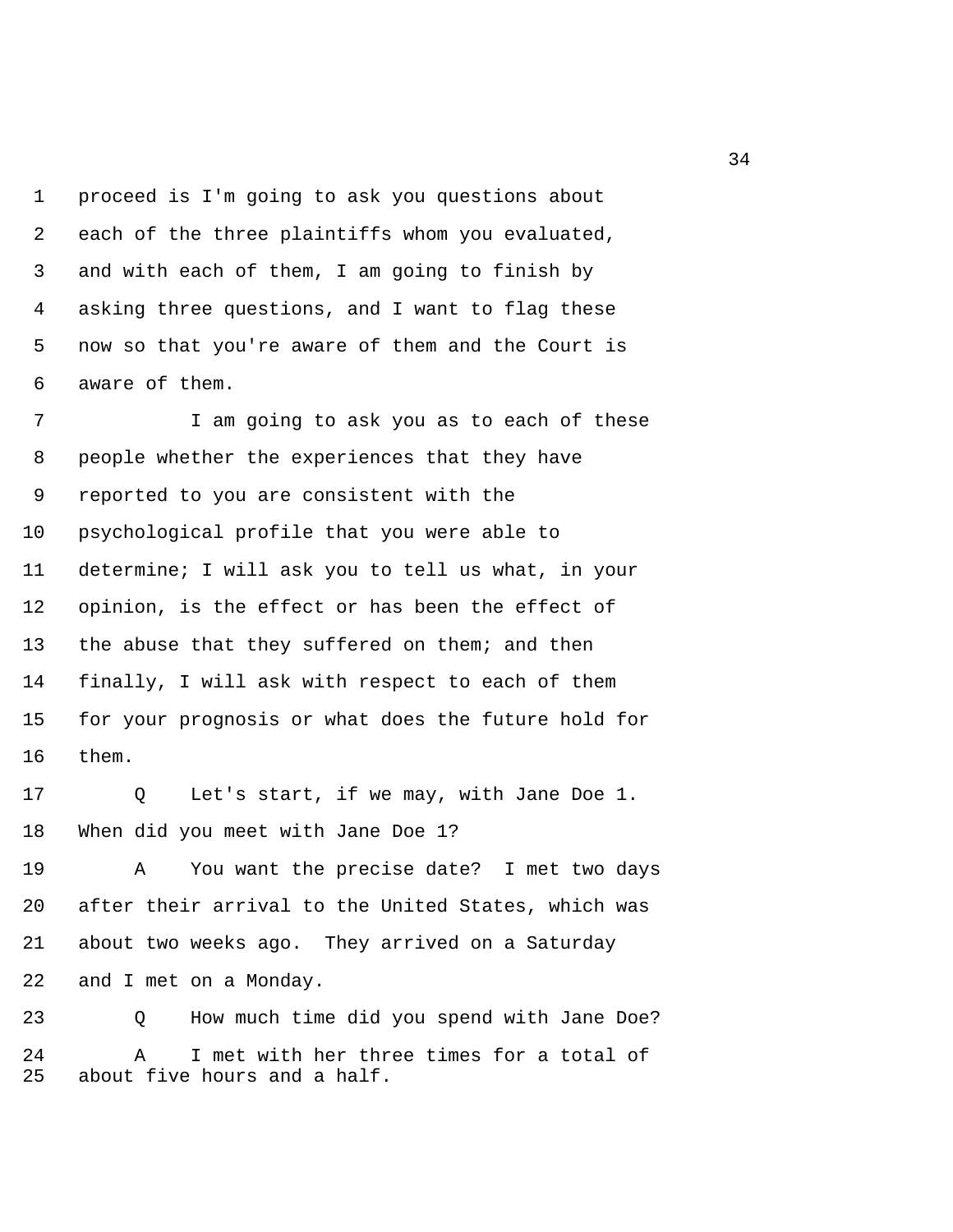1 Q Now, in the conversation that you had with 2 Jane Doe, what language was used? 3 A She spoke in a combination of Indonesian 4 and Tetum, and so we communicated with an 5 interpreter, Paula --Paula--who had travelled with 6 the three--these three people from Indonesia. 7 Q Ms. Abosch, your native language is what? 8 A Spanish. 9 Q And do you understand any Portuguese? 10 A Yes. I recognized some isolated words as 11 they were giving an account of what was going on 12 with them. 13 Q So were you able to understand some of 14 what they were saying even in the Tetum-- 15 A Isolated words, yes. 16 Q Okay. 17 A And the names were familiar because they 18 are Spanish names. 19 Q Sure. Did Ms. Jane Doe tell you about the 20 effect on her? Did she tell you about the events 21 surrounding the loss of her home in East Timor? 22 A Yes. 23 Q Did she talk to you about the loss of her 24 son, the death of her son in East Timor? 25 A Yes, she did.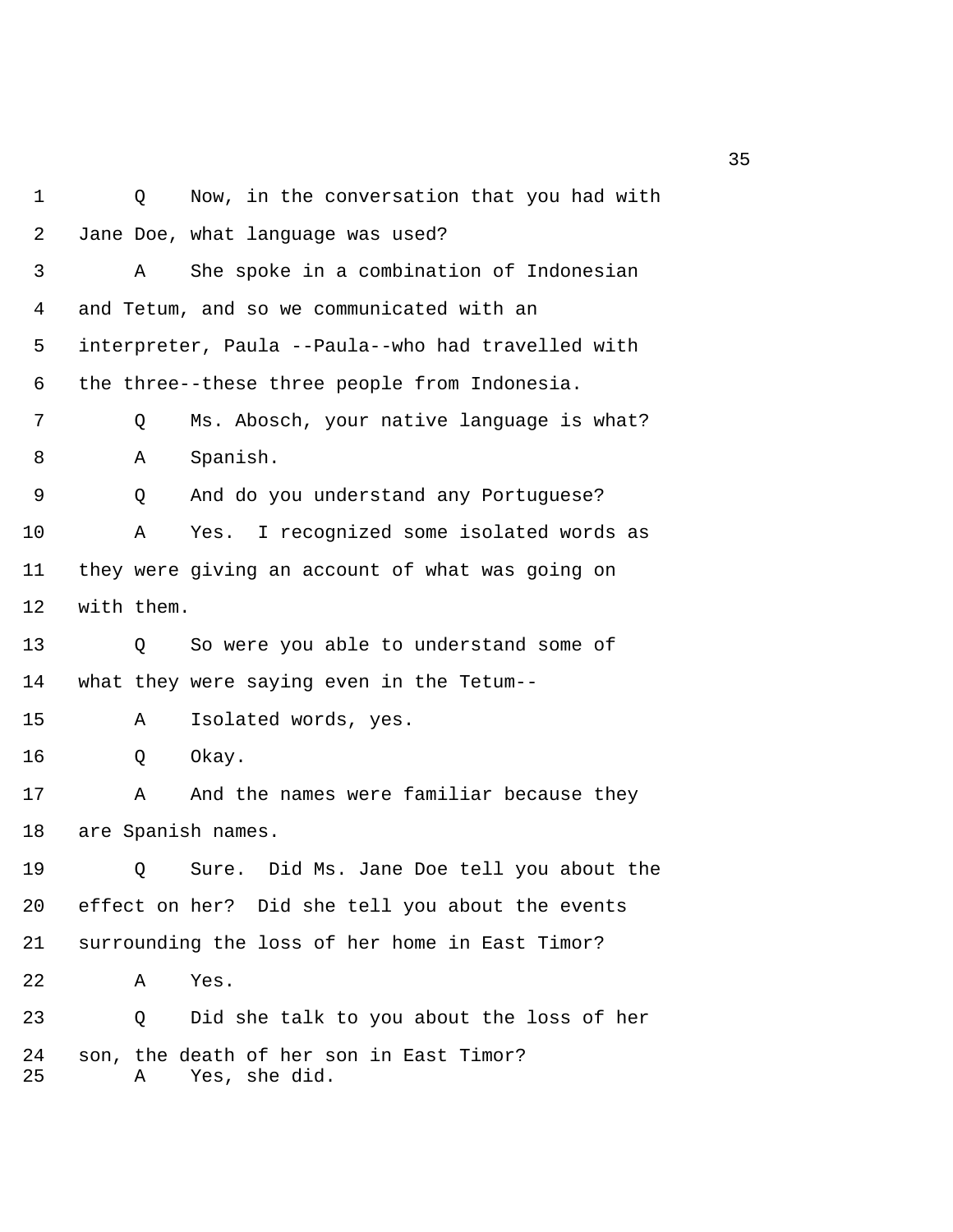1 Q Can you tell the Court, please, in your 2 opinion, how did the destruction of her home and 3 community affect Jane Doe?

 4 A It had a devastating effect. It had a 5 devastating effect.

6 Q Could you elaborate on that?

 7 A You know, what she experienced was part of 8 a process that affected not only her, but her whole 9 community and her country; yet each individual had 10 individual ways in which they react to trauma. And 11 when the trauma is--when the losses are directed to 12 property, they--I think we call them destruction, 13 and when they are addressed or directed to people, 14 we call them atrocities. And I think that Jane Doe 15 experienced both of them. She experienced the 16 sense of impotence at seeing her home destructed 17 with all her belongings and possessions.

18 The Court may have heard that this was not 19 the first time that this happened--she had already 20 lost a home about in '75 when the Indonesian 21 invasion of East Timor. She had recently gotten 22 married, and her house was burned down at that 23 time, too. So this was not the first time.

24 Ms. Jane Doe had a chance or was offered a 25 chance that not everybody was offered to flee East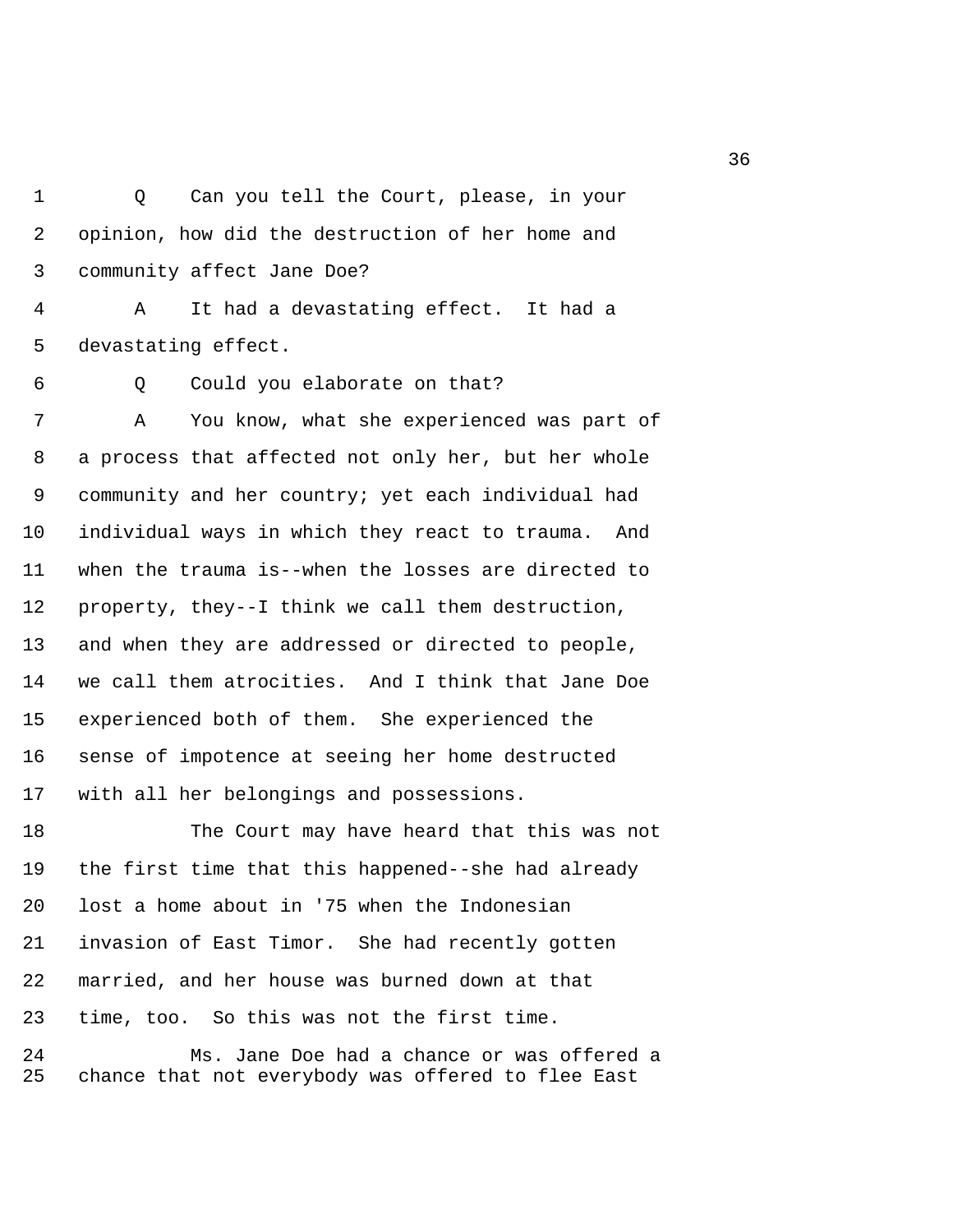1 Timor when these events were going to occur. An 2 Indonesian police who was a neighbor alerted her to 3 leave with her family or else--because of her 4 involvement in political activities and the 5 independence process, they were all going to get 6 killed--at which time she fled to West Timor in a 7 car with some members of her family. This started 8 a tremendously long ordeal. 9 Do you want me to go into 10 the details? 11 They first arrived to a refugee camp that 12 was overcrowded with no facilities, there was no 13 room for them, there was no water, there was no 14 medical attention, there was no access to food, 15 there was no roof, and they had to sleep in the 16 open air all night while they were hearing shots 17 all around them, a tremendous fear for safety to 18 cover, and the following day, they left by car and 19 they travelled to a different location. 20 Eventually, they were able to go by ferry 21 to an island that she called Flores Island, and she 22 indicated that because the people in the island 23 were of Catholic background, they were welcome

24 there and offered protection. 25 While she and her family were in the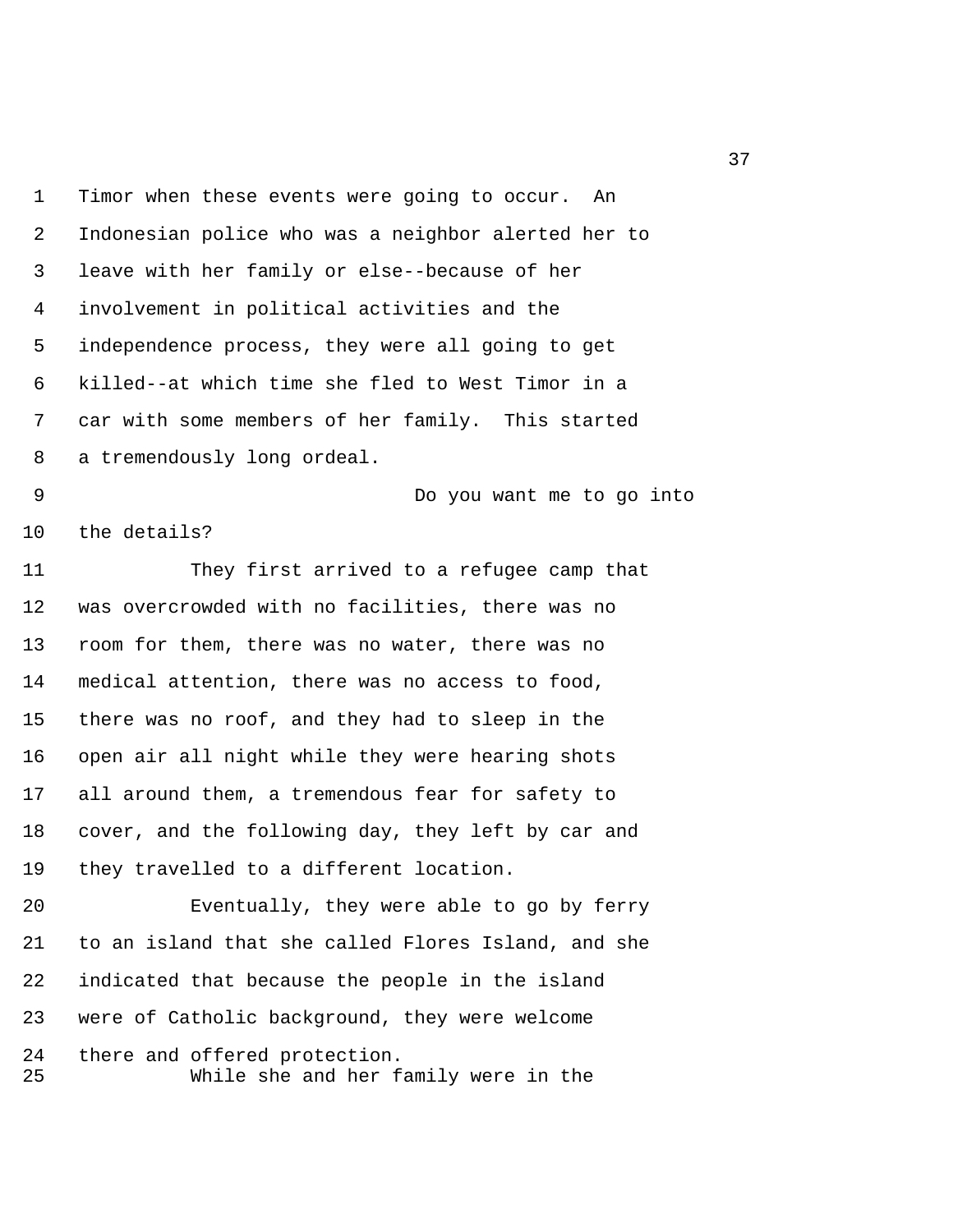1 island--let me backtrack.

 2 Before Jane Doe and her family left East 3 Timor, her youngest son, who had been very actively 4 involved in fighting for the independence and the 5 only child that was so intensively politically 6 involved, came and said he was going to flee 7 because it was evident--that was by the end of 8 August 1999--that the family and everybody was 9 under extreme danger. There was word that after 10 the referendum, the Indonesian army was not going 11 to stay passive and see them come to this decision 12 calmly without intervention.

13 Jane Doe had a particular effect on the 14 son who was the youngest. She told me that he had 15 been given at birth her name and her husband's name 16 because he was supposed to be the one that was 17 going to take care of she and her husband in their 18 old age, and the son insisted on leaving because he 19 feared for his own integrity and he feared that he 20 could get killed.

21 An argument ensued between the two of 22 them. She was pleading for him to stay, hoping 23 that eventually they could flee all together and 24 find safety somewhere as a family. The son was 25 very insisting in feeling that he had to go. He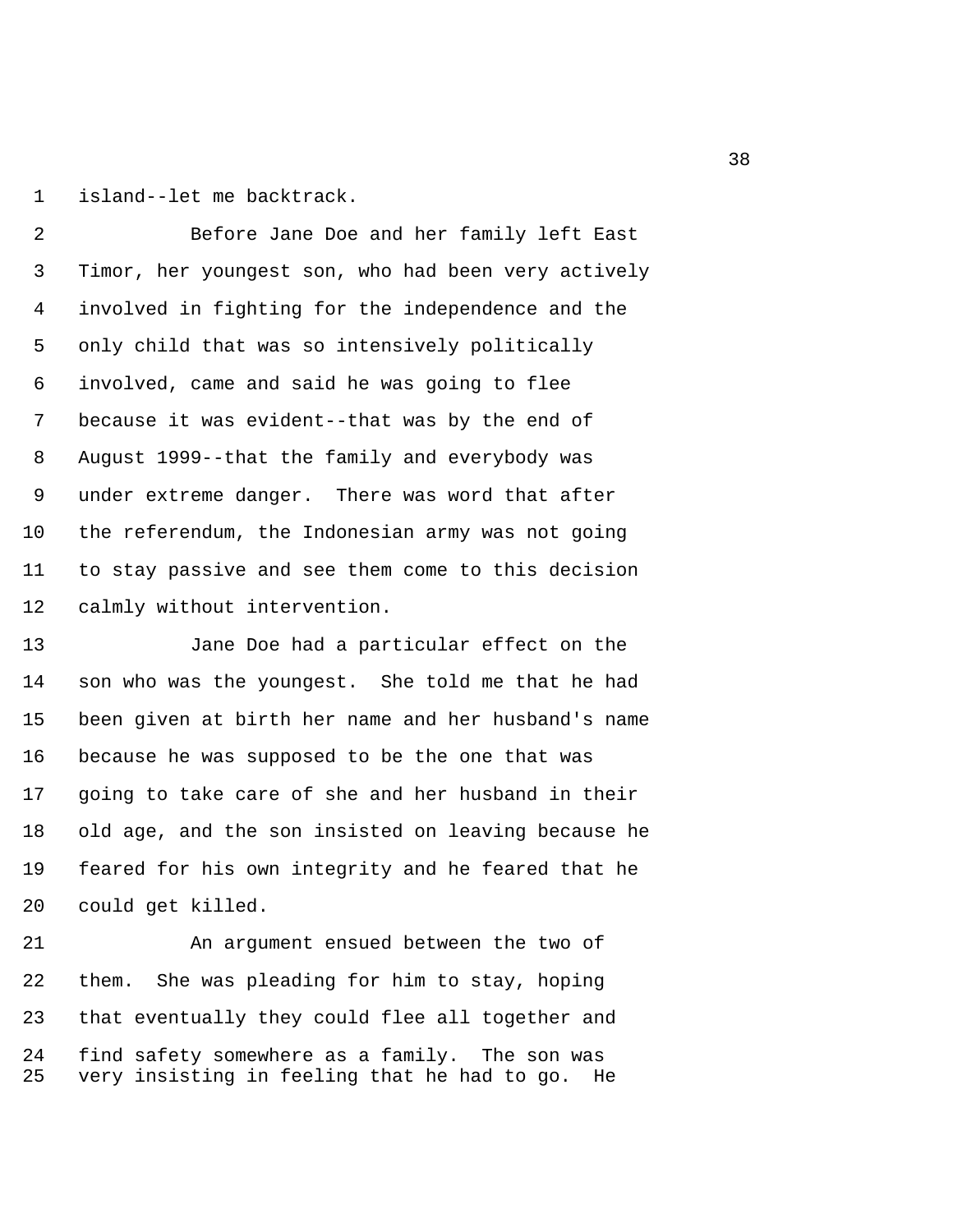1 said that he was not going to sit there at home 2 waiting for everybody or somebody to come and kill 3 them.

 4 She also said that maybe he didn't care 5 for the family and she was very anguished and 6 feared that if he left, she was not going to see 7 him ever again.

8 At the time, he requested for some money, 9 which he had asked before, and she gave him, I 10 understand, 20,000 rupees. That is like the 11 equivalent of two dollars, so he couldn't go too 12 far. But soon after that she had to flee, and 13 after this she never saw her son again. She 14 learned of his death when she was in the island of 15 Flores so far away in West Timor.

16 Immediately the family sold their car, 17 flew to West Timor. She wanted to return home as 18 soon as possible, but there was no way to come 19 back, and there was no transportation, and she had 20 to wait until a ship from the U.N. had enough 21 people to set off and go to East Timor. On arrival 22 to East Timor, she found that her house had been 23 burned down.

24 Q How is Jane Doe coping today with the 25 death of her son?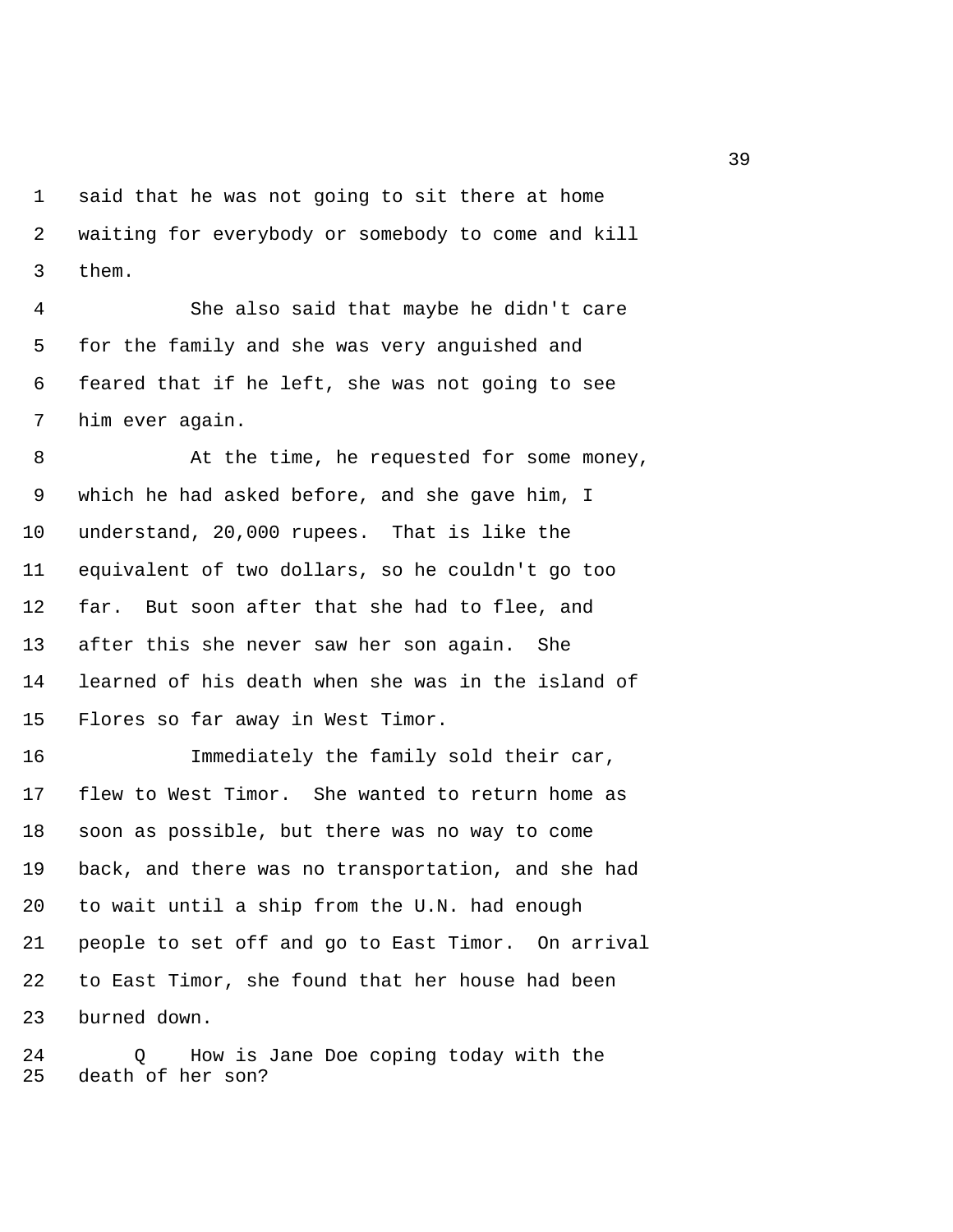1 A She impressed me as a very strong person, 2 but yet despite her strength, she has been 3 tremendously devastated by her loss. Actually, she 4 had said very clearly that she doesn't mind the 5 fact that she lost her property because that can be 6 rebuilt or recovered, but nothing will return her 7 son alive to her. 8 She also felt guilty and she blames 9 herself for not having done enough to save him, and 10 feels that nothing will ever give her peace after 11 this happened. 12 Q Did she report to you any physical 13 symptoms of her current situation? 14 A Yes. 15 Q What were they? 16 A She reported symptoms of post-traumatic 17 stress disorder, and she report the symptoms of 18 major depression. Some are in some minor 19 remission, they are not fully-blown, but there is a 20 suspicion that they were at the time when all of 21 this happened, and I think some have become more 22 intense during these court events. 23 We have--we know by experience that 24 symptoms of post-traumatic stress disorder come and

25 go in intensity. Sometimes they may not be present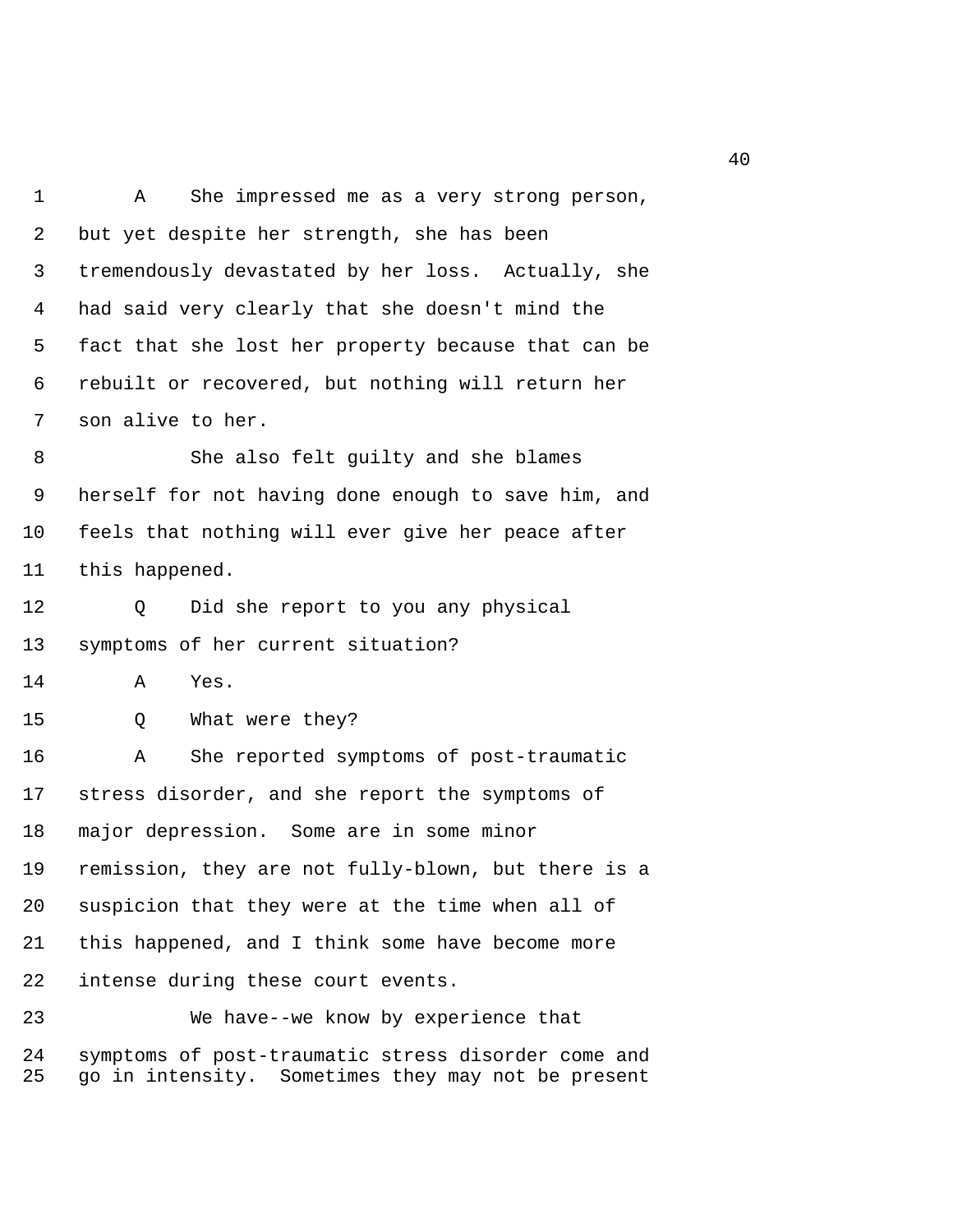1 at all and they may develop 20 years later as a 2 consequence of triggers. She has shown them all. 3 She also has symptoms of something that doesn't 4 seem to be in the DSM-3, but I would like to 5 comment on this, and this is complicated 6 bereavement.

 7 When we lose a family member or when we 8 lose somebody, we have a chance to go to the 9 cemetery to see them, to say goodbye to them, to 10 get together with our family, and that starts a 11 process of mourning that under normal conditions 12 usually takes about a year. She has not been 13 afforded any of the chance to do that. She was far 14 away, she couldn't extend any assistance to her 15 son, who was assisted by her mother-in-law. And so 16 to cope with this and where the loss is going to 17 take an extremely long time because the conditions 18 were not there.

19 Q How does Jane Doe do with normal life 20 functions, like eating and sleeping and working? 21 A She's very slowed down. She shows

22 symptoms of hyper-arousal; that's the one 23 that--where people cannot sleep or cannot fall 24 asleep or cannot stay asleep. She has recurring 25 nightmares where she feels that they are all going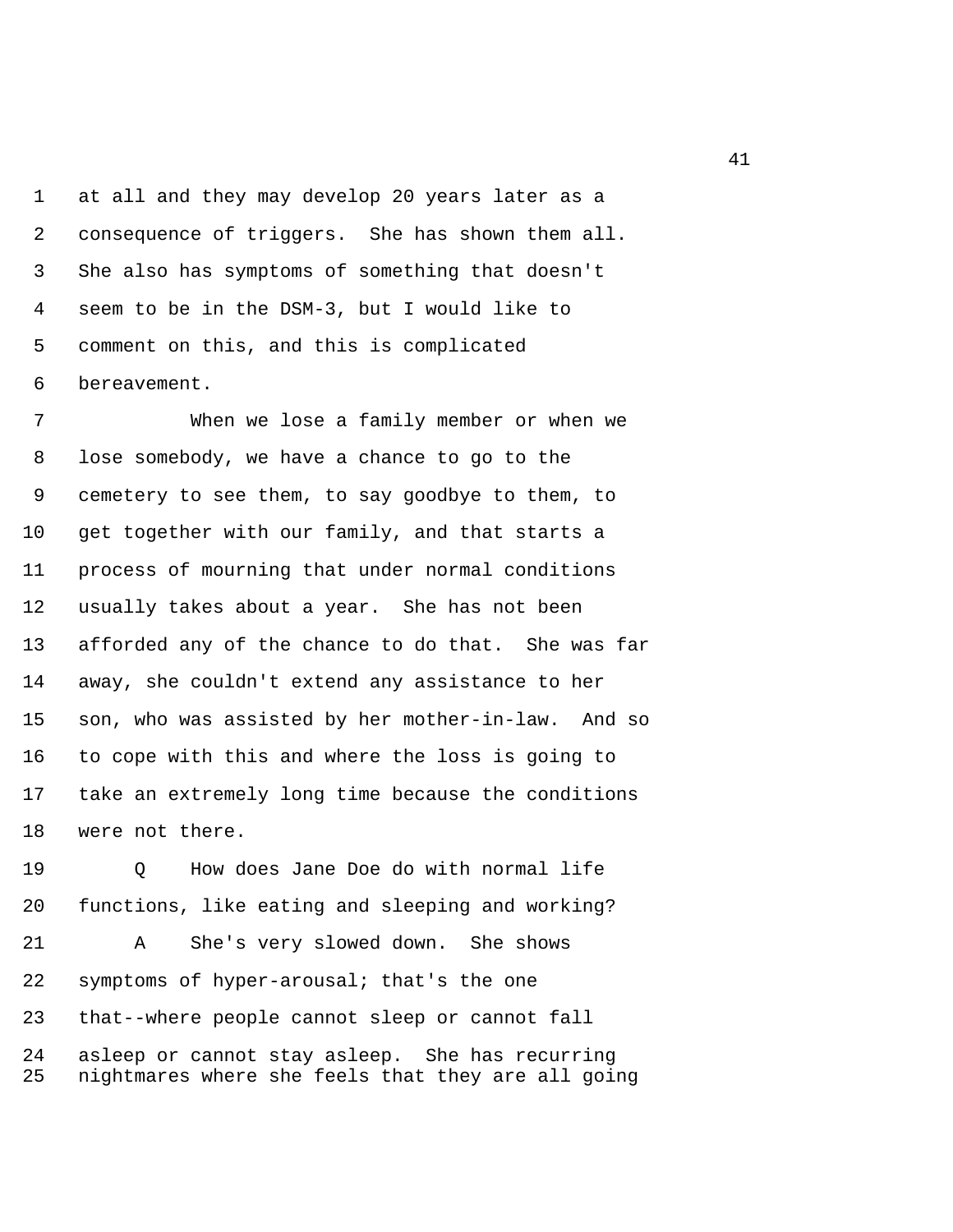1 to get killed and she thinks and--she has intrusive 2 thoughts about what happened to her son and his 3 death and the circumstances of his death.

 4 She copes many times with avoidance by 5 getting involved in her daily tasks, activities, so 6 as not to think about what had happened. She has 7 tremendous amounts on herself because she has to 8 care for her home and her other children. Two of 9 them are with her.

10 Her husband, who very much supported her 11 son's activities and was very sympathetic, has been 12 also destroyed by these events, so she has to cope 13 with a family situation, be the strong one.

14 Q Ms. Abosch, is the symptomatology 15 presented by Jane Doe 1 consistent with the reports 16 of the events that befell her, including the loss 17 of her home, the loss of her community and the 18 death of her son?

19 A Fully consistent.

20 Q Do you have an opinion on whether the 21 reports given to you by Jane Doe 1 are true?

22 A Yes, I do.

23 O What is that?

24 A I think they are true. All in her--the 25 manner, all in the way she communicated, the effect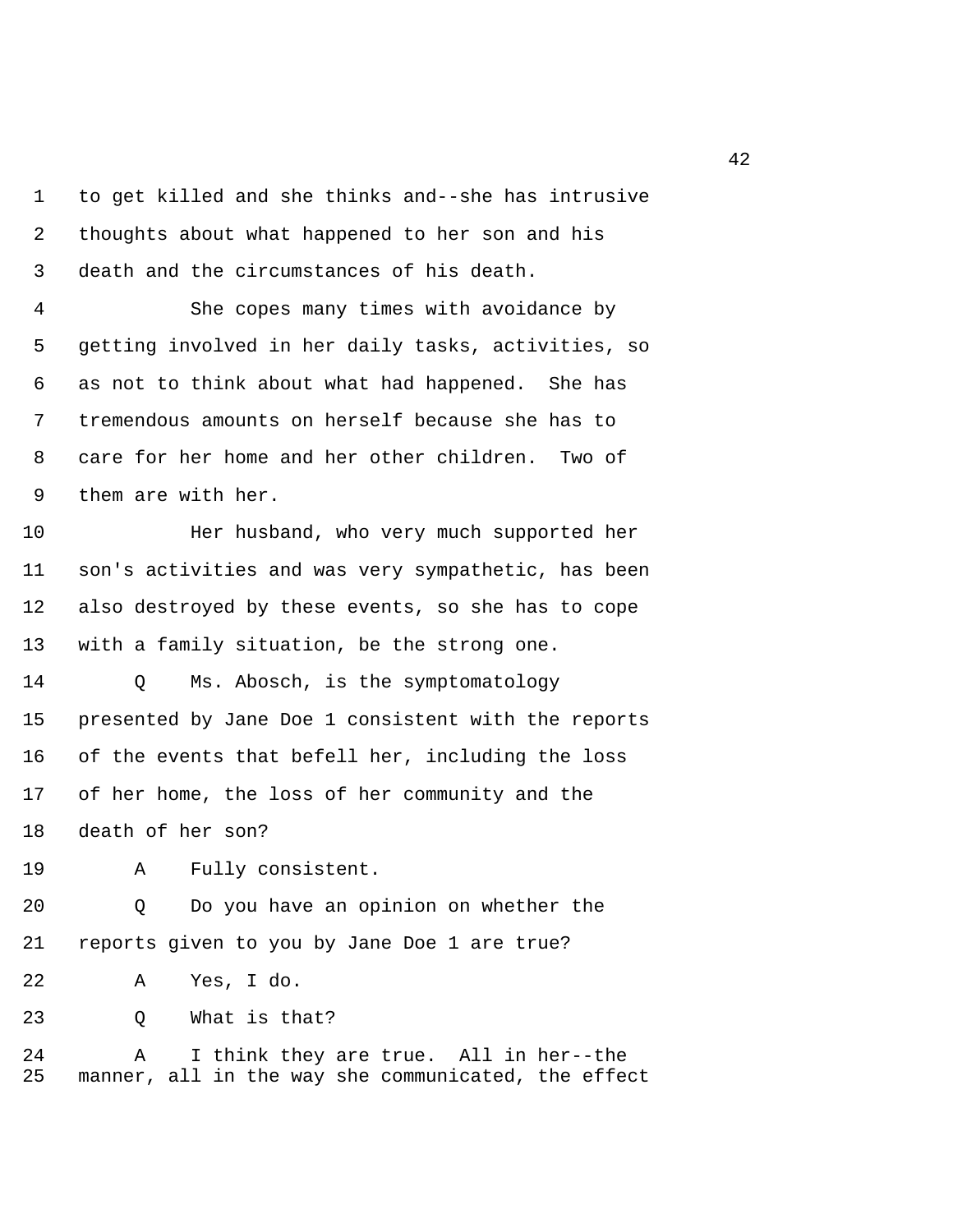1 was very appropriate to the content of what she was 2 saying. She kept eye contact even when we were 3 working through an interpreter, she acknowledged 4 that she understood my questions, she responded 5 always very straightforward. Always her demeanor 6 was that of a person that has suffered these 7 events.

 8 Q What do you think is the prognosis for 9 Jane Doe?

10 A Ideally, if she were able to have the help 11 that she needs to put her life together, her health 12 together, to process what has happened to her, to 13 be able to have the assistance of psychotherapy--I 14 need to add that after our first meeting and I 15 asked her how she had felt, because she had talked 16 and cried very much about what had happened, she 17 said she felt much better, and I thought that 18 that's a good sign that she could benefit from 19 psychotherapy because she is insightful and she can 20 communicate her feelings.

21 If she had the chance to afford or have 22 access to individual psychotherapy for a length of 23 time that I cannot determine, she could improve. 24 However, the consequences of traumatic events is 25 very hard to predict and it's very possible that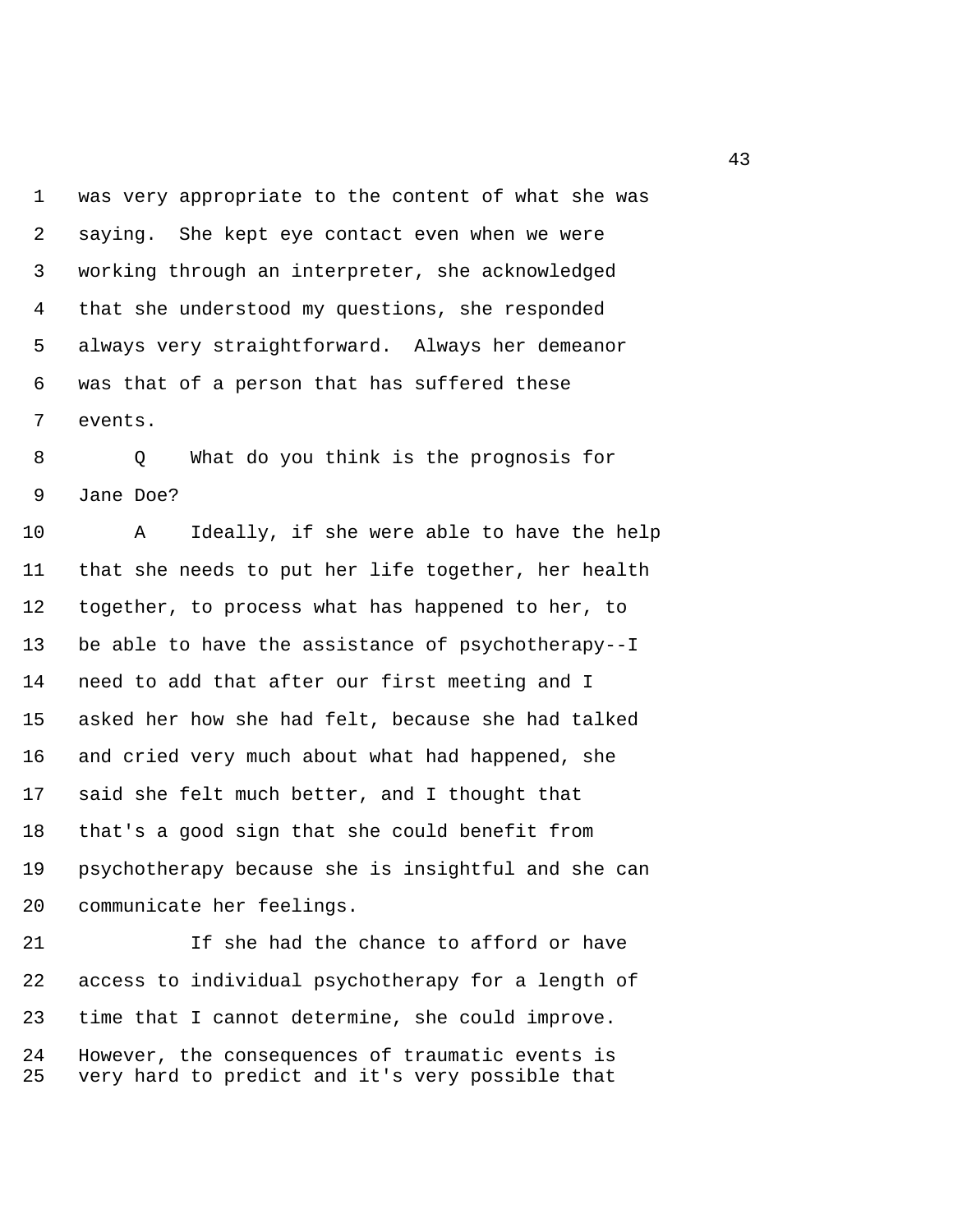1 many of these symptoms will stay with her for the 2 rest of her life. 3 Q Thank you. 4 Let us move now to discuss John Doe 2. 5 Now, I realize that when you interviewed these 6 people, you were not calling them by those names. 7 A Yes. 8 Q So John Doe 2 is the witness and the 9 plaintiff whose foot was amputated, just so we're 10 clear on who we're talking about. 11 A Uh-huh. 12 Q When did you meet with John Doe 2? 13 A Also two days after his arrival to the 14 United States. 15 Q Was the situation of your meeting similar 16 to that with Jane Doe? 17 A I met with everybody that day. They all 18 came with the interpreter and they seemed to be one 19 piece. They were all together, they came and went 20 together. Every time that I saw them, they were 21 together. 22 Q How much time would you say you've spent 23 with John Doe 2? 24 A I met with him twice, maybe four hours and 25 a half to five hours, and I had occasionally talked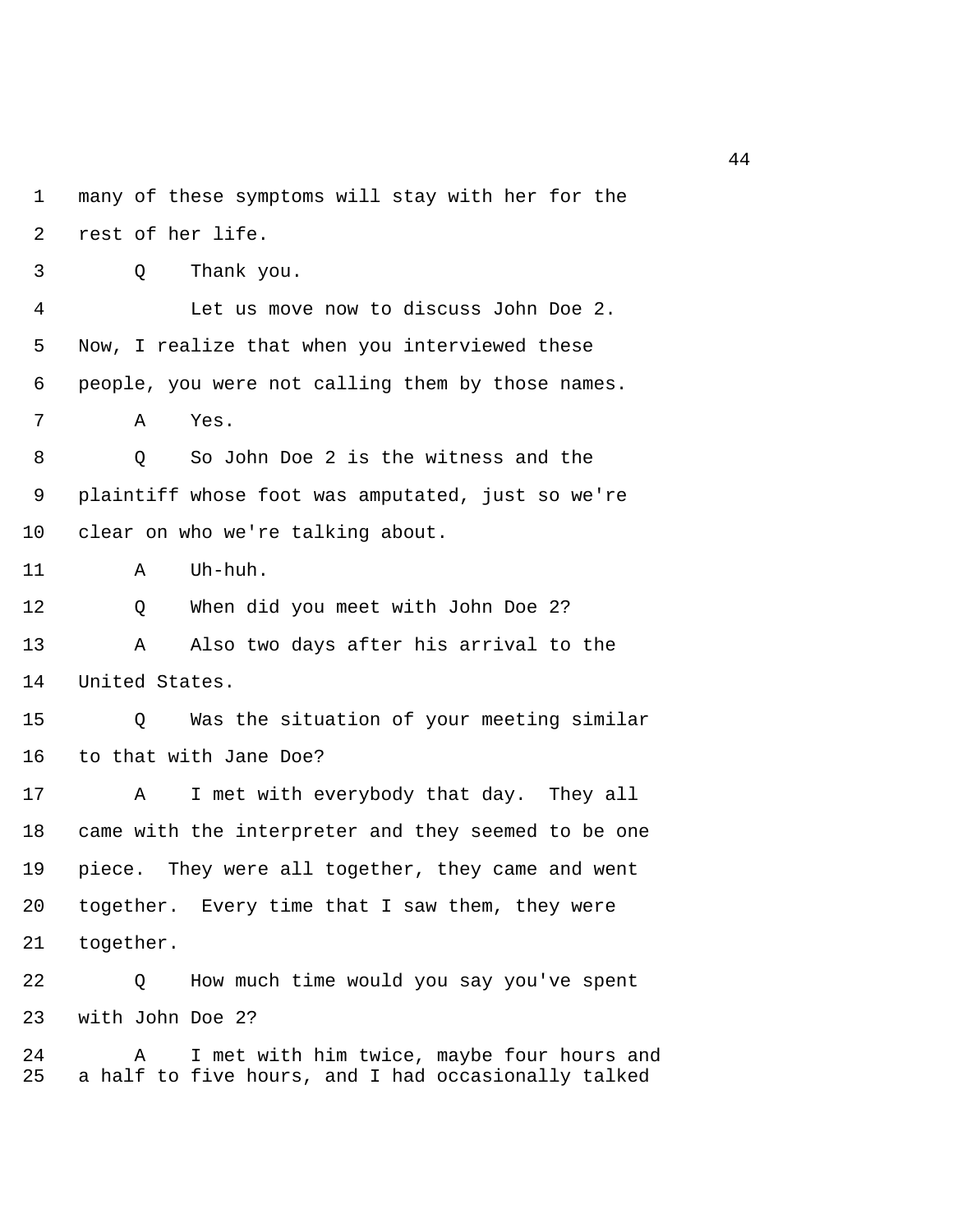1 with him as I saw him later on.

 2 Q John Doe 2 presumably told you about the 3 day in which he incurred--he had the injury that 4 led to the amputation-- 5 A Yes. 6 Q --of his foot? 7 A Yes. He told me-- 8 Q What did he tell you about that day? 9 A He was very descriptive. I asked John Doe 10 if he could give me in full detail an account off 11 had happened, and considering the difficulty of 12 working with a translator, John Doe was sitting on 13 the edge of the chair, he was then uncomfortable, 14 many times changing his position because he cannot 15 hold a position for a long time due to the pain in 16 his amputated leg, but yet he responded to all my 17 questions.

18 He indicated how after a house was burned 19 down near the house where he lived, he decided to 20 flee a town. The ordeal was very long. He went 21 from one place to another where he was not finding 22 the safety that he was expecting to get because 23 they were surrounded by Indonesian soldiers and by 24 militia. 25 Eventually, he got to some place where he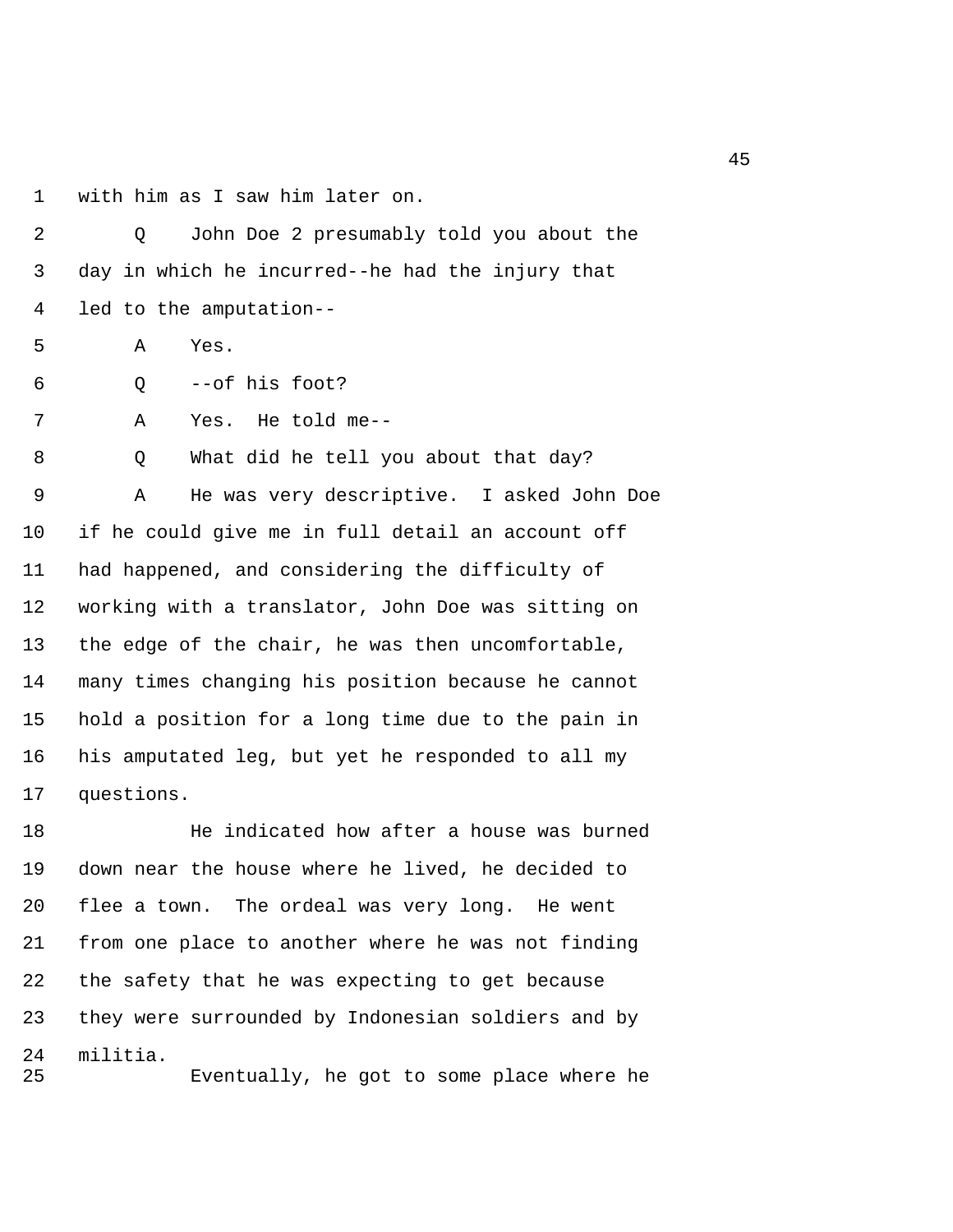1 found a group of people that were also in hiding. 2 He stayed with them for a while until they run out 3 of food. So he decided to go down to town--they 4 were on top of a hill near Dili--and to search for 5 food.

 6 There was no food to be found anywhere, 7 but he, in an abandoned house, came across some 8 cookies, which he put in his bag. In the process 9 of going back to his place, three Indonesian 10 soldiers interfere--intercepted him and they asked 11 him where was he going and what was he carrying.

12 I want to indicate that at that point and 13 as he was telling these events, he did them almost 14 like in a verbatim dialogue, and when he talked 15 about the soldiers, he did like this, and when he 16 talked about himself, he looked up, which gave me 17 the impression or the dramatization of how he was 18 feeling when he was on the ground and, you know, 19 you can see that he's a very small man, and so the 20 encounter with the soldiers must have been 21 terrifying to him, although it would be to anybody 22 if they were armed and he wasn't.

23 He said that they asked him where he was 24 going and he said where he was going. They asked 25 him what was he doing; he said he had gone for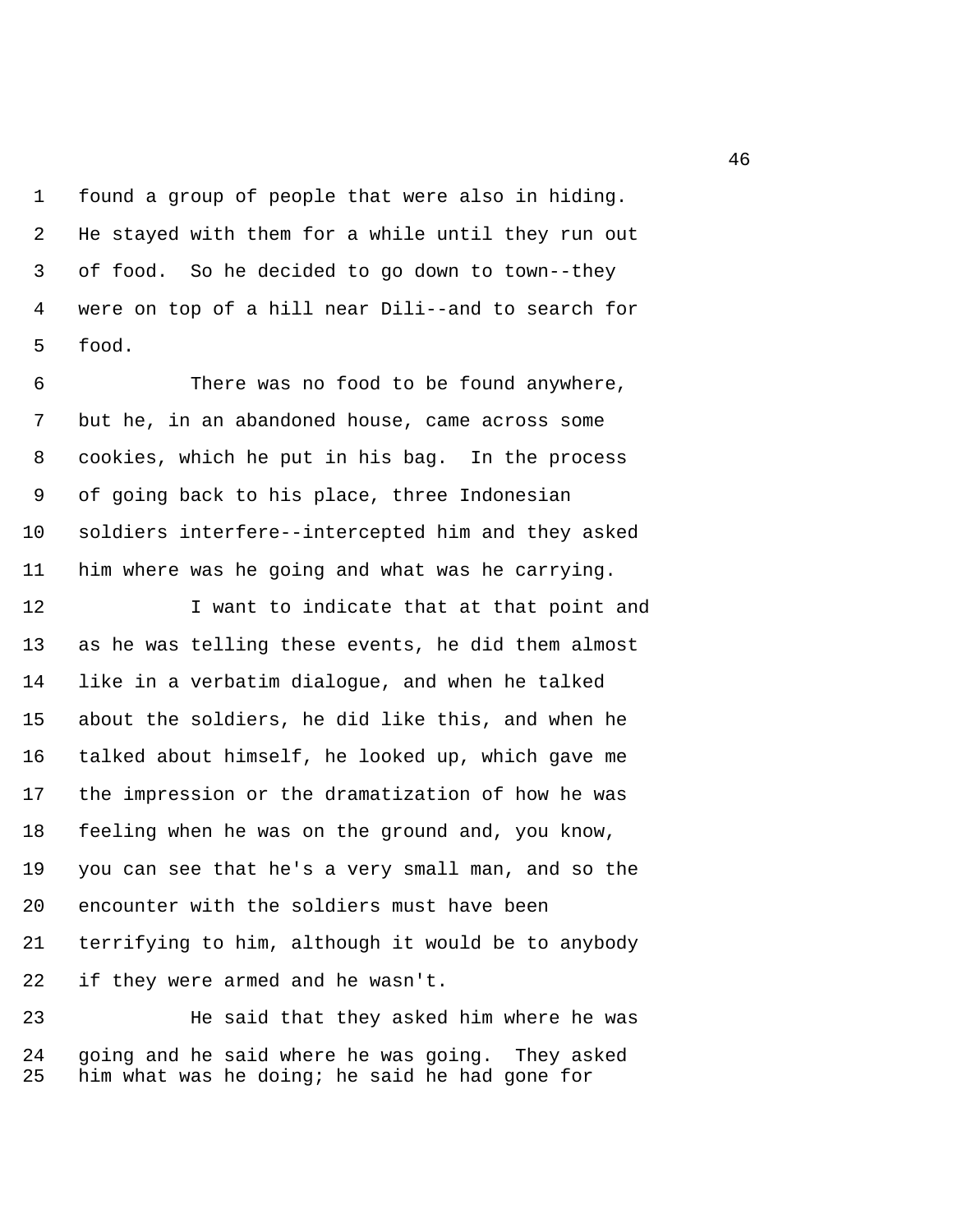1 food. They requested that he show where he carried 2 the food. He had the bag, he opened his bag and he 3 showed the cookies. They asked him what else he 4 had there. He had a wallet. They requested the 5 wallet and they searched what was inside the 6 wallet, and he had his documents, his driver's 7 license and some money that he--the soldiers or the 8 one asking the questions pocketed his money and his 9 documents. And he was--asked--in the wallet they 10 found a receipt of a contribution he had done to a 11 pro-independence group. They asked him if he 12 belonged to the group and if he was a fighter, and 13 he said no, that that had been just a contribution.

14 In this--during this process and as this 15 was going on, the soldier that was inquiring was 16 becoming intensively and more aggressively and he 17 was beaten with his boot with him on the side of 18 his chest, on his leg, and on his face and he fell 19 on the ground.

20 At that time, some shots were heard and 21 they were trying to find out where the shots were 22 coming on. The area--they were coming from above. 23 Another soldier maybe with higher command,

24 position, came at the time, requested to know what 25 was going on. The soldier who had been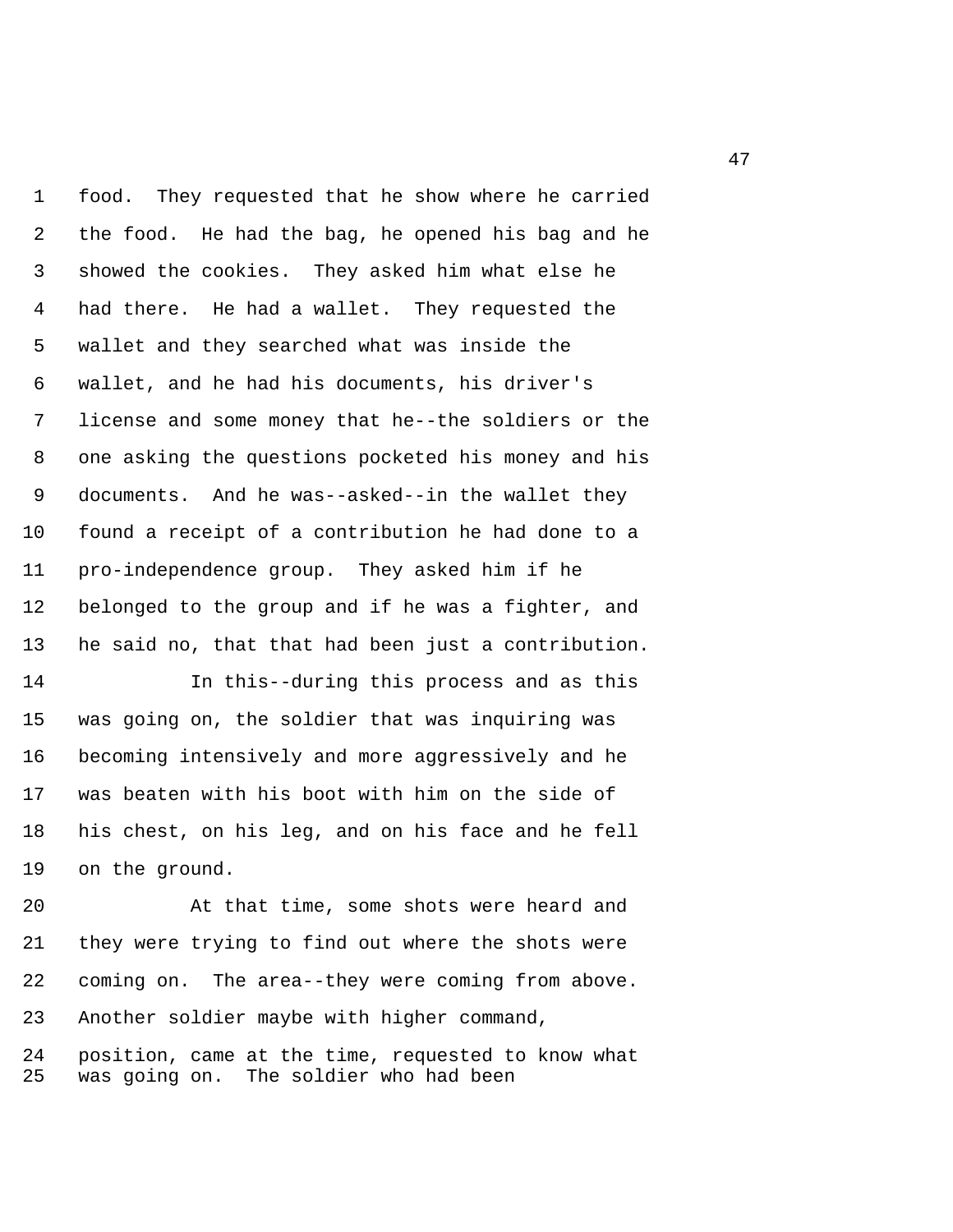1 interrogating him described what was going on.

 2 Because of the shooting, they decided 3 to--that man asked for what was going on and left, 4 and because of the shooting, it seemed that they 5 were going to let him go at the time, but they 6 decided to take him down with them to the 7 headquarters where there were other soldiers 8 present, and the same one who had hit him before 9 hit him across his face with a rifle, I believe.

10 He stumbled, stumbled and fell down a 11 hill, at which time, I think, fearing for his life, 12 he stood up and started to run. As he started to 13 do so, he was shot and he fell and he noticed he 14 had been shot in his foot. He couldn't stand up, 15 the pain was overwhelming, but he continued--first 16 I should say nobody came to assist him about what 17 was going on. He continued to crawl down until he 18 got some assistance.

19 He arrived to his house. There were some 20 men there, and the first thing he said, he asked 21 them to kill him with a machete because he thought 22 he was not going to survive.

23 Q Was he then taken for medical attention? 24 A No, he was not taken for medical 25 attention. A tremendous ordeal developed at this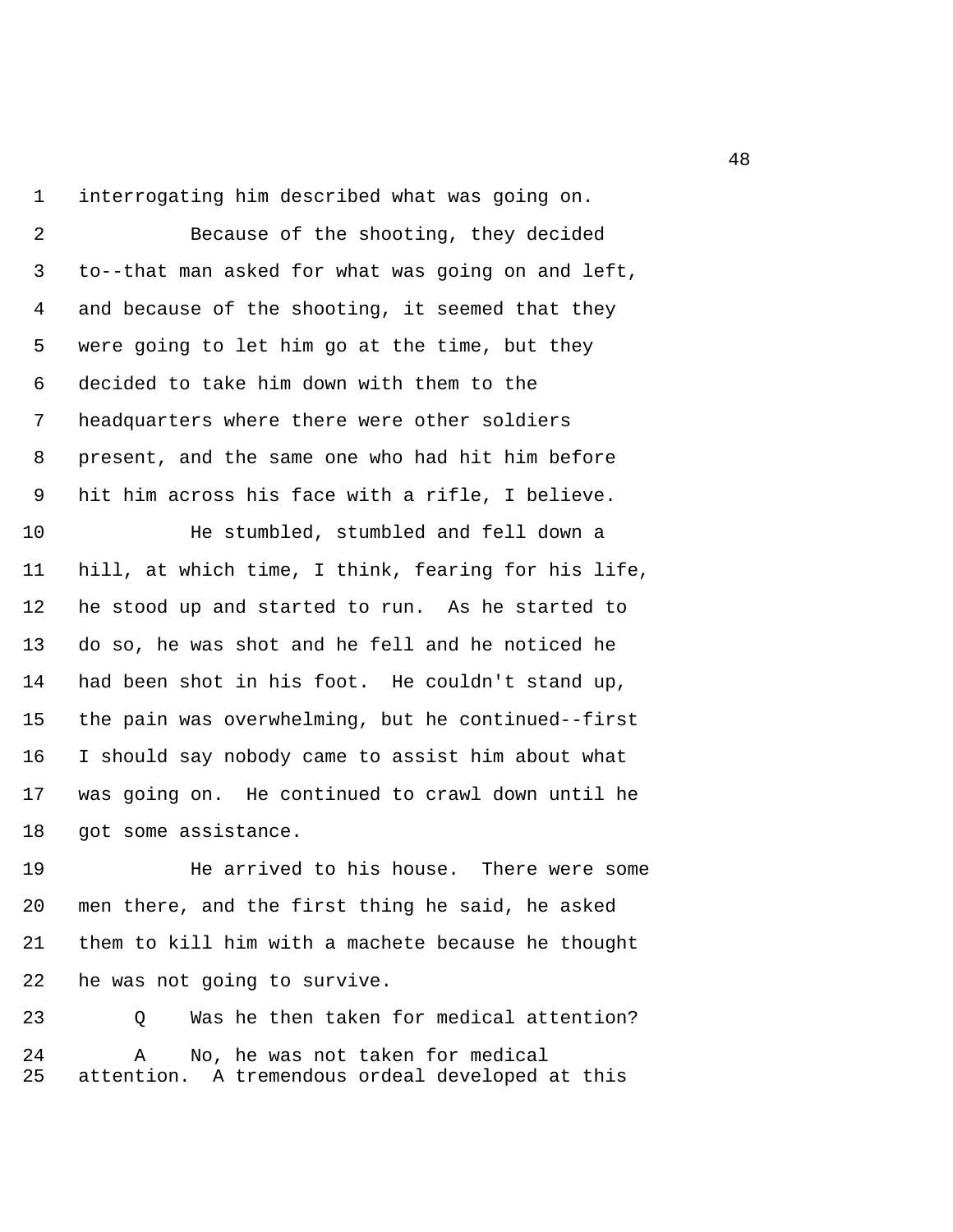1 time. He went from the hands of some people to the 2 hands of other, everybody trying to get him closer 3 to medical attention. The first stop, this man in 4 this house took him on a motorbike somewhere into 5 the woods where a doctor was in hiding, too, and he 6 provided the first immediate services--shall say 7 clean the wound and wrapping it--and he said he 8 didn't have anything else he could do for him and 9 suggested he was taken to a hospital.

10 However, as he was taken to the hospital, 11 it was clear that in Dili, there were shootings, 12 the situation was very unsafe. It took several 13 weeks until John Doe had access to medical 14 attention. In the process, he started to develop a 15 very high fever, the wound started to hurt badly. 16 When he unwrapped it to look, there were worms 17 sitting on the wound. He had the assistance of 18 some friends to clean the wound. It was wrapped in 19 tobacco leaves.

20 And when they finally arrived to the 21 hospital, there was nobody in the hospital that 22 could assist him and they had to wait several days 23 until assistance was done, at which time he was 24 told that his foot had to be amputated. 25 Q And that operation was then done?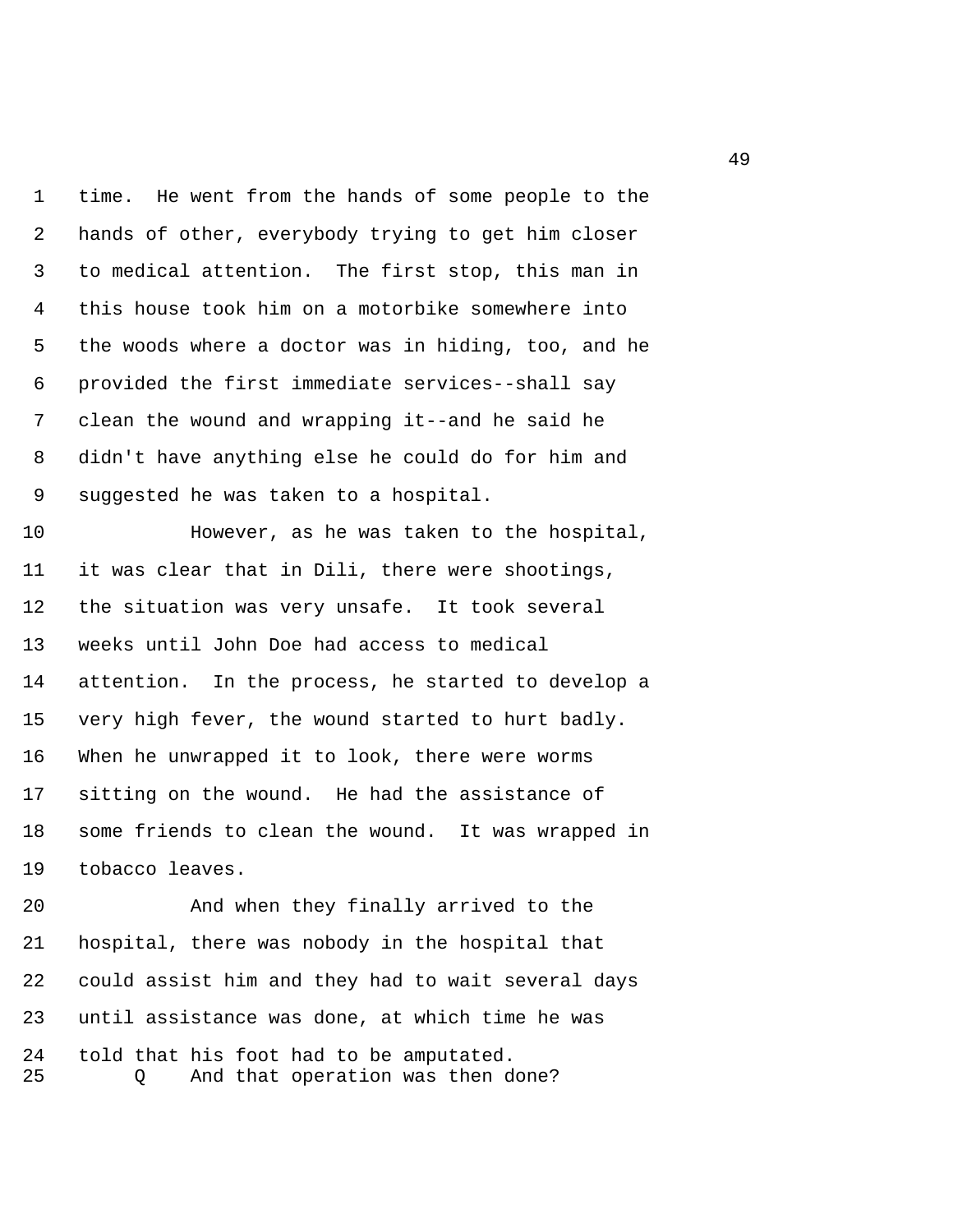1 A Yes.

2 0 Now, aside from the rather obvious 3 physical disabilities that John Doe 2 now suffers, 4 what are your impressions about the psychological 5 effects on him?

 6 A He has been totally devastated by these 7 events. John Doe is a man with very little 8 education, he just about doesn't read and write, 9 and he went to school for two years, about age 14, 10 and then all he--the jobs he did were in helping 11 constructing roads and bridges. He depended on his 12 body to work and he has, of course, not been able 13 to work since.

14 He also let me know that he had a 15 girlfriend in another town and had the hope that 16 eventually they could have a house and get married. 17 Since this happened to him, he has never seen her 18 again and he doesn't believe that he has--will ever 19 have a relationship with anybody or anybody will 20 love him.

21 After the surgery was performed, he cried 22 nonstop for a week while he was in the hospital, 23 and he feels that this is just about the end of his 24 life. 25 On top of having still intense symptoms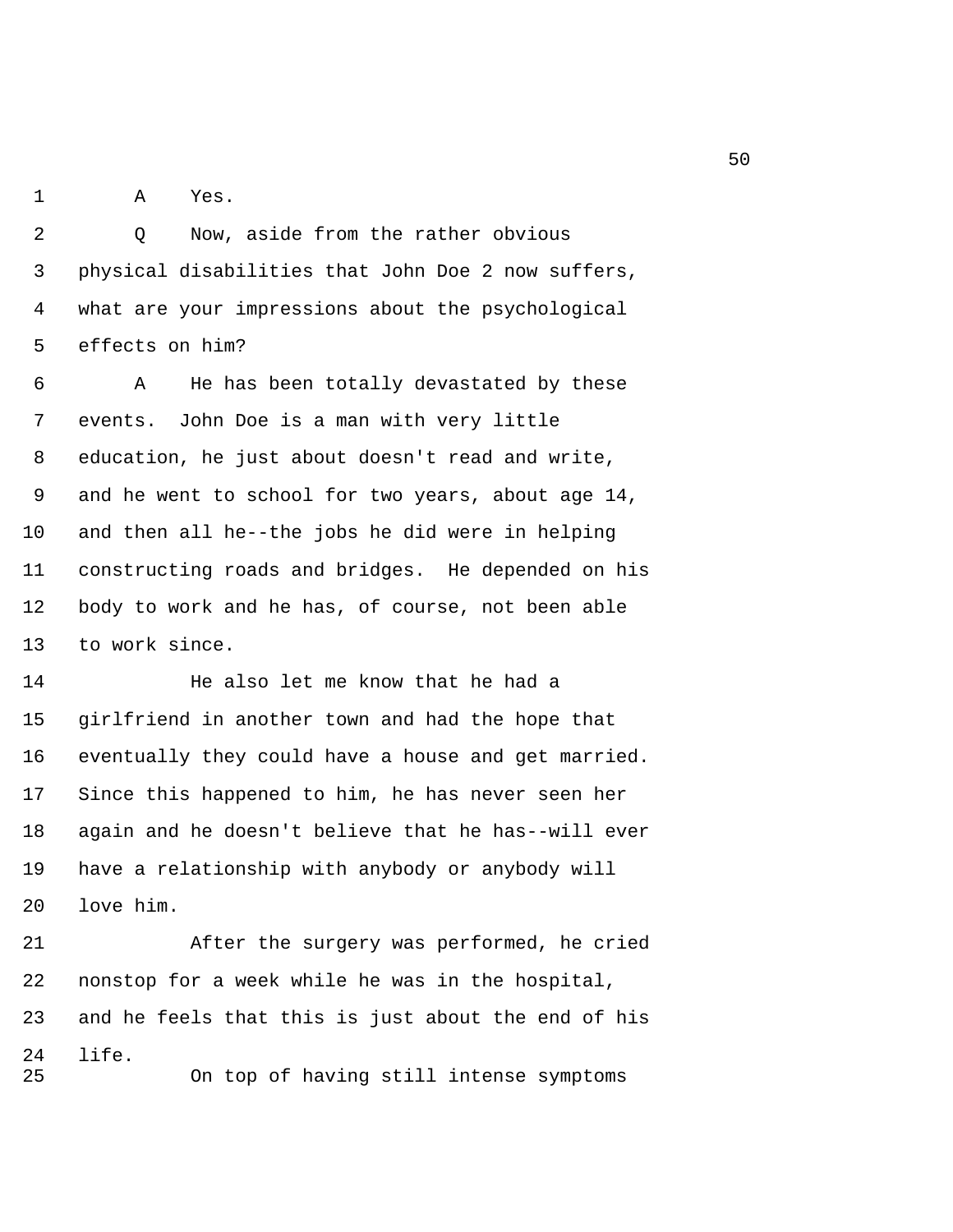1 associated with post-traumatic stress syndrome and 2 with major depression, chronic--and I mean by 3 chronic that the symptoms, you know, that usually 4 improve in about two weeks, when somebody has a 5 major depression episode, they have not improved, 6 and they are as intense now as they were at the 7 beginning--he also used to drink a little in the 8 past, but he has taken to drinking a lot. Many 9 times, he stays drunk. And despite the fact that 10 he has friends that come and visit him and seem to 11 care a lot for him, he many times withdraws, and I 12 assume or can really say that the alcohol has taken 13 the place of the antidepressive medication that he 14 has not been able to afford and it's a way to 15 assuage his pain.

16 Q Again, other than the obvious physical 17 problems that he has, can you describe John Doe 2's 18 abilities with respect to normal life

19 functions--eating, sleeping?

20 A He doesn't sleep well, he doesn't--when he 21 falls asleep he cannot stay asleep. He many times 22 wakes up in terror. He has recurring nightmares. 23 He has--in the nightmares many times he sees the 24 face of the soldier who assaulted him and 25 humiliated him and beat him up and hurt him, and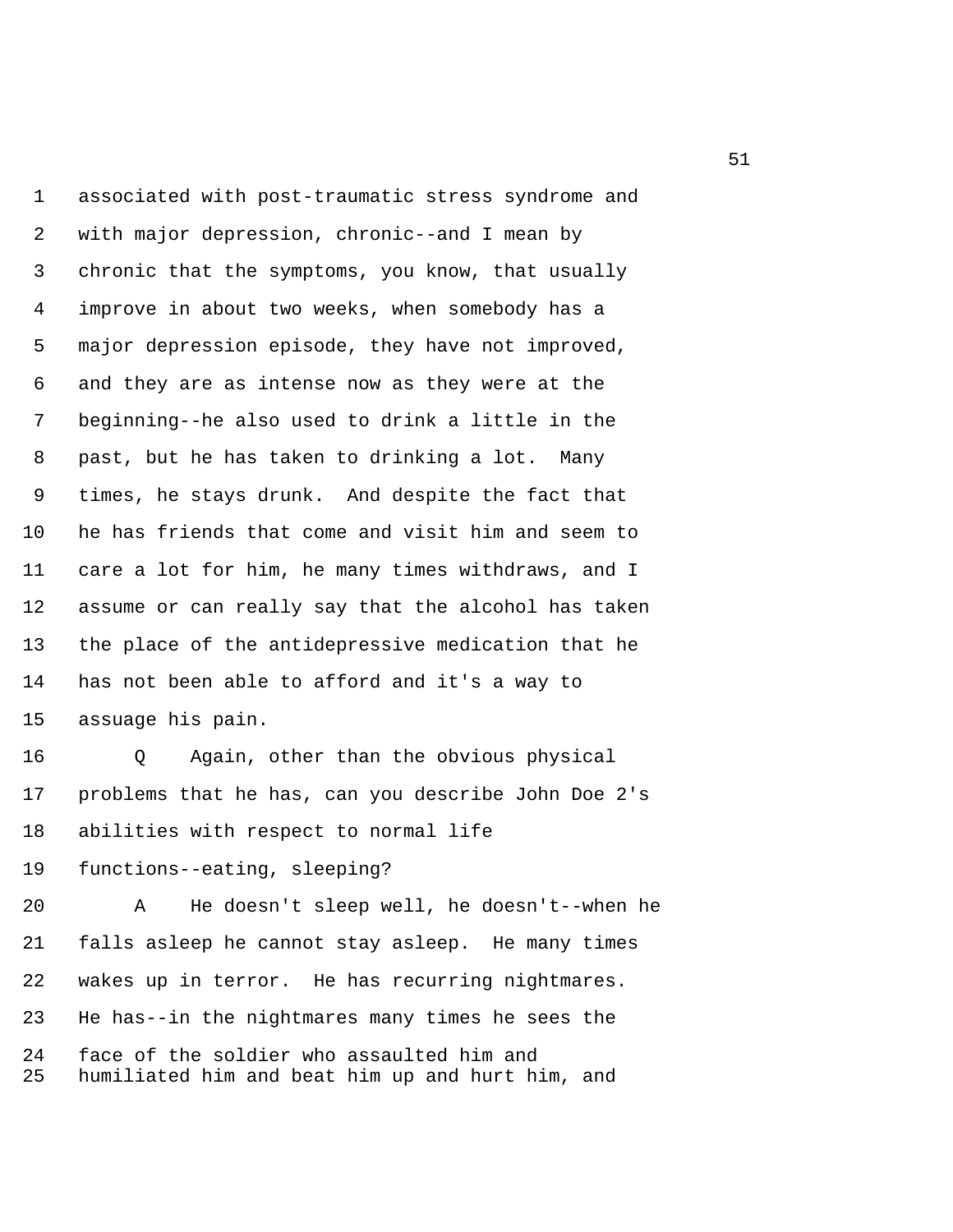1 this is very distressing for him.

 2 He has lost a lot of weight. His 3 activities of daily life are very reduced. He 4 occasionally does some haircuts for some friends 5 who come and request a haircut. Other than that, 6 he's at home most of the time and he doesn't do 7 anything, and that's what he says, that he doesn't 8 do anything with himself, he doesn't have any hope 9 for the future.

10 The first question he asked when I asked 11 him if he wanted to know anything from me, he said, 12 "Can I possibly have a foot and can you help me to 13 get a foot?" He feels like an incomplete man. He 14 feels like he's not anymore a man. His self-esteem 15 and his confidence are nil.

16 Q Ms. Abosch, let me ask you again the 17 underlying question: Is the symptomalogy presented 18 by John Doe 2 consistent with the history that he 19 reported to you?

20 A Yes. Fully consistent.

21 Q Do you have an opinion on whether the 22 stories that he has told you about how he came to 23 be in the situation that he's in are true?

24 A I believe them to be true. Everything in 25 his behavior attested to that.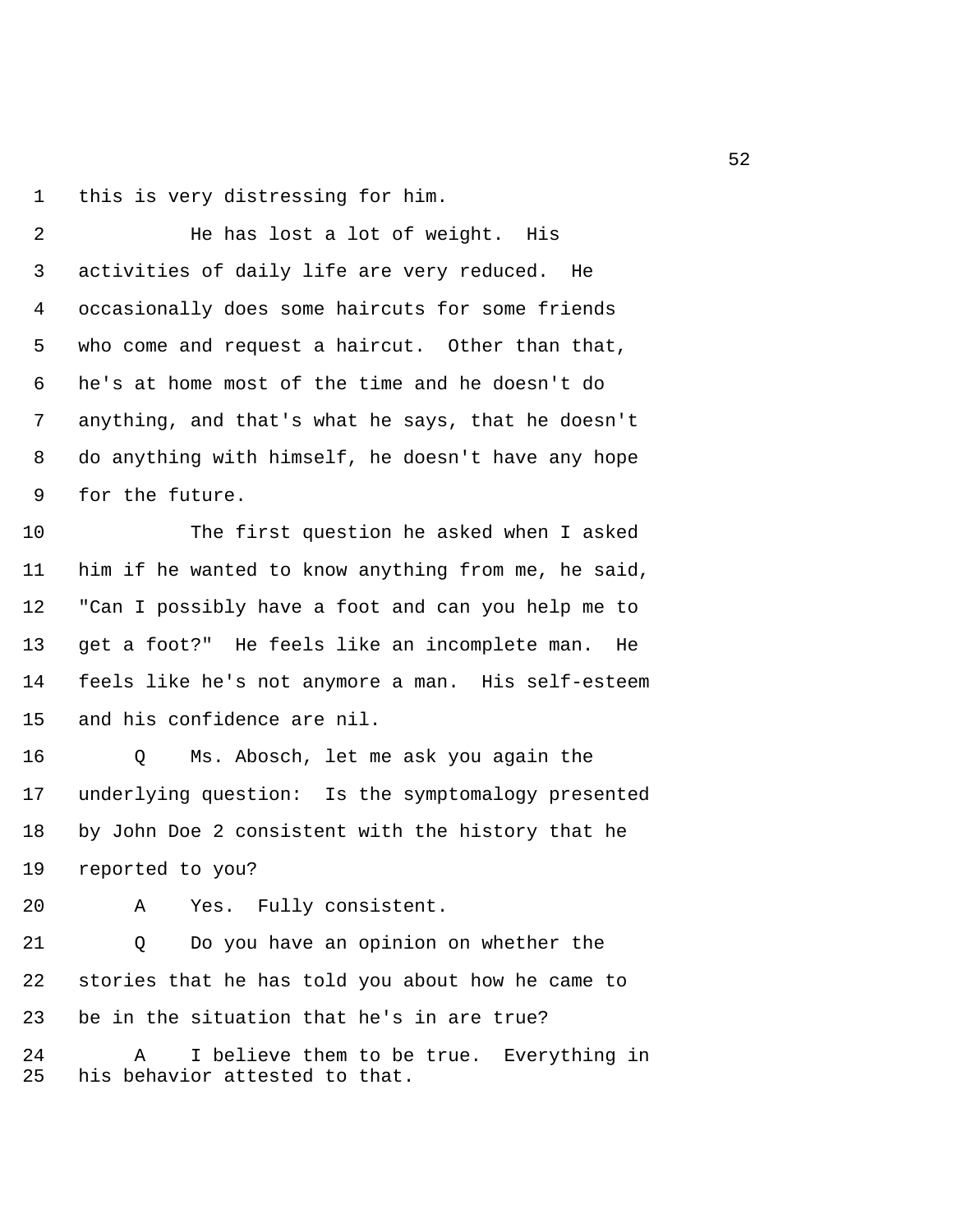1 Q And I think you've probably told us about 2 his--about your prognosis for him. Have you, or is 3 there anything you want to add?

 4 A No, I didn't tell you, I think, but I 5 will. I am very worried about John Doe. I think 6 he's very much at risk just because of how little 7 he has going for him, the limited chances to get 8 medical treatment that he very badly needs, to get 9 the psychological treatment that he very badly 10 needs. He also is in need of medication that could 11 decrease some of the symptoms of hyper-arousal that 12 he has been experiencing and relentlessly.

13 He needs probably medication for his 14 depression. I am not sure. I know that he could 15 use psychotherapy, but in a supportive way, and I'm 16 not sure for how long he would be able to stay. He 17 also needs treatment for his alcoholism and 18 probably that will be the first thing to be 19 addressed if we want any of the other problems to 20 improve.

21 Q Let's move on now--

22 THE COURT: You think a prothesis would be 23 of help to him also?

24 THE WITNESS: I think it would. We have 25 been trying to get medical attention for him here,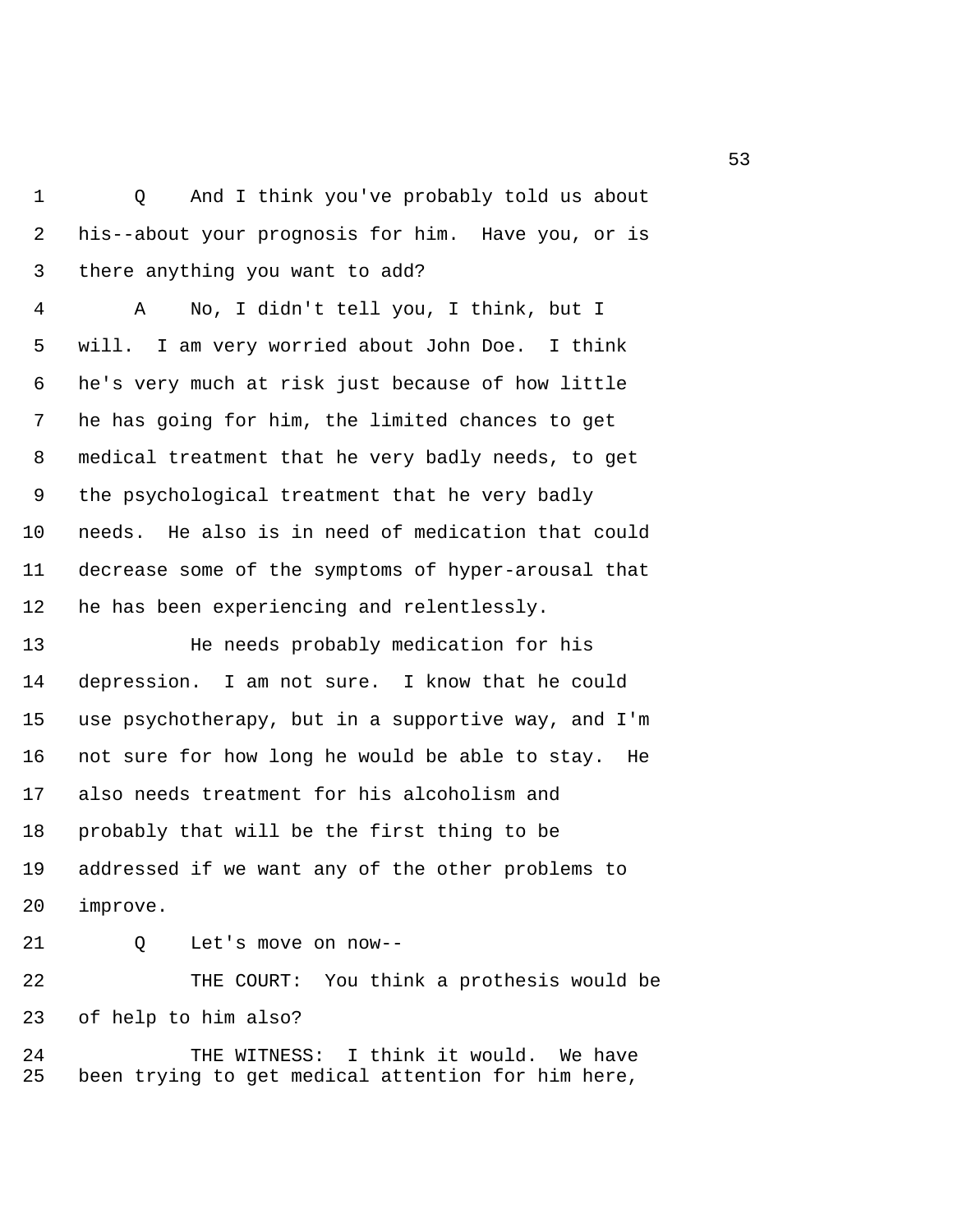1 and I have gotten at this time a physician from 2 Hopkins University that will evaluate him. 3 However, the team has the opinion that it may be 4 better to find a place maybe in Australia where he 5 could go on regular basis because after the 6 prothesis is fit, he needs to be trained, he needs 7 to learn how to walk, and who is he going to, you 8 know, go to for attention. But I believe a 9 prothesis would tremendously help in restoring his 10 self-esteem and his sense of well-being. 11 BY MR. SCHNEEBAUM: 12 Q Do you know how John Doe 2 survives 13 economically? 14 A With the help of his cousin with whom he 15 lives. He has no source of income. He's 16 living--he feels actually that he's a burden for 17 his family, but they have been apparently very kind 18 in letting him stay with them. 19 Q How does John Doe 2 describe himself? How 20 does he describe his current situation? 21 A He describes himself as a bird without a 22 wing. That's how he described the feeling that he 23 had after he had lost his foot because he cannot 24 fly. 25 Q Okay. Let's move now to John Doe 3. John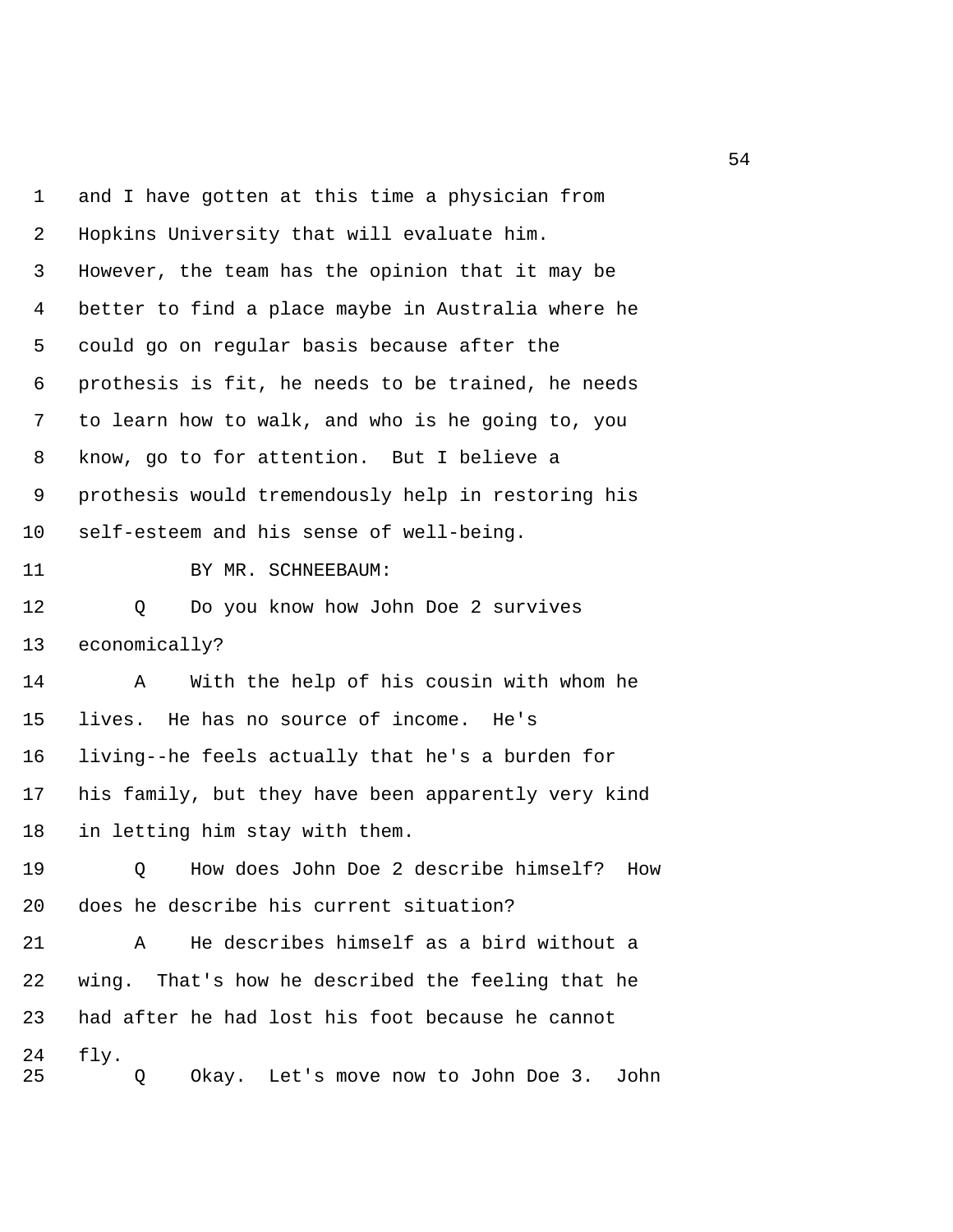1 Doe 3 is the male plaintiff who isn't John Doe 2. 2 A Yes. 3 Q Okay. You met with him on the same 4 occasions in which you met Jane and John 2; is that 5 correct? 6 A He was the last person that I met, but I 7 met with him on two occasions. 8 Q Was all of your interaction with John Doe 9 3 also through an interpreter? 10 A No. In the first occasion, it was through 11 an interpreter because John Doe 3 has some 12 knowledge of English, more than what he thinks he 13 has. I thought he was fairly good. 14 The first time, I would ask my questions 15 and he would respond in his language to the 16 interpreter, but he didn't seem to need a 17 translator, a translation of my questions most of 18 the times. 19 The second time, I held an interview with 20 him in English without an interpreter because we 21 didn't have an interpreter available and I felt 22 that it went very well and we communicated well. 23 Q Did John Doe 3 tell you about the loss of 24 his brother?

25 A Yes, he did.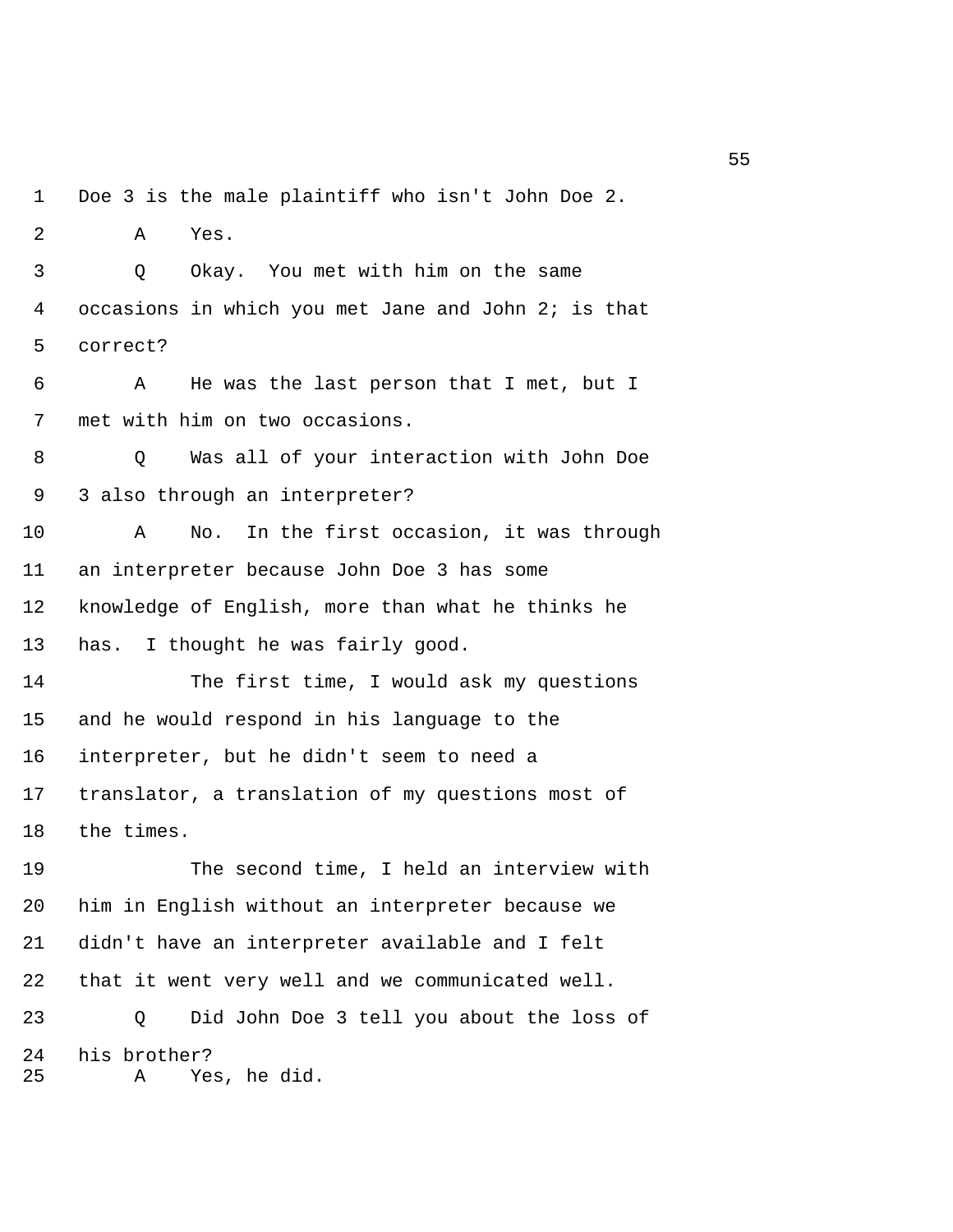1 0 What did he tell you?

 2 A He told me the information in bits and 3 pieces. I noticed with him, like with the other 4 people present in this court, of course that this 5 evaluation had to be done on a very short time, and 6 so it's very hard in a first evaluation with 7 somebody you never met and they never met you to 8 get the full story.

 9 Also because due to post-traumatic stress, 10 many times things that you remember one moment you 11 may forget the next, so the information comes 12 slowly. But I will account for the whole 13 information as I got it from both interviews that I 14 had with him.

15 He said that he learned from his parents 16 when he went to visit that his brother had 17 disappeared. The situation under which the brother 18 had disappeared was that the whole family had been 19 threatened because they were involved in political 20 activities, especially him and his brother.

21 The father, with some of the brothers, had 22 run away from the home after securing the mother in 23 another place a few days before. At the time when 24 they run away, something happened that they 25 separated and they were going in different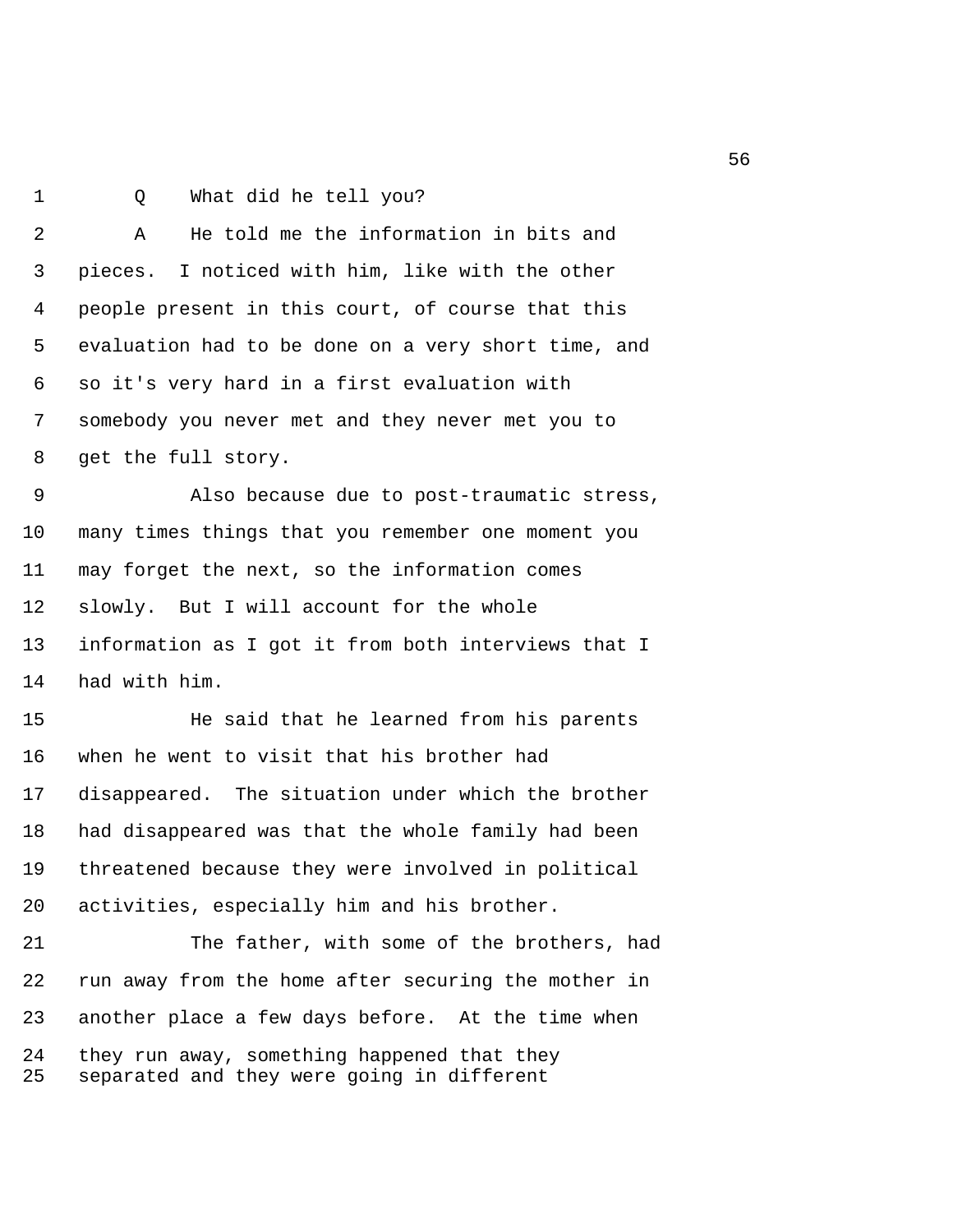1 directions, at which time his brother was caught by 2 the military.

 3 Of course, the first that he knew was that 4 his brother had disappeared and that they didn't 5 have any news of what happened to him, and only 6 about six months later, the family received a 7 letter from the perpetrator or one of the 8 perpetrators indicating exactly where the body of 9 his brother could be found and the circumstances of 10 his death.

11 John Doe only gave me very limited details 12 about that and basically the geographical--that 13 they had gotten the geographical location, at which 14 time he and his father went to the U.N. police to 15 let them know about this information and, with U.N. 16 soldiers and a number of family members, friends 17 and neighbors, they set by foot to the place where 18 the body of his brother was supposed to be found.

19 Q And did they find it?

20 A They found--yes, they found very little of 21 his brother's body. As you all know, they found 22 some of his clothes, I think, gathered, scattered 23 around it. Because of a wallet, I believe, that 24 contained pictures, they were able to identify that 25 that belonged to his brother.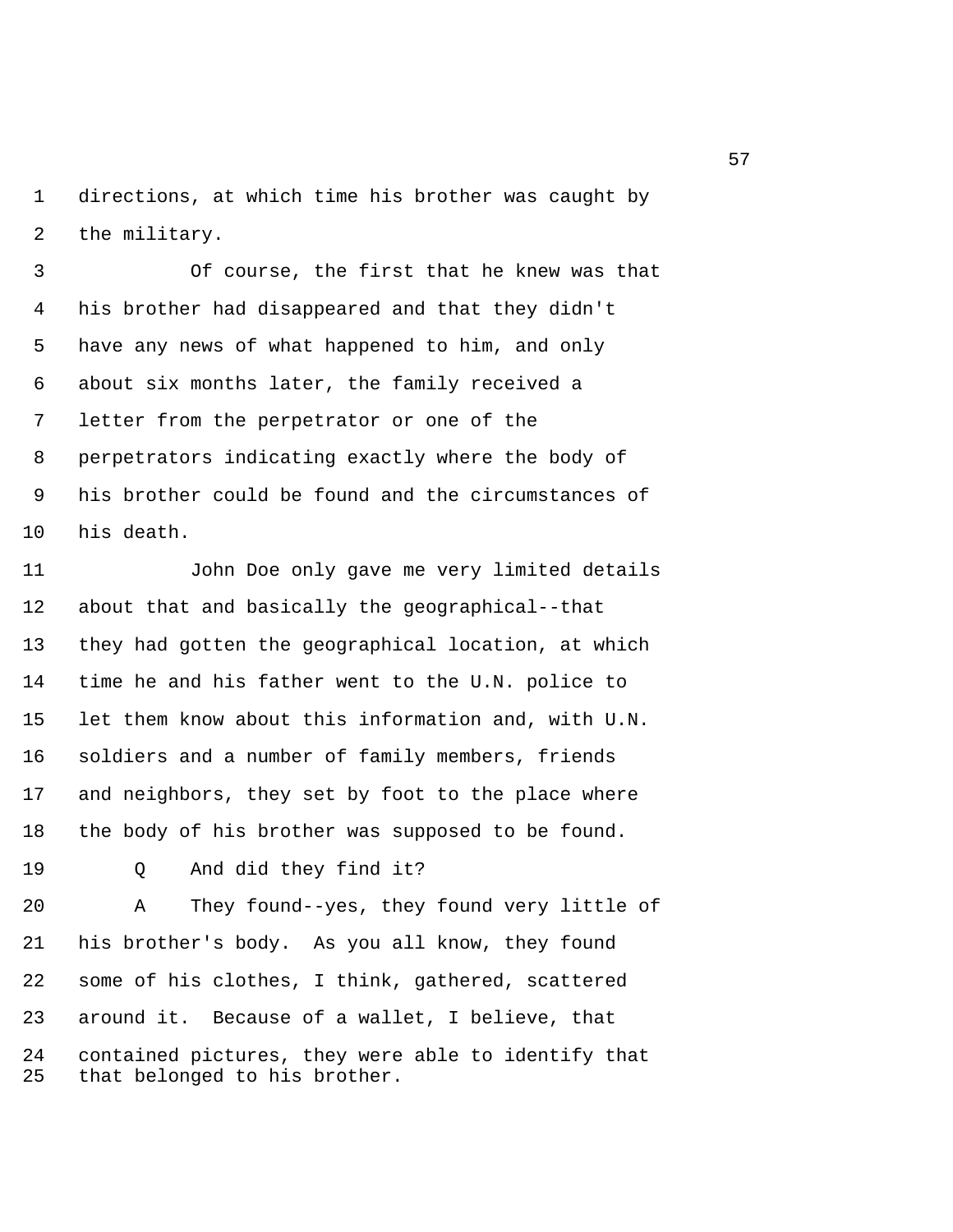1 From what I understand, his brother had 2 been severely tortured, dismembered, and eventually 3 burned. The only parts of the body that were found 4 were a part of the leg, of I think his right leg, 5 no foot, no--you know, part of his back, the tip of 6 some fingers, and that's about all I heard.

7 He cried very painfully as he was talking 8 about this, and I imagine that the sight of this 9 must have been overwhelming, as it would be for 10 anybody.

11 Q How is John Doe 3 coping with the events 12 surrounding the loss of his brother today?

13 A On appearance, he's coping well because I 14 think that, differently from the other people, he 15 has very good defenses. You know, he has a job, 16 he's working in human rights, he had started to do 17 this before and now he has even more of a 18 motivation to do this. However, despite his 19 tremendous devotion, commitment and involvement, he 20 also suffers from symptoms of intense 21 post-traumatic stress disorder and of depression. 22 He has had difficultly sleeping and 23 staying asleep, he has recurring nightmares, he has

24 waken up in the middle of the night crying and in 25 terror, many times said the nightmares are somebody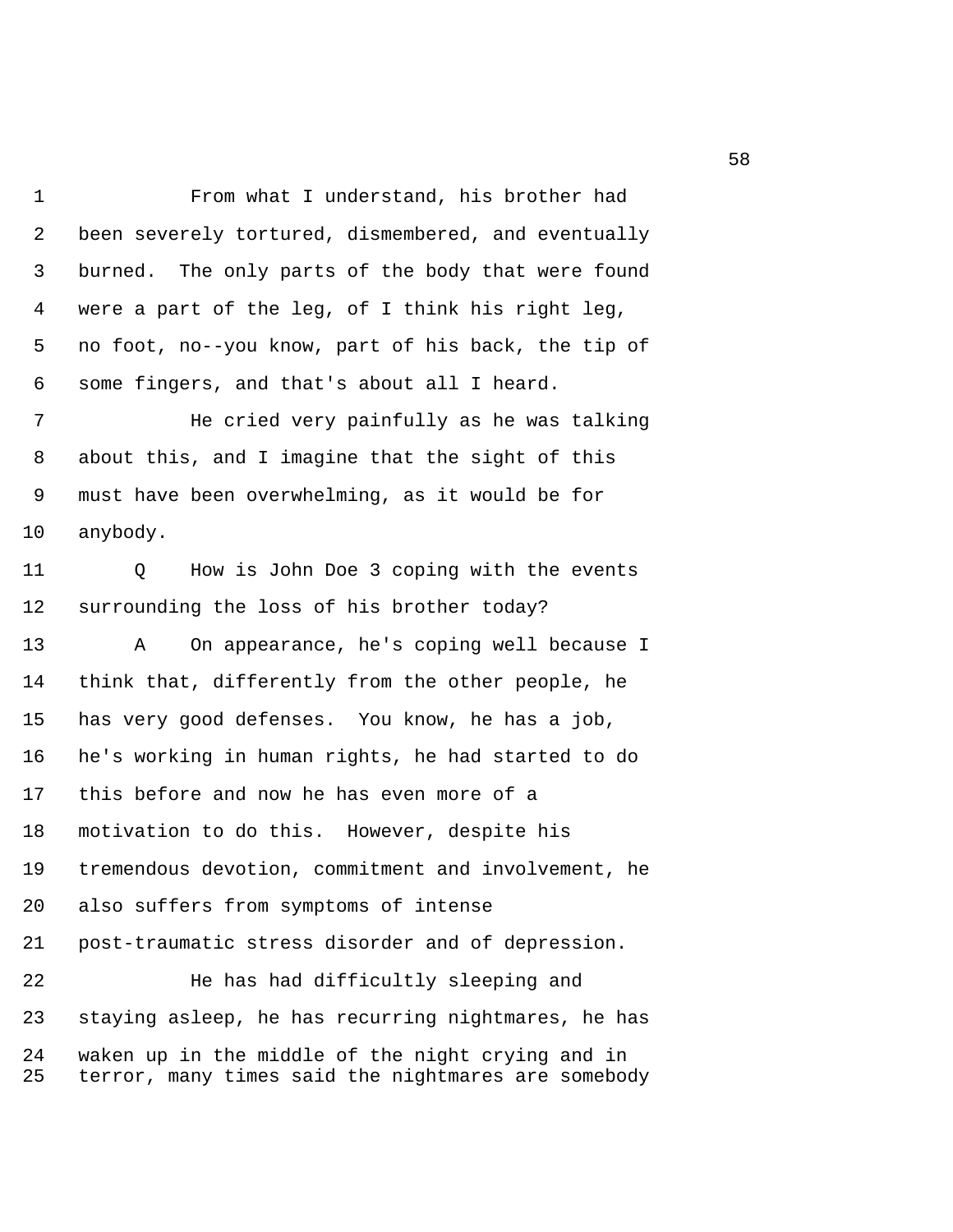1 is going to come and kill the whole family, maybe 2 the same people that killed his brother.

 3 He has been unmotivated to go back to 4 work. Many times when this--at the beginning when 5 this happened, he felt that he should just give up 6 on everything he had been doing. He has been 7 persecuted by the police and harassed before this 8 happened with his brother and after, and because of 9 his commitment--let me add the fact that, if I 10 understand well, when John Doe 3 started his 11 involvement with human rights, which was in 1992, 12 he was the first one to do that, followed 13 immediately by his brother. So in some ways, we 14 can think that he encouraged his brother and help 15 him to become involved, too.

16 I also understand that John Doe 3 and his 17 brother looked very much alike and that they could 18 be even confused with each other, and people 19 sometimes have confused them with each other. So I 20 wonder if John Doe feels that he could have been 21 the one that the military was looking for and 22 instead his brother was the one who was killed, and 23 I think he has a tremendous survivor's guilt, and 24 that could put him at tremendous risk because he 25 put himself in inordinate danger to continue with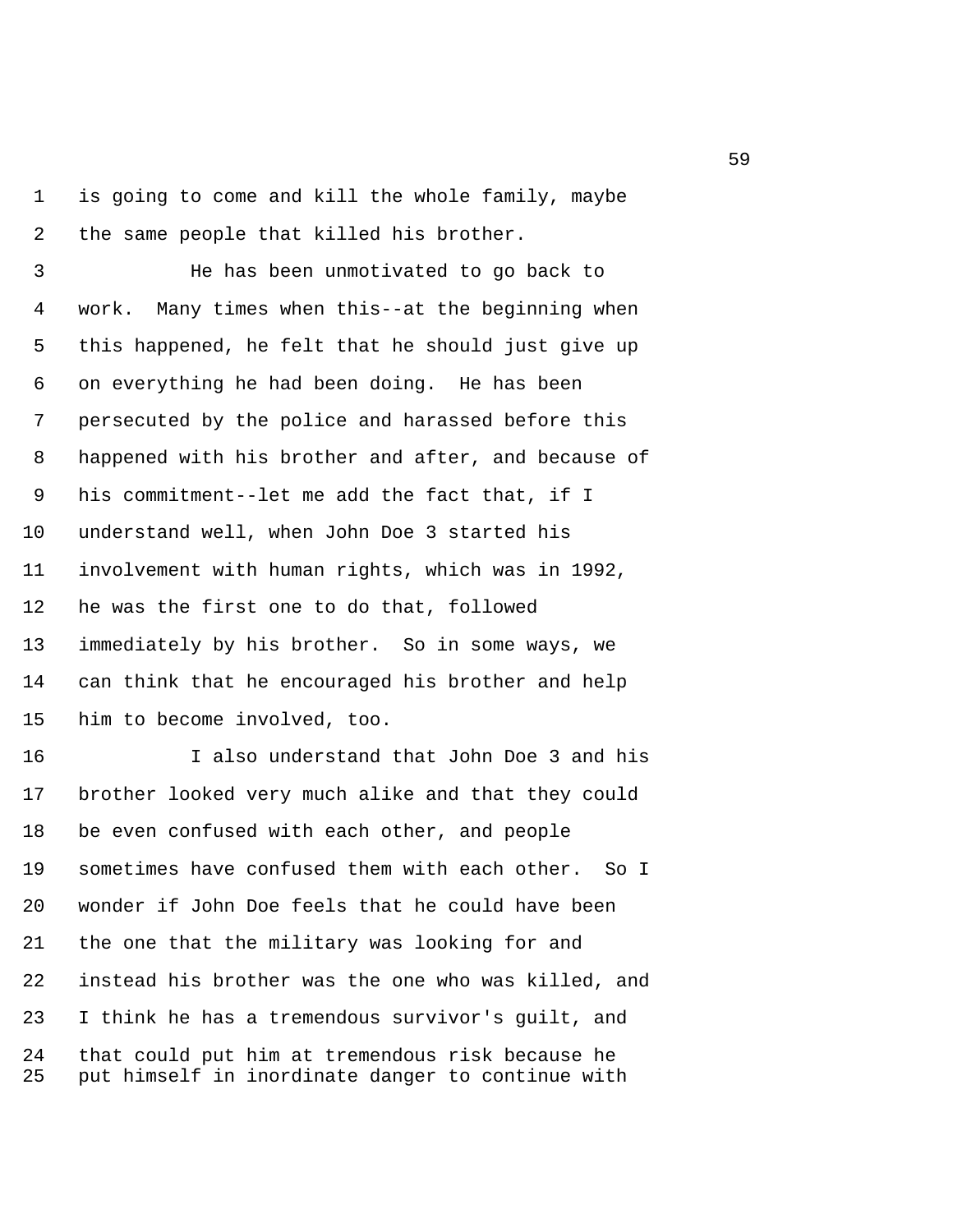1 his activities, and he could be a target, too, I 2 wouldn't be surprised.

 3 Q Did John Doe 3 present to you as an 4 educated man, a man--

5 A Yes, he did.

6 Q --of articulateness?

 7 A Yes. John Doe 3 is very proud of his 8 education, of the fact that his brother had an 9 education. Actually, he said that his brother had 10 just finished his education, he had been away from 11 home for about six or seven years, and this 12 happened just almost immediately after the time of 13 his returning back home, which made the situation 14 even more painful for everybody.

15 He has great pride in his being educated 16 at the university because he comes from a very--a 17 poor family that he described as a simple family 18 but a very supportive and caring family. I 19 understand that his father doesn't read or write, 20 so to see him being able to achieve this level of 21 education is a great achievement for him.

22 Q Is what you saw of John Doe 3 consistent 23 with the history that John Doe 3 has reported to 24 you? 25 A Yes, it is.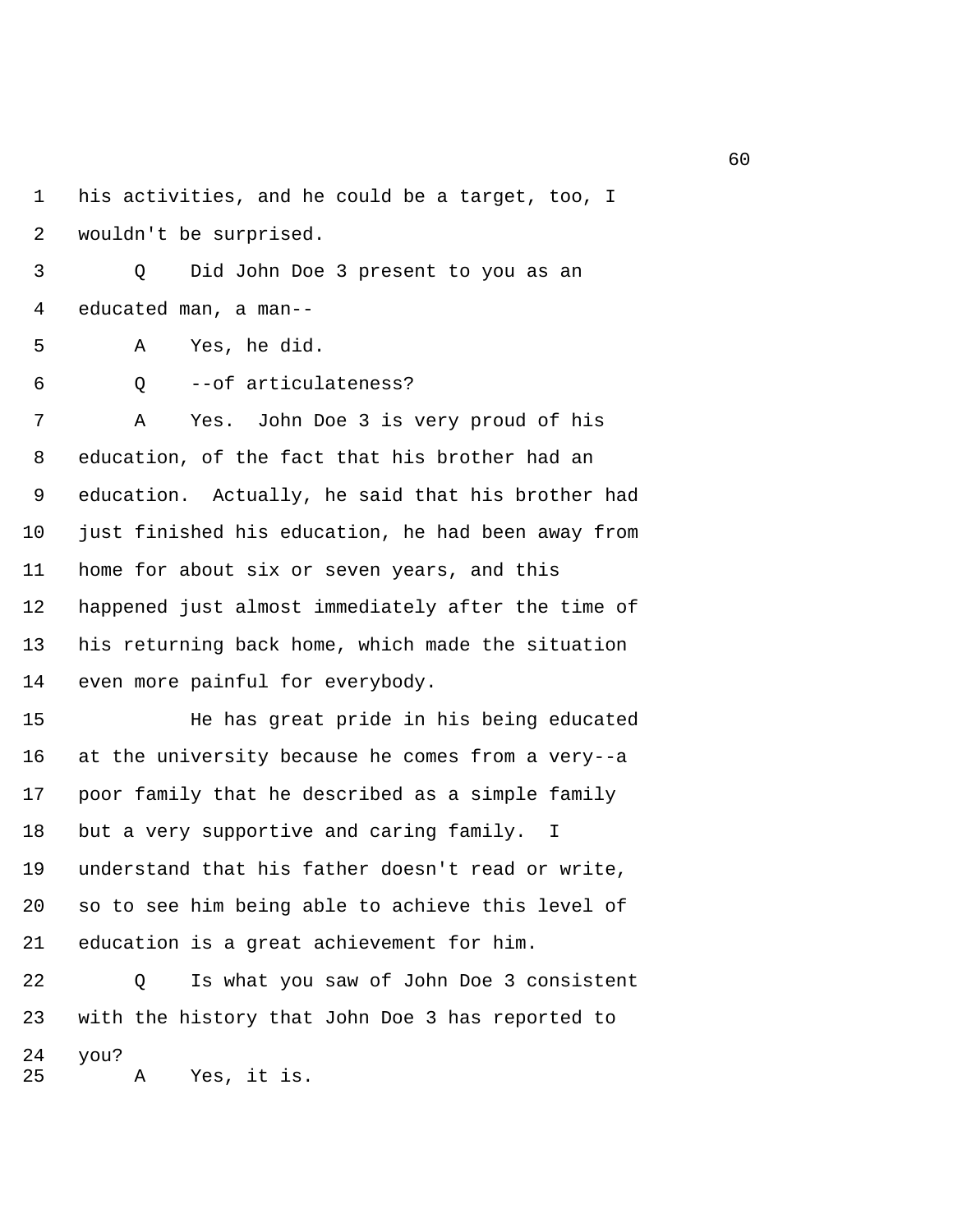1 Q Do you have an opinion as to whether what 2 John Doe 3 told you happened to him in fact 3 happened to him? 4 A I believe him. 5 Q You do believe him? 6 A Yes. 7 Q What would you say is the prognosis for 8 John Doe 3? 9 A First, the question is, you know, 10 how--what his people in East Timor's reaction about 11 this sort of psychotherapy and what's their 12 experience with psychotherapy. I don't think it's 13 part of their regular life and I understand that 14 they usually talk about their problems with family 15 and friends and their priest. 16 He feels that he has support from his 17 friends and that he can rely on them. At the same 18 time, he has told me that his trust for people has 19 been severely undercut, that he many times 20 cannot--is very careful what he says, who he says 21 it to because he doesn't know where the danger can 22 be. And I suspect that no matter how supportive his 23 environment is, I don't know that this will be

24 enough to restore him fully to the place where he 25 needs to be to continue with his life projects and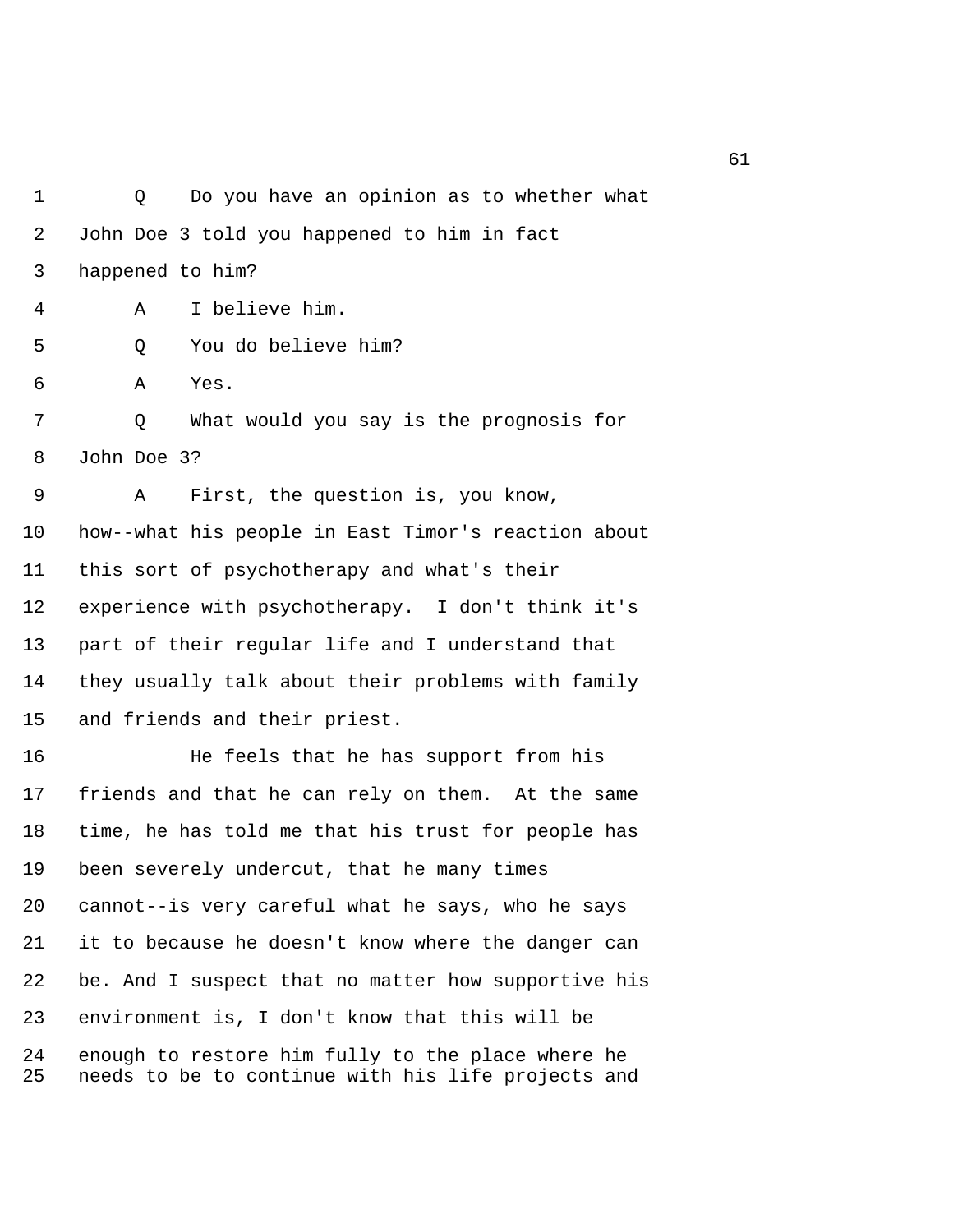1 to be successful.

 2 He already had given up part of these 3 projects because he wanted to have a career in 4 politics, and due to all that, he has learned he 5 found that an impossible thing to do at this time. 6 Q Is John Doe 3, in your opinion, especially 7 susceptible to being traumatized again by something 8 that might happen in the future? 9 A Yes, he is, because due to his current 10 work with people who have been subjected to torture 11 and trauma in his country, in his human rights 12 position, he's constantly receiving denounces from 13 people who have experienced these losses of all 14 type, and when they account or they tell him the 15 accounts of having experienced losses that 16 approximate the one he had experienced himself, 17 which are very common and usual, he found himself 18 disassociating, not being able to hear what's going 19 on, isolating himself, and that's kind of--I want 20 to explain to the Court that disassociating is a 21 way of signing out; you know, I'm here with you and 22 I'm not, and I look at you as if I was listening, 23 but I am somewhere else. And it's a protective 24 device, it's a defense mechanism that we use to 25 protect us from being overwhelmed by trauma. Many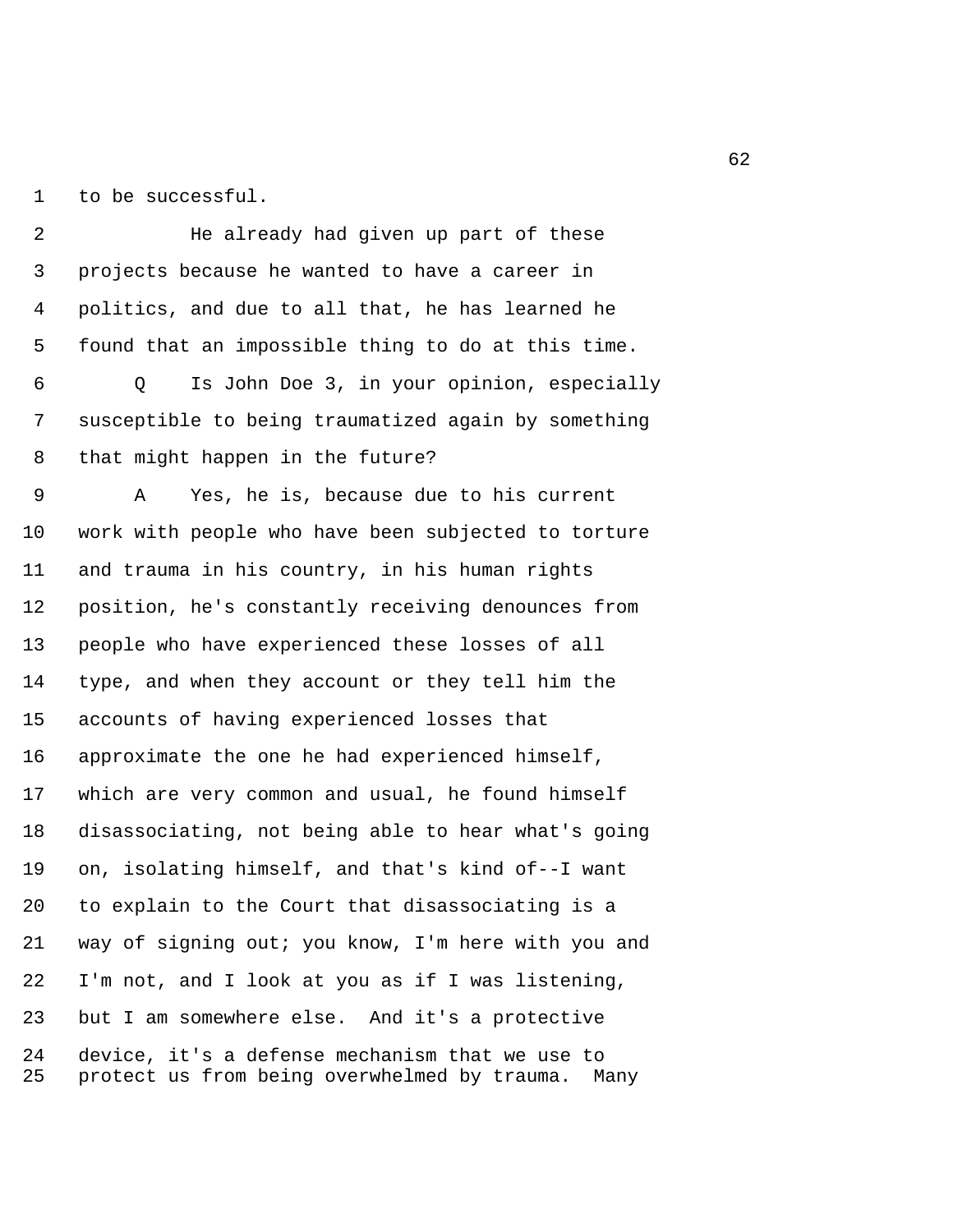1 other times, he cries with the people that

2 he--whose stories he's listening to.

 3 But he's the most at risk because of the 4 danger of retraumatization, and when you hear the 5 things over and over again and become 6 retraumatized, the chances of improving at the 7 other levels is almost impossible without the 8 service necessary.

 9 Q Let me ask you one final question, Ms. 10 Abosch. You are aware, obviously, that these 11 people have come a very long way to appear in this 12 courtroom and that they have done so at great cost 13 and risk in various ways. You've testified about 14 that.

15 My final question to you is, do you have 16 an opinion on why they have done this, why are they 17 here?

18 A I can tell you why I am here.

19 Q Right. Do you have an opinion on 20 what--what is motivating them? Is it political? 21 A I think it's a combination. I think it's 22 personal, may be political, but I think the 23 political is not the main thing that they are 24 pursuing. When you live in a country, in a 25 situation where all your regular institutions have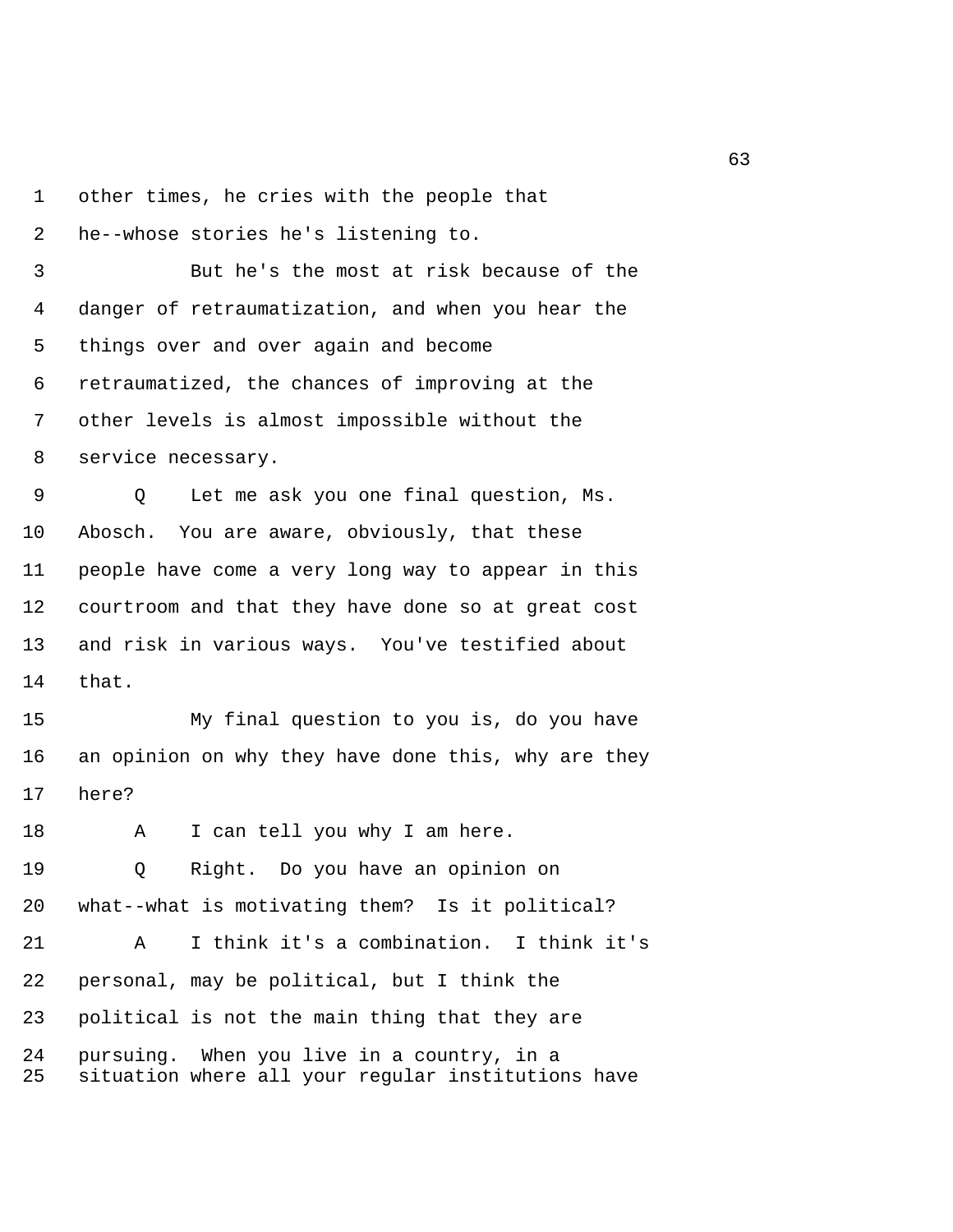1 been attacked, when your place where you live has 2 been destroyed, where the country has been burned 3 down to the ground, where your children have been 4 killed and disappeared, the same with other family 5 members--I should mention that Jane Doe said that 6 all her family is gone and she accounted for about 7 100 people who have disappeared during this 8 process. It seems that there is nothing that will 9 make up for these losses, and sometimes the feeling 10 that they need to have justice done and to see 11 these issues addressed and to have not only people 12 within the country know what happened, but people 13 within the world and extended world know what 14 happened has a tremendous healing effect. 15 Q Thank you very much, Ms. Abosch. 16 MR. SCHNEEBAUM: I have no further 17 questions, Your Honor. 18 THE COURT: Ms. Abosch, with respect to 19 John Doe 3, you seem to be saying that the nature 20 of his current work is exacerbating his problem? 21 THE WITNESS: Yes. Not through a will of 22 his own, but, you know, I suspect that everybody in 23 this court that has been listening to this 24 testimony, and I can ask each one of you if I 25 could, have suffered from nightmares, have gone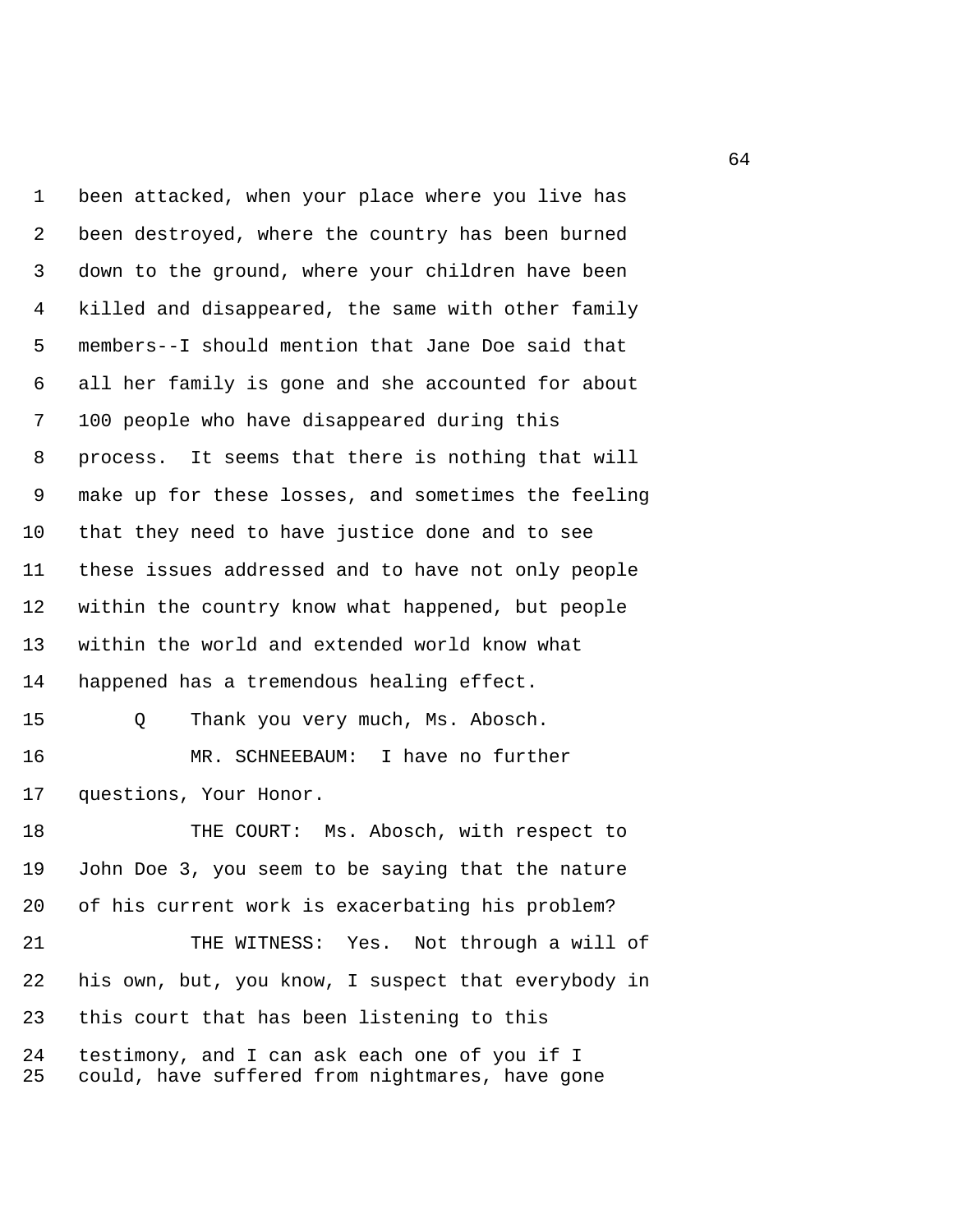1 home thinking about what happened, have had trouble 2 concentrating on your daily activities and have had 3 the faces and expressions of some of these people 4 in your mind because of the devastating effects of 5 the terror and because we live in such a protected 6 place that we don't have access to any of these 7 experiences, and they bring them very much to us in 8 a very real way. I think that this is only by 9 hearing these cases for a few hours. You have to 10 imagine what's--for somebody to be hearing again 11 and again and again these stories being told. 12 There is no way to protect one's mind from that 13 aggression.

14 THE COURT: So he would be better off 15 finding another area of endeavor, you're 16 suggesting?

17 THE WITNESS: No, I don't think so. 18 THE COURT: You don't think so. So you're 19 saying it exacerbates his current problems and the 20 stress--

21 THE WITNESS: I think I am--I think that 22 he has a commitment to this work and that I don't 23 think he should stop doing it. I think he should 24 have--find ways to deal with the information that 25 he gets so it won't have that traumatizing effect.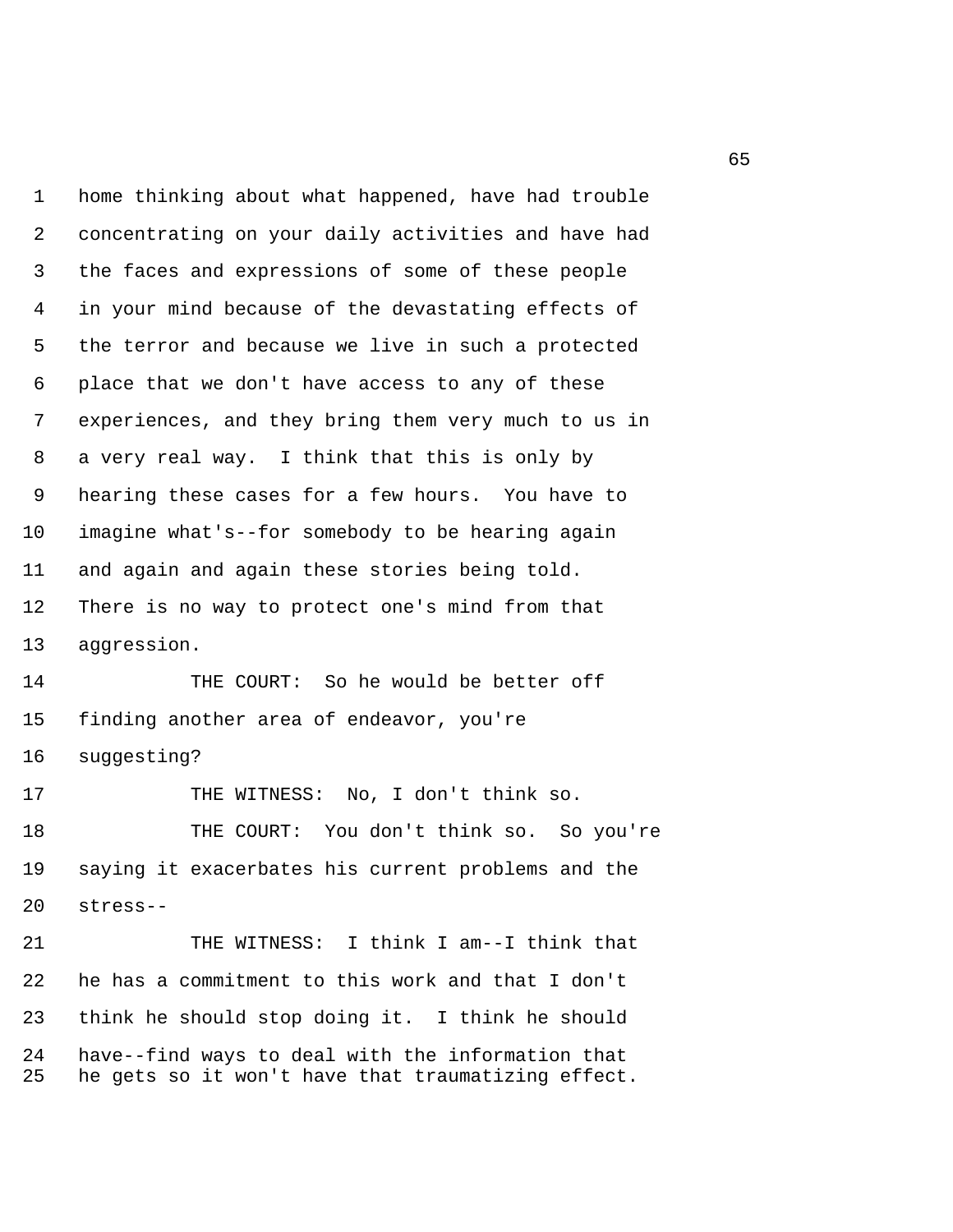1 Like we, for example, therapists do when we work 2 with these patients and become traumatized by the 3 information, we talk about it with other 4 professionals, we have psychotherapy ourselves, we 5 have a chance to discuss how it affects us. You 6 know, there are ways to deal with it so it won't 7 overwhelm his system.

 8 I think he has a tremendous commitment to 9 this and I don't think that I would recommend that 10 he stops doing it.

11 THE COURT: But on the other hand, if he 12 is unable to get therapy back in East Timor--you're 13 saying he could cope with it if he had treatment, 14 but you're also uncertain as to whether or not 15 treatment would be available.

16 THE WITNESS: Maybe we need to find, and I 17 still don't know, but I think we can find ways to 18 help him to cope and deal. Sometimes if it's not 19 therapy, we may need to devise other ways and make 20 them accessible to him.

21 **FURTHER DIRECT EXAMINATION** 22 BY MR. SCHNEEBAUM: 23 Q If John Doe 3 were to go back to East 24 Timor and were to abandon his work and go into some

25 other line of work, would that leave him with the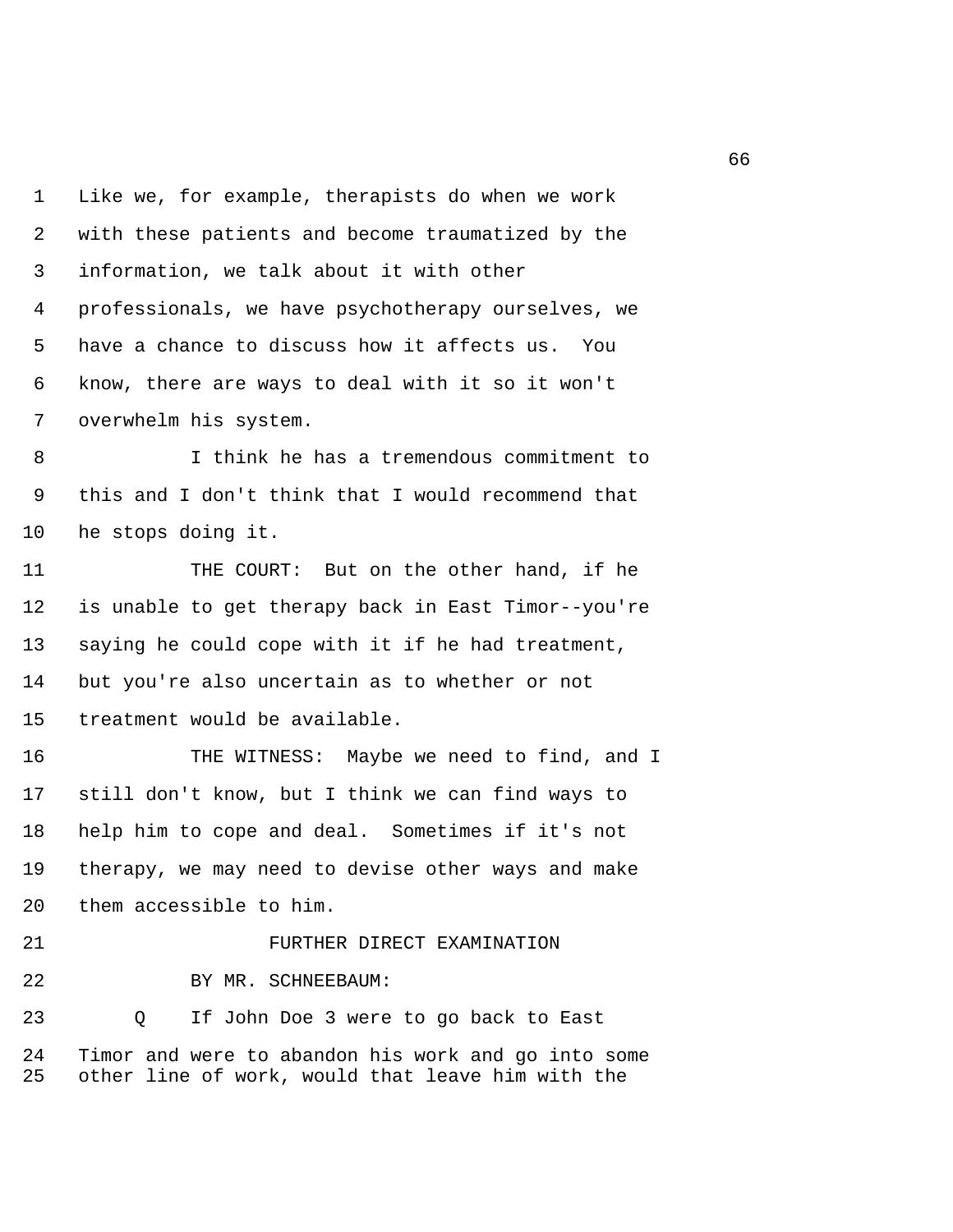1 underlying psychological impression that the people 2 who wanted to intimidate him and the people who 3 wanted to take away his identity had succeeded? 4 A Yes. I think so. 5 MR. SCHNEEBAUM: I have no further 6 questions. Thank you, Your Honor. Thank you, Ms. 7 Abosch. 8 THE COURT: It sounds like a Catch-22. 9 THE WITNESS: It is a Catch-22. 10 THE COURT: It sounds like a Catch-22. 11 Very well. Thank you. 12 [Witness excused.] 13 MR. SCHNEEBAUM: And that concludes the 14 presentation of evidence on behalf of plaintiffs, 15 Your Honor. 16 MR. DiCAPRIO: Your Honor, if I may, there 17 are some items that we would like to take care of 18 for the record, including the offering or moving 19 into evidence certain exhibits and transcripts; but 20 I would ask the Court's permission to wait until 21 the end of Mr. Schneebaum's close and we can take 22 care of all of the housekeeping that we need to at 23 that time.

24 THE COURT: All right. Good. 25 MR. DiCAPRIO: Thank you, Your Honor.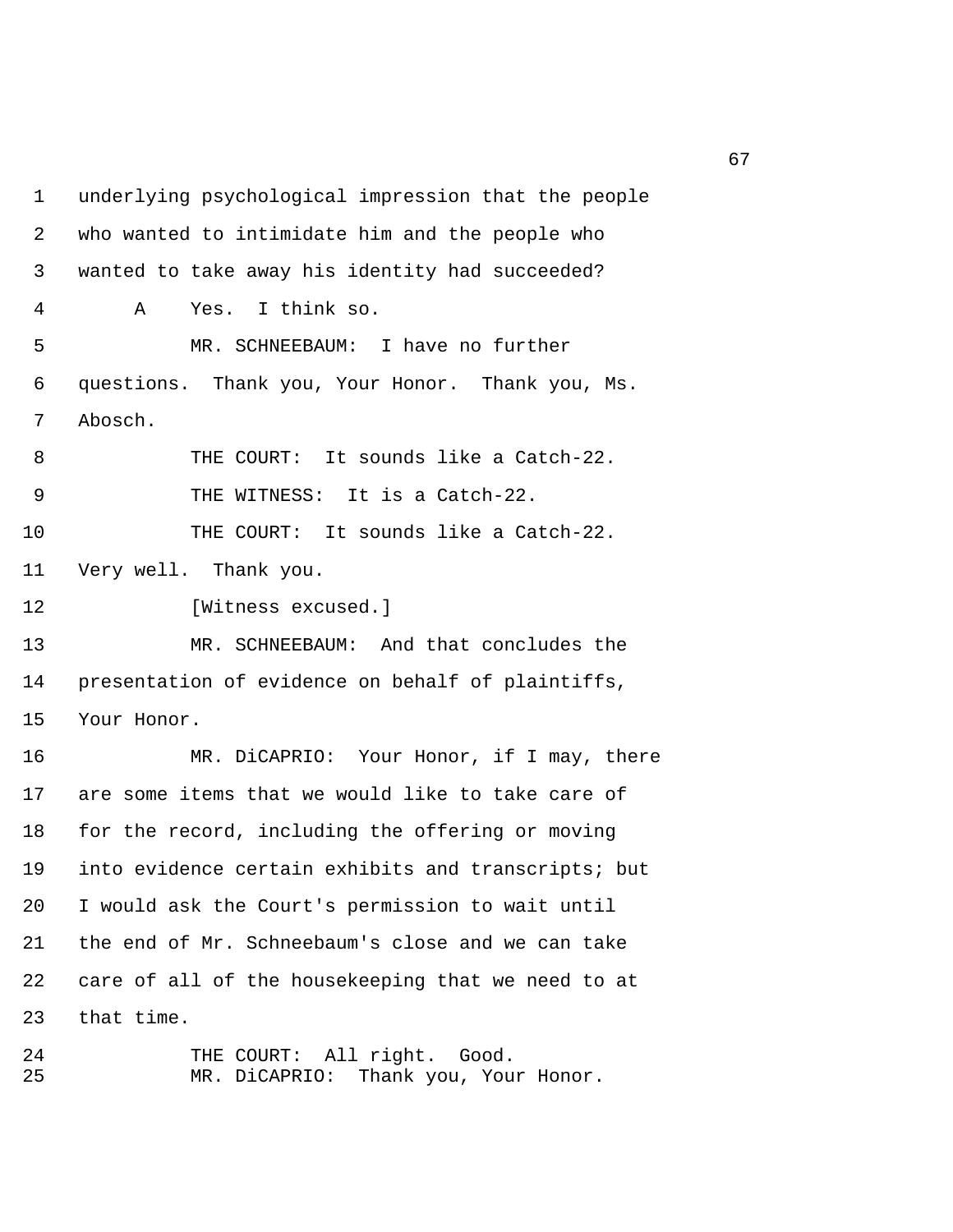1 THE COURT: Mr. Schneebaum.

 2 MR. SCHNEEBAUM: Your Honor, since the 3 only remaining matters other than the procedural 4 ones just referred to is closing argument, we were 5 thinking perhaps this would be a good time for the 6 morning break. 7 THE COURT: All right. 8 MR. SCHNEEBAUM: We certainly can finish 9 this by lunchtime. 10 THE COURT: Very well. How much time do 11 you need, Mr. Schneebaum? I would like to get 12 things going so we can finish. 13 MR. SCHNEEBAUM: I think an hour ought to 14 do it. 15 THE COURT: No, no, no. I'm thinking in 16 terms of the break. Five, ten minutes? 17 MR. SCHNEEBAUM: Ten minutes, sure. 18 THE COURT: So we'll hold you to ten 19 minutes. 20 MR. SCHNEEBAUM: Thank you. 21 THE CLERK: All rise. This court stands 22 in recess for ten minutes. 23 [Recess.] 24 THE CLERK: All rise. Please be seated. 25 THE COURT: You may proceed, Mr.

 $68<sup>th</sup>$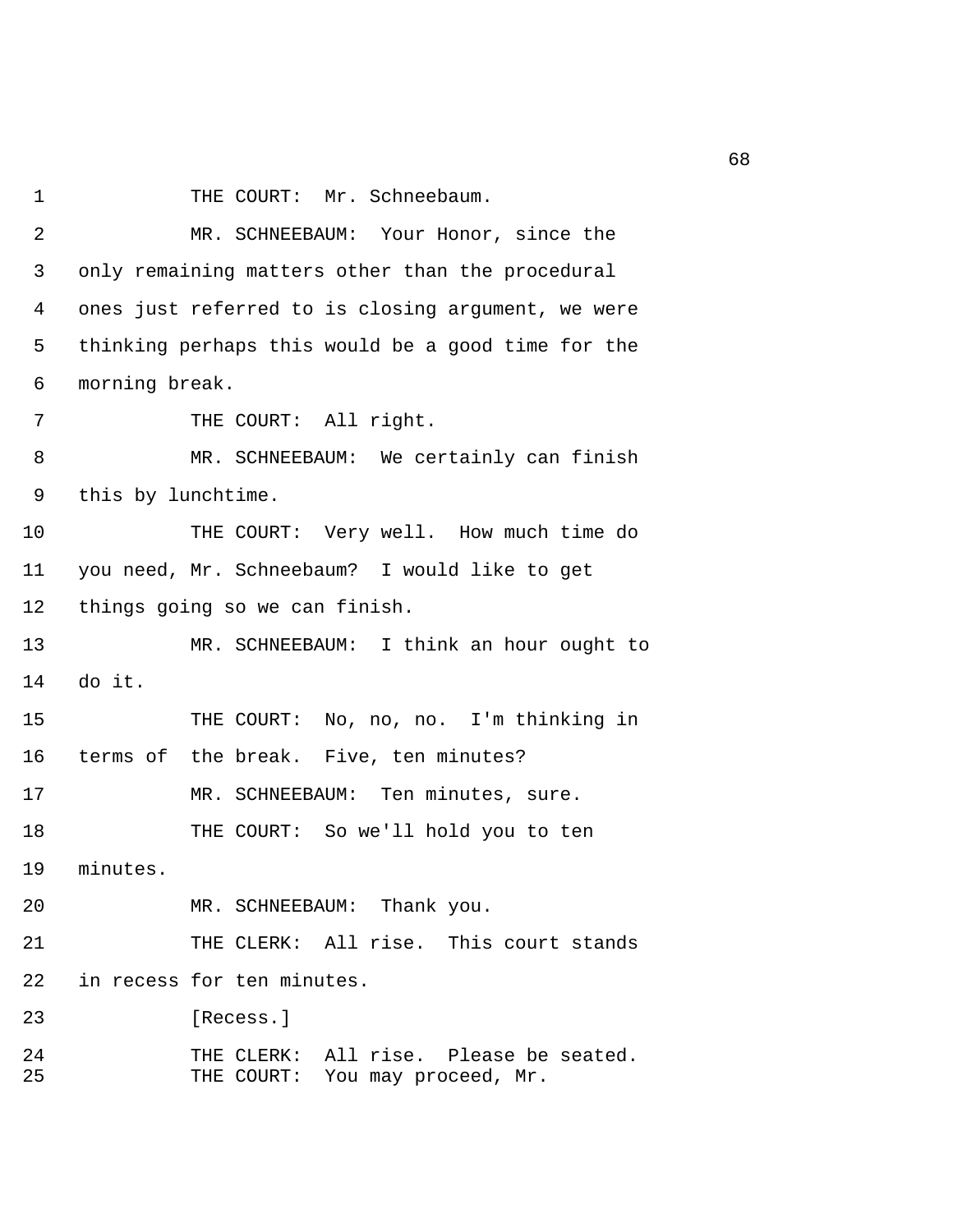1 Schneebaum.

 2 MR. SCHNEEBAUM: Thank you, Your Honor. 3 Good morning.

 4 THE COURT: Good morning. 5 CLOSING ARGUMENT ON BEHALF OF THE PLAINTIFFS 6 MR. SCHNEEBAUM: May it please the Court, 7 I am Steven Schneebaum of the law firm of Patton 8 Boggs here in Washington. I represent the 9 plaintiffs, John Does 1 through 5 and Jane Doe. 10 Before I begin my closing argument, I 11 wanted to be sure that all of the lawyers who have 12 done the heavy lifting in this case are properly 13 introduced to the Court. 14 You have met, of course, Mr. DiCaprio and 15 Ms. Chomsky, who have questioned witnesses. 16 Jennifer Green of the Center for Constitutional 17 Rights is at counsel table. Brian Hendricks of our 18 law firm, Patton Boggs. Joshua Sondheimer from the 19 Committee for--or Justice and Accountability, which 20 was instrumental in bringing this case, is also 21 here in the courtroom, and we have not yet 22 submitted pro hoc vice application for him. We 23 intend to do that just so the record reflects the 24 contribution that his organization has made to this 25 case.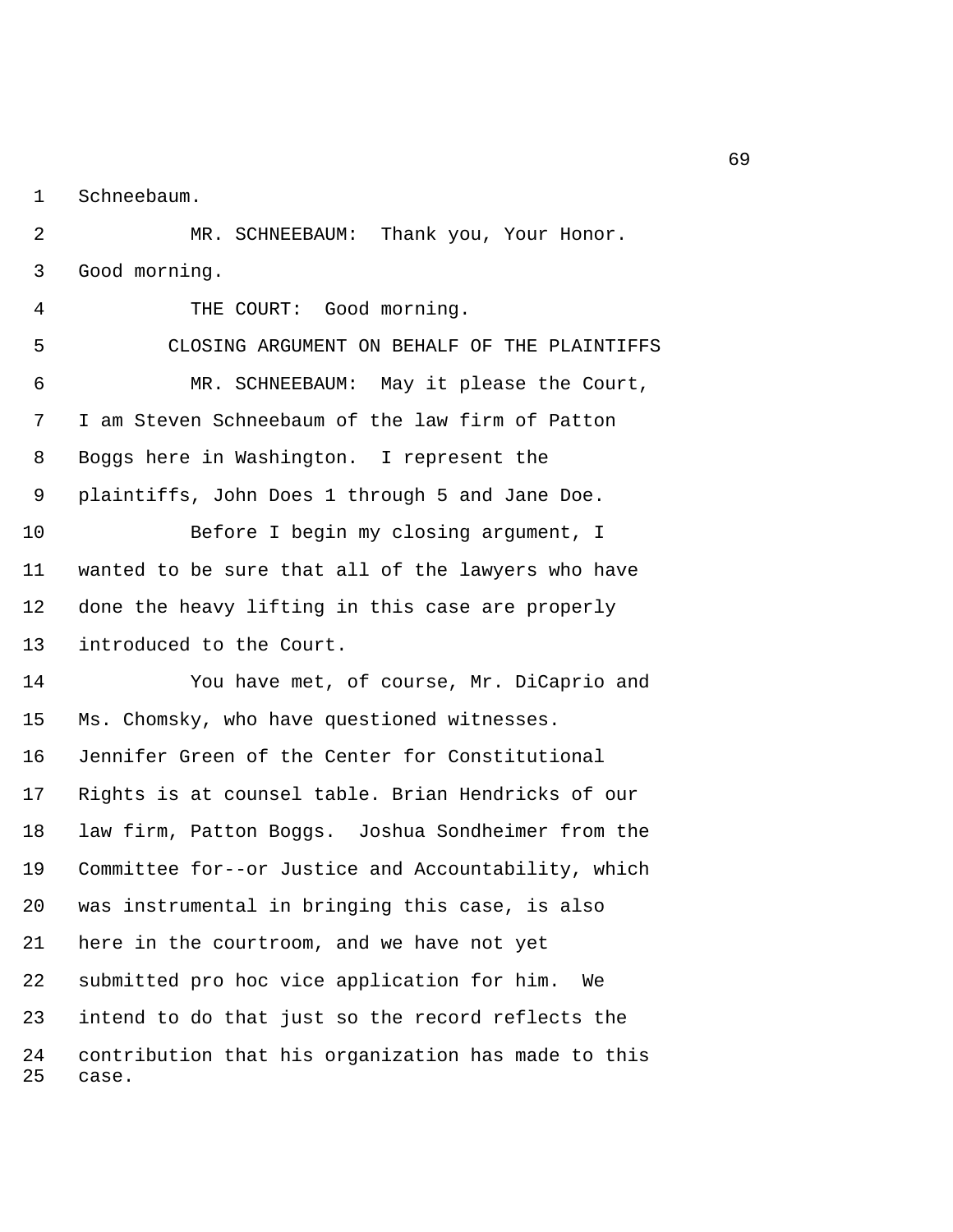1 I want to begin, if I may, by setting some 2 legal context for the action that has been tried 3 before this Court over the last three days, a 4 little bit of history of the statute that brought 5 us here, and then I will attempt to sum up the 6 evidence and the law as it applies to the evidence 7 with respect to the questions that the Court must 8 now decide.

 9 In 1979, a Paraguayan 17-year-old by the 10 name of Hoylito Filartiga was tortured to death in 11 Paraguay by the chief of police of Asuncion, the 12 capital. He was tortured because of his father's 13 political activities, which were opposed to the 14 then-governing regime in Paraguay, and the murder 15 was a brutal one that attracted a great deal of 16 press attention.

17 Sometime after that, his sister, Dolly 18 Filartiga, happened to be in New York City where 19 she saw on the street Americo Pena, the man who had 20 perpetrated the murder of her brother. A lawsuit 21 was brought by the Filartiga family against Americo 22 Pena under a statute that has been on the books 23 since 1789, the Alien Tort Claims Act codified at 24 28 U.S. Code Section 1350. The statute reads as 25 follows. It says: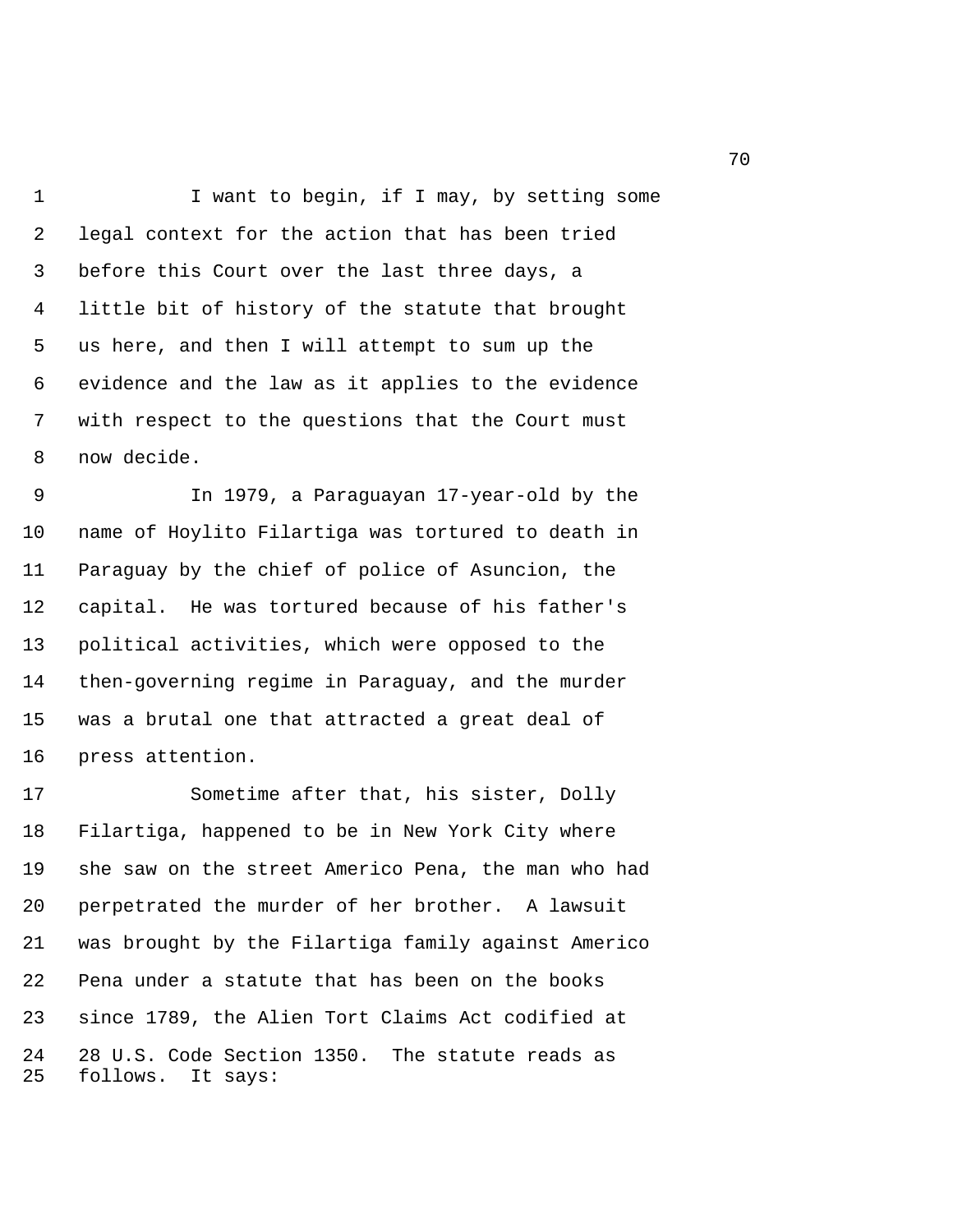1 "The district courts shall have original 2 jurisdictional of any civil action by an alien for 3 a tort only committed in violation of the law of 4 nations or a treaty of the United States." 5 Well, the first two of those criteria were 6 obviously satisfied in the Filartiga case because 7 the plaintiffs were aliens and the action was one 8 in tort, it was for wrongful death. 9 The question before the court in 10 determining whether it had jurisdiction pursuant to 11 this statute was whether the torture of a 12 Paraguayan by a Paraguayan in Paraguay can be 13 described as a violation of the law of nations. 14 The district court before whom the case 15 was brought in the Eastern District of New York 16 dismissed the case in the first instance, 17 contending that it was bound by precedent to the 18 proposition that to be a matter of international 19 law concern, an act must have perpetrator and 20 victim of different nationalities. Judge Nickerson 21 said that he felt constrained to that holding, that 22 he didn't himself agree to it but that he was bound 23 to it, and on that basis he dismissed the case. 24 As is well known, the Second Circuit 25 reversed on appeal in an opinion by Judge Kaufman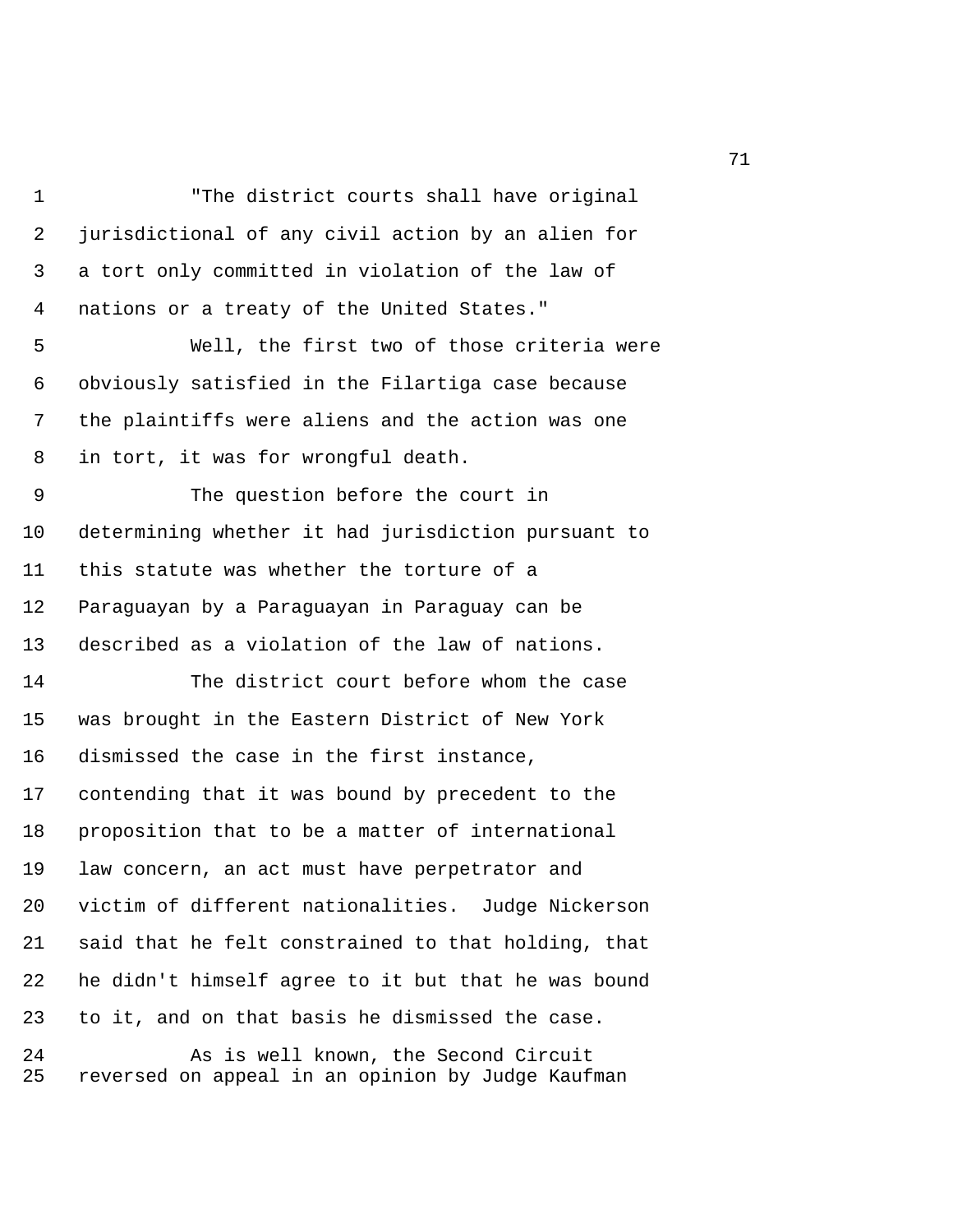1 that in its way is probably the Brown against the 2 Board of Education of international human rights 3 law. Filartiga against Pena stands for two 4 propositions: One, that treatment of citizens of a 5 country by that country may be a matter of 6 legitimate international concern and not just 7 diplomatic but legal concern; and second, Judge 8 Kaufman held that the law under which the case 9 arose was the law of the United States because 10 customary international law and conventional law 11 are parts of the laws of our country. It has 12 always been thus, but never before 1980 in the 13 Second Circuit had the rules of international human 14 rights law been brought into an American courtroom 15 as the rule of decision.

16 Now, since then, the courts have refined 17 the notions of Filartiga, but the principles remain 18 the same. The international law of human rights 19 confers legal rights on humans, and those legal 20 rights are enforceable. They may be enforced in 21 courts of law where jurisdiction may be obtained 22 over both the subject matter and the person of the 23 defendant.

24 Now, these rules of international human 25 rights that will be applied by courts are not some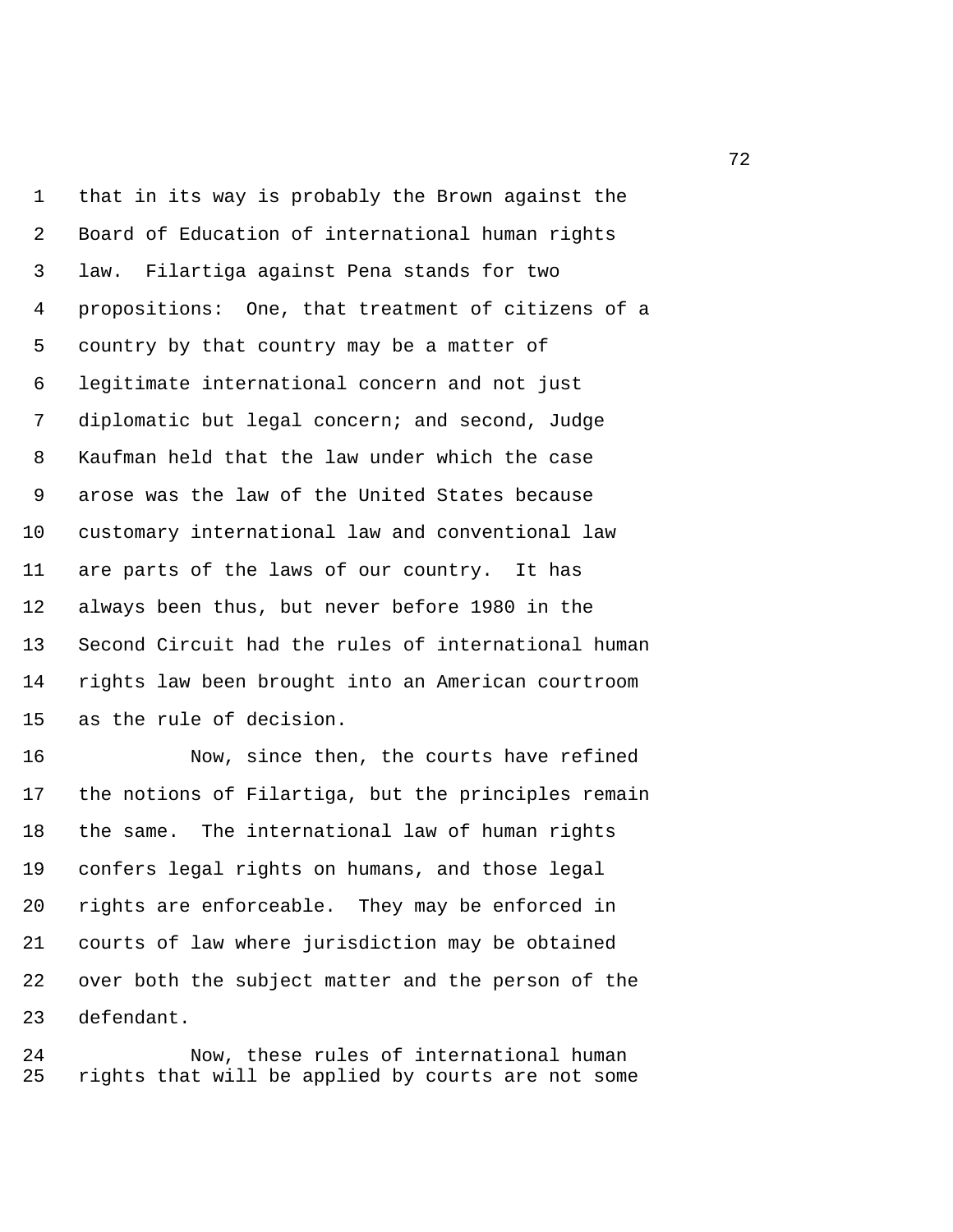1 idiosyncratic aspiration, they're not some hope for 2 a better world, they're not something Utopian; they 3 are real rules established by mechanisms well 4 entrenched in international law and procedure as 5 ways of determining the content of international 6 law; and where a violator may be found within the 7 jurisdiction of the court, then that person may be 8 served with process, may be called to the bar of 9 justice, may be required to answer for the 10 allegations of the complaint, and, if they are 11 proved, may be required to pay damages.

12 Filartiga has in a sense taken a place, an 13 important place in a very significant legal 14 movement in the late 20th Century that goes way 15 beyond courtrooms. It is the movement of 16 international law toward individual accountability.

17 Individuals now at the beginning of our 18 century may be said to have both rights and 19 obligations in international law. Individuals are 20 now properly said to be subjects of international 21 law, they have what we used to call international 22 legal personality. They may bear obligations, they 23 are entitled to rights. And nations, countries, 24 armies, do not violate human rights; people violate 25 human rights; and the people who commit those acts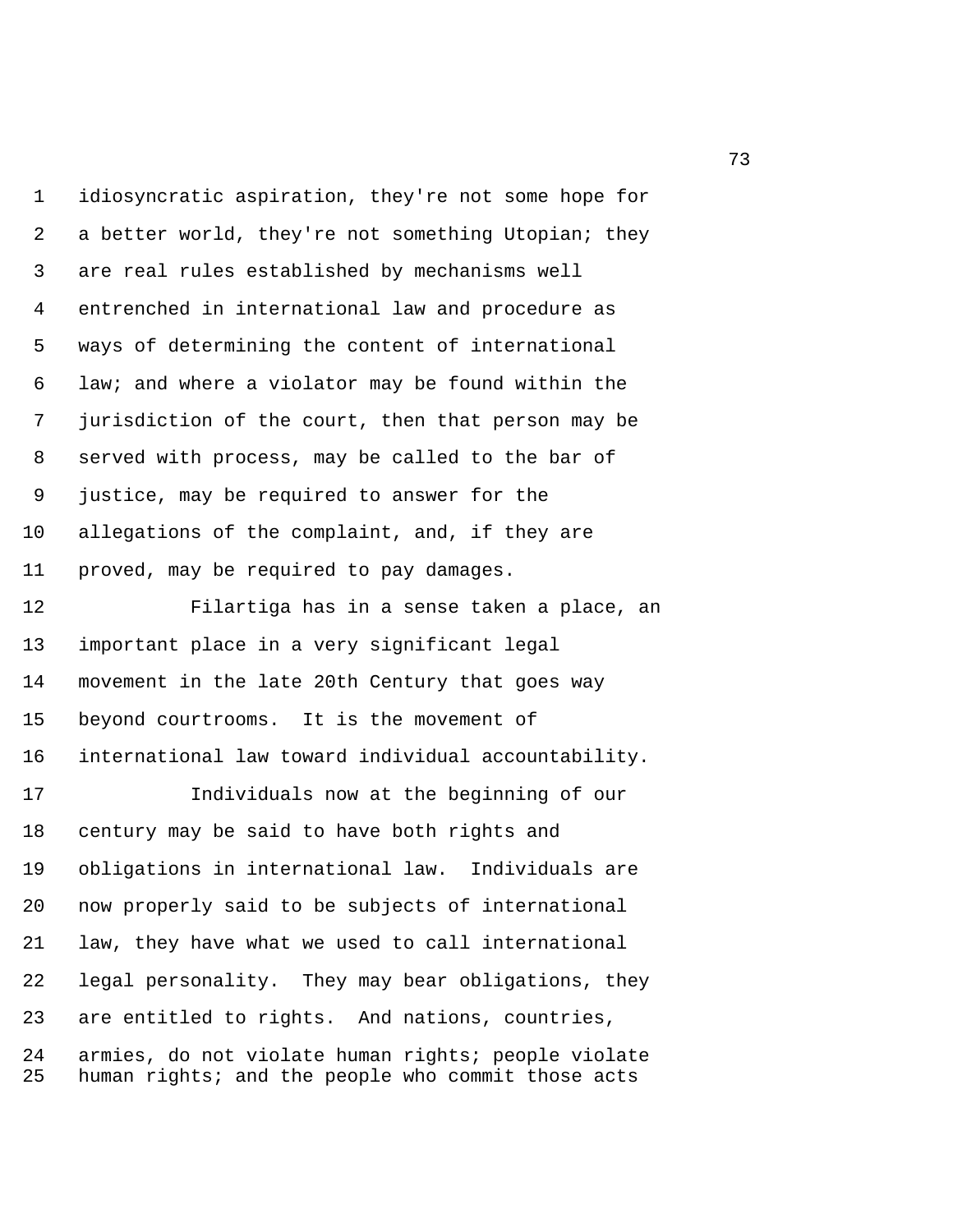1 of violation may be held personally accountable.

 2 That's new. It's new in the sense that it 3 was the judgment at Neuremberg, it was the judgment 4 in Yamashita, it was the judgment in other cases in 5 which acts of war have entailed individual 6 responsibility, but never before Filartiga had it 7 been held that human rights norms and human rights 8 violations also entail such responsibility.

 9 So the third criterion of the Filartiga, 10 the 1350 trilogy, was met: tort case, alien 11 plaintiff, violation of international law.

12 In 1992, Congress codified the result of 13 Filartiga by enacting a statute that has come to be 14 called the Torture Victim Protection Act, and that 15 statute suggests that an individual who subjects 16 someone to torture in a foreign country may be 17 liable to that person for damages in a case 18 properly filed before a district court of the 19 United States. That statute is reported or is 20 codified as a note to Section 1350, Title 28, but 21 it is--and it is seen as a following from the 22 obligations imposed in 1350.

23 Now, what happened in Filartiga itself is 24 instructive because in many ways, this case that 25 the Court has just heard bears some important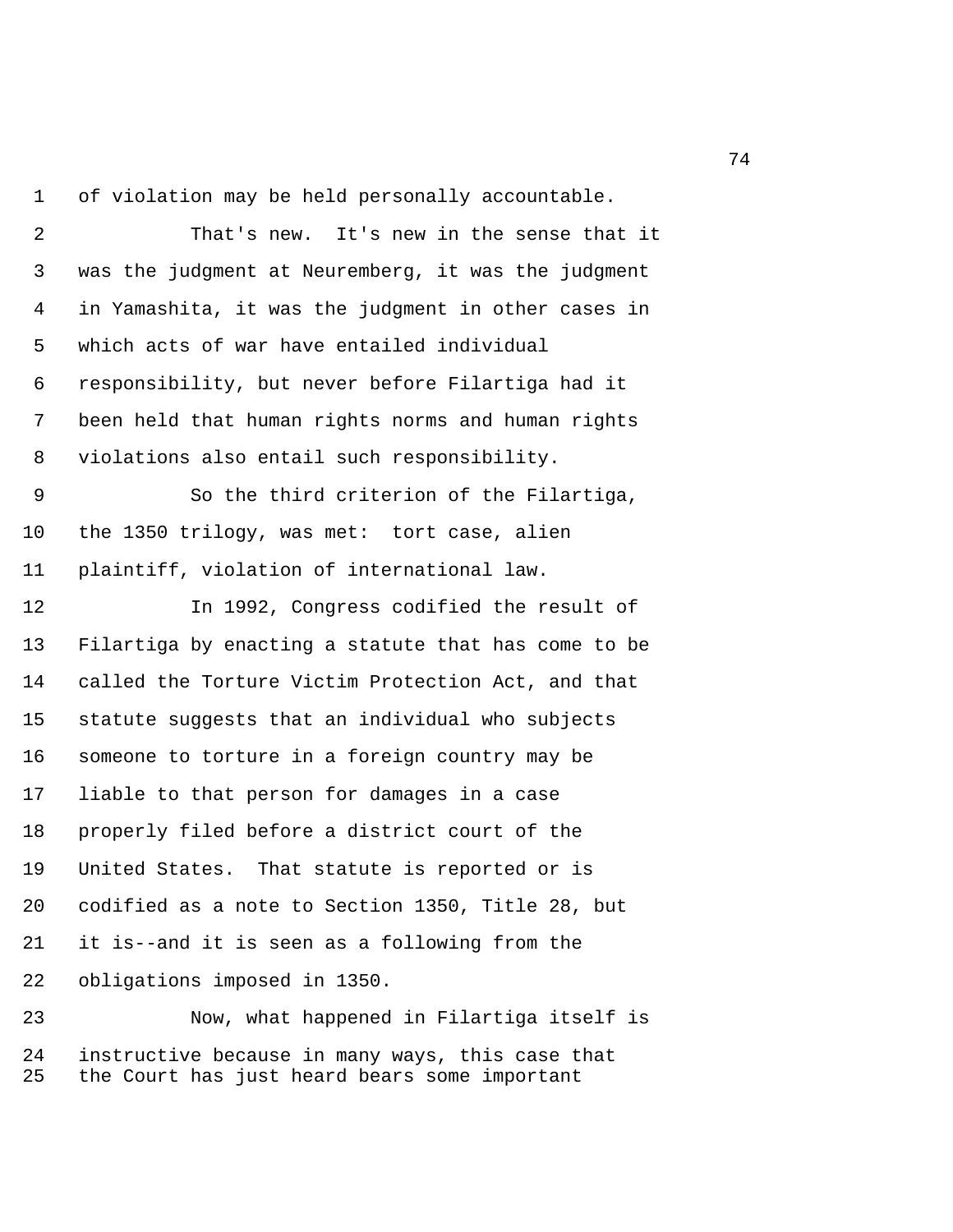1 resemblances to Filartiga even in some details.

 2 One point is the defendant defaulted in 3 Filartiga. In fact, the defendant who had been 4 detained by the Immigration & Naturalization 5 Service and was held at the Brooklyn Navy Yard in 6 New York began to beg to be deported rather than 7 have to stand trial in this civil case. He was 8 ultimately deported and because he then defaulted, 9 a damages hearing was held before a United States 10 magistrate judge in Brooklyn.

11 At that damages hearing, the plaintiffs, 12 the father and sister of the boy who had been 13 killed, asked for substantial moral damages, a 14 concept imported from Paraguayan law, and 15 substantial punitive damages. And Judge 16 Nickerson--I'm sorry--the magistrate judge who 17 heard the case essentially denied those pleas. He 18 held that the law to be applied was local law, that 19 Paraguayan law did not recognize punitive damages, 20 and that therefore a small amount of compensatory 21 damages would be sufficient.

22 An appeal was taken to Judge Nickerson, 23 and in that appeal, Judge Nickerson held that that 24 view of what international law means is much too 25 crabbed, much too restricted, and not nearly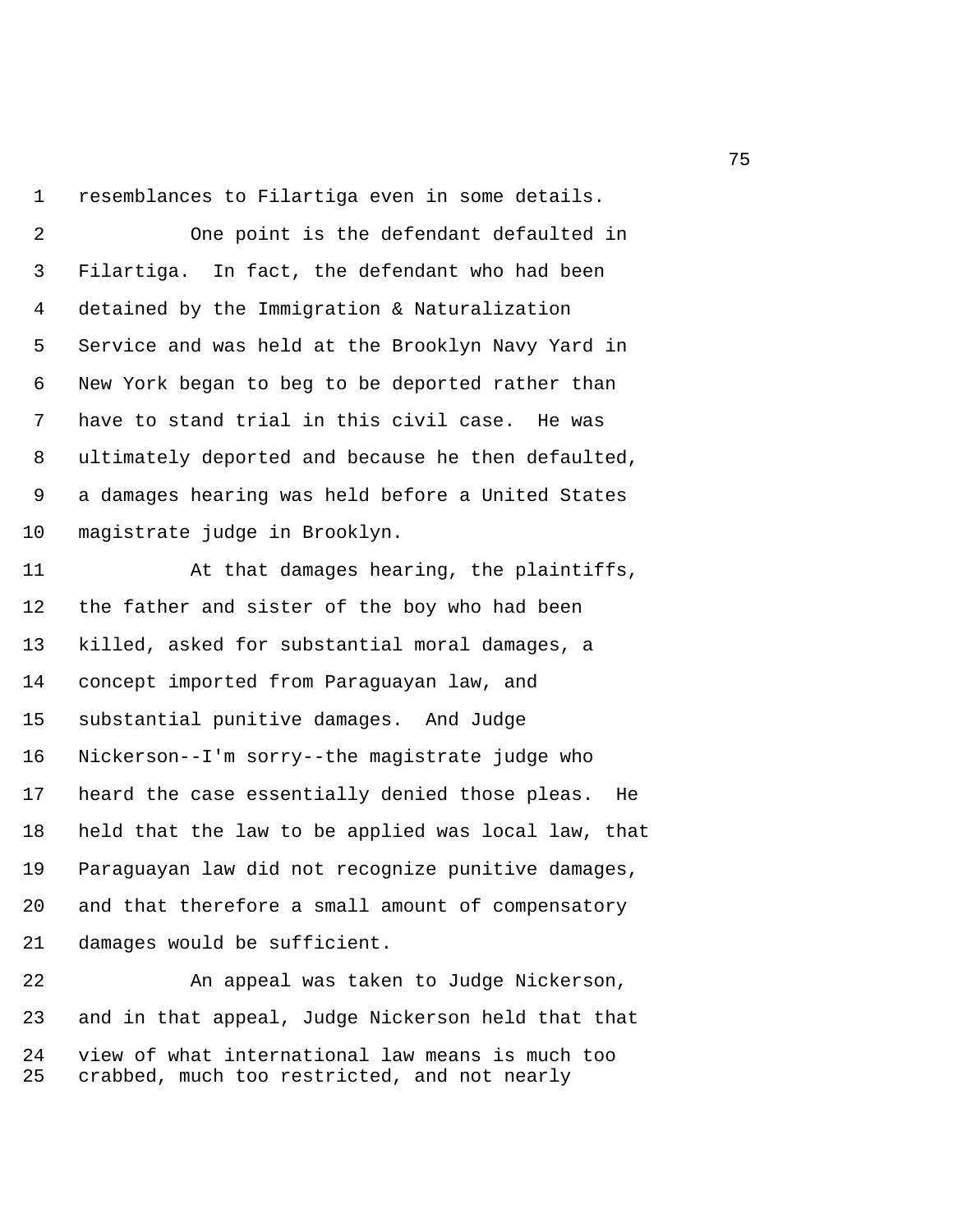1 contemporary in light of developments elsewhere in 2 the field of international law.

 3 Judge Nickerson, in what may be most 4 important sentence of the opinion, said that 5 plainly international law does not consist of mere 6 benevolent yearnings never to be given effect. 7 International law, he held, is law, and if it is 8 law, it should be assigned the role to which we 9 assign others of the laws, including the role of 10 being able to show the displeasure, to show the 11 abhorrence of a court to conduct of which a 12 defendant may be guilty. Indeed, Judge Nickerson 13 held that an important aspect of his role in the 14 case was to give effect to the manifest objectives 15 of the international prohibition against torture.

16 Since that time--and the magistrate was 17 reversed and \$5 million in punitive damages were 18 given to each of the plaintiffs.

19 Since that time, there have been various 20 other invocations of Section 1350 in human-rights 21 related cases in which plaintiffs have been able to 22 achieve judgments. In the case reported under the 23 name Hilao against former President Marcos of the 24 Philippines, in cases brought against perpetrators 25 of the Dirty War in Argentina, in cases recently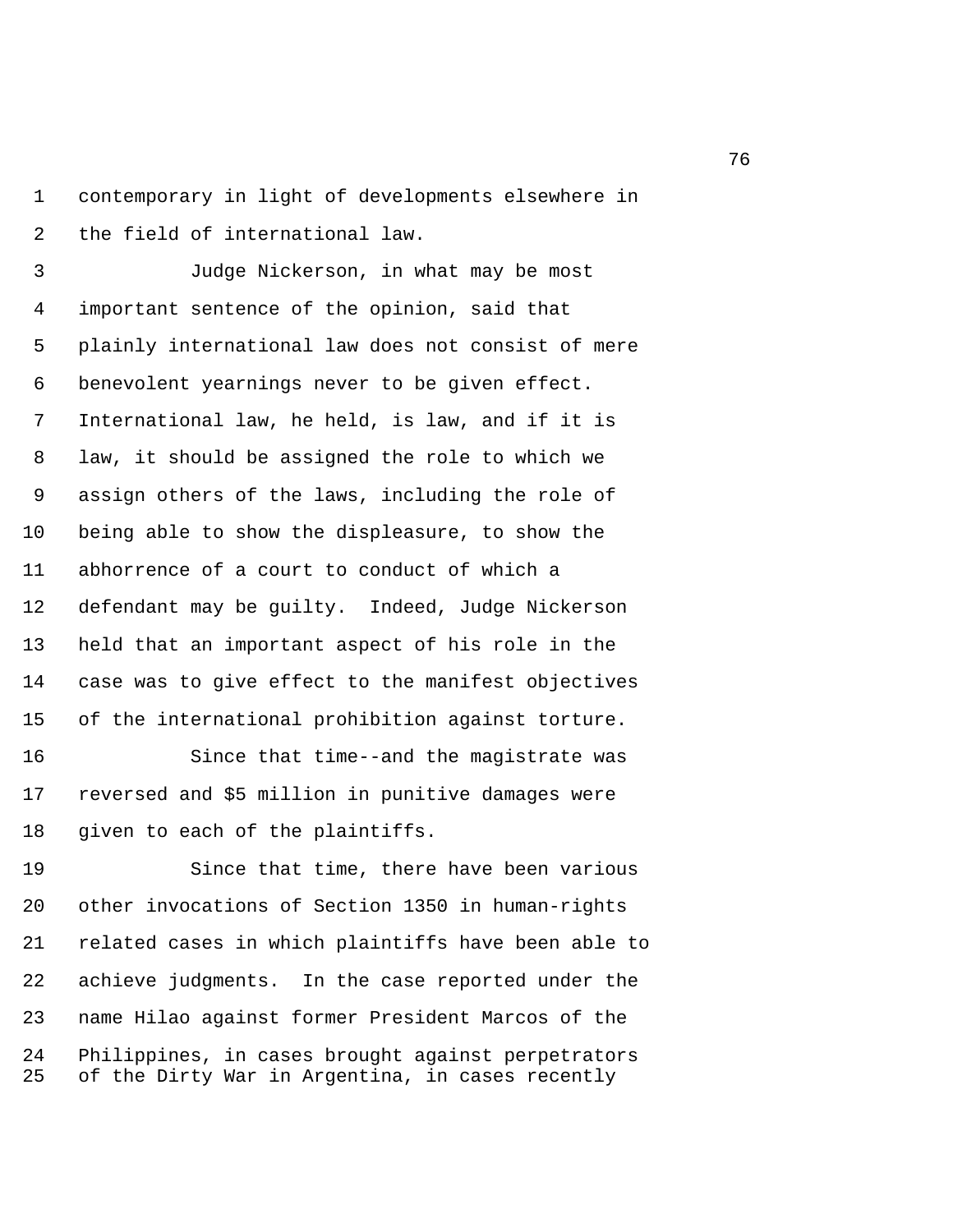1 before the Southern District of New York in which 2 Ms. Green and Ms. Chomsky had significant roles 3 against the president of the so-called Serbian 4 Republican in Bosnia, in a case against the 5 Guatemalan Defense Minister in the District Court 6 of Massachusetts, in a case in Florida concerning 7 the former military leaders of Haiti, in each of 8 those cases, an American court has found itself 9 satisfied that the three criteria of Section 1350 10 are met by the presence of a human rights violation 11 and by the physical presence in the courtroom or in 12 the court's jurisdiction of the defendant.

13 THE COURT: Let me ask you a question, Mr. 14 Schneebaum.

15 MR. SCHNEEBAUM: Please.

16 THE COURT: You're suggesting that local 17 law or U.S. law or the law of nations, if you will, 18 would be applicable to achieve a goal. The goal in 19 any tort case, as you suggested, is reflected in a 20 money damage award. In ascertaining a money damage 21 award, do you look to local law where the value of 22 money is going to be different, perhaps, than in 23 the United States, or in some other country? So 24 where does one go--let's assume you looked to local 25 law where there was a moral component, a punitive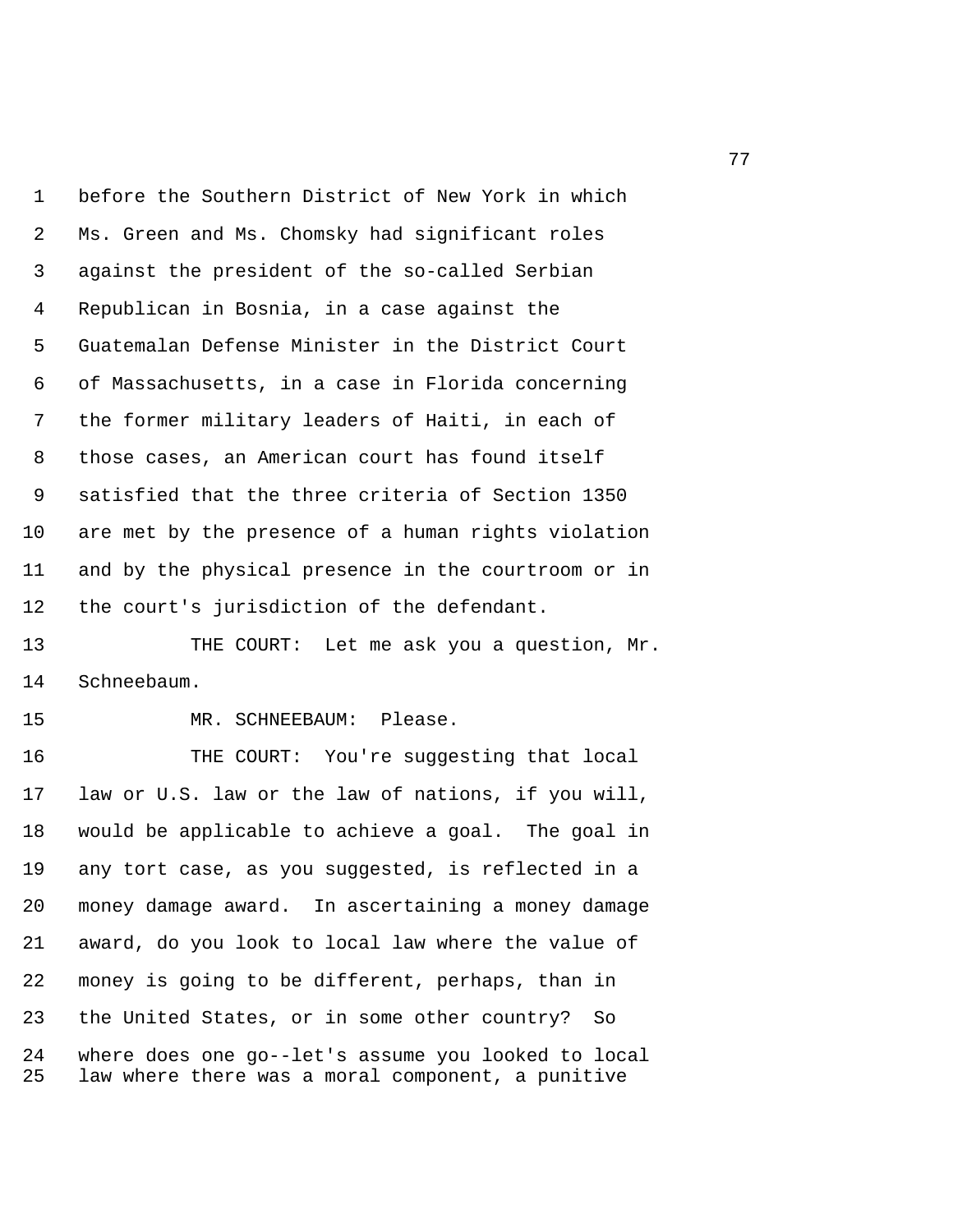1 damage component, but in terms of an award, do you 2 look to the country which has the highest value on 3 human life?

 4 MR. SCHNEEBAUM: Your Honor-- 5 THE COURT: How does one achieve or arrive 6 at a standard in terms of damages? 7 MR. SCHNEEBAUM: Your Honor, I would 8 answer that question, if I may, in two parts, first 9 by saying that the law that applies in determining 10 the measure of illegality of these acts is 11 international law. It is the law of nations. And 12 that was the holding of Judge Nickerson and it was 13 the holding recently of the Second Circuit in the 14 Cottage case.

15 Now, the question that Your Honor asks as 16 to how you do the math, how you do the calculation, 17 I would respectfully submit that what is to be 18 applied here by way of punitive damages is an award 19 that sends an important signal not just to Johny 20 Lumintang, not just to other military officers in 21 Indonesia, but to anyone who might feel that he or 22 she can get away with this kind of conduct.

23 Now, in a moment when I sum up the facts, 24 I will attempt to persuade the Court that Major 25 General--Lieutenant General now--Lumintang was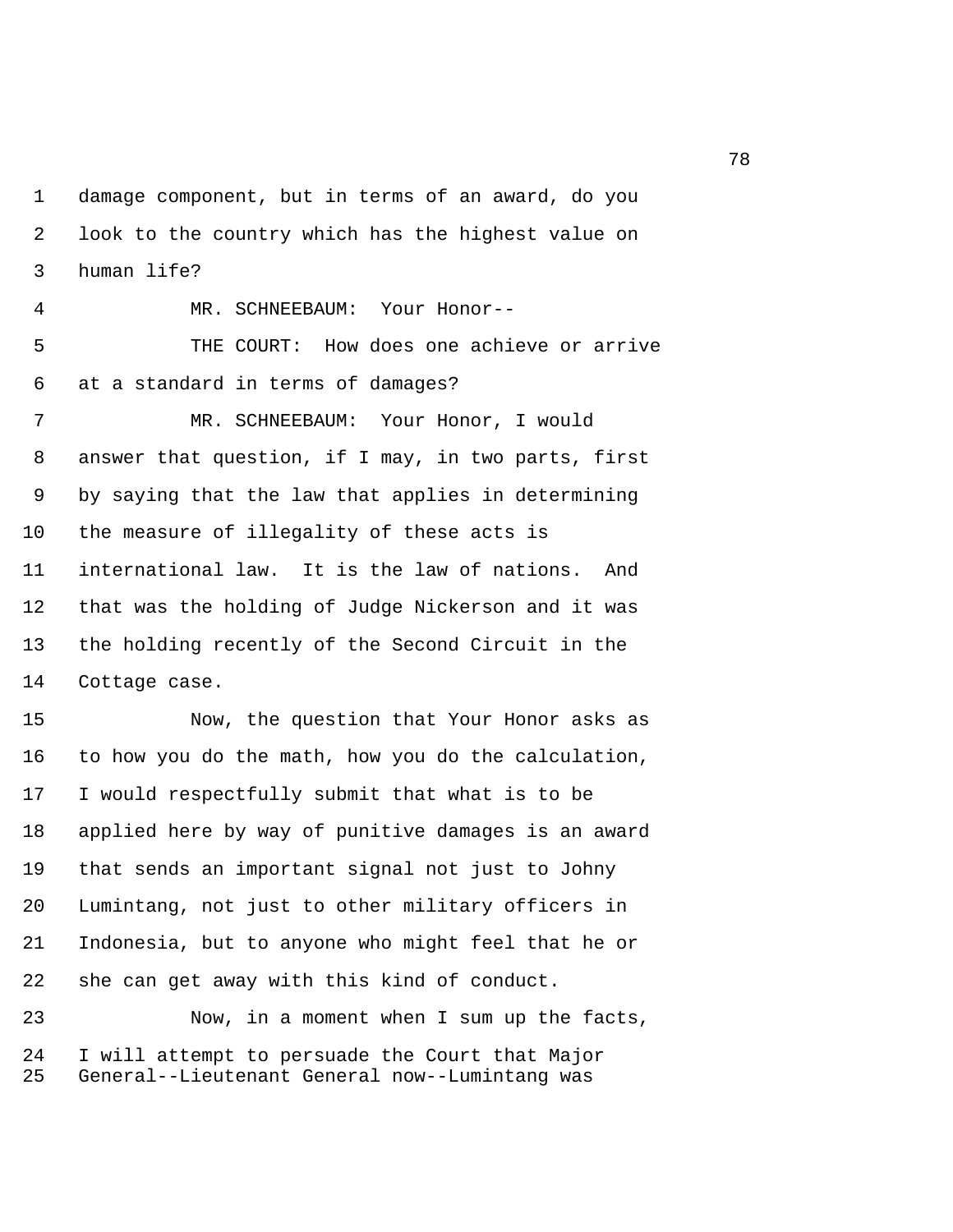1 instrumental in the acts that we complain of here, 2 that he had a decisionmaking role, an important 3 role, a role that attracts moral evaluation and 4 that does not pass that test.

 5 THE COURT: Send a message to the 6 perpetrators?

 7 MR. SCHNEEBAUM: Send a message to the 8 perpetrators, absolutely, of these acts, but also 9 perpetrators of similar acts in other places.

10 Punitive damages, after all, we submit, do 11 not merely tell Ford Motor Company that they should 12 redesign the Pinto; they tell all motor companies 13 about the value of protecting the lives of 14 passengers who might ride in the cars that are 15 being manufactured.

16 THE COURT: I wish I could share your 17 optimism, Mr. Schneebaum, in terms of sending the 18 message. It seems to me the recorded history of 19 man in certainly the last century would lead one to 20 be less than optimistic that messages are received. 21 Millions of people were killed in the last 70 or 80 22 years. We have the situation where people are 23 currently on trial in the Hague and we find today 24 people are being killed. So senseless killing that 25 has befallen man for many, many years doesn't lead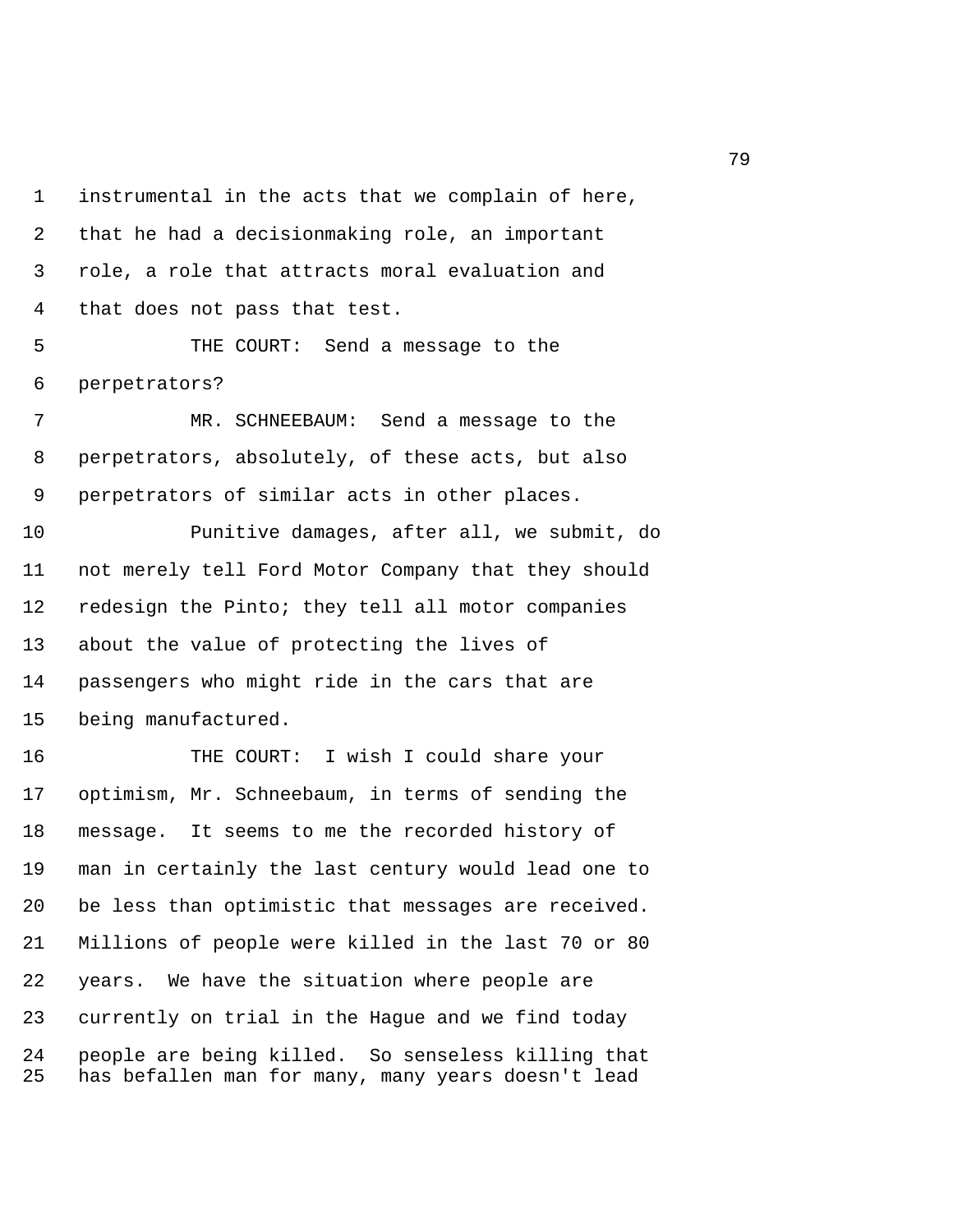1 to any learning curve, as I see it.

 2 MR. SCHNEEBAUM: Well, Your Honor-- 3 THE COURT: That's a personal observation. 4 MR. SCHNEEBAUM: Sure. No, I-- 5 THE COURT: That does not detract from 6 what you're saying, but I am--it would perhaps be 7 more comforting to think that someone would learn, 8 but as I recall, the first world war was the war to 9 end wars, and-- 10 MR. SCHNEEBAUM: Yes. 11 THE COURT: --there have been many wars 12 since, and they're still going on around the world. 13 MR. SCHNEEBAUM: And certainly those 14 concerns are appropriate ones, and I would not 15 stand before this Court, nor I think would any 16 rational person stand before the Court and suggest 17 that the award that this court makes against Johny 18 Lumintang will end human rights abuses even on East 19 Timor, much less in Indonesia, much less on the 20 planet Earth. There isn't any substantial 21 likelihood of that. 22 But there is a chance, there is a chance 23 that this message that goes out from this courtroom 24 tells people like Johny Lumintang in the first

25 instance do not do these things, but in the second,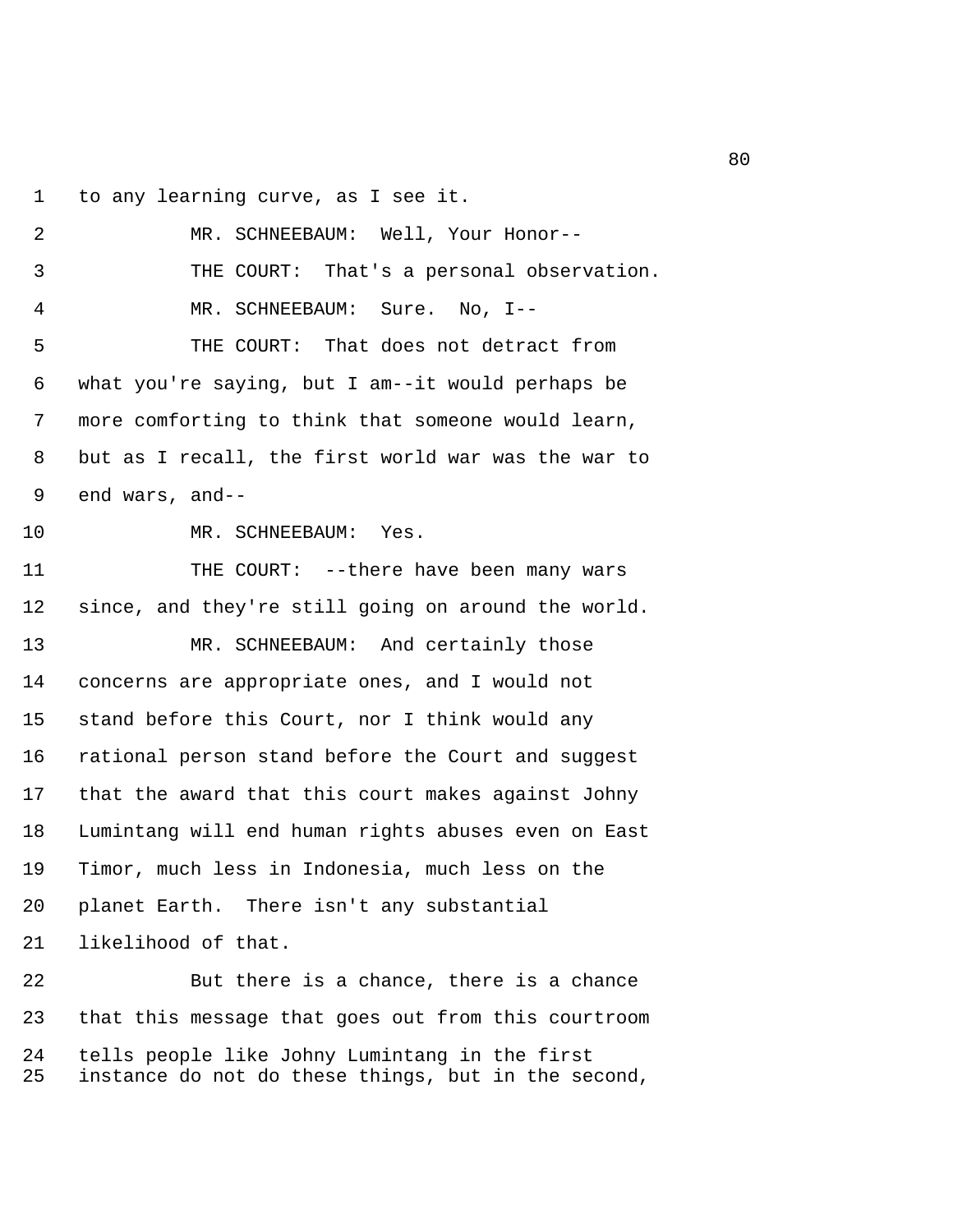1 if you do them, there is one pleasure in life that 2 you will not have, one benefit you will not get, 3 and that is the pleasure and benefit of visiting 4 the United States, because if you come here and if 5 your victims find you here, they have remedies that 6 can be invoked. And with any luck and with the 7 work of people like the advocates at this table, 8 other countries may develop their own laws that 9 ultimately make the violator of human rights the 10 enemy of all mankind that the scholars write about, 11 the person who has no home, who can go nowhere 12 because wherever he goes, he is subject to 13 prosecution.

14 It is for that reason perhaps, at least in 15 part, that since the fall of Jean Claude Duvalier 16 or Idi Amin and others, they have not roamed the 17 earth, they have not come to Washington, they have 18 not been found here, and the reason, I submit, is 19 at least in part because they know that this 20 statute and the weaponry that it provides is 21 available for those people whose rights they 22 abused. Would that there were more places like 23 this, but there is this place, and we ask Your 24 Honor to send that message. 25 Now, it is not necessary, we submit, for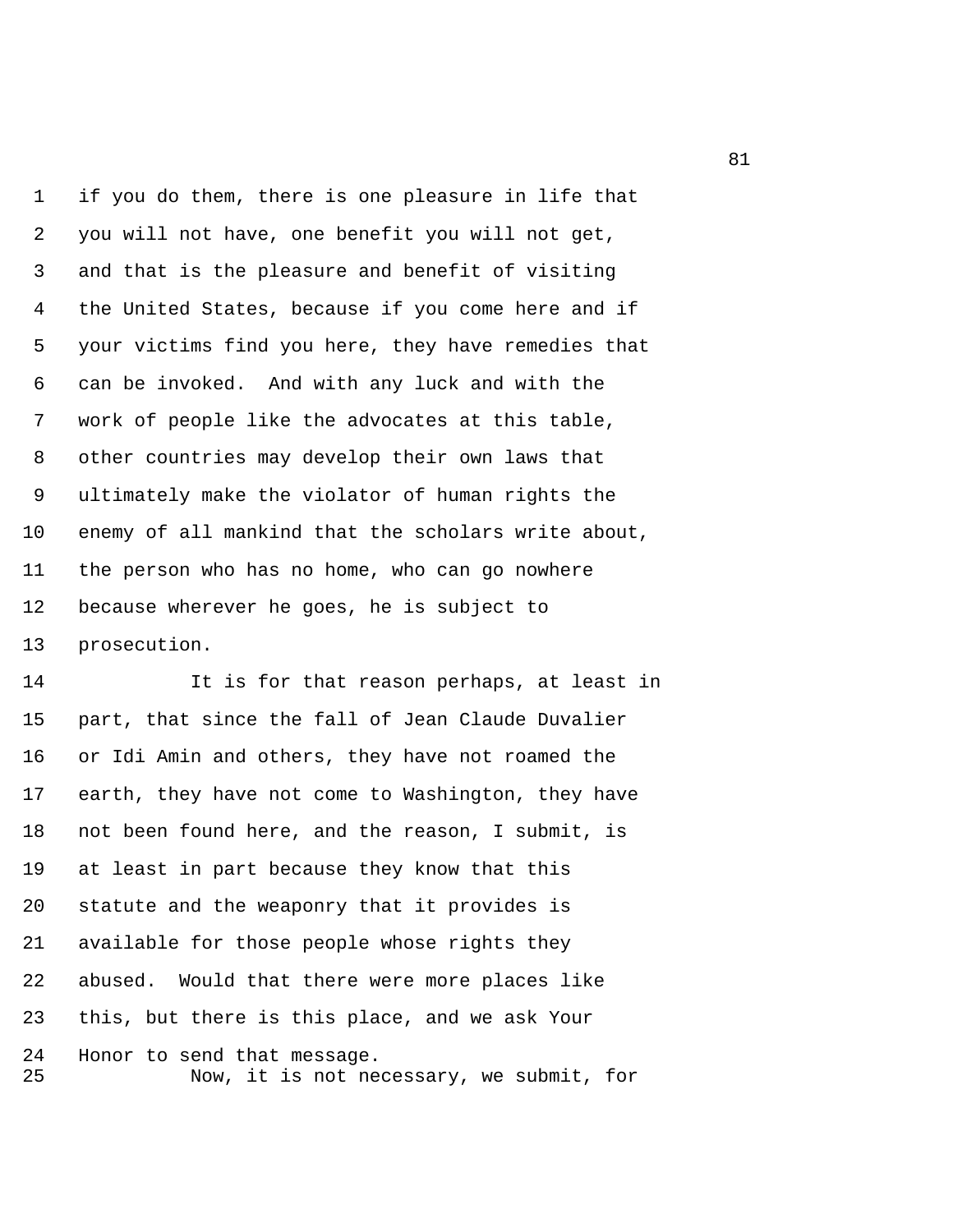1 us to demonstrate to the Court that this defendant 2 violated the rights of these plaintiffs with his 3 own hands. Command responsibility has been held 4 consistent with liability under Section 1350 since 5 the very early days as the nature of the successful 6 cases itself demonstrates.

 7 It is not suggested that Ferdinand Marcos 8 himself operated torture chambers or that Gramajo 9 in Guatemala or Caradich, for that matter, in 10 Serbia himself was responsible for rapes and 11 murders and atrocities. But command responsibility 12 is sufficient, and the courts have said so in each 13 of the cases to which I have now referred. The 14 courts have described the criteria for command 15 responsibility for example this way in the case of 16 Hilao against Marcos: If Marcos had knowledge that 17 the military caused the torture or arbitrary 18 detention of the plaintiffs and failed to use his 19 power to attempt to prevent it, then the jury was 20 entitled to find the Marcos estate liable. 21 THE COURT: Are there any cases that 22 address people who are not the Marcos' case where

24 certainly the president of the country? 25 Here we have a situation where, I guess,

23 he was the commander-in-chief, if you will, and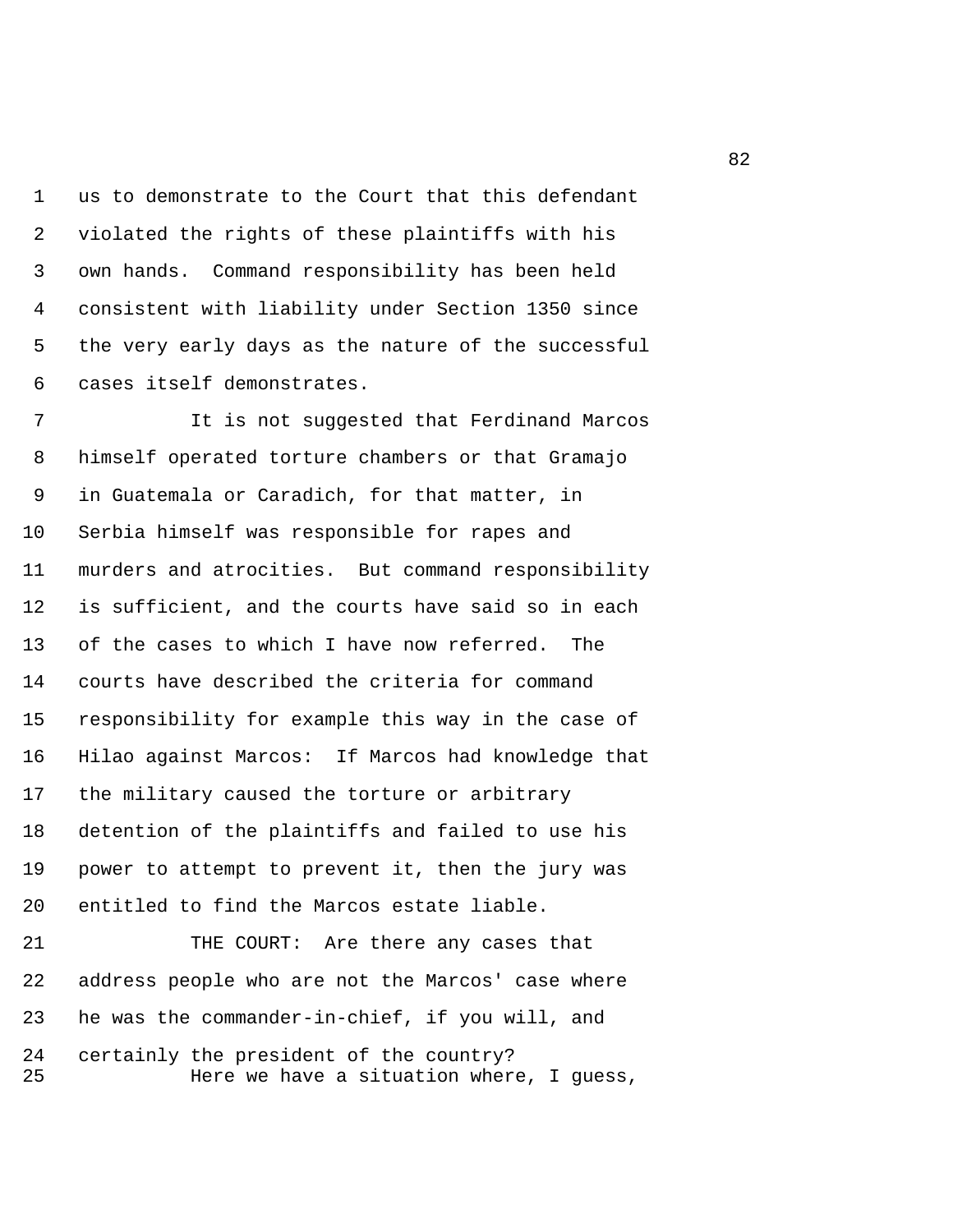1 in the hierarchy of the army, you had a person who 2 was number three, as I heard from the witness 3 stand. 4 MR. SCHNEEBAUM: Yes. 5 THE COURT: Are there cases that address 6 lesser individuals, and how far down do you go? Of 7 course, this issue came up in Neuremberg. 8 MR. SCHNEEBAUM: Yes. Of course. 9 THE COURT: How far down does one go to 10 ascribe culpability? 11 MR. SCHNEEBAUM: Actually, Your Honor, the 12 Marcos cases are the anomaly, they are the 13 odd-man-out. In all of the other cases, the 14 defendant was someone lower than the 15 commander-in-chief, and indeed the reason for that 16 is that the developments in Section 1350, both the 17 Alien Tort Claims Act and the Torture Victim 18 Protection Act, do not undermine traditional 19 notions of either sovereign immunity or 20 head-of-state immunity. 21 Head-of-state immunity was not a defense 22 in the Marcos case because the government of the 23 Philippines specifically abjured it. Otherwise, it 24 would have been. 25 So the answer to Your Honor's question is,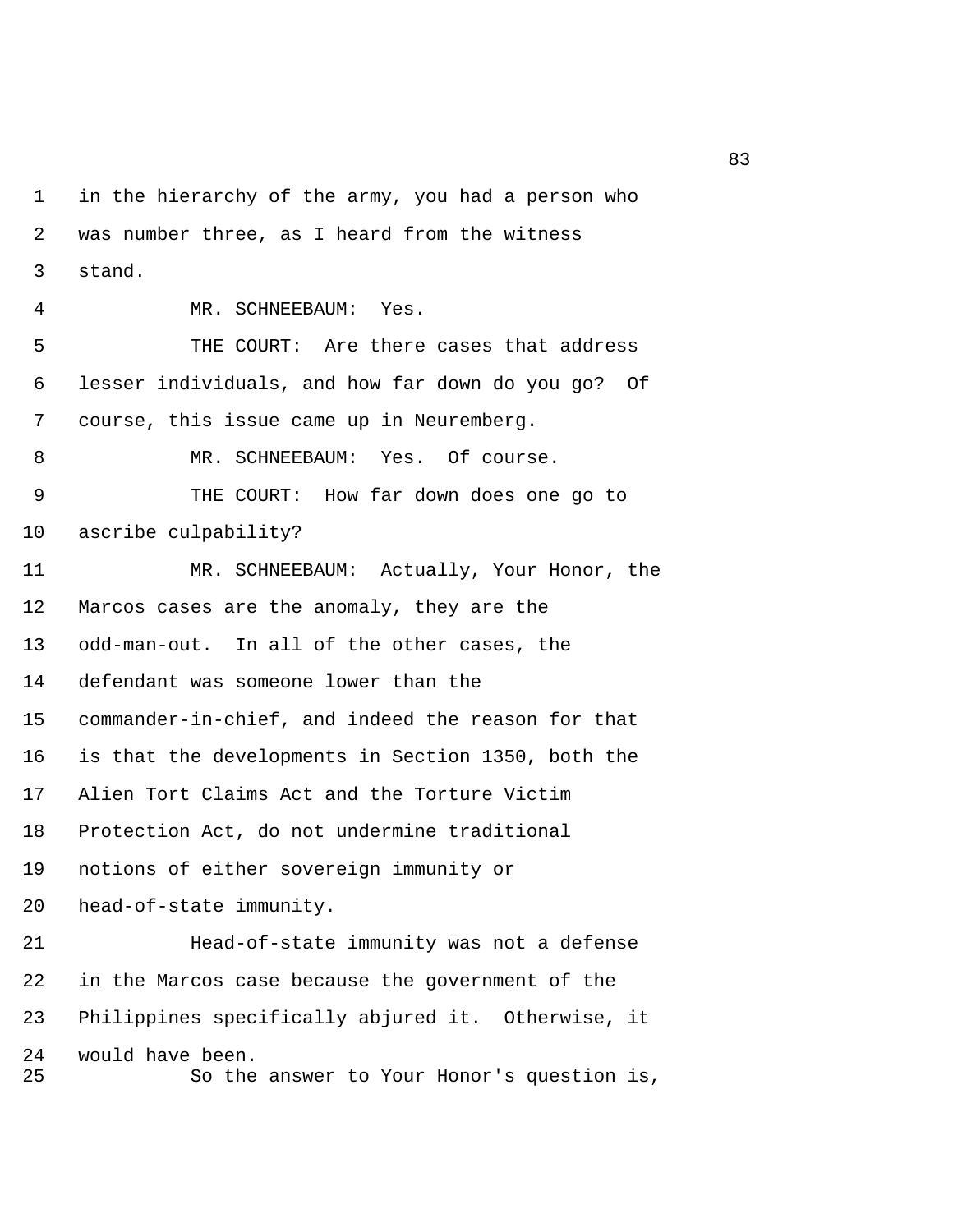1 somewhere in the chain of command. Now, where in 2 the chain of command? Well, it's not necessarily 3 an easy question, but in the chain of command at a 4 point at which someone has decisionmaking 5 authority.

 6 It could be argued, I suppose, everyone 7 has decisionmaking authority. The lowliest private 8 has the authority to decide whether to pull the 9 trigger or burn down the house. There Is no case 10 yet reported against the lowliest private; everyone 11 who has been a defendant in this case has been 12 somewhere--except Marcos--has been somewhere 13 between the next level down from the head of state 14 and the actual operating officer on the ground, 15 Gramajo, the Minister of Defense of Guatemala, for 16 example, or Pena himself in the Filartiga case, who 17 was the chief of police of a city.

18 There must be, of course, sufficient 19 authority with which the person is acting to give 20 his acts connection to the state, they must be in 21 some sense state acts, and yet there cannot be so 22 much connection to the state that they are actually 23 perpetrated as a part of official policy of the 24 state. We submit that there is no evidence that it 25 was the policy, announced defendant policy of the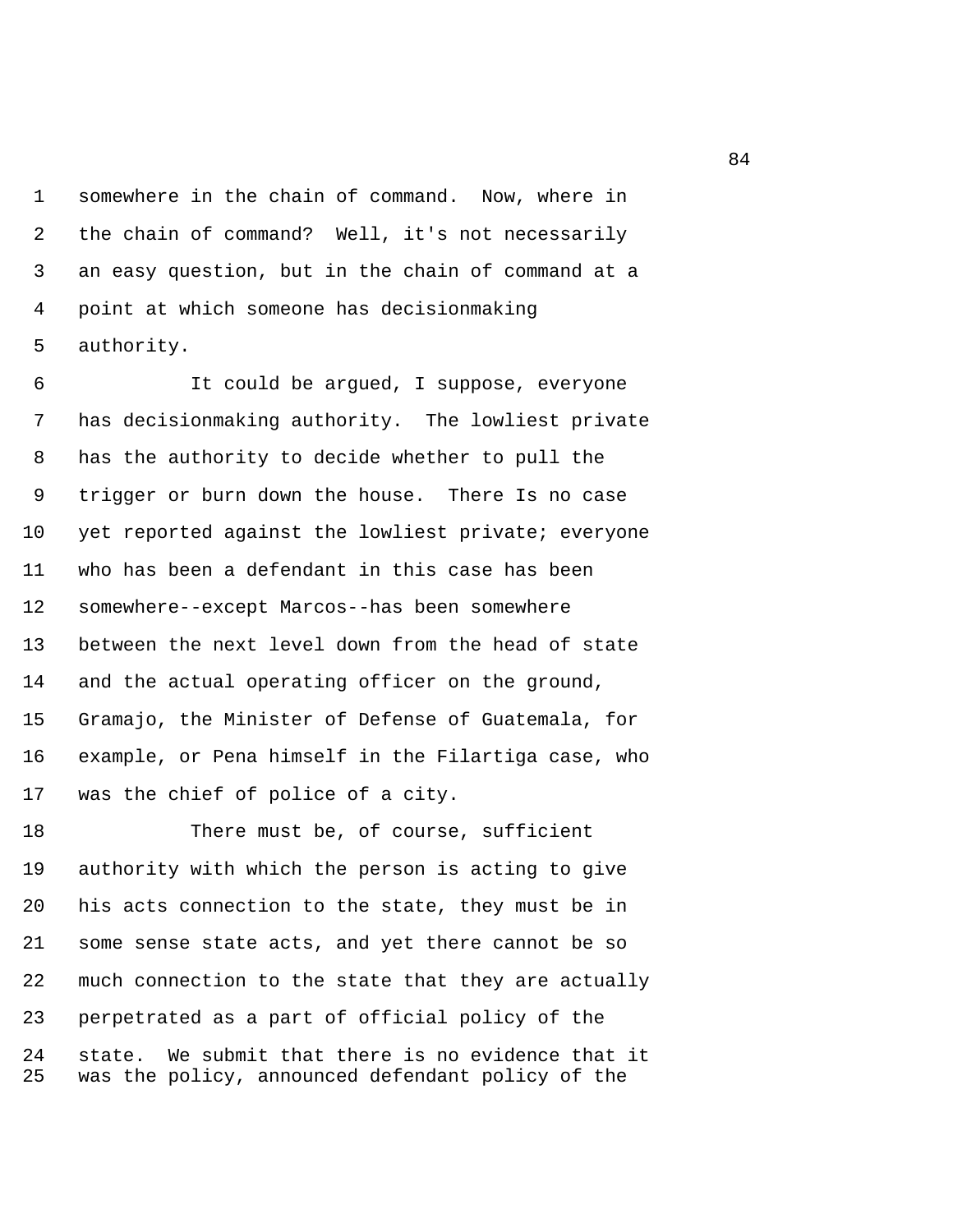1 Indonesia Government to commit these atrocities in 2 East Timor. To the contrary, the Indonesia 3 Government, as we'll see, has taken every effort to 4 cover up what it did.

 5 So the answer, then, is wherever the line 6 is to be drawn, Johny Lumintang fits within those 7 borders.

8 THE COURT: It ended where, as far as 9 you're concerned? It ended with--did it end with 10 the chief of staff? You say it's not--it was not 11 the policy of the government of Indonesia.

12 MR. SCHNEEBAUM: Well, what I mean by that 13 is that the government clearly intended--the 14 government of Indonesia clearly intended to win the 15 referendum, the so-called popular consultation. It 16 was plainly in their interest to do that, and they 17 attempted to do that.

18 It is hard to imagine and we'll never know 19 whether the president of the country did what Henry 20 II did with respect to Thomas a'Becket and said, 21 "Rid me of this problem." It is unlikely that that 22 happened, and if it did, unlikely we'll ever know 23 about it. In fact, it's fairly certain we will 24 never know about it. 25 But since the government of Indonesia has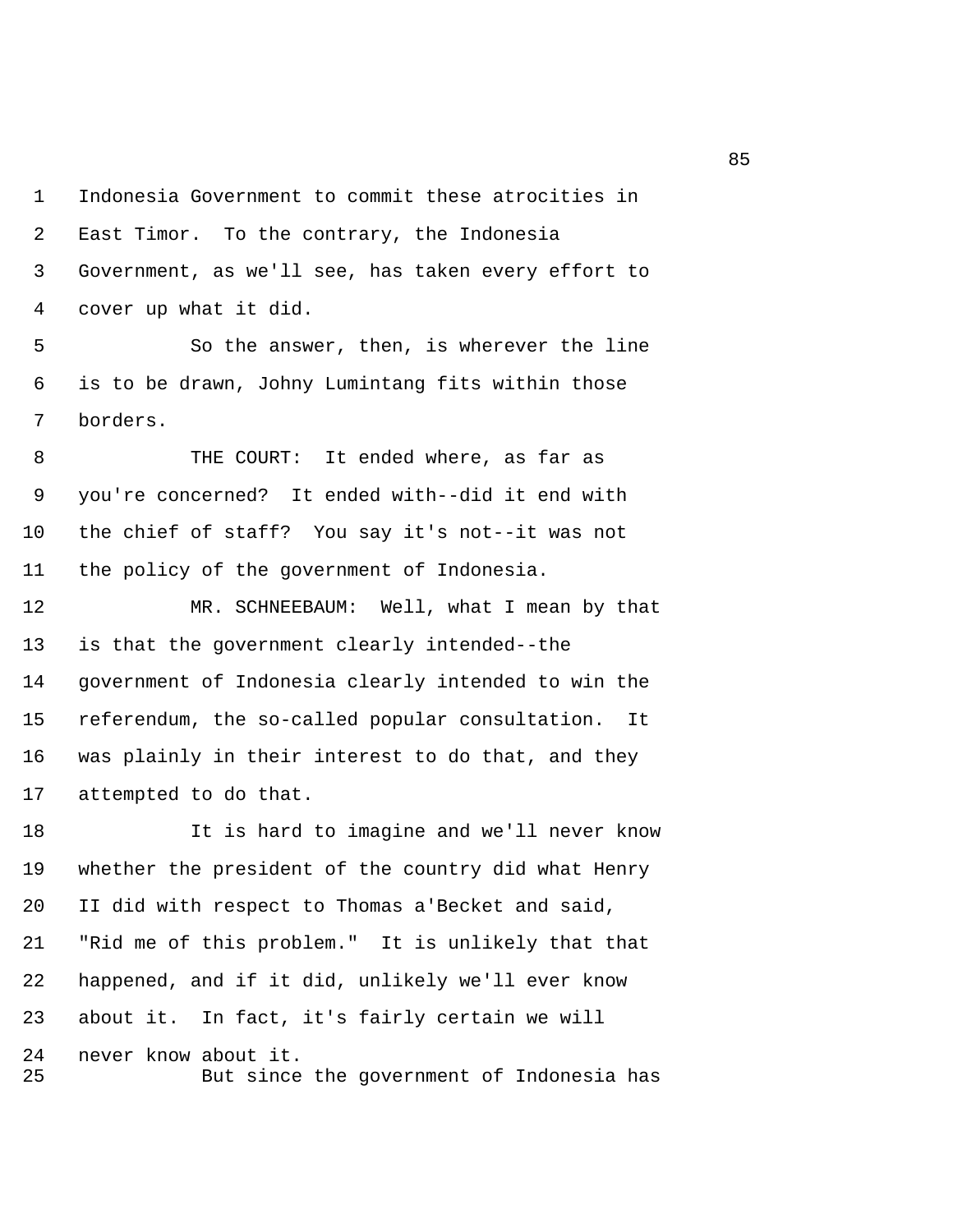1 not come into this courtroom and taken a chair at 2 this defense table and said to Your Honor, "Judge, 3 it is not permissible for you to investigate the 4 acts of our state, the acts of our 5 government"--that is an affirmative defense. Johny 6 Lumintang certainly has not raised it. The 7 government of Indonesia has not raised it on his 8 behalf.

 9 Now, in this case, of course, while there 10 are interesting questions concerning liability, I 11 might have led off by saying that our defendant 12 isn't here, our defendant has defaulted, and 13 questions of liability, therefore, are established.

14 THE COURT: No, there's no question, I 15 agree with you on that, that the ruling of Judge 16 Kessler has removed the issue of liability; but you 17 made the point that it was not--you're not 18 suggesting it was the policy of the government of 19 Indonesia and I don't know if that's necessarily 20 accurate.

21 But now, from the standpoint of this 22 court, I do not have the concern of the liability 23 issue. That has been determined by the default 24 judgment. 25 MR. SCHNEEBAUM: Well, again it is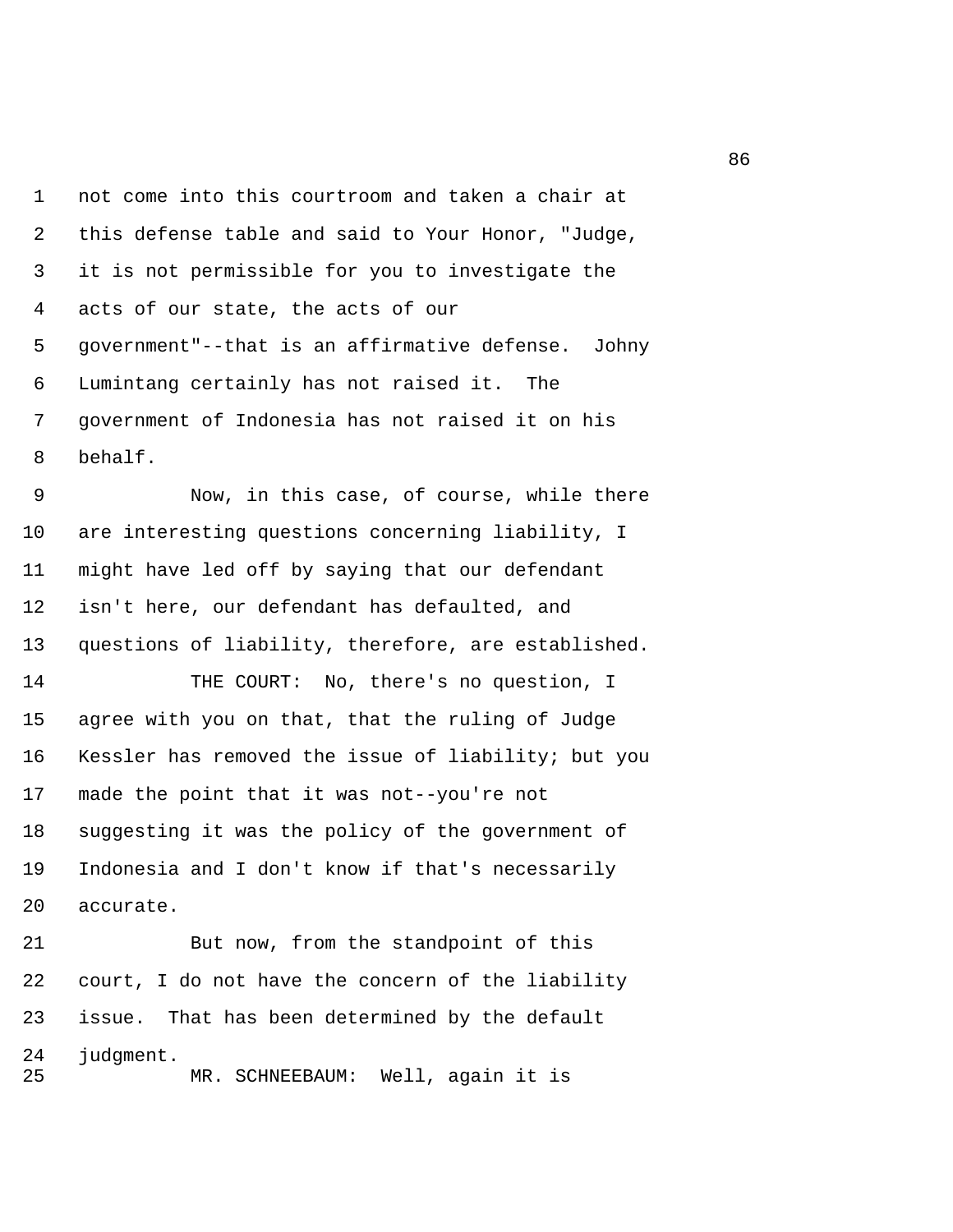1 difficult to draw the line. I don't suggest any 2 simple formula for doing so. But the courts have 3 begun to wrestle with this and the reported 4 decisions do show that.

 5 In Shokash, for example, the case out of 6 the District of Massachusetts, we have this 7 language: A higher official need not have 8 personally performed or ordered the abuses in order 9 to be held liable. Under international law, 10 responsibility for torture, summary execution or 11 disappearances extends beyond the person or persons 12 who actually committed those acts. Anyone with 13 higher authority who authorized, tolerated, or 14 knowingly ignored those acts is liable for them. 15 So Judge Woodlock's suggestion is that we 16 look at those criteria, and I submit that if we 17 look at those criteria in this case, it will be 18 found that Johny Lumintang probably authorized, 19 certainly tolerated, and certainly knowingly 20 ignored the abuse of these plaintiffs in East 21 Timor. So again, wherever the line is, we submit 22 that this defendant adequately falls within the 23 area covered by Section 1350.

24 THE COURT: Within the law of torts, are 25 you suggesting that if someone falls within that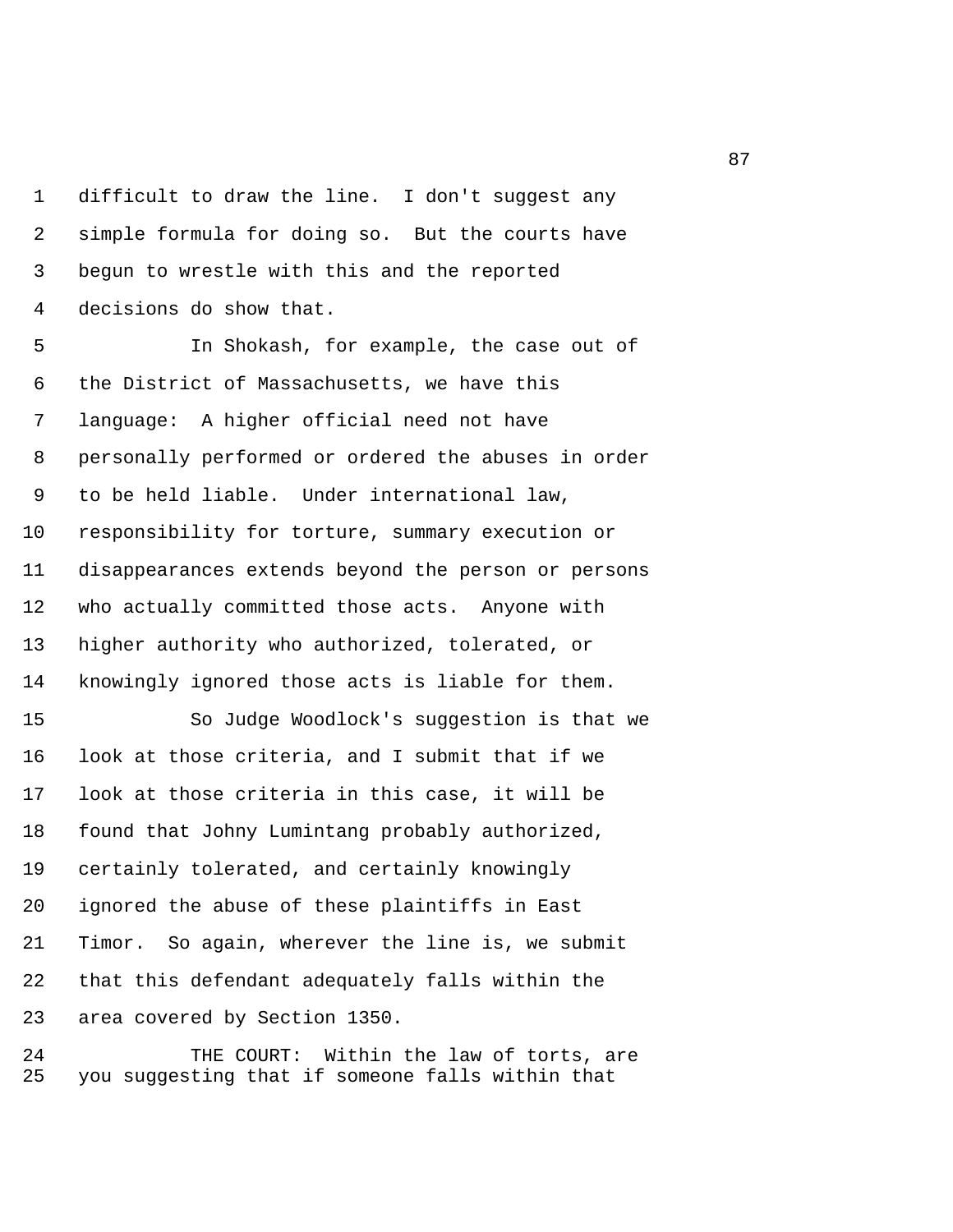1 chain of responsibility, that the joint and several 2 liability concept would apply?

 3 MR. SCHNEEBAUM: Your Honor, if there were 4 multiple defendants in the courtroom, it might be 5 well be that joint and several liability concepts 6 would have to be brought in, along, I suppose, with 7 vicarious liability concepts and the principle that 8 who acts as an agent for a principal also acts on 9 his own behalf.

10 But in this case, we are spared that 11 concern because our only defendant is the 12 second--the deputy to the army chief of staff. We 13 have to assume that President Habibie, when he was 14 sitting, was immune from jurisdiction of the court 15 even if he were to have come here. We have to 16 assume that he would still be clothed with 17 head-of-state immunity by the government of 18 Indonesia, which would have that right. So we are 19 talking here about someone who is very close to the 20 top.

21 The history of General Lumintang, the 22 history of the dispute in East Timor are recited in 23 the chronology that was put before the Court by 24 Professor Tanter, and I certainly won't tax the 25 Court with reciting it here, but a couple of points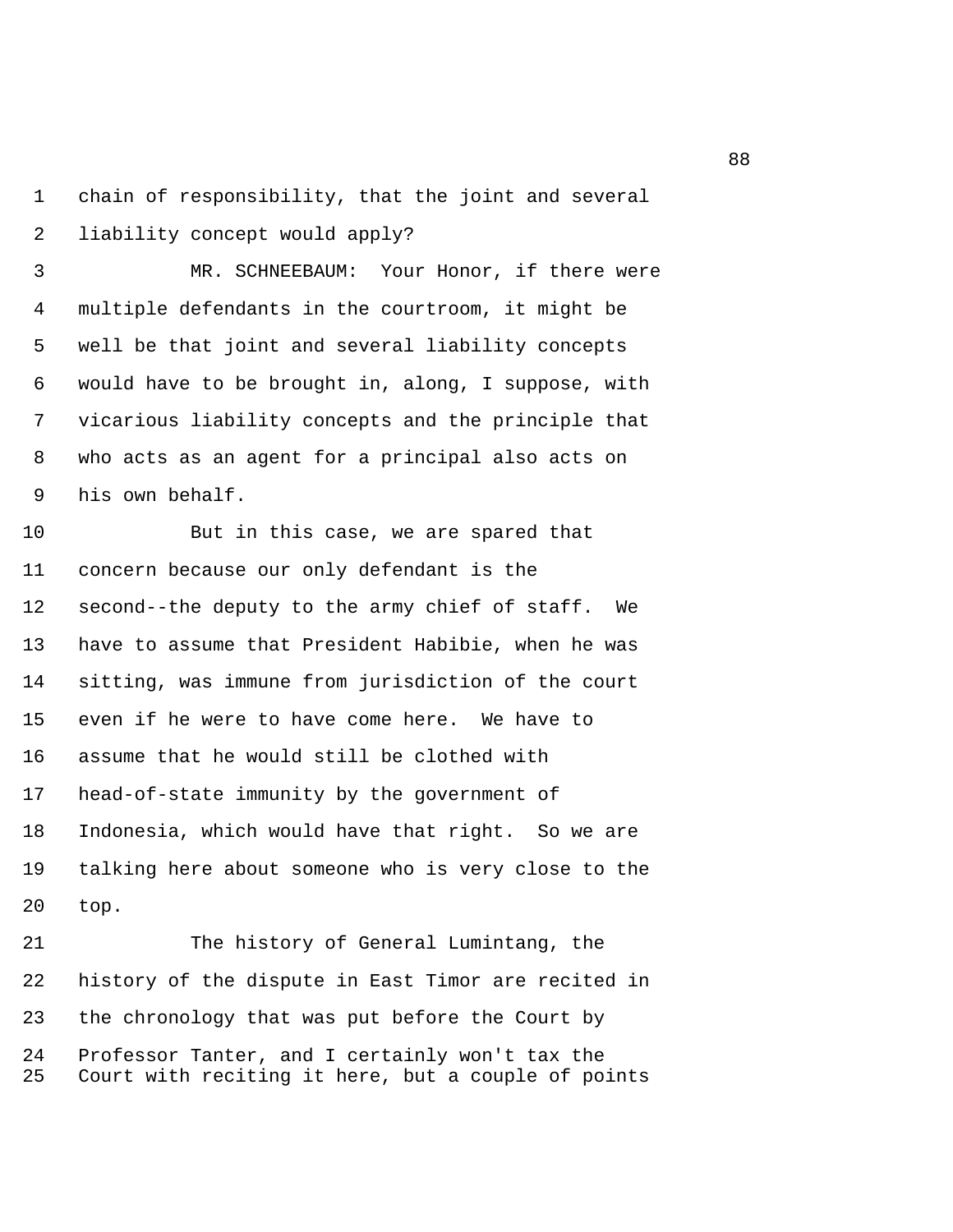1 are worth making very quickly.

 2 One is that the pattern of abuses by 3 Indonesia in East Timor is an old pattern; it goes 4 back at least to 1975 when, as Professor Tanter 5 testified, 25 percent of the population of the 6 province was either killed or expelled.

 7 It is also worth recalling that the 8 incorporation or they keep using the word 9 integration of East Timor into Indonesia is not 10 recognized in international law. International law 11 does not consider East Timor to be a part of 12 Indonesia. West Timor yes, but not East Timor. 13 And therefore, the popular vote in 1999 that was 14 meant again to integrate Timor into Indonesia was a 15 vote that, had it won, would have created a 16 situation that did not then exist.

17 The increased pressure brought by the army 18 and through the army the militias in 1999 led, as 19 we've heard, to increasing, dramatically increasing 20 human rights violations and a dramatically 21 increased reaction from the rest of the world.

22 The announcement of the popular referendum 23 which eventually took place on August 30th, if 24 anything, in the short-run exacerbated the problem 25 by encouraging a military attitude that, as we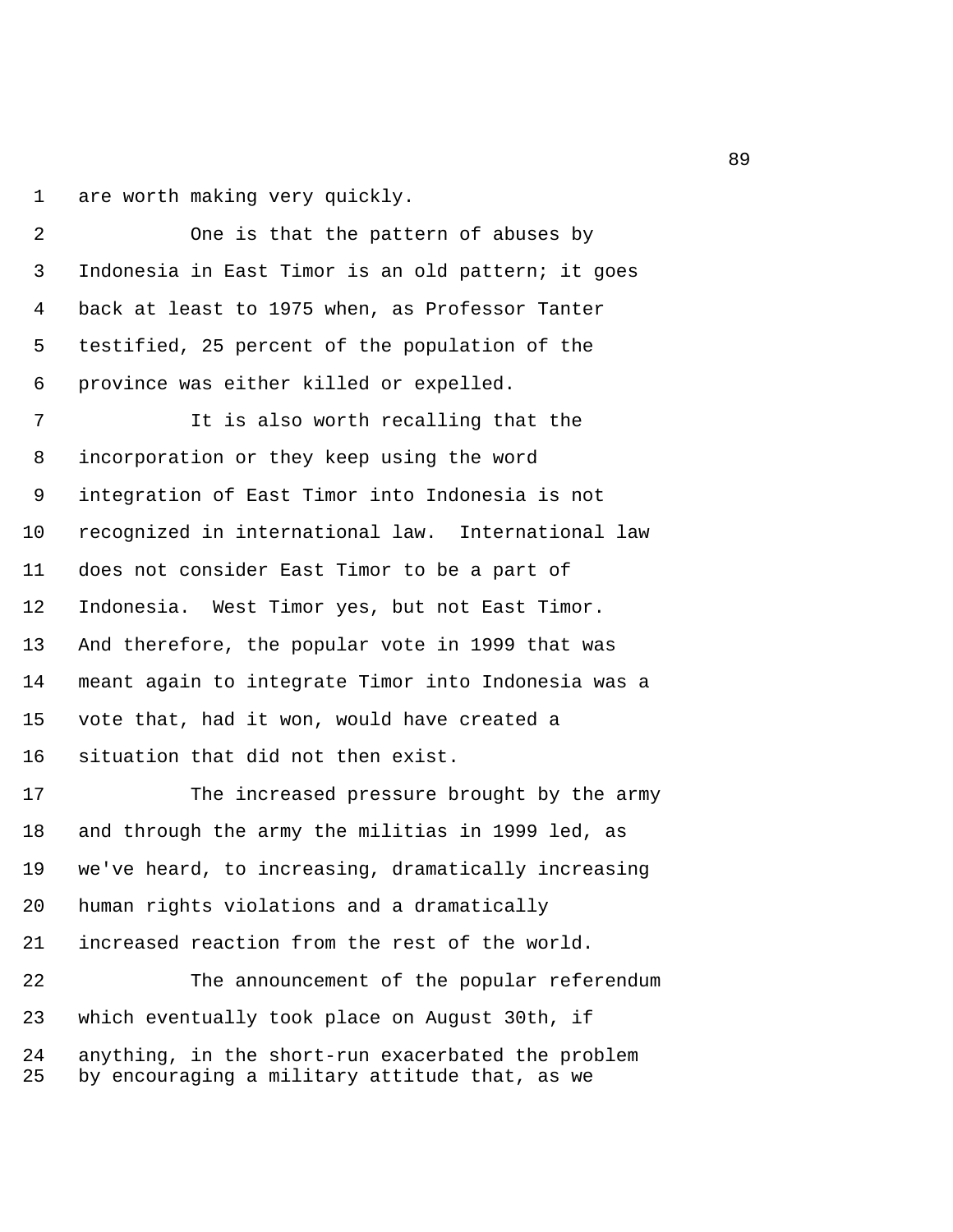1 heard, designed, planned, campaigned, through 2 terror, through intimidation, through kidnappings, 3 through disappearances, through murders, through 4 burnings, through rapes, through all of the 5 violations of human rights that we heard about so 6 eloquently from the witness stand in this trial; 7 and the report of the United Nations Commission, 8 which is Exhibit 10, certainly speaks more 9 eloquently than any of us could do. I just would 10 cite the Court to a couple of particular references 11 in it.

12 The Commission on Human Rights in 13 paragraph 3 noted that all persons who committed or 14 authorized violations of human rights or 15 international humanitarian law were individually 16 responsible and accountable for those violations, 17 and that the international community will exert 18 every effort to ensure that those responsible are 19 brought to justice.

20 Then in the paragraphs beginning with 21 paragraph 123, the Commission, the International 22 Commission recites the kinds of violations of human 23 rights of which it found compelling evidence on the 24 ground, patterns of human rights violations, 25 intimidation, terror--and I'm just reading now the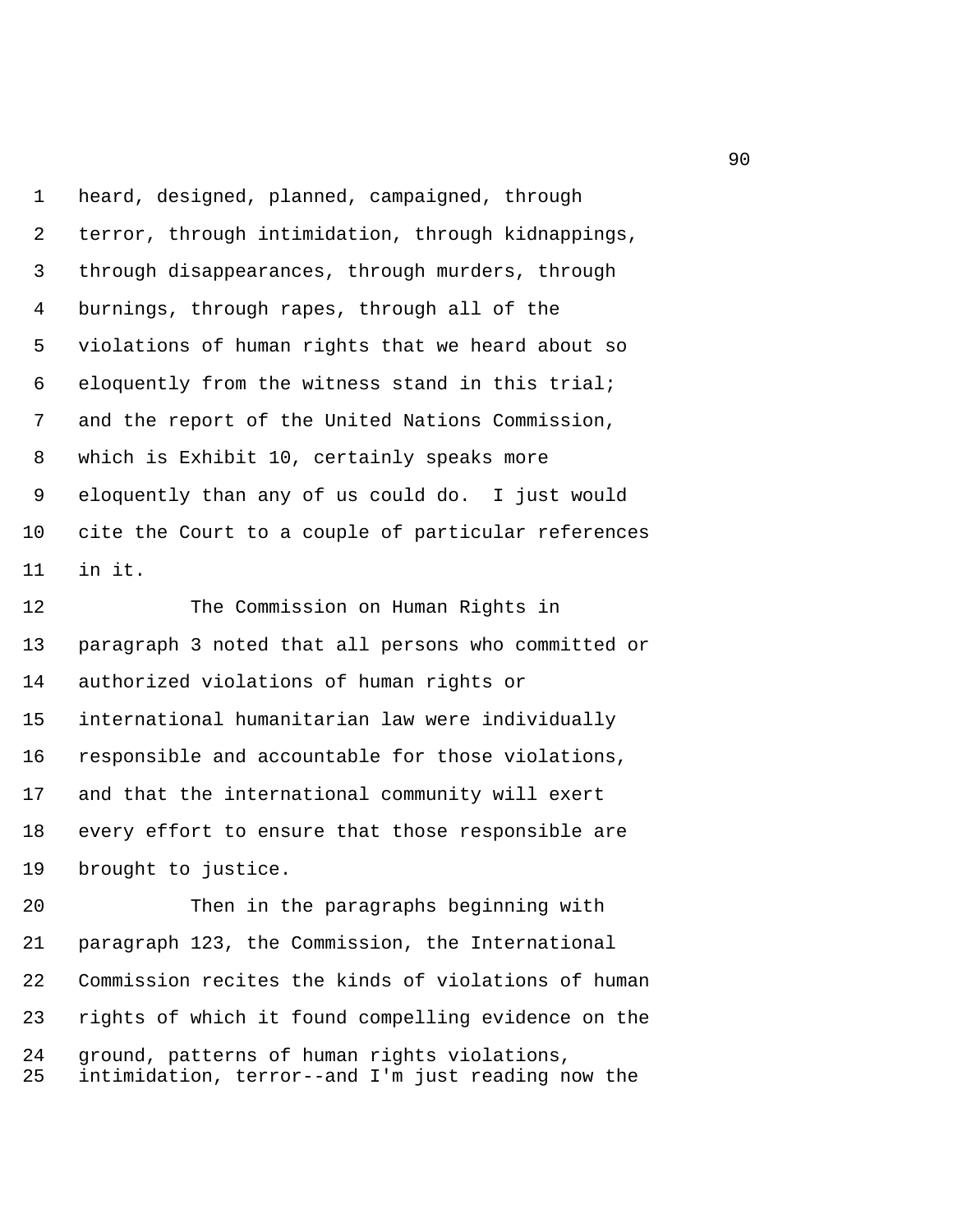1 chapter headings--killings, massacres, gender 2 violence, assaults on international staff and 3 journalists, destruction of property. The 4 destruction of property, they said the damage to 5 public and private property ranges from 60 to 80 6 percent in the whole country. The widespread and 7 systematic nature of the destruction indicates that 8 it was planned and coordinated. Displacement of 9 people, thousands of people moved to West Timor, 10 and the people in camps, as we heard, subjected to 11 intimidation and terror. The destruction of 12 evidence of the violations themselves.

13 The Commission prominently noted in the 14 paragraphs following 135 of Exhibit 10 the evidence 15 showed that militia groups were responsible for 16 this intimidation and terror, and there is evidence 17 that the policy of engaging militias was 18 implemented by the Kopassus command of the 19 Indonesian army and other intelligence agencies of 20 the Indonesian army. The policy manifested 21 itself in the form of active recruitment, funding, 22 arming, guidance, provision of logistics, to 23 support these efforts in the militias in 24 intimidation and terror attacks.

25 The intimidation, terror, destruction of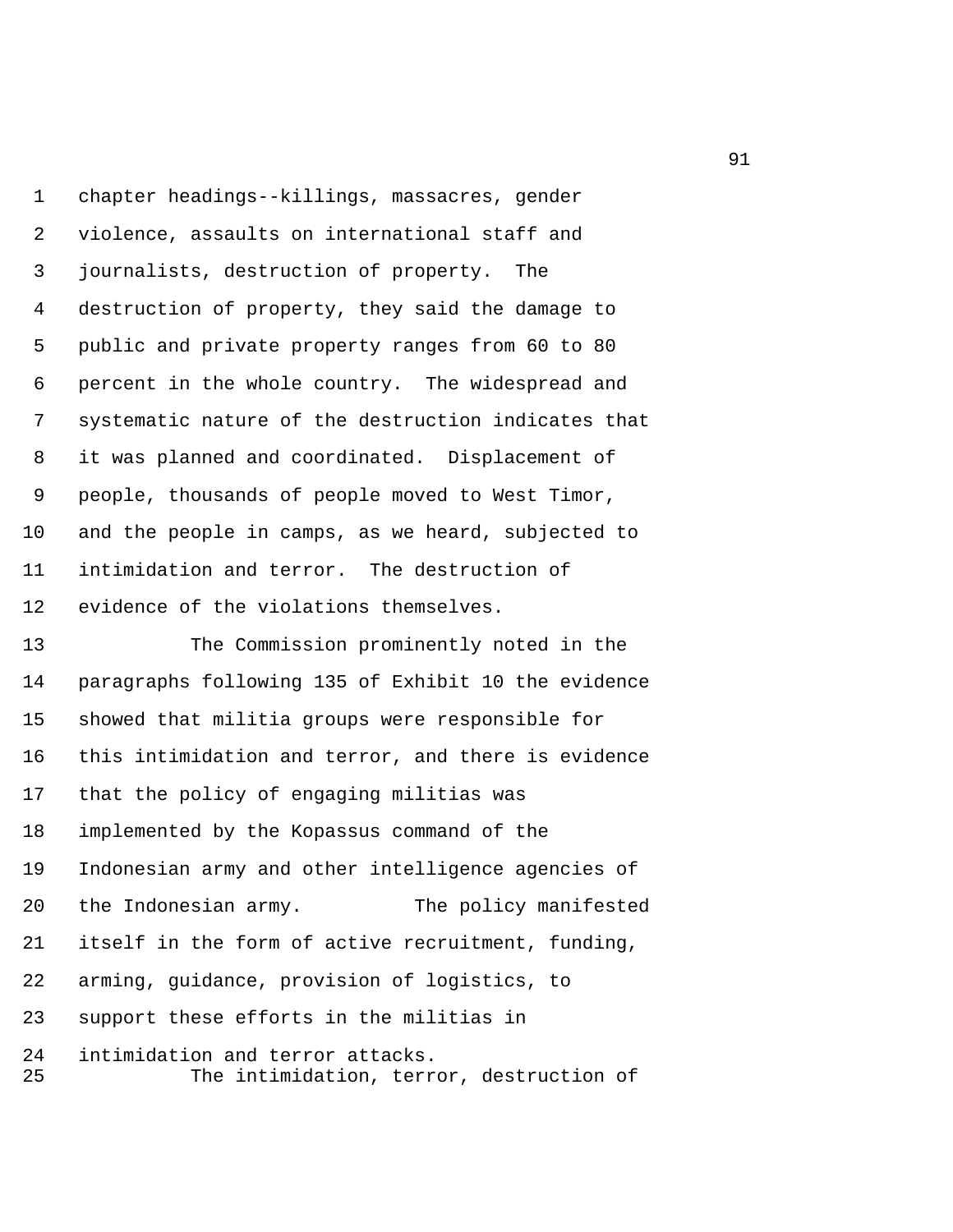1 property, displacement, and evacuation of people 2 would not have been possible, the Commission found, 3 without the active involvement of the Indonesian 4 army and the knowledge and approval of the top 5 military command. The top military command we 6 respectfully submit includes the deputy to the army 7 chief of staff, Lieutenant General Johny Lumintang.

 8 That is what we saw, and the evidence 9 amply supports it, not only the individual evidence 10 produced by these plaintiffs to which I'll return 11 in a moment, but the evidence presented by experts 12 showing a pattern across the country that leads to 13 one inevitable conclusion, and that is this was not 14 any kind of haphazard riot by men who happened to 15 be in uniform, this was not a breakdown in 16 discipline, this was the exercise of discipline. 17 This was army soldiers following commands, not 18 ignoring commands.

19 That's critical because this is not a case 20 in which Lumintang or anyone else is accused simply 21 of not getting his guys under control; this is what 22 they were doing, this is the level of destruction 23 that we saw in the photographs of the hotel in Dili 24 and the level of destruction that we saw this 25 morning in the satellite photographs taken showing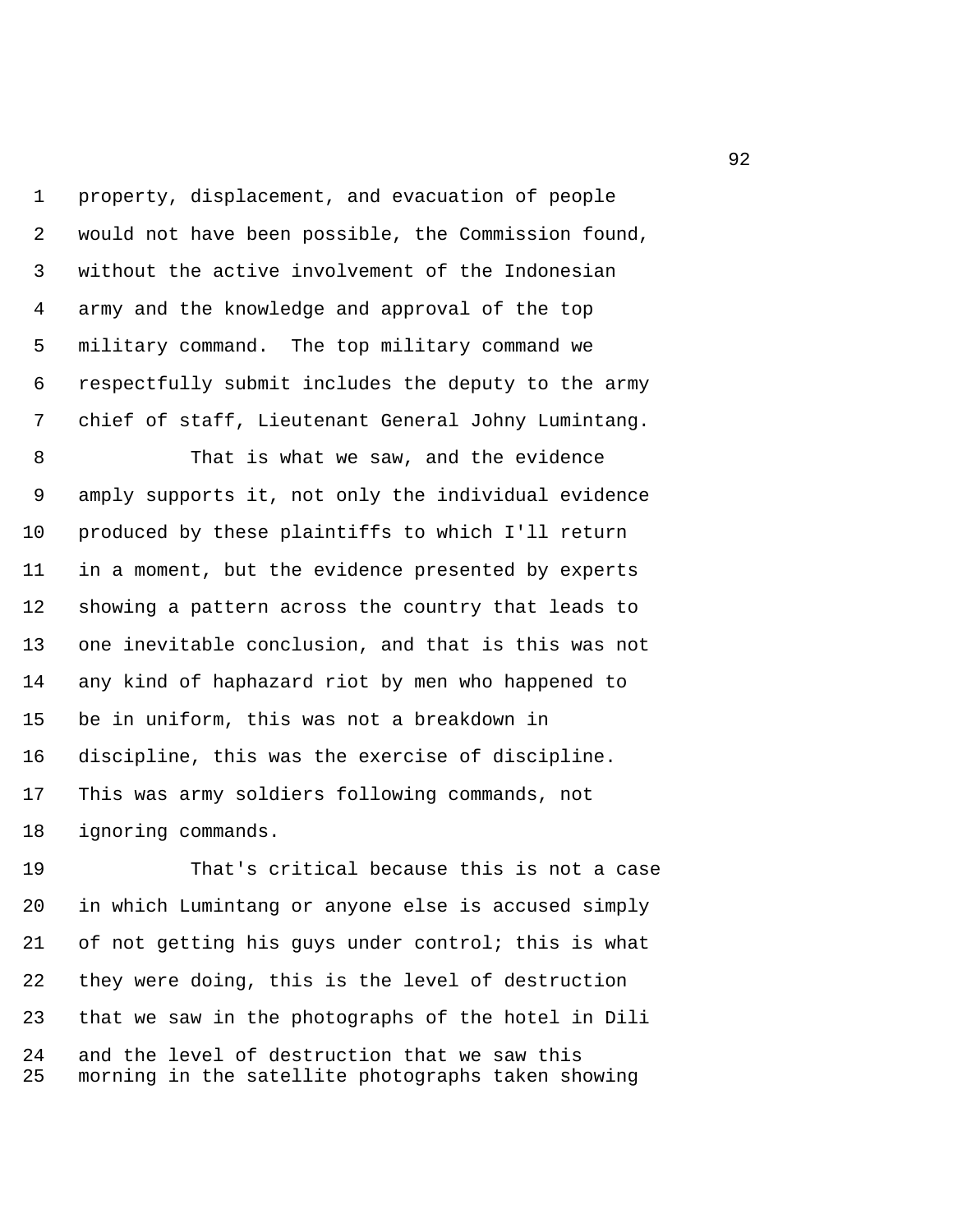1 fires that the expert witness testified, Mr. Thomas 2 testified could not have been natural ones.

 3 So that is what the evidence shows, and we 4 know that Major General Lumintang, deputy chief of 5 staff of the army, was the author--or at least his 6 name was on it--of the instruction manual that told 7 soldiers to go out through intimidation and terror, 8 through isolation, through kidnapping, through 9 expulsion from villages, through forced 10 expatriations, to attempt to achieve dominance over 11 the people of East Timor in the event, as the 12 telegram said, in the event of a negative outcome 13 of the vote. In other words, if we don't get our 14 way through the popular vote, we have other ways of 15 making you talk, and those other ways are what we 16 heard about from these plaintiffs.

17 What did these plaintiffs testify? Well, 18 this was, of course, very difficult for everyone in 19 this courtroom to listen to. Ms. Abosch was 20 absolutely right this morning to say that at least 21 those of us on this side of the room have, I 22 suspect, all taken home what we've heard in court 23 over the last couple of days.

24 We heard Jane Doe testify about the loss 25 of her son, the loss of her house not once but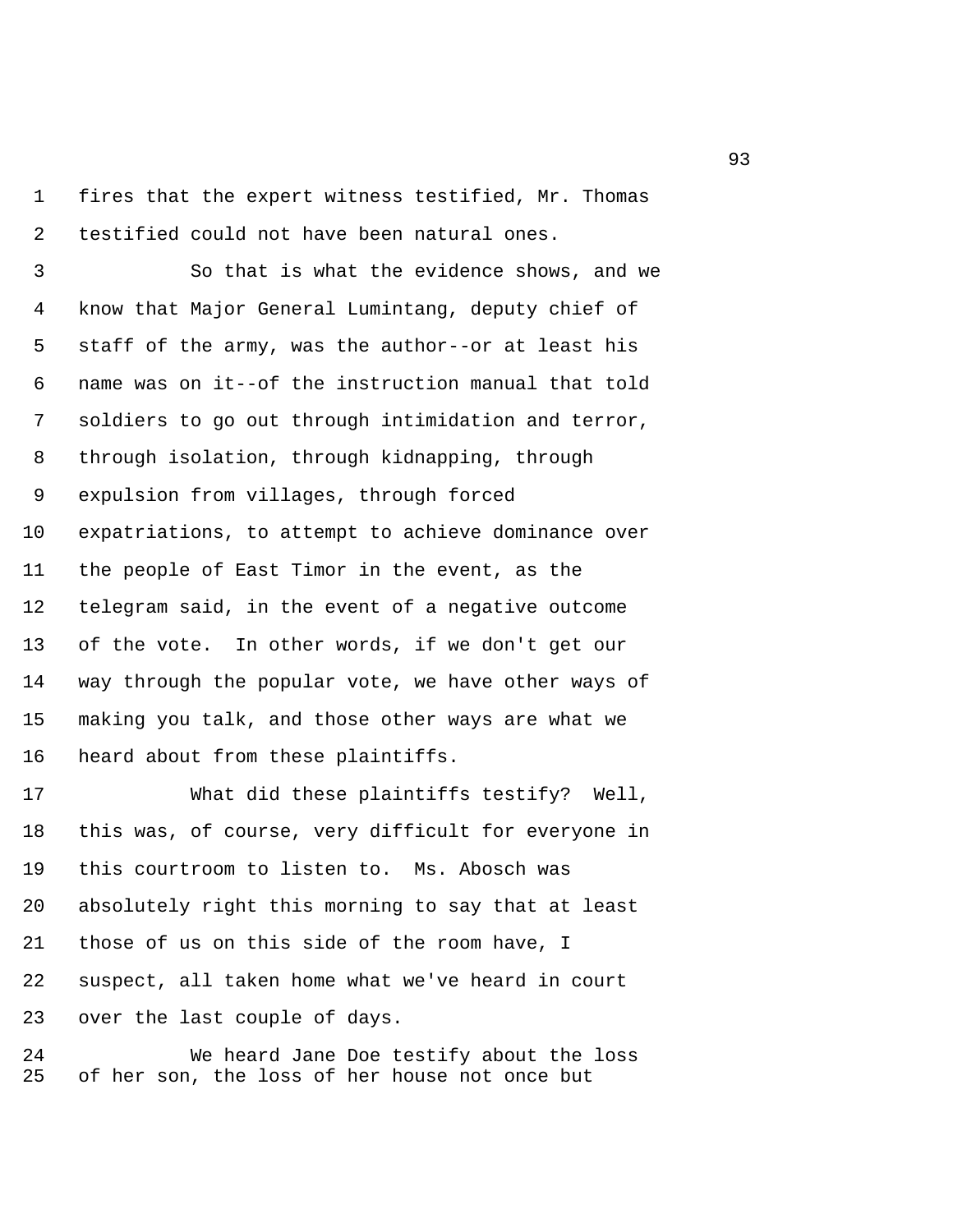1 twice, the loss of her community, the loss of her 2 joy in life.

 3 We heard of John Doe 1, who was killed by 4 the Indonesian army and, Your Honor, the evidence 5 for that will be in the transcript of the 6 deposition of Mr. Junior, which we were not able to 7 get the transcript this morning but we have it and 8 we'll submit it to the Court.

 9 It will demonstrate that John Doe 1 was 10 killed by the Army in the field. He was unarmed, 11 he was victimized, and not only did he lose his 12 life, but his mother lost her son and his mother 13 lost much more than a son.

14 John Doe 2 lost his foot, but with it his 15 identity; lost his ability to operate in the world. 16 He is a bird without a wing.

17 John Doe 3 lost his brother; also, in the 18 horrible way that he described, was taken to the 19 place where his brother's dismembered burned body 20 could be found so that the terror would not stop 21 with the dead John 5; that terror would be felt 22 also by the very much alive John 3 and his father, 23 whom we saw by videotape, John 4.

24 John 3 also bears the knowledge, and we 25 heard evidence of this, that there is at least a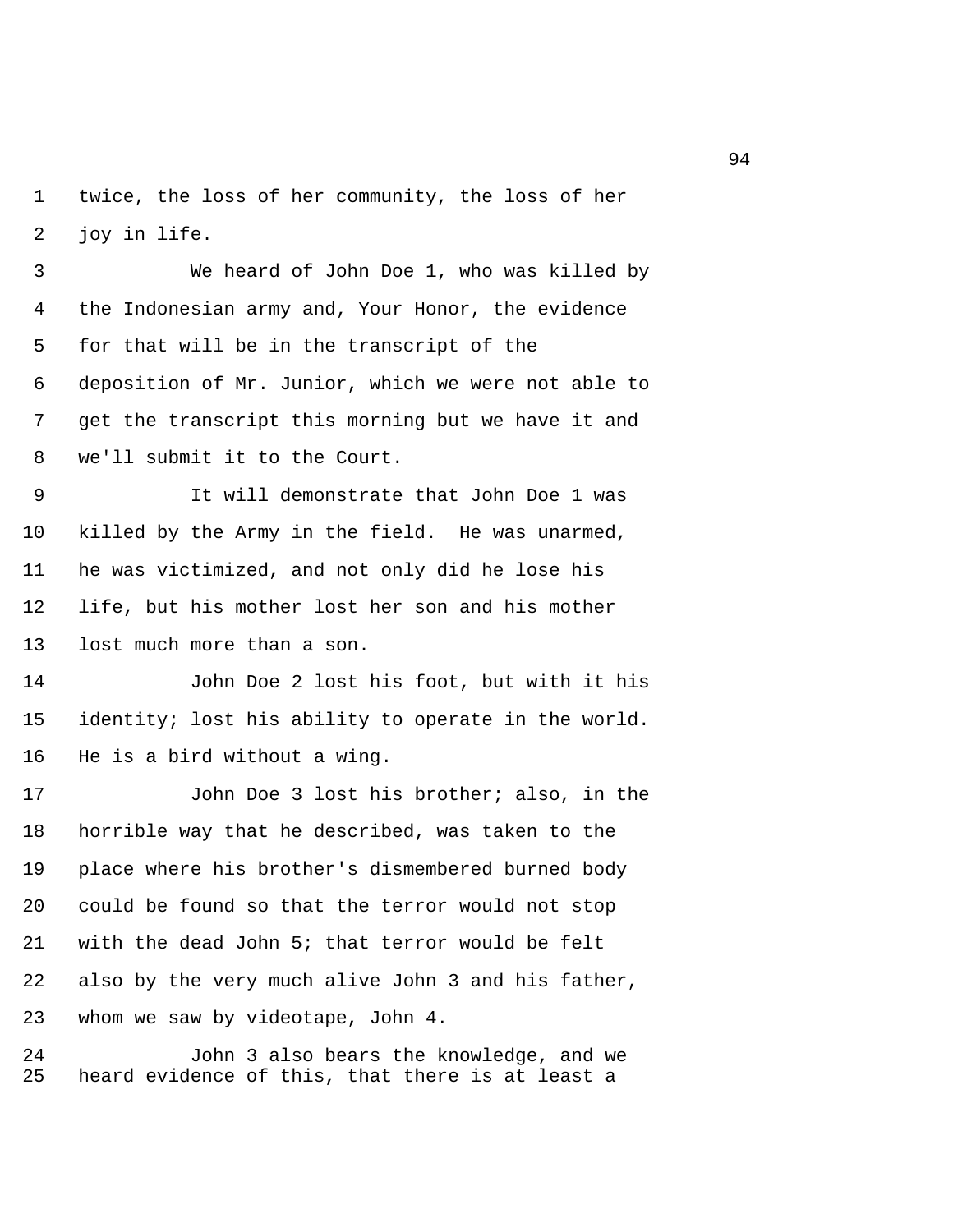1 substantial possibility that his brother was killed 2 by men who were looking for him. That's a hard 3 thing to live with, and John 3 will be living with 4 that for the rest of his life.

 5 All of the testimony of the plaintiffs was 6 difficult, I suspect, for all of us to hear, but I 7 would submit my own--the moment that I found most 8 difficult came when Jane Doe was on the stand and 9 she said that--she recounted the conversation in 10 which she was attempting to persuade her son not to 11 go out in the bush, not to risk his life, but to 12 stay close to home. She tried to give him a couple 13 of dollars so he couldn't get very far away from 14 home, but he did go out, and it was obvious by that 15 time, it was obvious to Jane Doe, it was obvious to 16 her husband, it was obvious to her children what 17 was about to happen. There was going to be a 18 bloodbath in East Timor, and they knew that. They 19 knew that the results of the referendum were going 20 to have repudiated Indonesian rule and they knew, 21 therefore, that there was going to be retaliation 22 at an unimaginable level. And Jane Doe said to her 23 son, "Don't go out in the bush, stay here, stay 24 with the family." And then she testified that she 25 said to him, "We can all die together."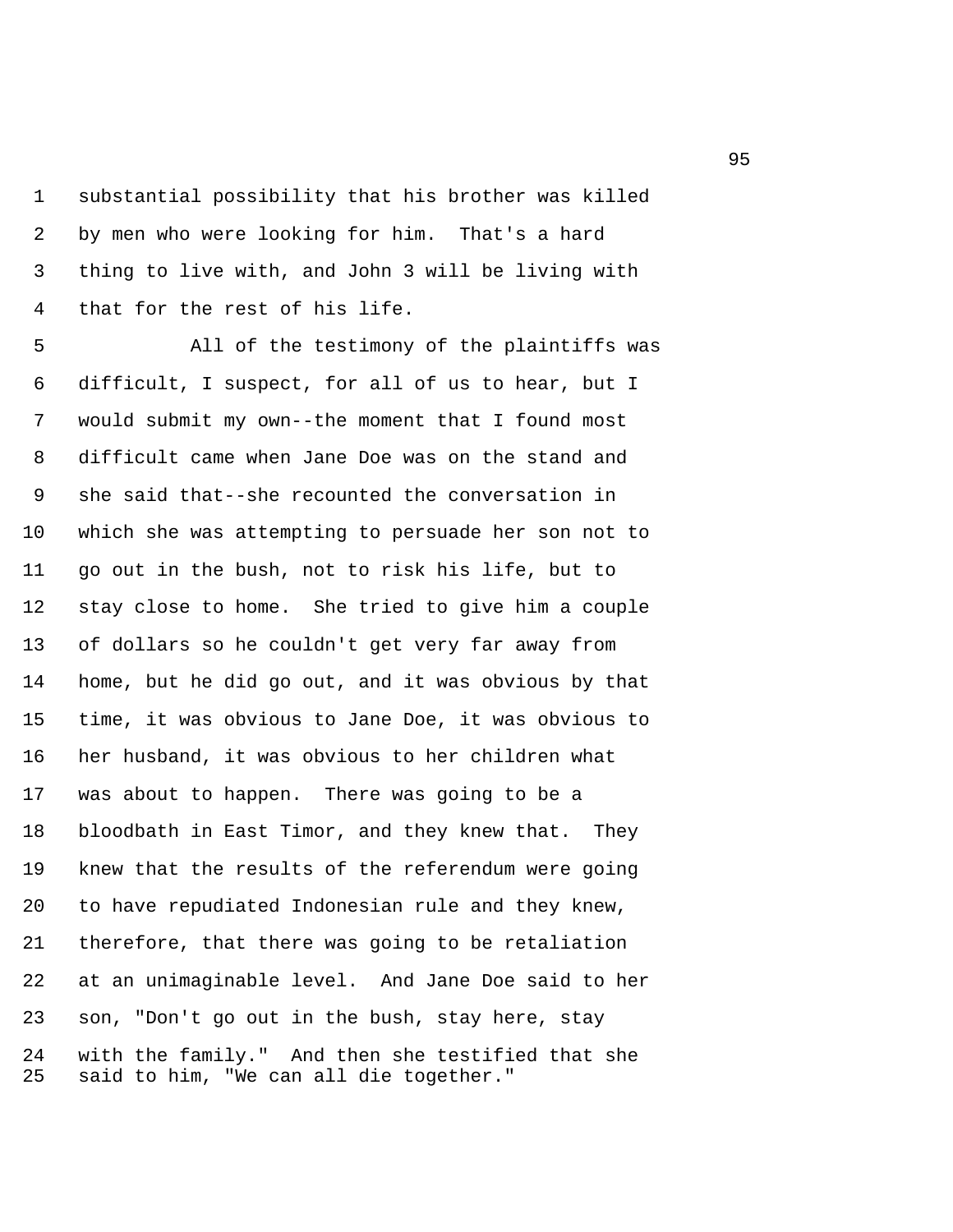1 That, Your Honor, is the measure of the 2 terror that was inflicted on these plaintiffs, and 3 that measure should, we submit, be reflected in the 4 judgment of the Court.

 5 Let me make clear a couple of things that 6 this case is not about. This case is not about 7 legitimate policy differences or political 8 differences concerning the future of East Timor. 9 This is not a matter of attempting to raise to the 10 level of international law a simple domestic 11 dispute or even a complex domestic dispute. It is 12 not a matter of attempting to further a political 13 goal such as the independence of East Timor at the 14 expense of an equally valid political goal, which 15 would be integration of East Timor into Indonesia. 16 We don't ask the Court to have views on that 17 subject, and although plaintiffs themselves have 18 those views, their counsel do not, and they form no 19 part of this case.

20 There is no civil war in East Timor. 21 There is no altercation between equals that 22 requires the taking of sides. What there has been 23 in East Timor is massacres, there have been 24 violations of human rights. 25 We are here, then, here in an American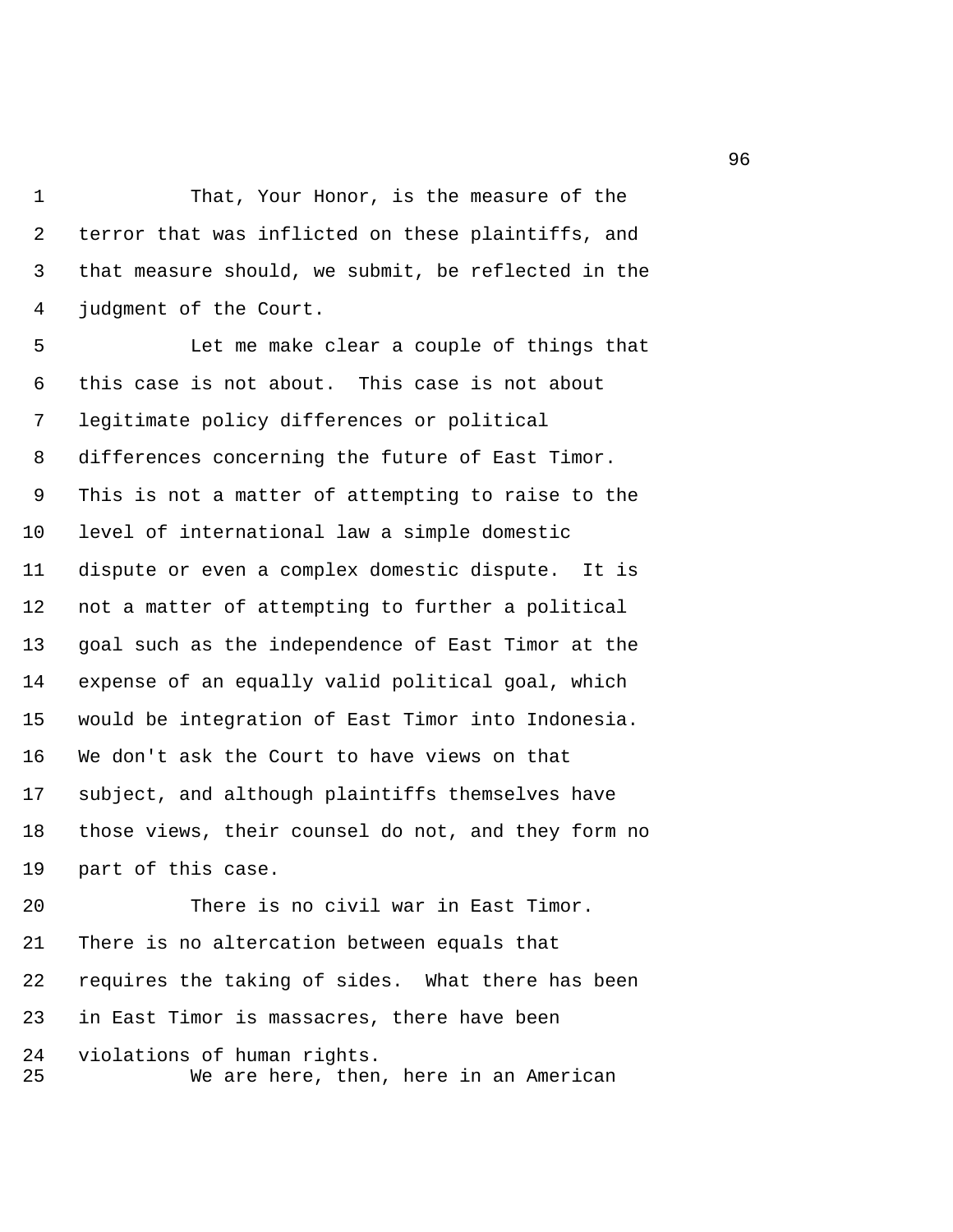1 courtroom in Washington, D.C., 14,000 miles from 2 East Timor, we are here because the United States 3 of America has a statutory provision for bringing 4 before the Court violations of the laws of the 5 United States including international law, 6 customary and conventional.

 7 International law is part of our law and 8 the United States has been both politically 9 committed to its development and instrumental in 10 its formation. The United States has also been the 11 leader in developing the concept of individual 12 rights and in providing fora for those rights to be 13 recognized. That's what this case is about. It is 14 about individual responsibility, it is about making 15 individuals who violate human rights accountable, 16 and if, if as a result of this case and other 17 cases, if people with power, if people with guns, 18 if people with the right of command learn that 19 there may just be somebody watching them, before 20 you burn that house, before you rape that prisoner, 21 before you kill that prisoner of war, think, the 22 rest of the world may be watching and you some day 23 may be held individually accountable on Earth--not 24 talking religion now--on Earth before a court, 25 before a judge, with the power to indicate the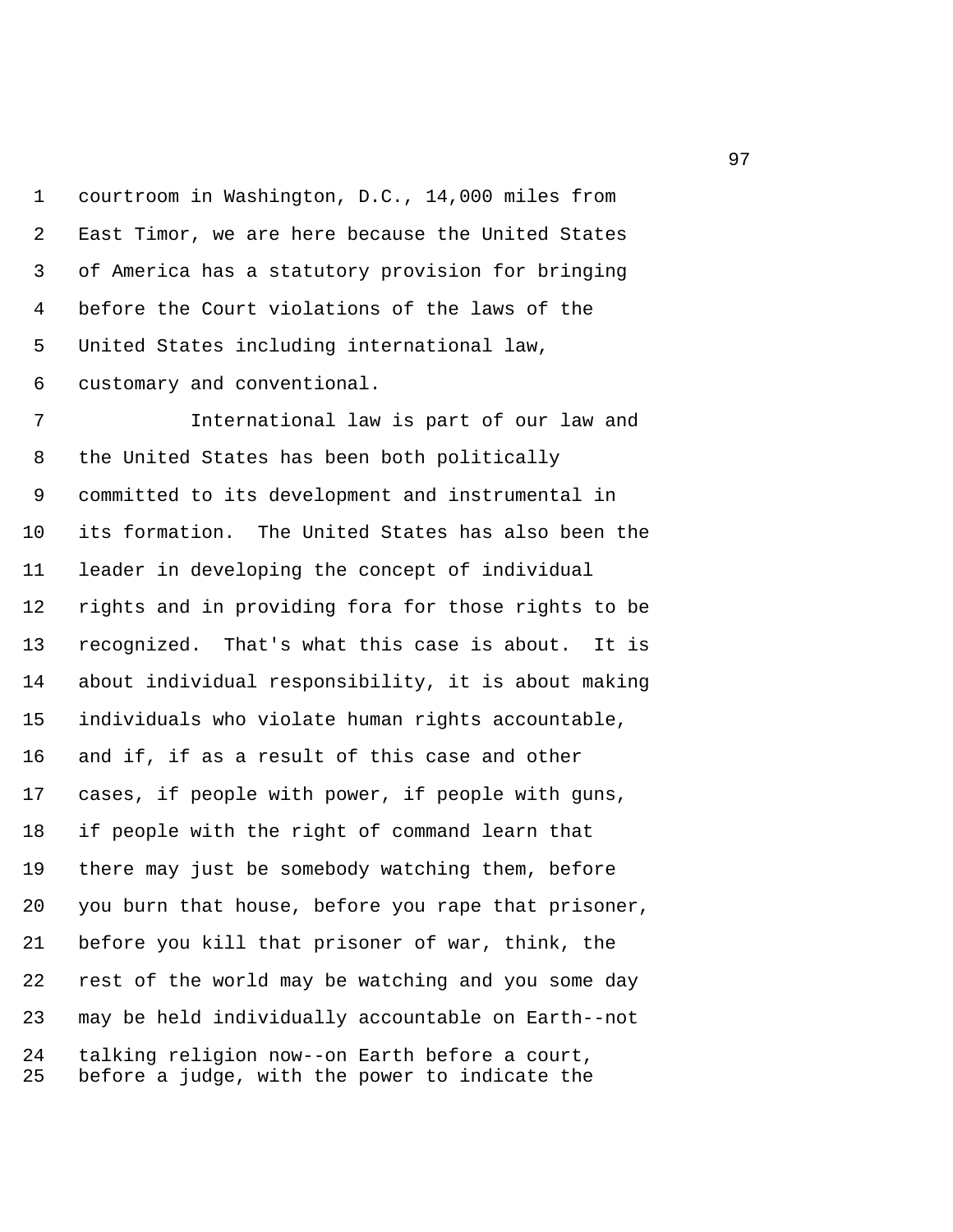1 degree of abhorrence with which the civilized world 2 regards this kind of behavior.

 3 For all of those reasons, Your Honor, the 4 question of what damages to award goes back to the 5 basic point with which I began. The question of 6 responsibility. Johny Lumintang was instrumental 7 in the campaign of terror in East Timor. He did 8 nothing to stop it, he gave instructions that it be 9 carried out, and as a result of that campaign of 10 terror, and as a result of Johny Lumintang and 11 others, these plaintiffs and others suffered 12 irreparable losses.

13 We respectfully submit, Your Honor, that 14 the judgment of this court should reaffirm the 15 Filartiga line of cases. It should show the 16 measure of the Court's view of the acts that have 17 been perpetrated against these people. It should 18 reiterate and repeat to the world the values that 19 we hold with respect to human rights, and if it 20 also has the effect of deterring this defendant or 21 other Indonesian defendants or others elsewhere 22 from perpetrating these acts, it is all to the 23 good.

24 We therefore respectfully ask Your Honor 25 to indicate through a large award of both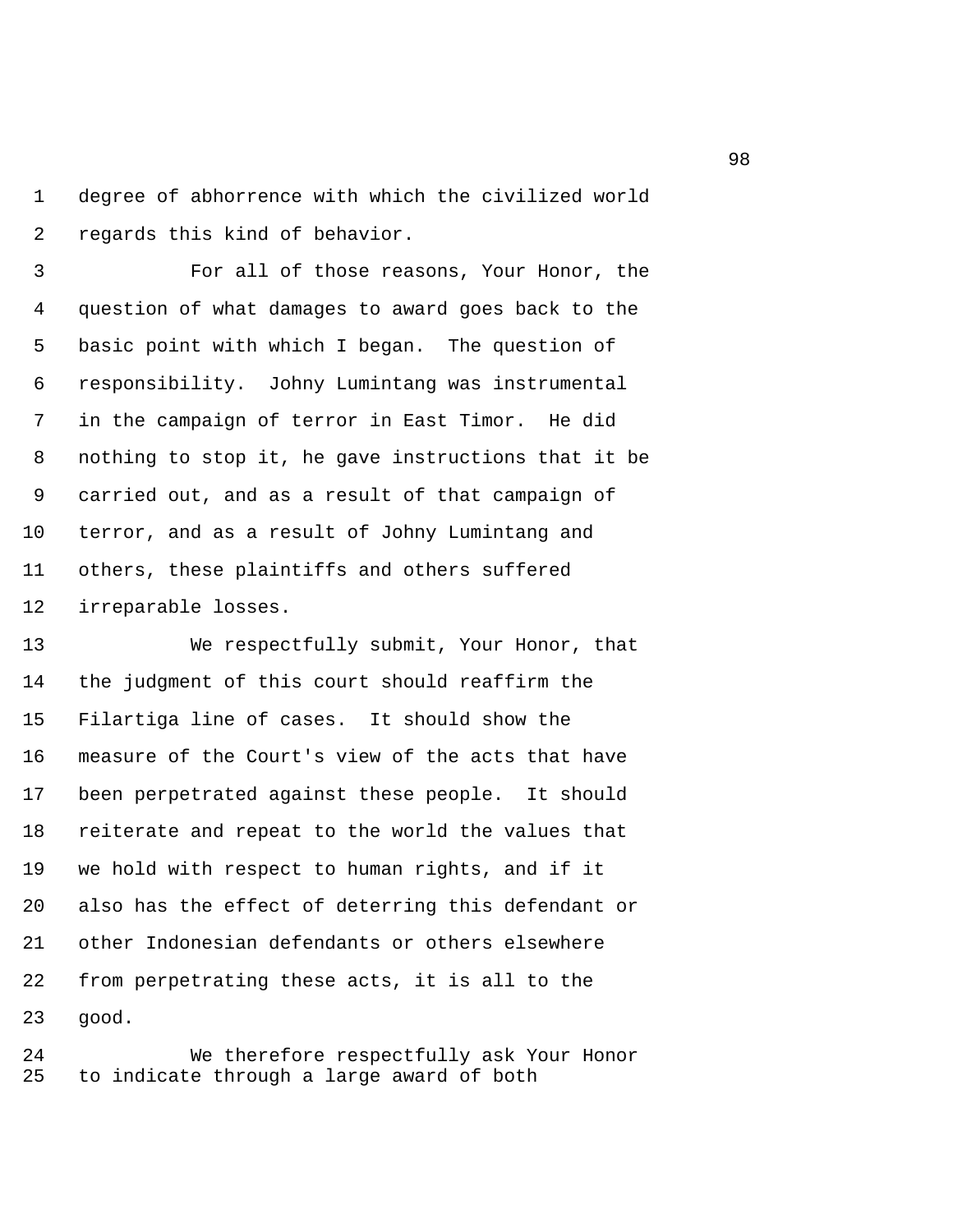1 compensatory and punitive damages the adherence of 2 this court to the line of cases suggesting that 3 international human rights law is law, that 4 international human rights are legal rights, and 5 that they may be enforced against defendants who 6 come within the jurisdiction of this or other 7 courts of this country. 8 Thank you, Your Honor. 9 THE COURT: Thank you, Mr. Schneebaum. 10 Mr. Schneebaum, the housekeeping matters 11 that you indicated--Mr. DiCaprio is going to be 12 assigned that responsibility. Very well. 13 Mr. DiCaprio. 14 MR. DiCAPRIO: Yes, Your Honor, please. 15 I would first like to move into evidence 16 exhibits that have been identified but not received 17 by the Court. The first is Exhibit Number 4, which 18 was Professor Tanter's CV that was identified on 19 March 27. 20 THE COURT: Plaintiffs' Exhibit 4 for 21 identification will be received into evidence. 22 [Plaintiffs' Exhibit No. 23 4 was received in 24 evidence.] 25 MR. DiCAPRIO: Thank you, Your Honor.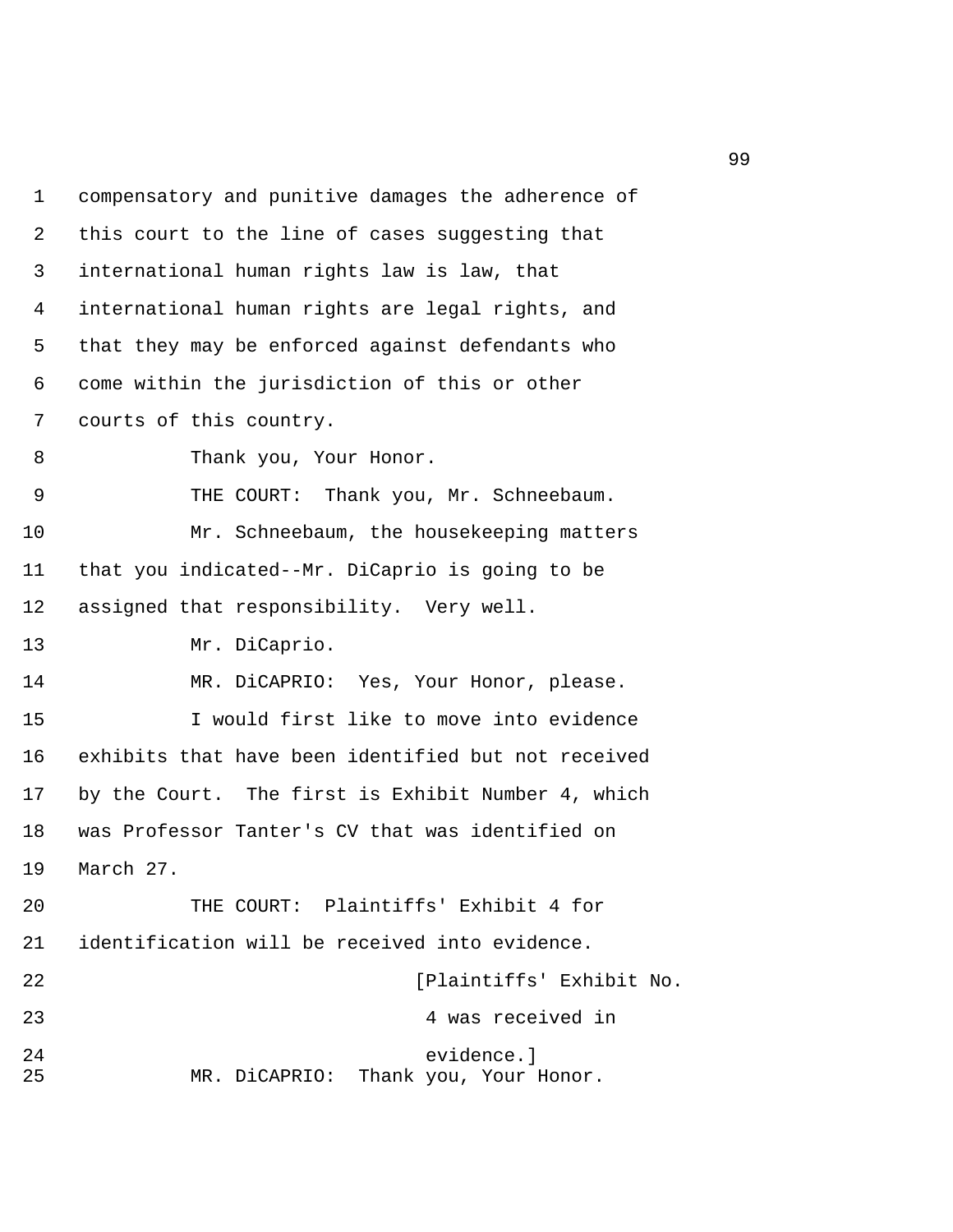```
1 The next is Exhibit Number 8, which was 
 2 also identified by Professor Tanter, which was the 
 3 National Command Structure. 
 4 THE COURT: The chart of the Indonesian 
 5 chain of command? 
 6 MR. DiCAPRIO: Yes, sir. 
7 THE COURT: Very well. Plaintiffs'
 8 Exhibit 8 will be received into evidence. 
 9 [Plaintiffs' Exhibit No. 
10 8 was received in 
11 evidence.] 
12 THE COURT: With respect to Exhibit 7, Mr.
13 DiCaprio, there was an A and B. Are they all--is 
14 that all within Exhibit 7 or is Exhibit 7 separate 
15 or discrete from 7A and 7B? 
16 MR. DiCAPRIO: I have to ask Ms. Chomsky, 
17 Your Honor. I didn't see the exhibits as they went 
18 in. 
19 THE COURT: All right. Well, maybe I'll 
20 check. 
21 IDiscussion off the record.
22 THE COURT: Yes. Exhibit 7 is a document 
23 in Indonesian which--or I assume it's Indonesian. 
24 MS. CHOMSKY: Yes. Your Honor-- 
25 THE COURT: Obviously will not be of great
```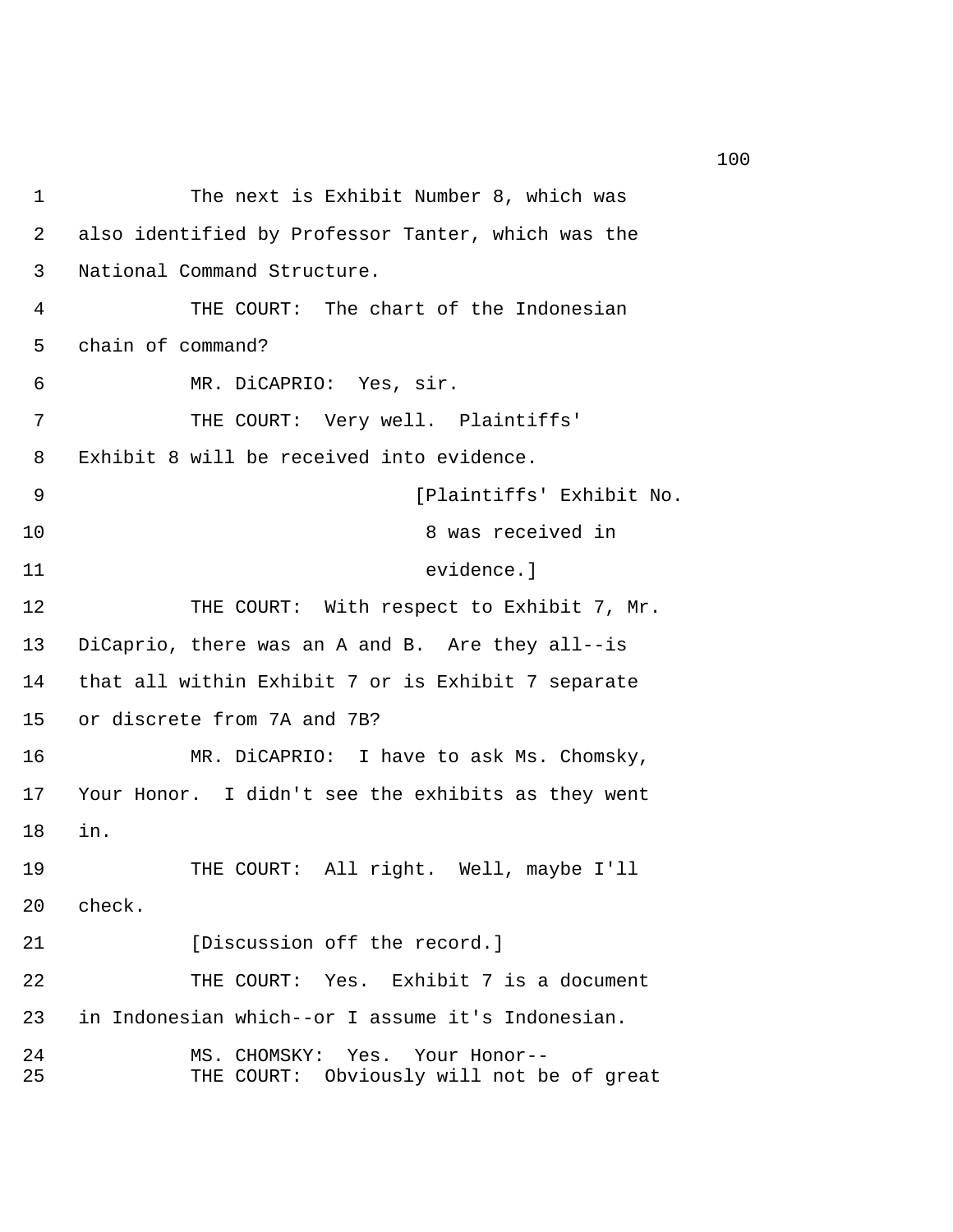```
1 help, but the chart itself--the two charts are the 
 2 last two pages as I recall. 
 3 MS. CHOMSKY: We're only moving Exhibit 7A 
 4 and B. 
 5 THE COURT: Very well. Thank you. 
 6 [Plaintiffs' Exhibit Nos. 
 7 7A and B were received 
8 in evidence.
 9 MR. DiCAPRIO: Your Honor, I would also 
10 ask that the Court--I would like to first identify 
11 other exhibits that we would like to move into 
12 evidence. 
13 The first is Exhibit 17, which is the 
14 declaration of the translator. Her name is 
15 Catarina Maria and she was the translator for the 
16 testimony of one of the witnesses, Sertorio Junior, 
17 who we are going to be offering by transcript-- 
18 THE COURT: Has that been referenced 
19 before, Mr. DiCaprio? 
20 MR. DiCAPRIO: No, Your Honor, it hasn't. 
21 THE COURT: I see. So this is a new
22 exhibit. 
23 MR. DiCAPRIO: Exactly. 
24 THE COURT: Very well. 
25 THE CLERK: That's Exhibit 17, is that
```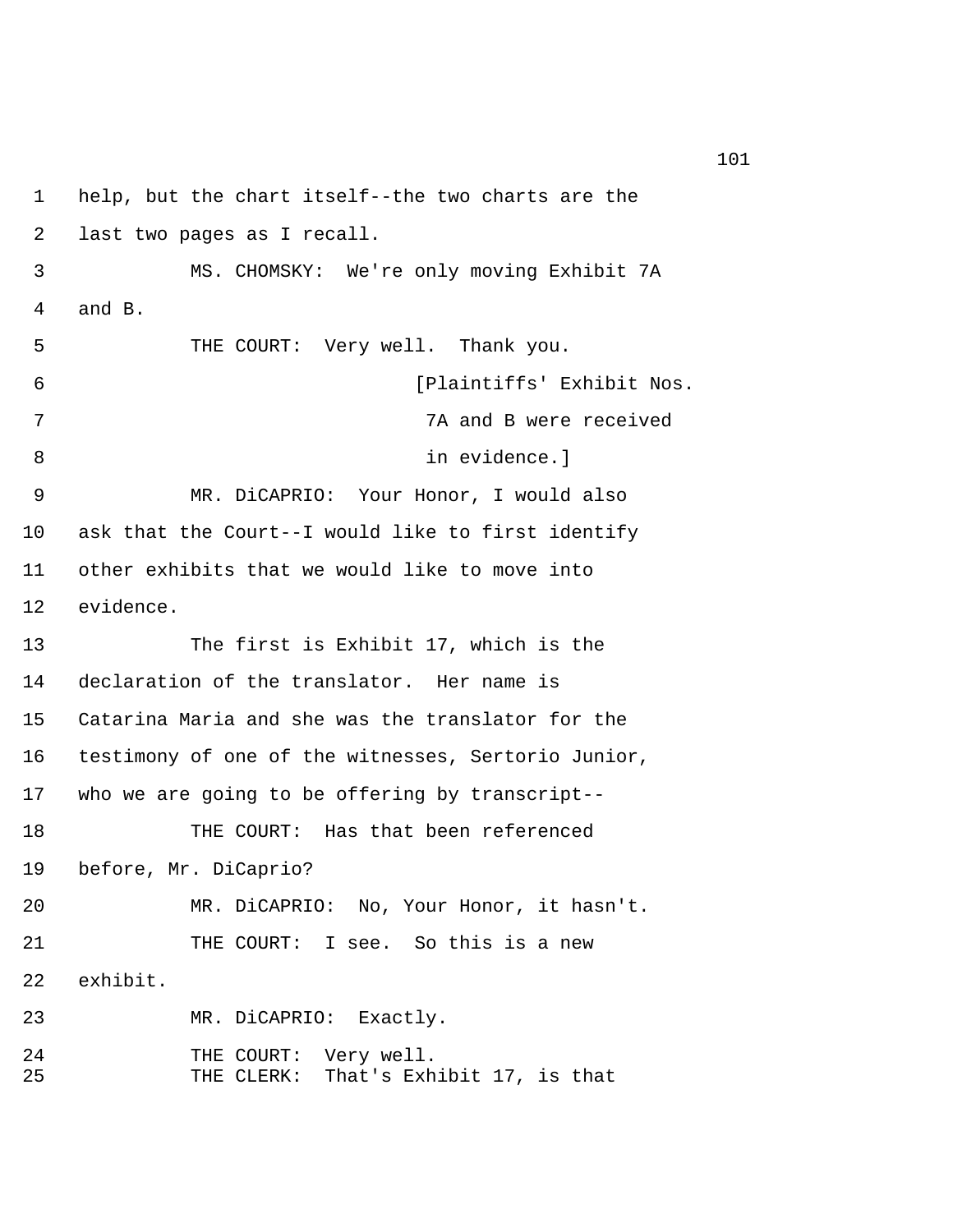1 correct?

 2 MR. DiCAPRIO: Yes. 3 THE COURT: Again, a declaration of? 4 MR. DiCAPRIO: Catarina Maria. 5 THE COURT: All right. 6 MR. DiCAPRIO: She was the translator to 7 the testimony of--regarding John Doe 1's death. 8 THE COURT: All right. Plaintiffs' 9 Exhibit 17 will be accepted into evidence. 10 [Plaintiffs' Exhibit No. 11 17 was marked for 12 identification and 13 received in evidence.] 14 MR. DiCAPRIO: The next exhibit, Your 15 Honor, is the declaration of the individual who 16 administered the oath, Jovito Rego de Jesus, that's 17 J-o-v-i-t-o R-e-g-o, small d-e and that's capital 18 J-e-s-u-s. 19 THE COURT: That's exhibit number? 20 MR. DiCAPRIO: Eighteen. 21 THE COURT: Eighteen. Very well. That 22 will be admitted into evidence. 23 [Plaintiffs' Exhibit No. 24 18 was received in 25 evidence.]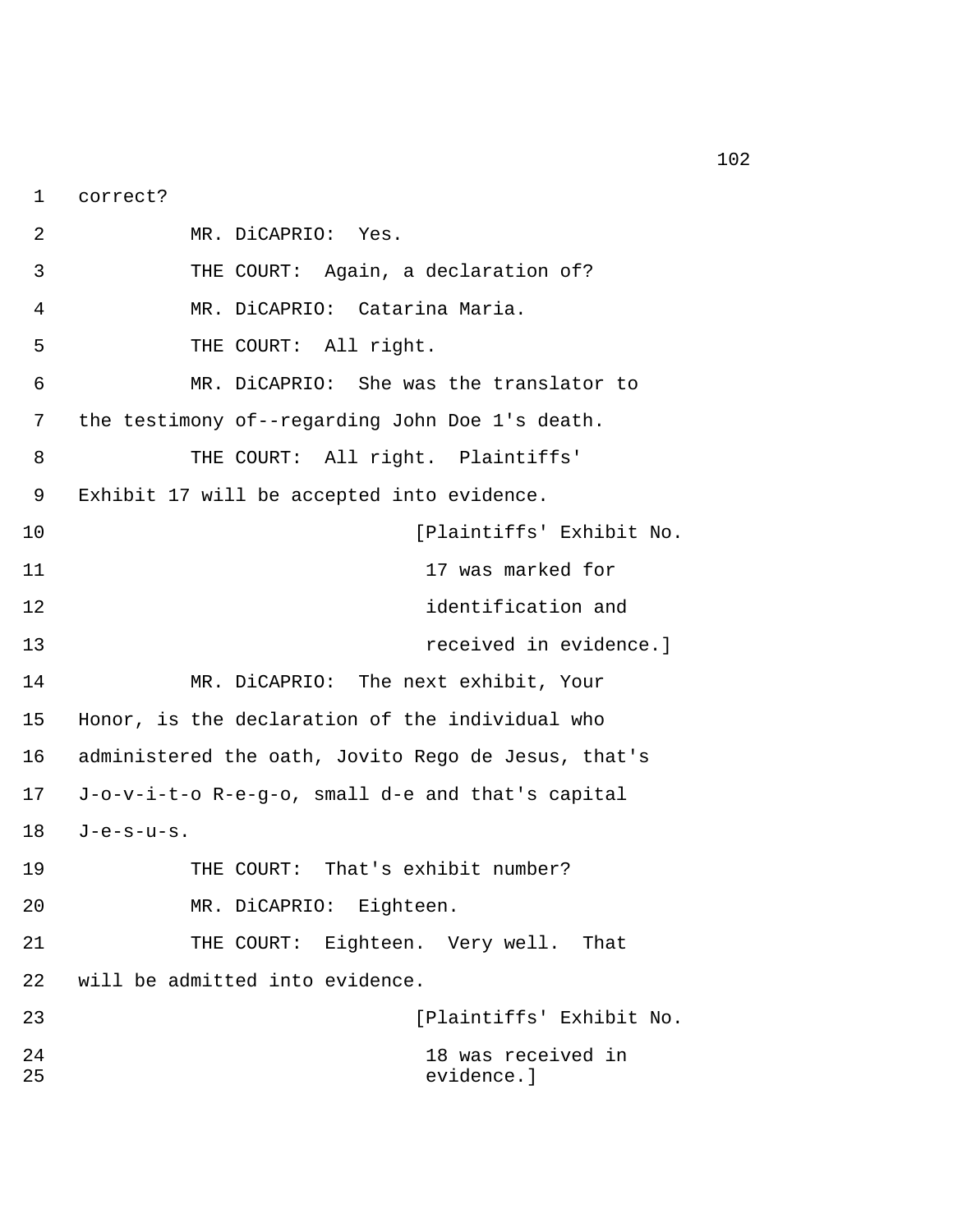1 MR. DiCAPRIO: And finally, with regard to 2 Exhibit 31, Your Honor, not previously identified, 3 this is the declaration of the individual who 4 actually filmed the depositions in East Timor, the 5 videographer. 6 THE COURT: And this was the deposition 7 that we did not view? 8 MR. DiCAPRIO: Actually, Judge, it's all 9 of the depositions which will include the one we 10 did not view. 11 THE COURT: I see. So this is a 12 declaration of the videographer-- 13 MR. DiCAPRIO: Yes. There was only one-- 14 THE COURT: --attesting to the 15 authenticity of the videotapes? 16 MR. DiCAPRIO: Exactly, Your Honor. And 17 his name is Jose, J-o-s-e, Antonio, A-n-t-o-n-i-o, 18 Belo, B-e-l-o. 19 THE COURT: All right. Plaintiffs' 20 Exhibit 31 will be accepted into evidence. 21 [Plaintiffs' Exhibit No. 22 31 was marked for 23 identification and 24 received in evidence.] 25 MR. DiCAPRIO: Next, Your Honor, and I'll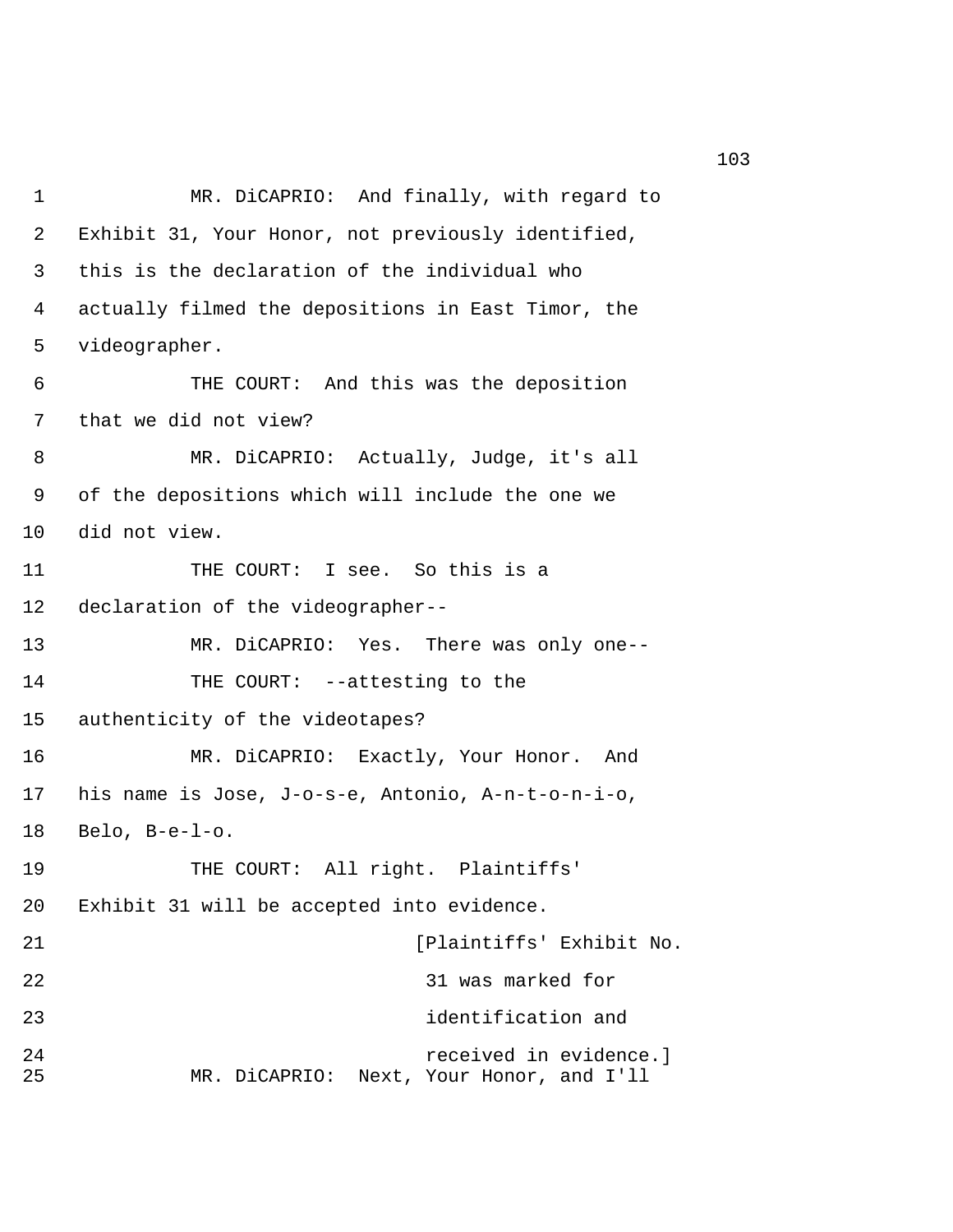1 try to go through this quickly, as we have 2 mentioned a number of times today, we intend to 3 produce the transcript of Mr. Junior's testimony, 4 and hopefully that will be submitted very shortly 5 to the Court. Along with that, we-- 6 THE COURT: Was that video identified as 7 an exhibit,-- 8 MR. DiCAPRIO: It was not, Your Honor. 9 THE COURT: --Mr. DiCaprio? 10 MR. DiCAPRIO: No. 11 THE COURT: All right. So you're not 12 going to introduce the videotape itself, but a 13 transcript of that tape; is that correct? 14 MR. DiCAPRIO: Yes, Your Honor. 15 THE COURT: And that will be--well, can we 16 give that a number so we can then--and then I'll 17 give you time to submit that to the Court? 18 MR. DiCAPRIO: Thank you, Judge. 19 Certainly, Your Honor, we would be 20 also--should the Court desire, we would be happy to 21 provide the video to the Court if that becomes 22 necessary. 23 THE COURT: All right. Well, I can 24 request that of you if I need it. 25 What number shall we give the video--the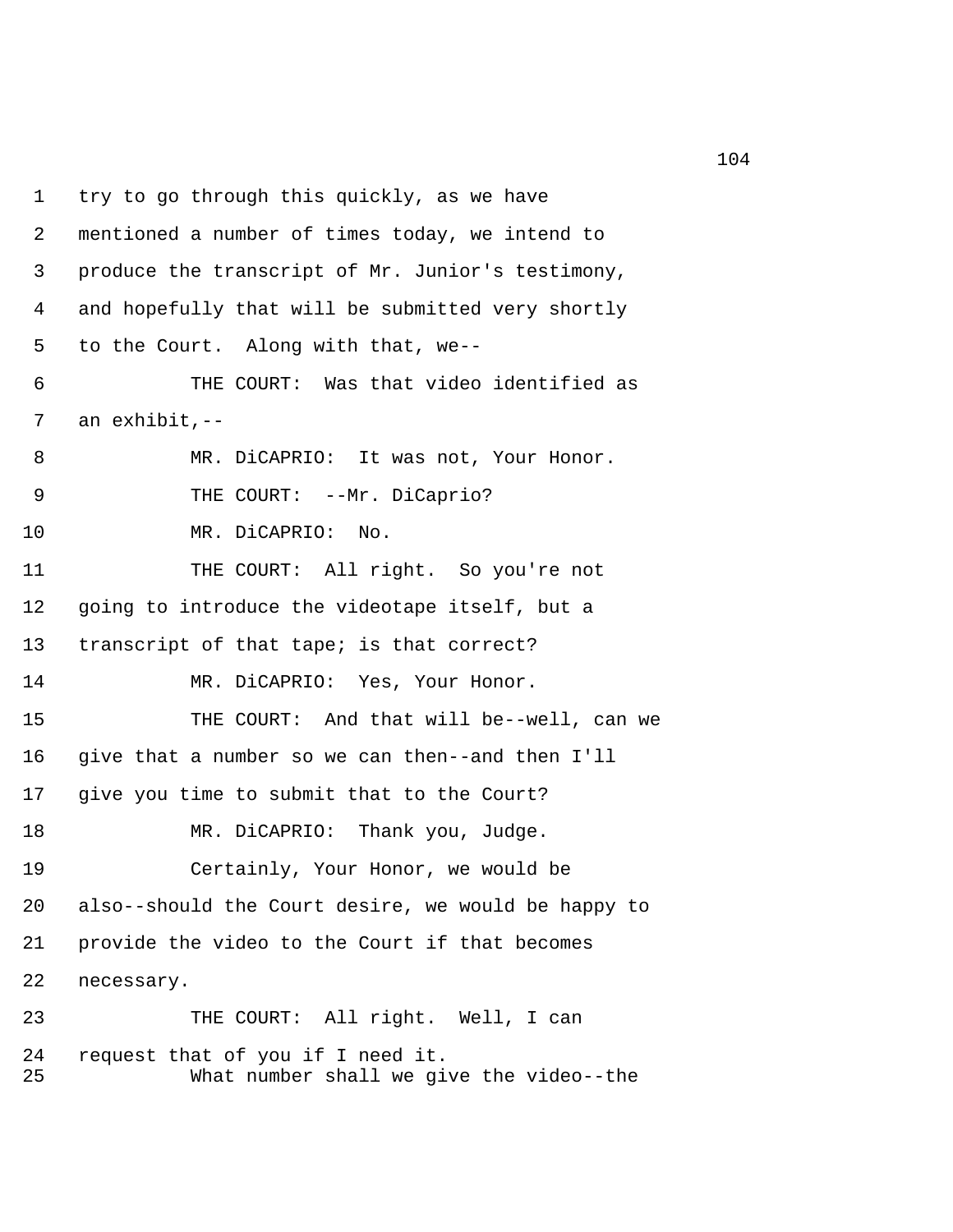1 transcript yet to be submitted?

```
 2 THE CLERK: Forty-four hasn't been used. 
 3 THE COURT: All right. The transcript of 
 4 the video deposition of Mr. Junior, Mr. DiCaprio, 
 5 we'll identify as Plaintiffs' Exhibit 44. 
 6 MR. DiCAPRIO: Thank you, Your Honor. 
 7 THE COURT: And that will--how much time 
 8 do you need to make that available to the Court? 
 9 I'm not rushing you, I just want to get some idea. 
10 MR. DiCAPRIO: Mr. Schneebaum's 
11 office--I'm sure that that can be accomplished 
12 within a week. 
13 THE COURT: A week to ten days?
14 MR. DiCAPRIO: Yes, Judge. 
15 THE COURT: Very well. Because I
16 understand that you're going to be supplementing 
17 the findings of fact; is that correct? 
18 MR. DiCAPRIO: That's correct, Your Honor.
19 THE CLERK: Your Honor, that was video 
20 deposition of--you said Mr.-- 
21 THE COURT: Of Mr. Junior, I think.
22 Is that correct, Mr. DiCaprio? 
23 MR. DiCAPRIO: That is correct, Your 
24 Honor, yes. 
25 THE COURT: All right. Plaintiffs'
```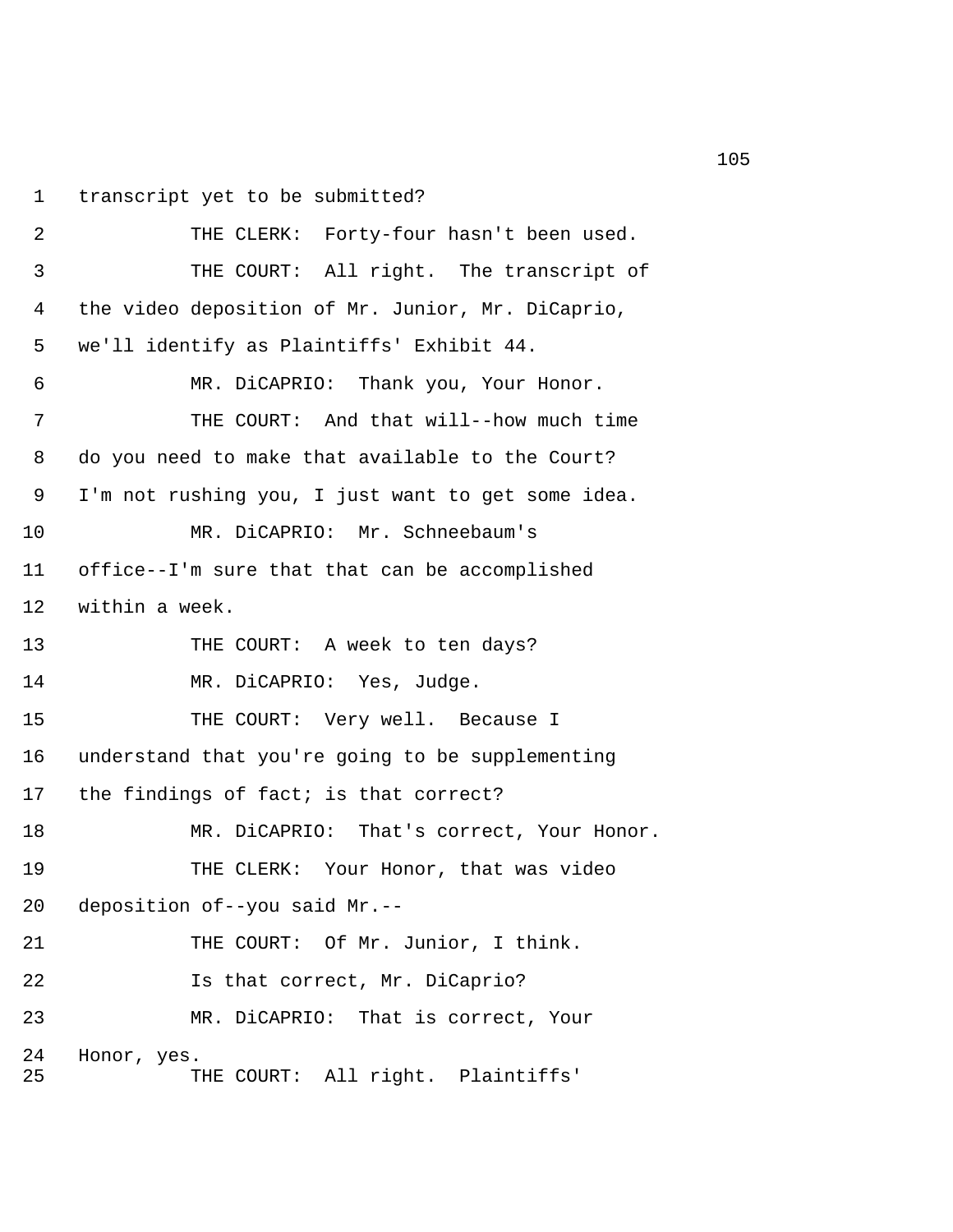1 Exhibit 44 will be received into evidence and 2 Plaintiffs have ten days within which to submit the 3 copy of the transcript to the Court. 4 [Plaintiffs' Exhibit No. 5 44 was received in 6 evidence.] 7 MR. DiCAPRIO: Also, Your Honor, if I may, 8 I would ask that the Court also hold the record 9 open for Exhibit, if I may suggest, 45, which is 10 the swearing of the translator for the testimony of 11 John Doe 4. This translator is different than the 12 translator for Mr. Junior. So we would like-- 13 THE COURT: The declaration? 14 MR. DiCAPRIO: No, this would be the 15 transcript. I qualified her on the record and this 16 is Alice Carrascalao. She was the translator for 17 John Doe 4. And we will provide the Court with a 18 transcript of that if the Court permits. 19 THE COURT: Oh, that's the transcript. 20 Very well. 21 MR. DiCAPRIO: Yes. 22 THE COURT: And finally, Your Honor-- 23 THE COURT: So Exhibit 45 will be the 24 transcript or the declaration of the translator. 25 Is it going to be an actual transcript of the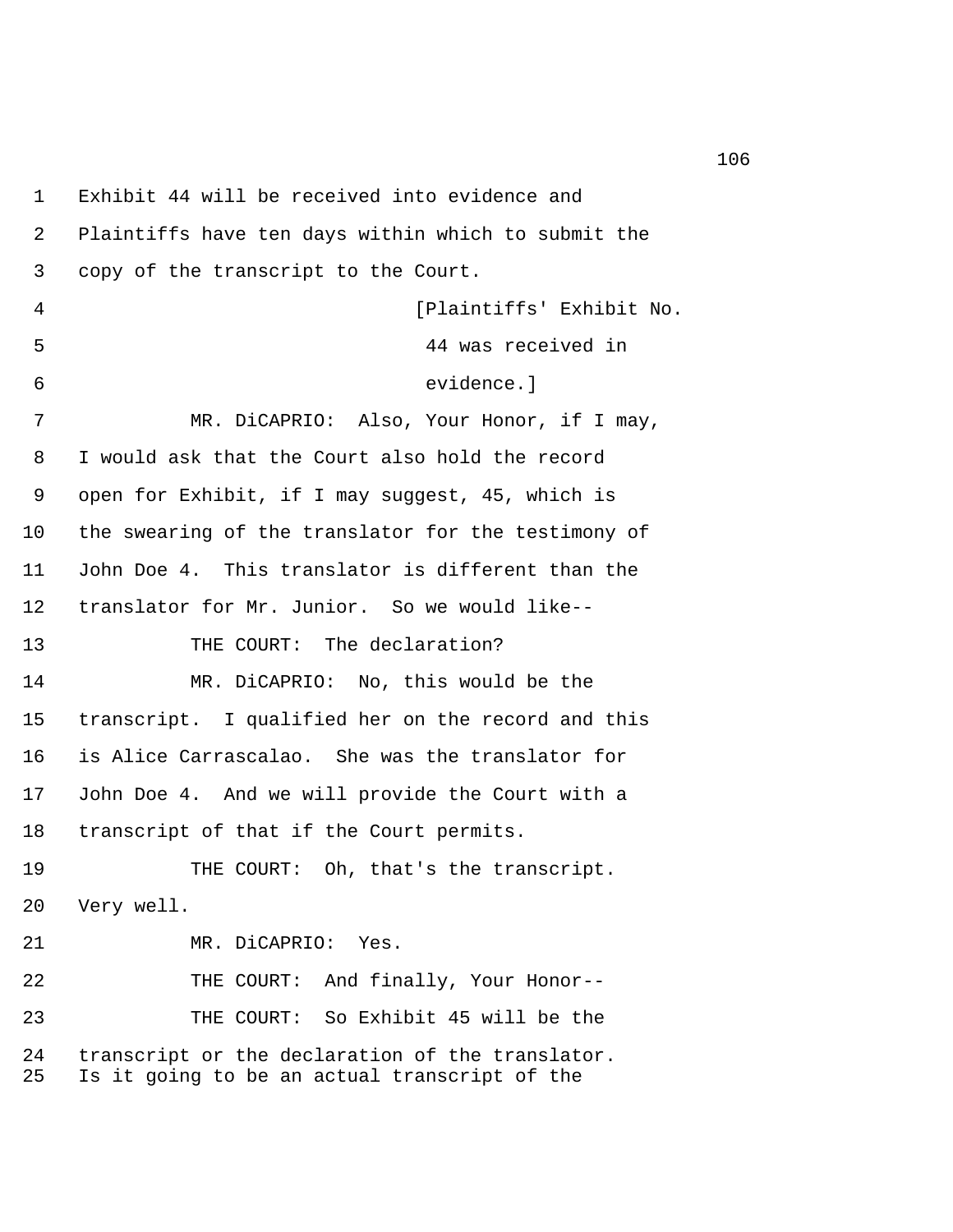1 video?

 2 MR. DiCAPRIO: Yes, Your Honor. 3 THE COURT: Very well. Very well. 4 Plaintiffs' Exhibit Number 45, which will be a 5 transcript of the video deposition of John Doe 4, 6 will be received into evidence. 7 [Plaintiffs' Exhibit No. 8 45 was received in 9 evidence.] 10 MR. DiCAPRIO: Your Honor, if I may, I 11 believe 45 is the translator's transcript and then 12 46 I would ask the Court to allow that to be the 13 transcript of the video deposition of John Doe 4. 14 THE COURT: I see. I understand the 15 difference. 16 MR. DiCAPRIO: And I would ask that the 17 Court--I would move the entry of all--of Exhibit 18 44, 45 and 46 into evidence. 19 THE COURT: Very well. Exhibits 45, 44 20 and 46 will be admitted into--received into 21 evidence. 22 [Plaintiffs' Exhibit No. 23 46 was received in 24 evidence.] 25 MR. DiCAPRIO: Your Honor, next I would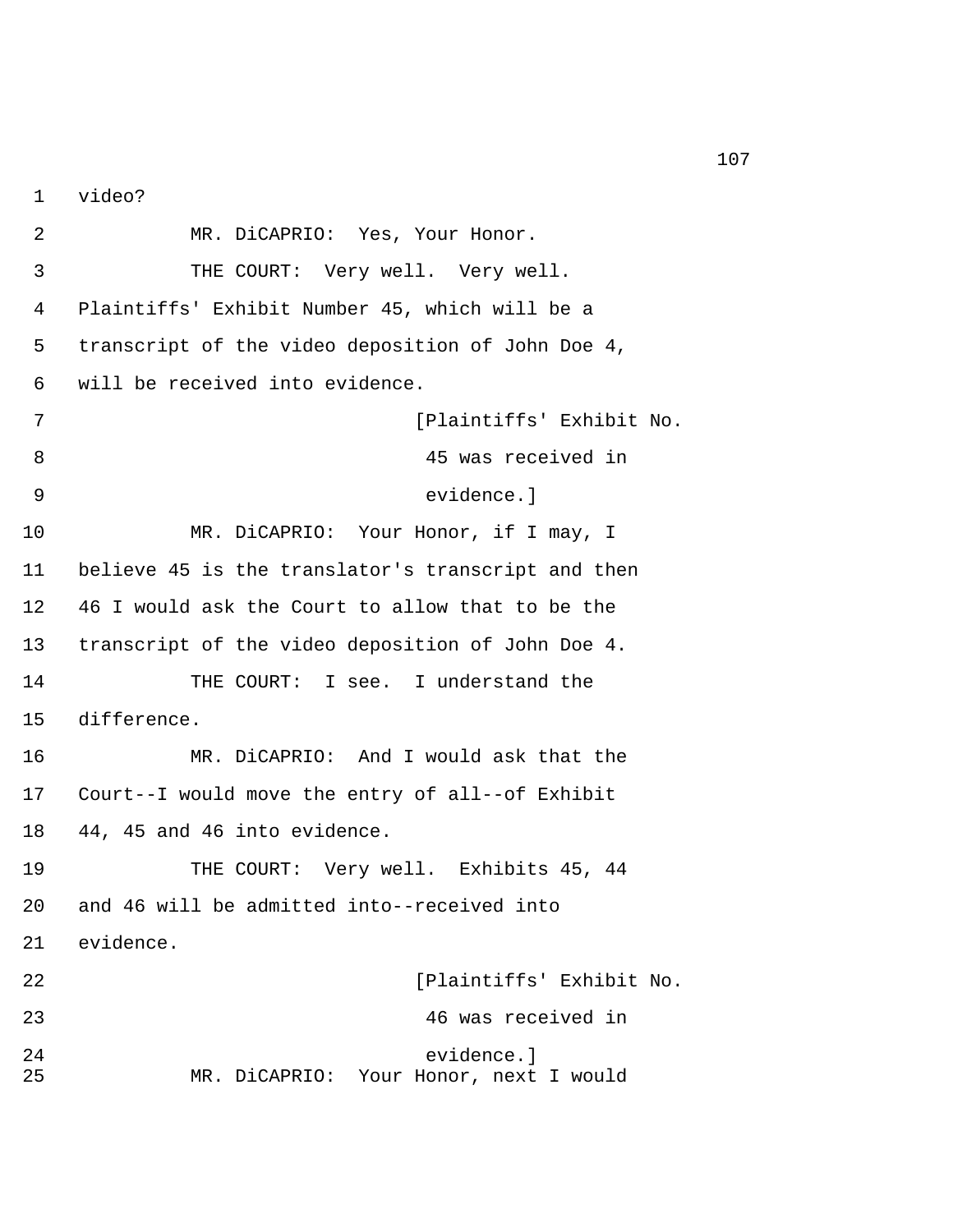1 like to inquire of the Court. There obviously has 2 been references to individuals during the course of 3 this proceeding, particularly in a number of 4 exhibits, and we would like to either redact or 5 seal, depending on what the Court's desire is, 6 certain documents that relate specifically to the 7 plaintiffs. I can recite a number of those now, or 8 I can certainly put that in the-- 9 THE COURT: I think it would be 10 preferable, Mr. DiCaprio, if you could submit a 11 request or a motion to the Court identifying 12 specifically what it is that you seek to have 13 placed under seal so that there is no dispute as to 14 what it is that the clerk's office should cull out 15 from the record and place under seal so then no 16 mistakes are made. And if you would submit a 17 proposed order clearly identifying what it is to 18 remain under seal, then whoever reviews it in the 19 clerk's office will know precisely what it is. 20 MR. DiCAPRIO: Thank you, Your Honor. 21 And finally, Your Honor, I know the Court 22 has a number of questions which we would like to 23 specifically address by way of a post-trial 24 memorandum of law, including the issue of punitive 25 damages, command responsibility, the fact that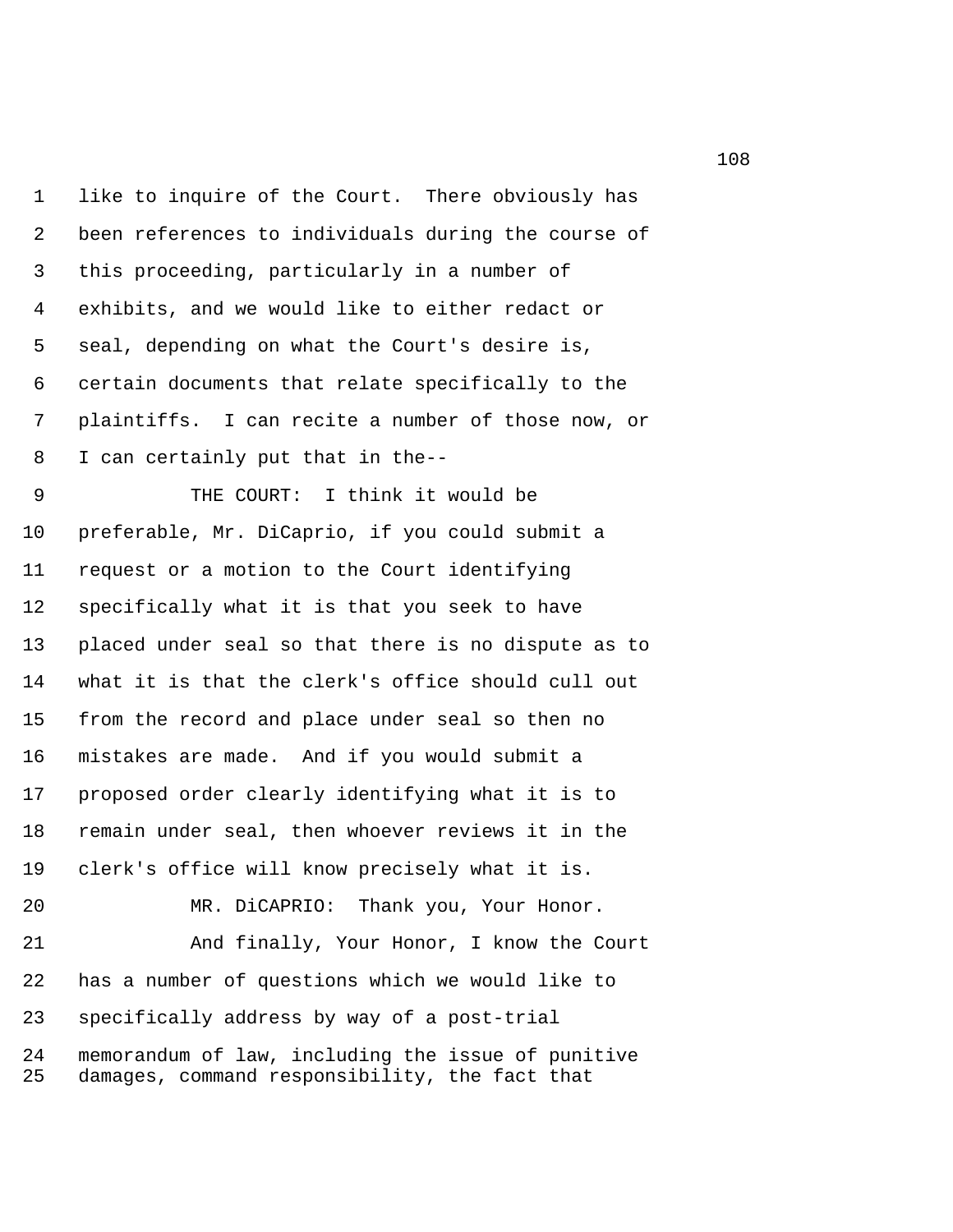1 there are no other procedures by which these 2 plaintiffs can proceed in their home of East Timor, 3 and we may also mention the relationship between 4 this defendant and others who were in or about the 5 same level of his chain of command, and we would 6 ask the Court's permission to be able to supplement 7 the record by that.

8 THE COURT: Very well. All right. And 9 again, I don't want to burden you with revisiting 10 the issue of liability as such. Clearly default 11 judgment or entry of default judgment brings with 12 it the acceptance, if you will, of the allegations 13 of a complaint and so the liability issue. 14 However, punitive damages as a concept, as a 15 general concept, has to have some relationship, it 16 seems to me, with responsibility of the individual.

17 So to the extent that there is some 18 spillover in that you have one individual here and, 19 as Mr. Schneebaum so graphically pointed out, the 20 U.N. report spreads the responsibility among 21 several individuals as opposed to the more 22 amorphous government, so to the extent that you 23 wish to discuss that or would like to elaborate on 24 that theory, certainly that would be helpful to the 25 Court.

109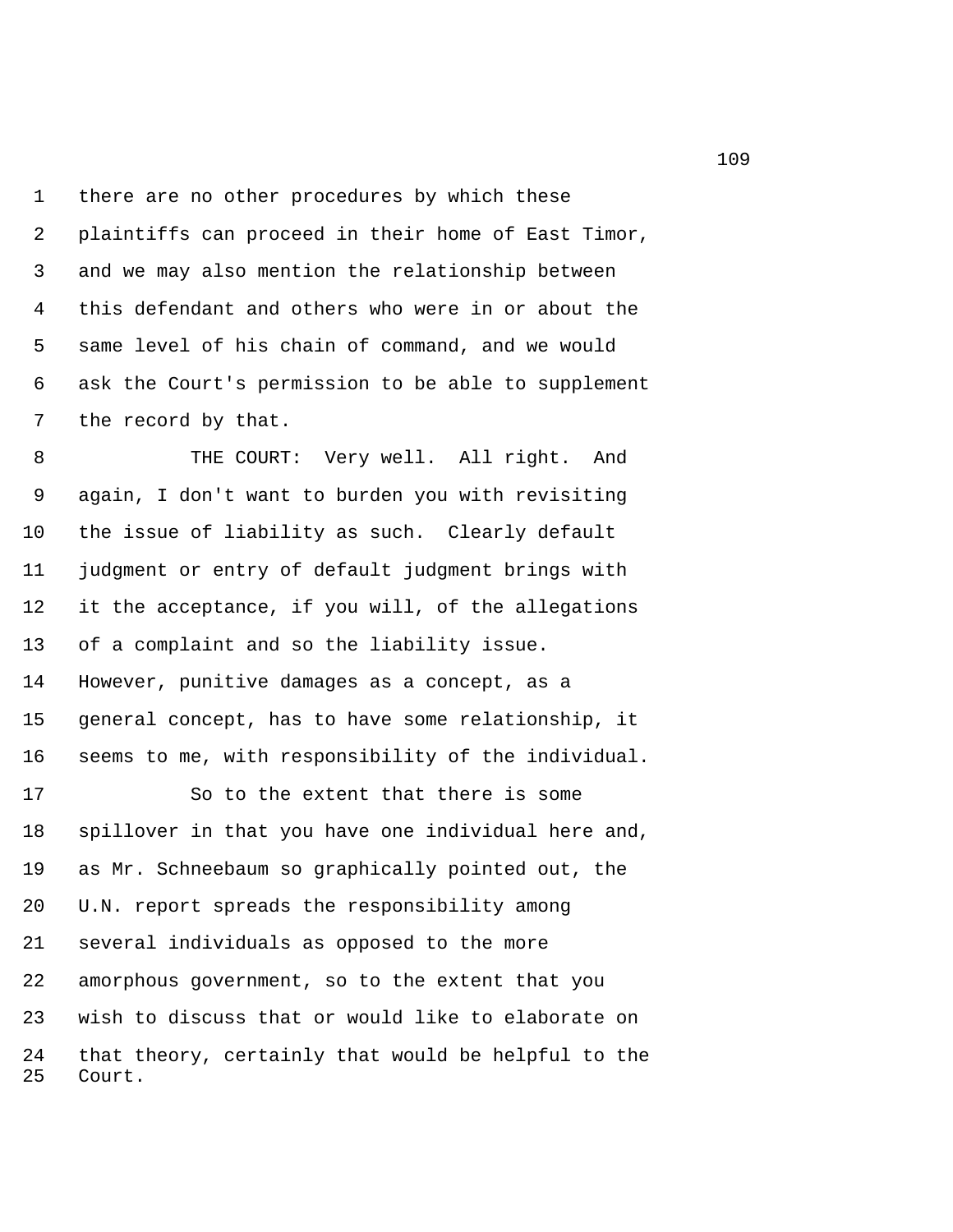```
1 MR. DiCAPRIO: Thank you, Your Honor.
 2 Yes, that's precisely what-- 
 3 THE COURT: Very well. 
 4 MR. DiCAPRIO: --I intended. 
 5 THE COURT: And again, I am not putting 
 6 any restraints on time. How much time do you 
 7 think--I mean, if you need three or four weeks, 
 8 that's fine, too. 
 9 MR. DiCAPRIO: If the Court would permit 
10 that, that would be-- 
11 THE COURT: Sure. All right.
12 MR. DiCAPRIO: --very much appreciated.
13 May we say, Your Honor, four weeks? 
14 THE COURT: All right. So you're 
15 suggesting, what, the 30th of April or-- 
16 MR. DiCAPRIO: That's fine, Your Honor. 
17 THE COURT: Okay. And if you need
18 additional time, that will be agreeable to the 
19 Court. 
20 MR. DiCAPRIO: Thank you very much, Your 
21 Honor. 
22 And finally--may I just have a moment 
23 please, Your Honor? 
24 THE COURT: Go ahead.
25 [Pause.]
```
110